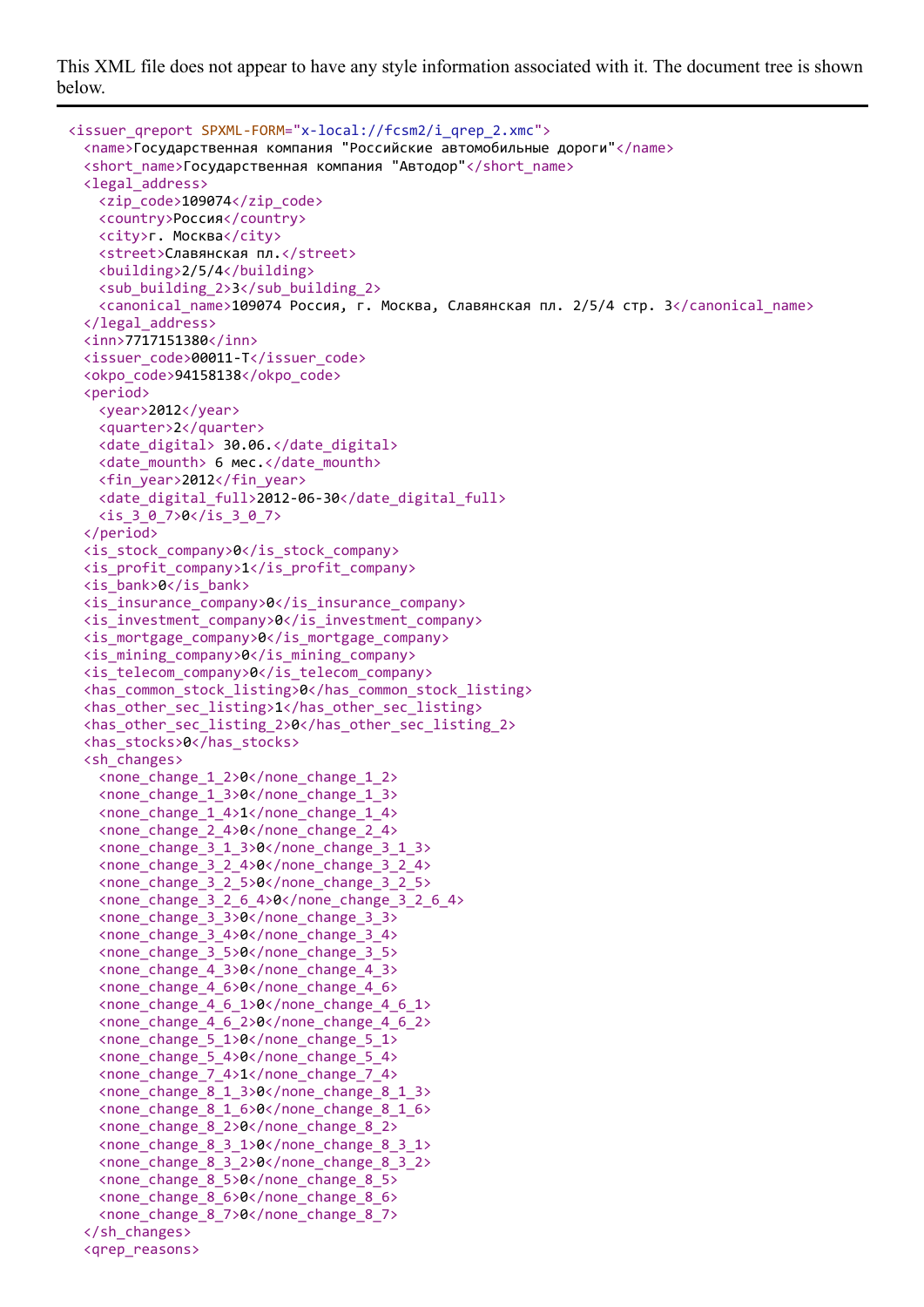```
<has_prosps>1</has_prosps>
  <has_public_offerings>1</has_public_offerings>
  <has_public_priv>0</has_public_priv>
  <has_ex_bonds>0</has_ex_bonds>
  <is_voluntary>0</is_voluntary>
</qrep_reasons>
<approval>
  <none>1</none>
</approval>
<management_company>0</management_company>
<financial_organization>0</financial_organization>
<signature>
  <date>2012-08-15</date>
  <position>Председатель правления</position>
  <fullname>С.В. Кельбах</fullname>
</signature>
<signature2>
  <date>2012-08-15</date>
  <position>Главный бухгалтер</position>
  <fullname>Д.С. Иванов</fullname>
</signature2>
<contact_person>
  <lastname>Шипулин</lastname>
  <firstname>Александр</firstname>
  <middlename>Сергеевич</middlename>
  <position>Главный специалист отдела по работе с ценными бумагами и заемными
  средствами</position>
  <phone>(495) 727-1195</phone>
  <fax>(495) 784-6804</fax>
  <email>id@russianhighways.ru</email>
  <email_none>0</email_none>
</contact_person>
<info_web>www.russianhighways.ru</info_web>
<y5q_periods>
  \langle q \rangle2\langle q \rangle</y5q_periods>
<gov_short>
  <bod>
   <members>
     <member>
       <lastname>Акимов</lastname>
       <firstname>Андрей</firstname>
       <middlename>Игоревич</middlename>
       <is_head>1</is_head>
       <fullname head flag>Акимов Андрей Игоревич (председатель)</fullname head flag>
       <birth_year>1953</birth_year>
     </member>
     <member>
       <lastname>Белозеров</lastname>
       <firstname>Олег</firstname>
       <middlename>Валентинович</middlename>
       <is_head>0</is_head>
       <fullname_head_flag>Белозеров Олег Валентинович</fullname_head_flag>
       <birth_year>1969</birth_year>
     </member>
     <member>
       <lastname>Чабунин</lastname>
       <firstname>Анатолий</firstname>
       <middlename>Михайлович</middlename>
       <is_head>0</is_head>
       <fullname_head_flag>Чабунин Анатолий Михайлович</fullname_head_flag>
       <birth_year>1960</birth_year>
     </member>
     <member>
       <lastname>Соколов</lastname>
       <firstname>Максим</firstname>
       <middlename>Юрьевич</middlename>
       <is_head>0</is_head>
       <fullname_head_flag>Соколов Максим Юрьевич</fullname_head_flag>
```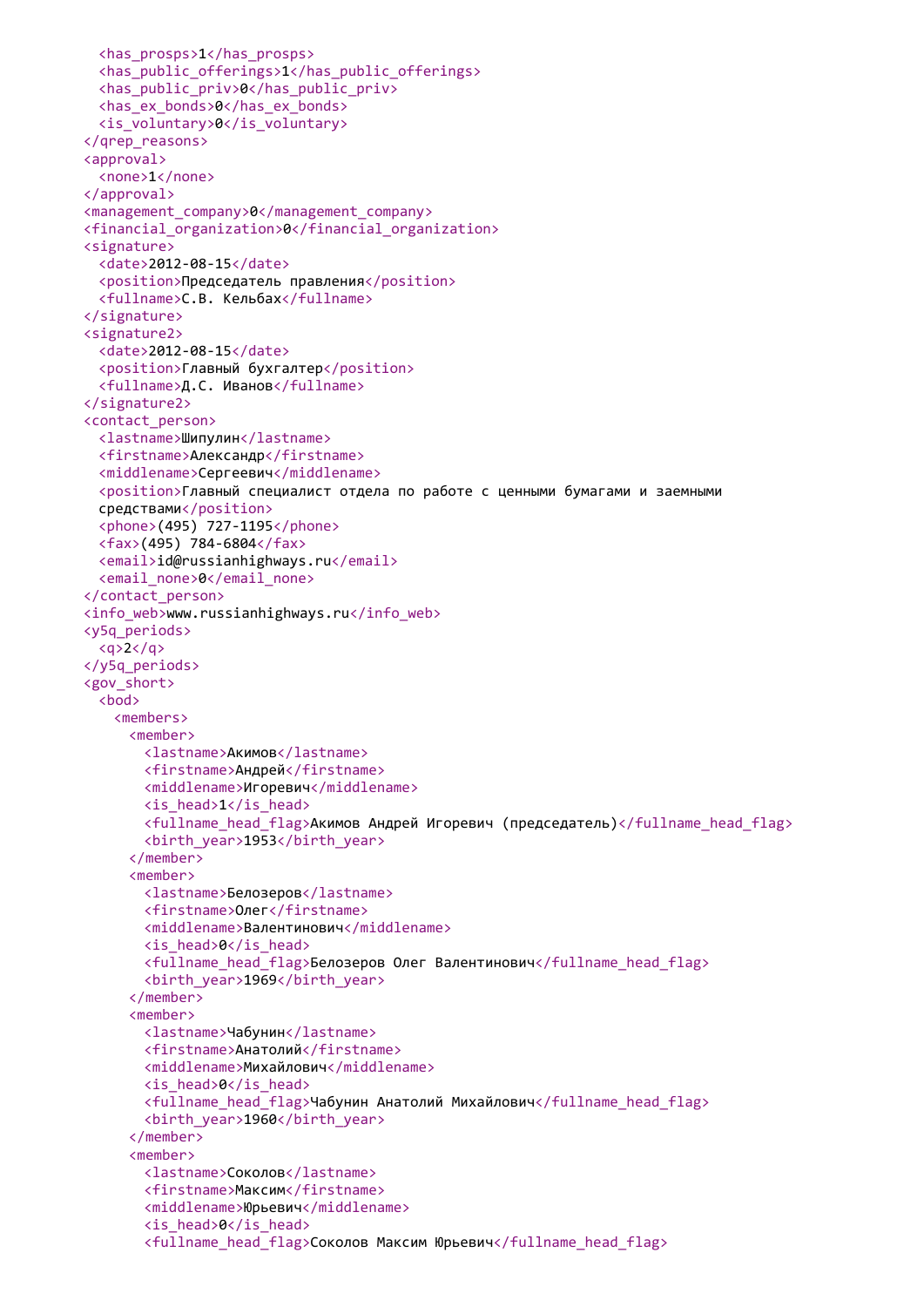```
<birth_year>1968</birth_year>
   </member>
   <member>
     <lastname>Новак</lastname>
     <firstname>Александр</firstname>
     <middlename>Валентинович</middlename>
     <is_head>0</is_head>
     <fullname_head_flag>Новак Александр Валентинович</fullname_head_flag>
     <birth_year>1971</birth_year>
   </member>
   <member>
     <lastname>Савельев</lastname>
     <firstname>Олег</firstname>
     <middlename>Генрихович</middlename>
     <is_head>0</is_head>
     <fullname_head_flag>Савельев Олег Генрихович</fullname_head_flag>
     <birth_year>1965</birth_year>
   </member>
   <member>
     <lastname>Бесхмельницын</lastname>
     <firstname>Михаил</firstname>
     <middlename>Иванович</middlename>
     <is_head>0</is_head>
     <fullname_head_flag>Бесхмельницын Михаил Иванович</fullname_head_flag>
     <birth_year>1956</birth_year>
   </member>
   <member>
     <lastname>Бушмин</lastname>
     <firstname>Евгений</firstname>
     <middlename>Викторович</middlename>
     <is_head>0</is_head>
     <fullname_head_flag>Бушмин Евгений Викторович</fullname_head_flag>
     <birth_year>1958</birth_year>
   </member>
   <member>
     <lastname>Еремеев</lastname>
     <firstname>Олег</firstname>
     <middlename>Витальевич</middlename>
     <is_head>0</is_head>
     <fullname_head_flag>Еремеев Олег Витальевич</fullname_head_flag>
     <birth_year>1963</birth_year>
   </member>
   <member>
     <lastname>Шаккум</lastname>
     <firstname>Мартин</firstname>
     <middlename>Люцианович</middlename>
     <is_head>0</is_head>
     <fullname_head_flag>Шаккум Мартин Люцианович</fullname_head_flag>
     <birth_year>1951</birth_year>
   </member>
   <member>
     <lastname>Тен</lastname>
     <firstname>Сергей</firstname>
     <middlename>Юрьевич</middlename>
     <is_head>0</is_head>
     <fullname_head_flag>Тен Сергей Юрьевич</fullname_head_flag>
     <birth_year>1976</birth_year>
   </member>
   <member>
     <lastname>Кельбах</lastname>
     <firstname>Сергей</firstname>
     <middlename>Валентинович</middlename>
     <is_head>0</is_head>
     <fullname_head_flag>Кельбах Сергей Валентинович</fullname_head_flag>
     <birth_year>1959</birth_year>
   </member>
 </members>
</bod>
<ceo>
```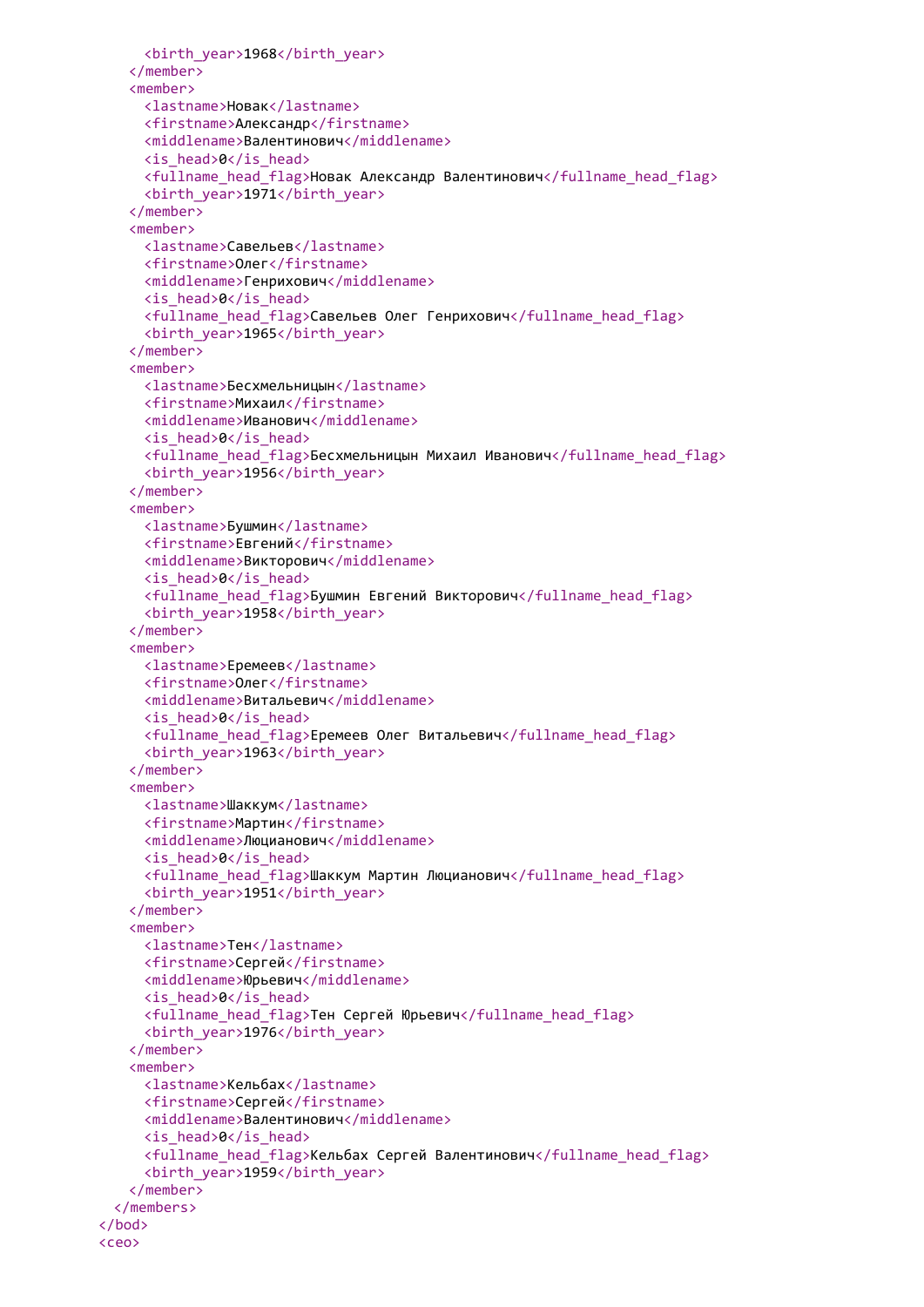```
<is_ext_org>0</is_ext_org>
   <is_ext_person>0</is_ext_person>
   <member>
     <lastname>Кельбах</lastname>
     <firstname>Сергей</firstname>
     <middlename>Валентинович</middlename>
     <fullname>Кельбах Сергей Валентинович</fullname>
     <birth_year>1959</birth_year>
   </member>
 </ceo>
 <gb>
   <members>
     <member>
       <lastname>Кельбах</lastname>
       <firstname>Сергей</firstname>
       <middlename>Валентинович</middlename>
       <is_head>1</is_head>
       <fullname_head_flag>Кельбах Сергей Валентинович (председатель)</fullname_head_flag>
       <birth_year>1959</birth_year>
     </member>
     <member>
       <lastname>Урманов</lastname>
       <firstname>Игорь</firstname>
       <middlename>Александрович</middlename>
       <is_head>0</is_head>
       <fullname_head_flag>Урманов Игорь Александрович</fullname_head_flag>
       <birth_year>1955</birth_year>
     </member>
     <member>
       <lastname>Носов</lastname>
       <firstname>Александр</firstname>
       <middlename>Геннадьевич</middlename>
       <is_head>0</is_head>
       <fullname_head_flag>Носов Александр Геннадьевич</fullname_head_flag>
       <birth_year>1970</birth_year>
     </member>
     <member>
       <lastname>Калашников</lastname>
       <firstname>Андрей</firstname>
       <middlename>Юрьевич</middlename>
       <is_head>0</is_head>
       <fullname_head_flag>Калашников Андрей Юрьевич</fullname_head_flag>
       <birth_year>1958</birth_year>
     </member>
     <member>
       <lastname>Целковнев</lastname>
       <firstname>Александр</firstname>
       <middlename>Иванович</middlename>
       <is_head>0</is_head>
       <fullname_head_flag>Целковнев Александр Иванович</fullname_head_flag>
       <birth_year>1960</birth_year>
     </member>
     <member>
       <lastname>Журавлев</lastname>
       <firstname>Андрей</firstname>
       <middlename>Александрович</middlename>
       <is_head>0</is_head>
       <fullname_head_flag>Журавлев Андрей Александрович</fullname_head_flag>
       <birth_year>1970</birth_year>
     </member>
   </members>
 </gb>
</gov_short>
<bank_accounts>
 <none_change_1>0</none_change_1>
 <bank_account>
   <bank>
     <name>Акционерный коммерческий Сберегательный банк Российской Федерации (открытое
     акционерное общество),Мещанское отделение №7811</name>
```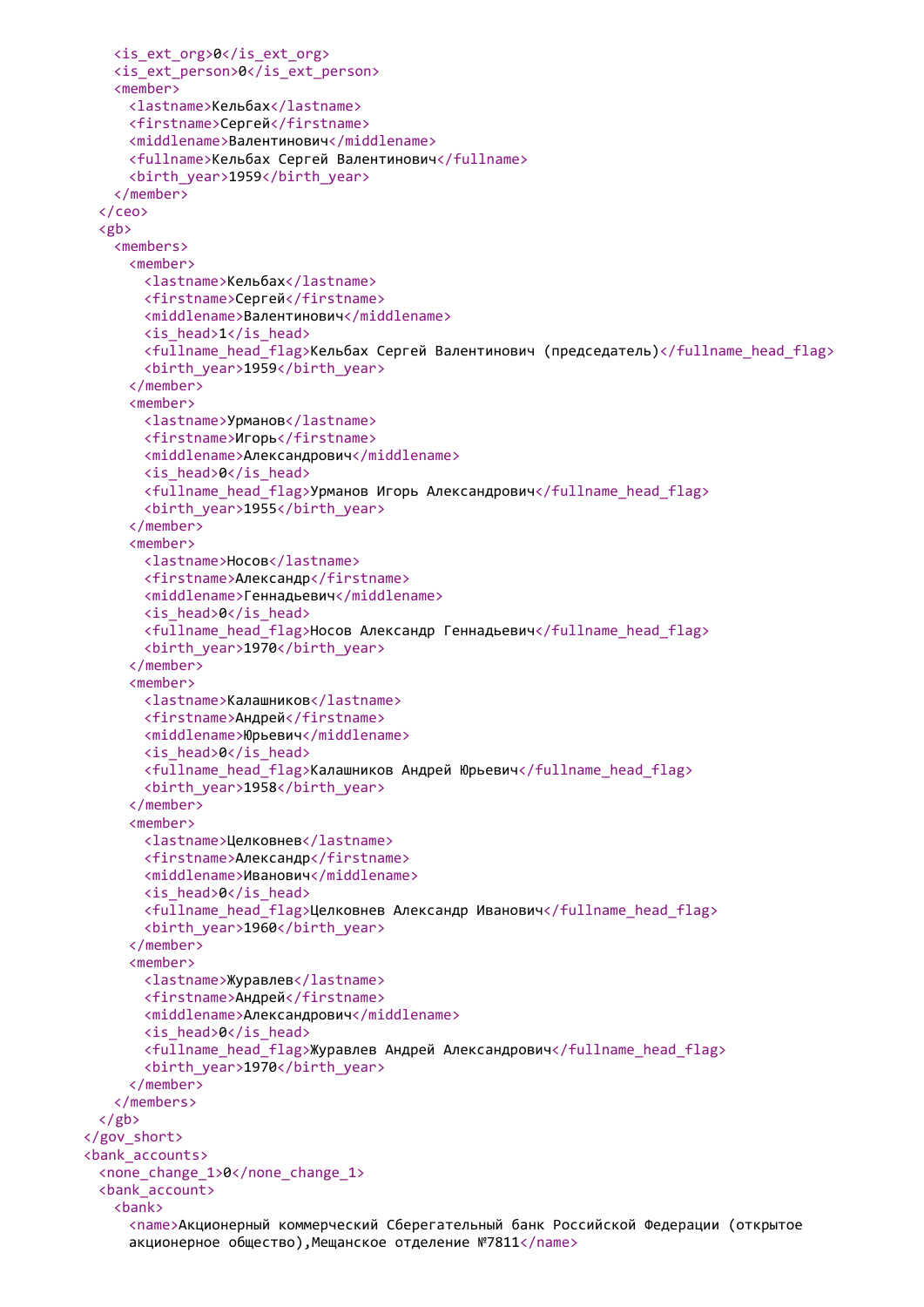```
<short_name>Мещанское отделение №7811 Сбербанка России ОАО</short_name>
     <legal_address>107045, г. Москва, ул. Сретенка, 17, стр. 1-2</legal_address>
     <inn>7707083893</inn>
     <bic>044525225</bic>
   </bank>
   <no>40503810638090000002</no>
   <cno>30101810400000000225</cno>
   <type>Расчетный счет в валюте РФ</type>
 </bank_account>
 <bank_account>
   <bank>
     <name>"Газпромбанк" (Открытое акционерное общество)</name>
     <short name>ГПБ (ОАО)</short name>
     <legal_address>117420, г. Москва, ул. Наметкина, д. 16, корп. 1</legal_address>
     <inn>7744001497</inn>
     <bic>044525823</bic>
   </bank>
   <no>40503810392000003847</no>
   <cno>30101810200000000823</cno>
   <type>расчетный счет в рублях РФ</type>
 </bank_account>
 <bank_account>
   <bank>
     <name>Московский банк ОАО "Сбербанк России" 3809/01606 Сбербанка России ОАО</name>
     <short_name>Московский банк ОАО "Сбербанк России" 3809/01606 Сбербанка России
     OAO</short_name>
     <legal_address>109544, г. Москва, ул. Большая Андроньевская, д.6</legal_address>
     <inn>7707083893</inn>
     <bic>044525225</bic>
   </bank>
   <no>40503978838090000003</no>
   <cno>30101810400000000225</cno>
   <type>банковский счет в евро</type>
 </bank_account>
</bank_accounts>
<auditors>
 <none_change_1>0</none_change_1>
 <desc>На момент окончания отчетного квартала Эмитент не заключал договоров с аудиторскими
 организациями в целях аудита финансовой (бухгалтерской) отчетности Эмитента в текущем году.
 </desc>
 <auditor>
   <entity_type>0</entity_type>
   <name>Общество с ограниченной ответственностью «РСМ Топ-Аудит»</name>
   <short_name>ООО «РСМ Топ-Аудит»</short_name>
   <legal_address>119017, г. Москва, ул. Б. Ордынка, д. 54, стр. 2</legal_address>
   <inn>7722020834</inn>
   <ogrn>1027700257540</ogrn>
   <phone>(495) 363-2848</phone>
   <fax>(495) 981-4121</fax>
   <email>mail@top-audit.ru</email>
   <email_none>0</email_none>
   <sr_memberships>
     <sr_membership>
       \langleorg\rangle<name>Саморегулируемая организация аудиторов Некоммерческое партнерство «Российская
         Коллегия Аудиторов»</name>
         <legal_address>
          <zip_code>107045</zip_code>
          <country>Россия</country>
           <city>г. Москва</city>
           <street>Колокольников переулок</street>
           <building>2/6</building>
           <canonical_name>107045 Россия, г. Москва, Колокольников переулок
           2/6</canonical_name>
         </legal_address>
       </org>
     </sr_membership>
   </sr_memberships>
   <periods>
```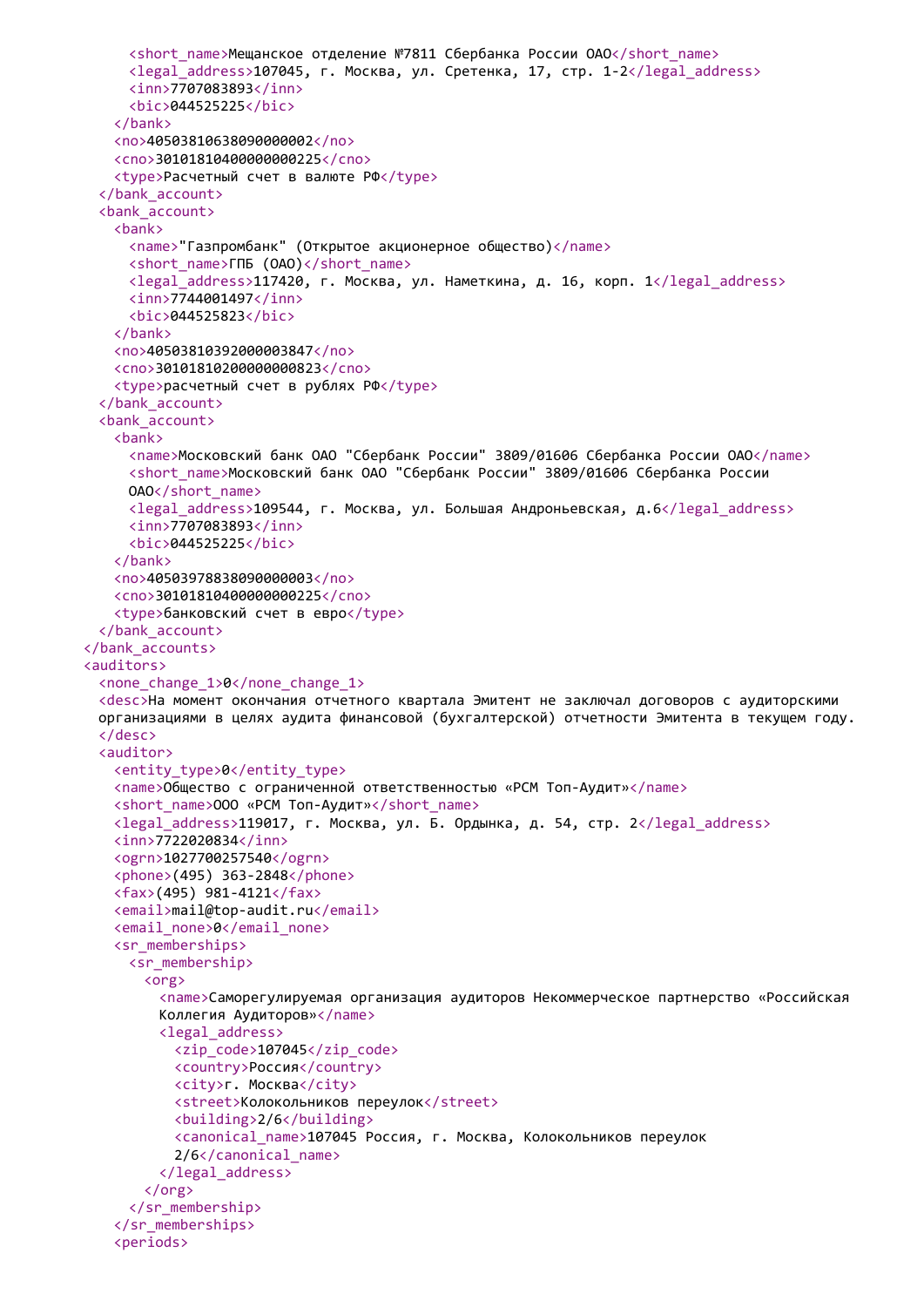```
<period>
   <rus>2009</rus>
 </period>
 <period>
   <rus>2010</rus>
 </period>
 <period>
   <rus>2011</rus>
 </period>
</periods>
<intermed_inspect>0</intermed_inspect>
<dep_factors>
 <issuer shares>на дату окончания отчетного периода факты участия Общество с ограниченной
 ответственностью «РСМ Топ-Аудит» (далее – Аудитор) и его должностных лиц в уставном
 капитале Эмитента отсутствуют</issuer_shares>
 <leasing>на дату окончания отчетного квартала заемные средства Аудитору не
 предоставлялись</leasing>
 <business rel>на дату окончания отчетного квартала факты финансовой, имущественной,
 родственной или какой-либо иной заинтересованности Аудитора и должностных лиц Аудитора,
 превышающей отношения по договору с Государственной компанией «Автодор» на осуществление
 аудиторских услуг, а также какой-либо зависимости Аудитора от третьей стороны,
 собственников или руководителей Эмитента, иные факторы, которые могут оказать влияние на
 независимость аудитора от Эмитента, отсутствуют</business rel><common empl>на дату окончания отчетного квартала факты совмещения должностными лицами
 Эмитента деятельности в Аудиторе отсутствуют</common_empl>
 <other>иных факторов, способных повлиять на независимость аудитора Эмитента, нет.</other>
 <reduce measures>Эмитент при выборе и организации работы с аудитором руководствуется
 действующим законодательством Российской Федерации, которое предусматривает проведение
 комплекса мер, направленных на снижение влияния указанных выше факторов. Общество с
 ограниченной ответственностью «РСМ Топ-Аудит» в части соблюдения статуса независимости
 аудитора руководствуется положениями статьи 8 Федерального закона от 30.12.2008 № 307-ФЗ
 «Об аудиторской деятельности», а также российским и международным кодексами
 профессиональной этики аудиторов.</reduce measures>
</dep_factors>
<selection_proc>
 <tender>В соответствии с п. 7 ст. 11 Федерального закона от 17.07.2009 N 145-ФЗ "О
 государственной компании "Российские автомобильные дороги" и о внесении изменений в
 отдельные законодательные акты Российской Федерации", правление Эмитента осуществляет на
 конкурсной основе отбор аудиторской организации. Открытый конкурс на право заключить
 договор на проведение обязательного аудита бухгалтерской (финансовой) отчетности
 Государственной компании «Российские автомобильные дороги» за 2009, 2010, 2011 годы
 проведен в соответствии с: - Федеральным законом от 30.12.2008 № 307-ФЗ «Об аудиторской
 деятельности»; - Федеральным законом от 21.07.2005 № 94-ФЗ «О размещении заказов на
 поставки товаров, выполнение работ, оказание услуг для государственных и муниципальных
 нужд»; - Постановлением Правительства РФ от 10.09.2009 № 722 «Об утверждении Правил оценки
 заявок на участие в конкурсе на право заключить государственный или муниципальный контракт
 на поставки товаров, выполнение работ, оказание услуг для государственных или
 муниципальных нужд». Заявки, направленные для участия в конкурсе сопоставлялись в
 соответствии со следующими критериями: 1) цена договора. 2) качество услуг и квалификация
 участника конкурса. 3) объем предоставления гарантий качества услуг. </tender>
 \lesubm proc>В соответствии с пп. 9 п. 1 ст. 9 Федерального закона от 17.07.2009 N 145-ФЗ "О
 государственной компании "Российские автомобильные дороги" и о внесении изменений в
 отдельные законодательные акты Российской Федерации", наблюдательный совет Эмитента
 утверждает аудиторскую организацию, выбранную на конкурсной основе, для проведения аудита
 ведения отчетности Эмитента. Победителем конкурса для целей проведения аудита
 бухгалтерской (финансовой) отчетности Эмитента за 2009, 2010, 2011 годы, признан ООО «РСМ
 Топ-Аудит». Кандидатура ООО «РСМ Топ-Аудит», утверждена Наблюдательным советом Эмитента
 (Протокол от «10» декабря 2010 г. № 14).\lt/subm_proc>
</selection_proc>
<spec_tasks>Аудитором не проводились работы в рамках специальных аудиторских
заданий</spec_tasks>
```
<revenues>Размер вознаграждения аудитора определяется на основании процедуры тендера проводимой Эмитентом и связанной с выбором аудитора Стоимость работ устанавливается в договоре на оказание услуг по проведению аудита бухгалтерской (финансовой) отчетности Государственной компании "Автодор" в абсолютном выражении, с учетом НДС. Аудитору выплачено вознаграждение за аудит бухгалтерской отчетности в 2009 г., составленной в соответствии с правилами РСБУ, в размере 1 020 000 рублей (включая НДС), вознаграждение за аудит бухгалтерской отчетности в 2010 г., составленной в соответствии с правилами РСБУ, в размере 1 500 000 рублей (включая НДС), а также вознаграждение за аудит бухгалтерской отчетности в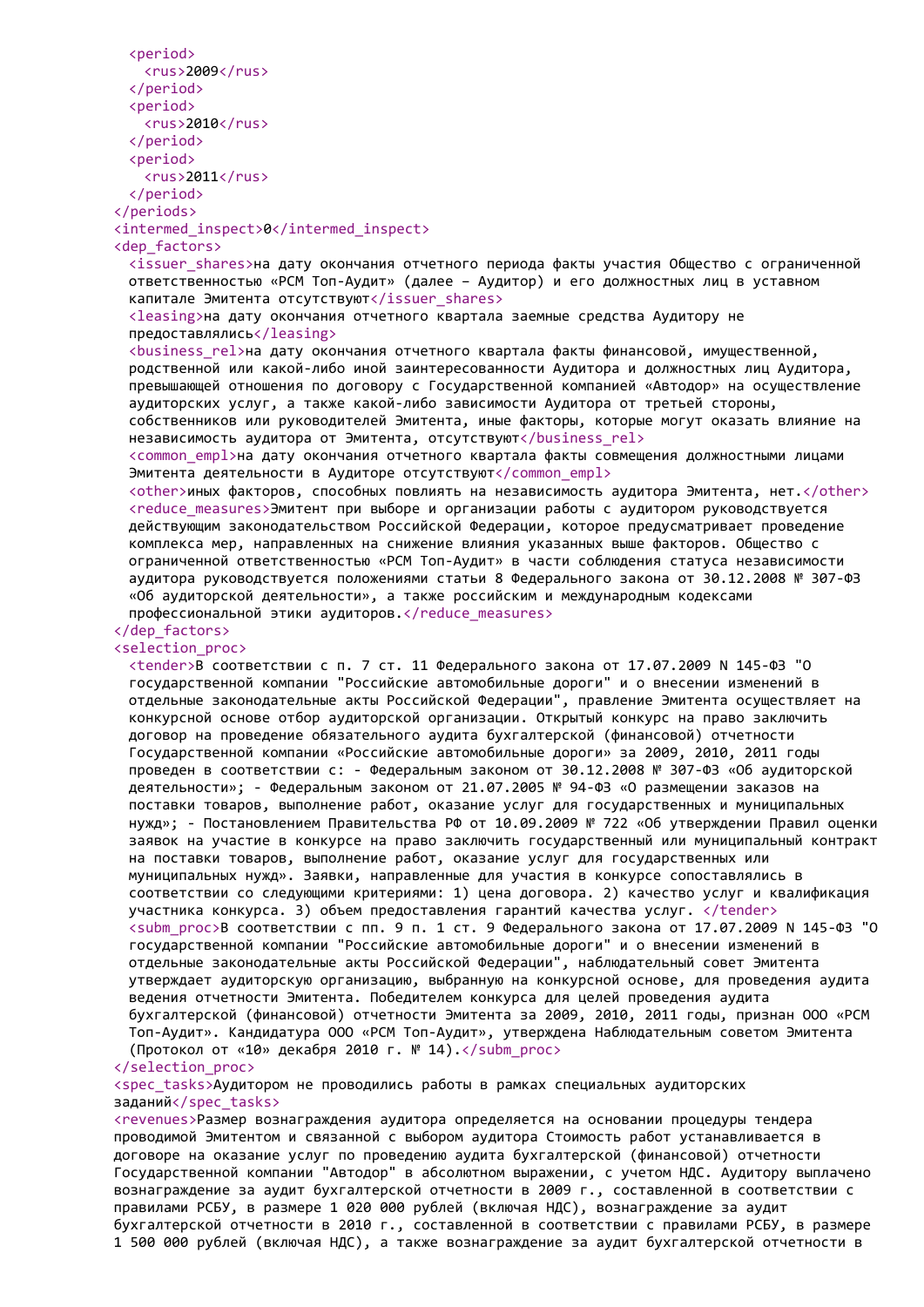```
2011 г., составленной в соответствии с правилами РСБУ, в размере 3 300 000 рублей.
    </revenues>
    <exp_payments>Отсроченные и просроченные платежи за оказанные аудитором услуги отсутствуют.
    </exp_payments>
  </auditor>
</auditors>
<appraisers>
  \langle none change 1>1\langle/none change 1></appraisers>
<consultants>
  <none>1</none>
</consultants>
<other_signers>
  <none>1</none>
</other_signers>
<fin_state>
  <rsbu>
   <fin_standart>1</fin_standart>
    <fin_unit>2</fin_unit>
   <net_assets>
     <value_qp>45.15</value_qp>
     <value_q>85.12</value_q>
    </net_assets>
    <sub>q1</sub></sub>
     <value_qp>0.03</value_qp>
     <value_q>0.09</value_q>
    \langle/q1>
    <a<sub>2</sub><value_qp>0</value_qp>
     <value_q>0.04</value_q>
    \langle/q2>
    <a<sub>3</sub><value_qp>-2759.6</value_qp>
     <value_q>-1586.92</value_q>
    \langle/q3>
    <sub>q4</sub></sub>
     <value_qp>0</value_qp>
     <value_q>0</value_q>
    \langle/q4>
  </rsbu>
  <sv_rsbu>0</sv_rsbu>
 <non_add>1</non_add>
  <analys>Анализ показателей финансово-экономической деятельности Эмитента исходя из динамики
  приведенных показателей не имеет экономического смысла, поскольку денежные средства,
  получаемые Эмитентом путем взимания платы с пользователей автомобильными дорогами,
  переданными Эмитенту в доверительное управление, не учитываются Эмитентом как прибыль и
  включаются в раздел баланса "Целевое финансирование". В соответствии с п.п. 6 п. 2 ст. 6
  Федерального закона от 17.07.2009 № 145-ФЗ "О Государственной компании "Российские
  автомобильные дороги" и о внесении изменений в отдельные законодательные акты Российской
  Федерации" взимание платы за проезд транспортных средств по автомобильным дорогам
  Государственной компании с пользователей такими автомобильными дорогами относится к
 деятельности по доверительному управлению автомобильными дорогами Государственной компании. В
  соответствии с п. 6 ст. 22 Федерального закона от 17.07.2009 № 145-ФЗ "О Государственной
  компании "Российские автомобильные дороги" и о внесении изменений в отдельные законодательные
  акты Российской Федерации" размер государственных субсидий, направляемых на доверительное
 управление, рассчитывается с учетом планируемых доходов Государственной компании от
 деятельности по доверительному управлению.</analys>
</fin_state>
<accp>
  \langlea>
   <scale>1000</scale>
    \langlesc\rangle<long>3000000</long>
   \langle/sc\rangle\le empl ><credits>0</credits>
    </empl>
```
<empl\_exp>

<zaim>0</zaim>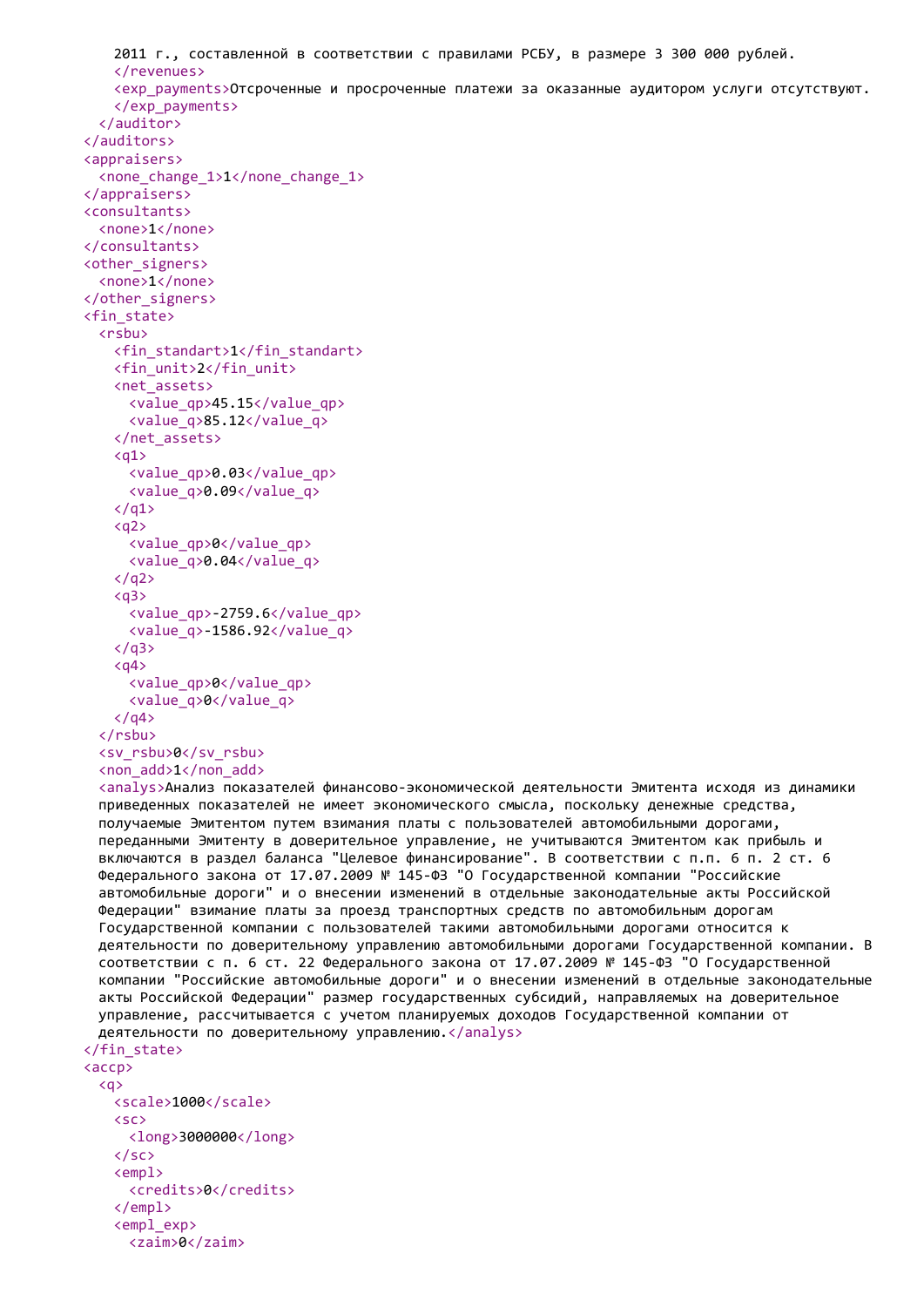</empl\_exp> <state> <bonds>3000000</bonds> </state> <state\_exp> <short\_cred>0</short\_cred> </state\_exp> <credits\_exp> <zaim>0</zaim> </credits\_exp> <loans> <not\_bonds>0</not\_bonds> </loans> <loans\_exp> <bonds>0</bonds> </loans\_exp> <b\_loans> <total bad>0</total bad> </b\_loans> <misc> <credit\_bad>0</credit\_bad> </misc> <misc\_exp> <not\_bonds>0</not\_bonds> </misc\_exp> <accp> <bonds>0</bonds> </accp> <INHERIT\_1> <scale>1000</scale> </INHERIT\_1> <total> <total\_cred>6921781.6</total\_cred> </total> <total\_pr> <total\_bad>0</total\_bad> </total\_pr> <budget> <gos>15621</gos> </budget> <budget\_pr> <gos\_bad>0</gos\_bad> </budget\_pr> <post> <postav>6921781.6</postav> </post> <post\_pr> <postav\_bad>0</postav\_bad> </post\_pr> <personal> <person>14330.4</person> </personal> <personal\_pr> <person\_bad>0</person\_bad> </personal\_pr> <other> <oth>738.2</oth> </other> <other\_pr> <oth\_bad>0</oth\_bad> </other\_pr> <exp> <none>1</none> </exp> <creditors> <creditors> <entity\_type>0</entity\_type> <name>Открытое акционерное общество «Институт по проектированию и изысканиям автомобильных дорог «Союздорпроект»</name>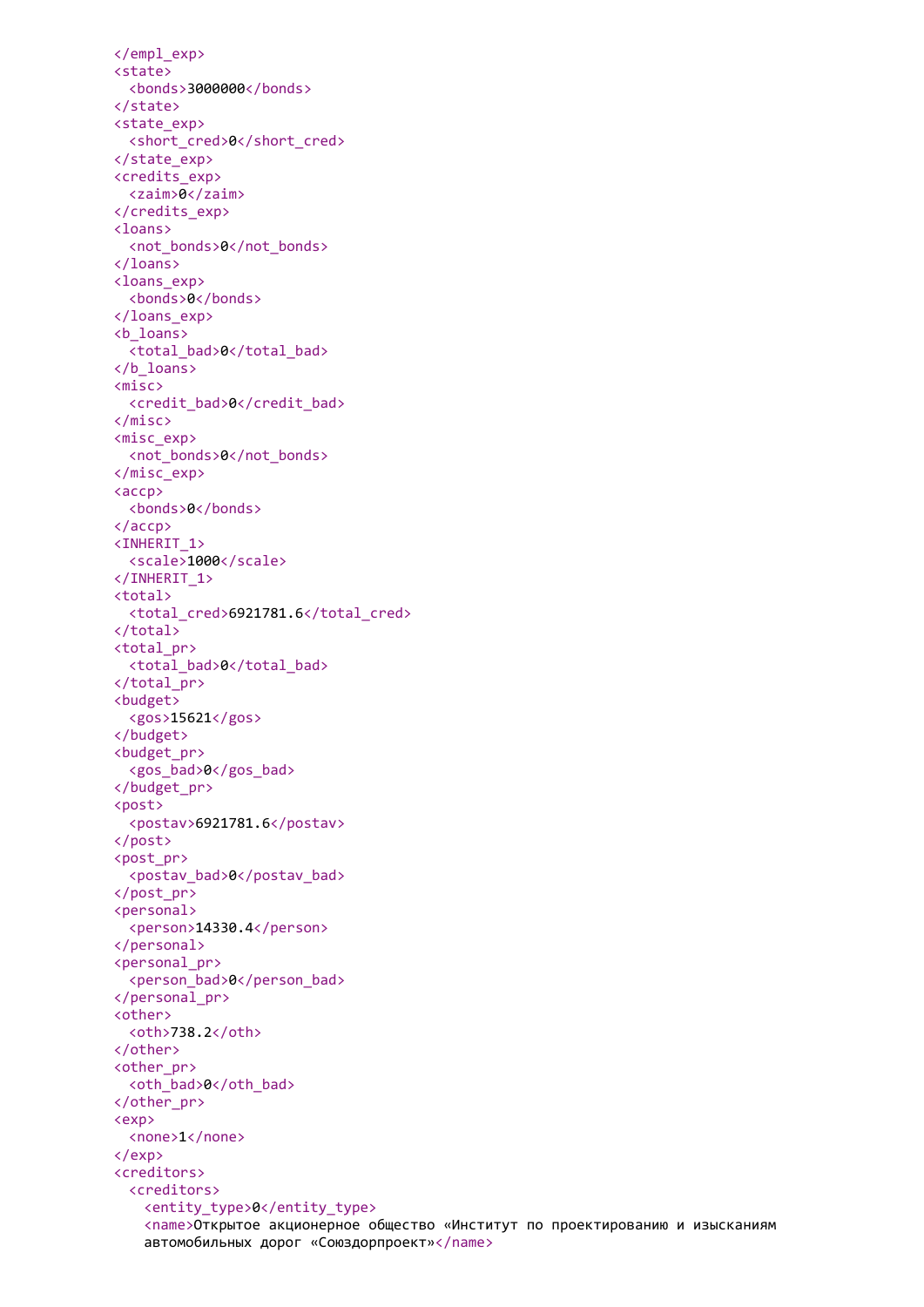```
<short_name>ОАО «Союздорпроект»</short_name>
       <legal_address>105066, г. Москва, Токмаков переулок, д. 9</legal_address>
       <inn>7745000190</inn>
       <ogrn>1047745001083</ogrn>
       <is_foreign_entity>0</is_foreign_entity>
       <amount>969509</amount>
       <scale_base_1>1000</scale_base_1>
       <comment>Просроченная задолженность отсутствует</comment>
       <is_aff_entity>0</is_aff_entity>
     </creditors>
     <creditors>
       <entity_type>0</entity_type>
       <name>Открытое акционерное общество «Главная дорога"</name>
       <short name>ОАО "Главная дорога"</short_name>
       <legal_address>117447, г. Москва, ул. Большая Черемушкинская, д.13 стр.4, офис
       G</legal_address>
       <inn>7726581132</inn>
       <ogrn>1077762403729</ogrn>
       <is_foreign_entity>0</is_foreign_entity>
       <amount>1119366</amount>
       <scale_base_1>1000</scale_base_1>
       <comment>Просроченная задолженность отсутствует</comment>
       \langle is aff entity>0\langle is aff entity>
     </creditors>
   </creditors>
  \langle/a>
</accp>
<loans_new>
 <none>1</none>
</loans_new>
<mgl<none>1</none>
\langle /mg1 \rangle<misc_liabilities>
 <none>1</none>
</misc_liabilities>
<sec_risks>
  <none_change_1>0</none_change_1>
```
<industry>

<desc>Внутренний рынок: К отраслевым рискам можно отнести риск вероятного получения дохода от объектов, переданных Эмитенту в доверительное управление, в объеме меньше планируемого вследствие снижения автомобильного трафика на платных участках автомобильных дорог, переданных Эмитенту в доверительное управление. В соответствии с Программой деятельности Государственной компании «Российские автомобильные дороги» на долгосрочный период (2010 – 2019 годы) протяженность платных участков автомобильных дорог, сбор платы на которых осуществляет Государственная компания «Российские автомобильные дороги», составит 1133,9 км., что позволит Эмитенту производить купонные выплаты, а также погасить номинальную стоимость облигационного займа в установленные сроки. Внешний рынок: Эмитент осуществляет свою деятельность на территории Российской Федерации, не имеет филиалов и представительств на территории иностранных государств, поэтому возможные изменения в отрасли на внешнем рынке не описываются. Риски, связанные с возможным изменением цен на сырье, услуги, используемые Эмитентом в своей деятельности (отдельно на внутреннем и внешнем рынках), и их влияние на деятельность эмитента и исполнение обязательств по ценным бумагам. Внутренний рынок: В целях оказания государственных услуг и выполнения иных полномочий в сфере дорожного хозяйства с использованием федерального имущества на основе доверительного управления, Эмитент осуществляет функции заказчика по договорам строительства, реконструкции, капитального ремонта и ремонта и, следовательно, не осуществляет закупки сырья или материалов. Договоры, составленные Эмитентом в рамках основной деятельности, заключаются с установлением фиксированной цены на осуществление работ/предоставление услуг. В случае изменения цен на основное сырье (материалы) цена таких договоров не будет изменяться. Влияние указанных рисков на деятельность Эмитента и исполнение им обязательств по ценным бумагам оценивается Эмитентом как незначительное. Внешний рынок: Эмитент осуществляет свою деятельность на территории Российской Федерации, не имеет филиалов и представительств на территории иностранных государств, поэтому возможные изменения цен на сырье и услуги на внешнем рынке не описываются. Риски, связанные с возможным изменением цен на продукцию и/или услуги эмитента (отдельно на внутреннем и внешнем рынках), их влияние на деятельность эмитента и исполнение обязательств по ценным бумагам: Внутренний рынок: Эмитент будет осуществлять купонные выплаты, а также выплаты в отношении номинальной стоимости облигаций за счет средств, полученных от сбора платы за проезд по автомобильным дорогам, находящимся в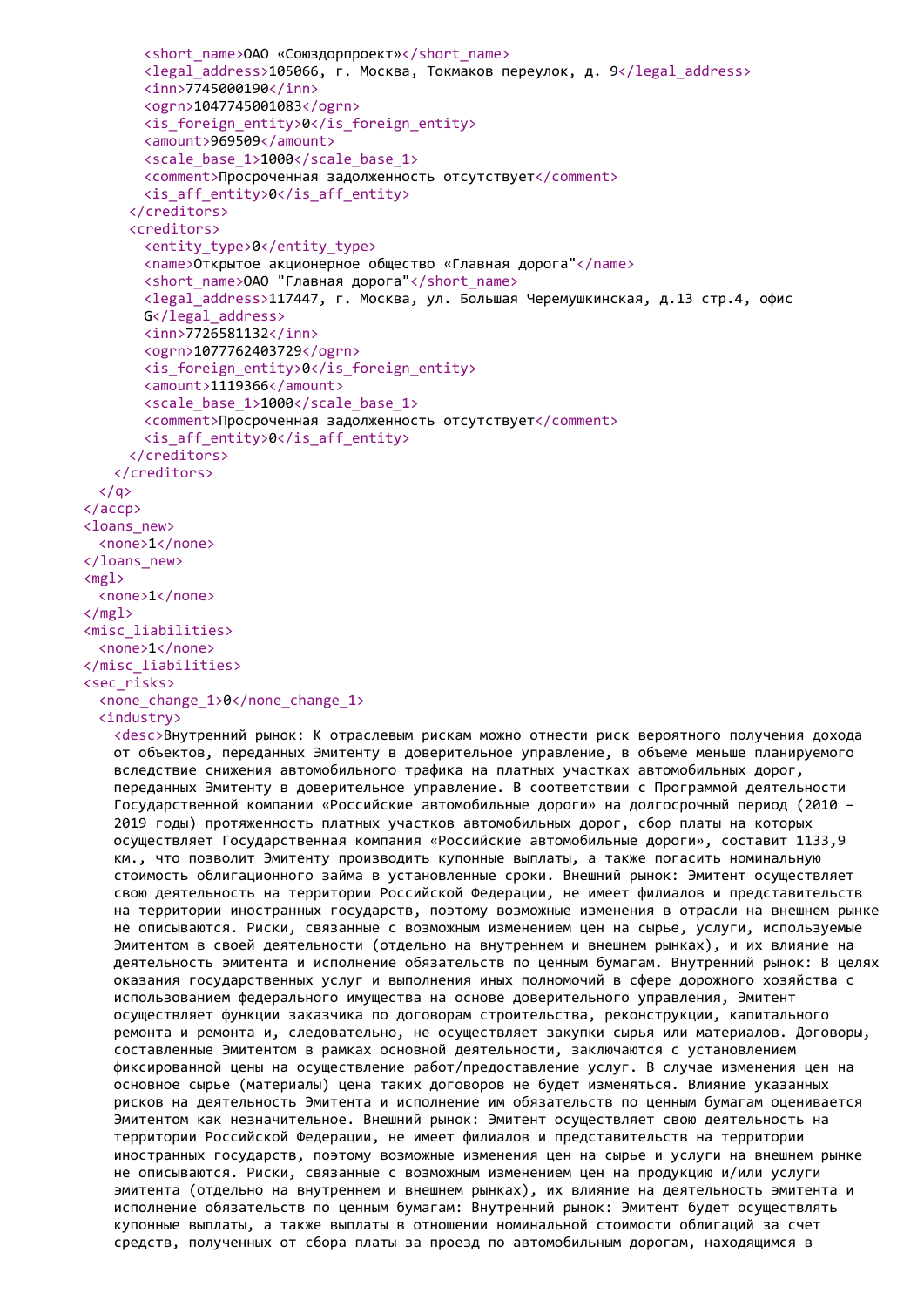доверительном управлении Эмитента. Стоимость проезда по таким платным участкам тарифицирована и отличается в зависимости от категории транспорта. Такие тарифы подлежат индексации в соответствии с индексом потребительских цен. Объем выпуска облигаций серии 01 значительно меньше денежных средств, планируемых к получению Эмитентом от сбора платы на автомобильных дорогах Эмитента. В этой связи, влияние указанных рисков на деятельность Эмитента и исполнение им обязательств по ценным бумагам оценивается Эмитентом как незначительное. Внешний рынок: Эмитент осуществляет свою деятельность на территории Российской Федерации и не имеет филиалов и представительств на территории иностранных государств, поэтому не подвержен рискам на внешнем рынке. </desc>

### </industry>

<regional>

<desc>Страновые риски: К страновым рискам Эмитента относятся политические, экономические и социальные риски, присущие Российской Федерации. Поскольку деятельность эмитента относится к инфраструктурной отрасли экономики, страновые риски Эмитента полностью зависят от экономической и политической ситуации в Российской Федерации в целом и находятся вне контроля Эмитента. Эмитент осуществляет свою деятельность в нескольких регионах Российской Федерации. Экономика России не защищена от рыночных спадов и замедления экономического развития в других странах мира, а также от масштабных экономических кризисов, подобных мировому финансовому кризису. Финансовые проблемы или обостренное восприятие рисков инвестирования в страны с развивающейся экономикой могут снизить объем иностранных инвестиций в Россию и оказать отрицательное воздействие на российскую экономику. Кроме того, поскольку Россия производит и экспортирует большие объемы природного газа и нефти, российская экономика особо уязвима перед изменениями мировых цен на природный газ и нефть, а падение цен природного газа и нефти может замедлить развитие российской экономики. При этом, большая приверженность проведению структурных экономических реформ, способных стимулировать более значительный приток инвестиций в реальную экономику и, таким образом, обеспечить экономический рост в долгосрочной перспективе, а также другие институциональные реформы могут оказать позитивное влияние на оценки суверенного рейтинга России. 27 июня 2012 года ведущее рейтинговое агентство Standard & Poor's повысило краткосрочный суверенный рейтинг России в иностранной валюте на одну ступень – с уровня А-3 до А-2. Применимо к облигациям это соответствует уровням надежности – "средний" и "выше среднего". Решение повысить краткосрочный суверенный рейтинг России объясняется несколькими возможными причинами. В частности, в последнее время российский рынок, рубль, демонстрировали устойчивость, несмотря на снижение цен на нефть. Долгосрочный рейтинг по обязательствам в иностранной валюте подтвержден на уровне "BBB". От группы надежных кредитов, имеющих рейтинг А, Россию отделяют две ступени. Прогноз по рейтингу оставлен стабильным. Политические риски: В соответствии с изменениями политической и экономической конъюнктуры, и в целях совершенствования банковской, судебной, налоговой, административной и законодательной систем, Правительство Российской Федерации проводит ряд последовательных реформ, направленных на стабилизацию современной российской экономики и ее интеграцию в мировую систему. В связи с прошедшими в 2011 г. парламентскими выборами и президентскими выборами 2012 г. эксперты пока не ожидают каких-либо существенных изменений в фундаментальной расстановке политических сил, способных оказать дестабилизирующее давление на сложившуюся систему политического устройства РФ. Таким образом, влияние политических рисков оценивается, как незначительное. Следует отметить, что Правительство России оказывает влияние на деятельность Эмитента посредством принятия законодательных и регулятивных мер, что может повлиять на финансовое положение и результаты деятельности Эмитента. Региональные риски: Эмитент оценивает политическую ситуацию в регионах присутствия как стабильную и прогнозируемую. Эмитент осуществляет свою деятельность в регионах с достаточно развитой инфраструктурой и минимально подвержен рискам, связанным с прекращением транспортного сообщения в связи с удаленностью и/или труднодоступностью. Риски, связанные с возможными военными конфликтами, введением чрезвычайного положения и забастовками в стране (странах) и регионе, в которых Эмитент зарегистрирован в качестве налогоплательщика и/или осуществляет основную деятельность: Отдельные проявления терроризма могут привести к негативным политическим, социальным и экономическим последствиям, что может спровоцировать введения чрезвычайного положения в регионах деятельности Эмитента. Кроме того, в регионах деятельности Эмитента существует некоторая вероятность возникновения внутренних конфликтов (забастовок и народных волнений) из-за разницы социального уровня и качества жизни населения. В данный момент, вероятность военных конфликтов, введения чрезвычайного положения, забастовок, стихийных действий в ближайшее время Эмитентом не прогнозируется. Отрицательных изменений ситуации в регионах, которые могут негативно повлиять на деятельность и экономическое положение Эмитента, в ближайшее время Эмитентом не прогнозируется. Риски, связанные с географическими особенностями страны (стран) и региона, в которых Эмитент зарегистрирован в качестве налогоплательщика и/или осуществляет основную деятельность, в том числе повышенная опасность стихийных бедствий, возможное прекращение транспортного сообщения в связи с удаленностью и/или труднодоступностью и т.п. Регионы деятельности Эмитента характеризуется отсутствием повышенной опасности стихийных бедствий, имеет устойчивый климат и, в основном, не подвержен природным катаклизмам. Однако последствия возможных аварий и катастроф на транспорте и дорожных сетях, в коммунальных системах жизнеобеспечения большого города и существенных объектах экономики может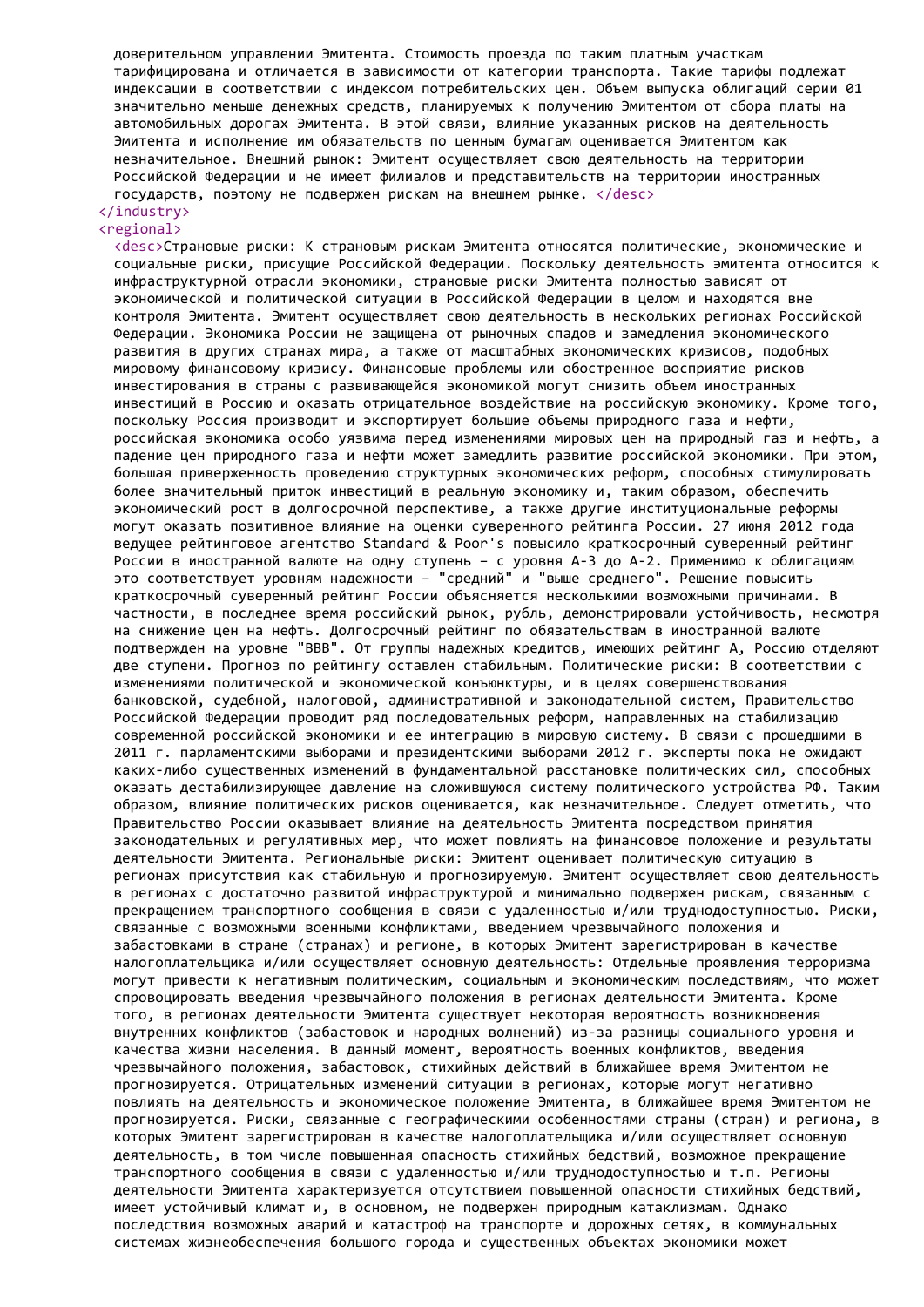значительно ограничить возможности Эмитента, привести к наступлению форс-мажорных обстоятельств и невыполнению Эмитентом принятых на себя обязательств. Риск стихийных бедствий, возможного прекращения транспортного сообщения и других региональных факторов минимален. Учитывая все вышеизложенные обстоятельства, можно сделать вывод о том, что макроэкономическая среда регионов благоприятным образом сказывается на деятельности Эмитента и позволяет говорить об отсутствии специфических региональных рисков. Предполагаемые действия эмитента на случай отрицательного влияния изменения ситуации в стране (странах) и регионе на его деятельность: В случае возникновения одного или нескольких из перечисленных выше рисков Эмитент предпримет все возможные меры по минимизации негативных последствий. Однако, необходимо отметить, что предварительная разработка адекватных соответствующим событиям мер затруднена неопределенностью развития ситуации, и параметры проводимых мероприятий будут в большей степени зависеть от особенностей создавшейся ситуации в каждом конкретном случае. Параметры мероприятий, предпринимаемых Эмитентом при неблагоприятных тенденциях будут зависеть от особенностей создавшейся ситуации в каждом конкретном случае. Эмитент не может гарантировать, что действия, направленные на преодоление возникших негативных изменений, смогут привести к исправлению ситуации, поскольку описанные факторы находятся вне контроля Государственной компании. </desc>

#### </regional> <financial>

<desc>Эмитент подвержен влиянию следующих финансовых рисков: риск изменения процентных ставок; валютные риски; риск инфляции. Риски изменения процентных ставок (процентный риск) – это риск, связанный с изменением процентных ставок, в основном по банковским кредитам, так как в случае увеличения процентных ставок возрастают затраты по обслуживанию заемных средств с переменными ставками и новым заимствованиям. Для целей финансирования Программы деятельности Государственной компании «Российские автомобильные дороги» на долгосрочный период (2010-2019 годы) Государственная компания намерена привлечь существенный объем заимствований, что непосредственно скажется на влиянии процентного риска на деятельность Эмитента. Негативное изменение конъюнктуры финансового рынка (значительное увеличение процентных ставок) приведет к увеличению затрат Эмитента на обслуживание заемных средств. В целях снижения последствий возникновения указанного риска, Эмитент планирует обеспечить диверсификацию источников внебюджетного финансирования Программы деятельности Государственной компании «Российские автомобильные дороги» на долгосрочный период (2010-2019 годы). Выбор инструмента финансирования и сроков кредитования будет определяться в зависимости от текущей рыночнй коньюнктуры. Подверженность финансового состояния эмитента, его ликвидности, источников финансирования, результатов деятельности и т.п. изменению валютного курса (валютные риски). Эмитент практически не подвержен рискам неблагоприятного изменения валютных курсов, так как имущество Эмитента, сформированное за счет имущественного взноса Российской Федерации, государственные субсидии на строительство и доверительное управление автомобильными дорогами Эмитента, а также доходы от деятельности Эмитента номинированы в рублях,основная часть расходов, осуществляемых Эмитентом также номинирована в валюте Российской Федерации рублях. Таким образом, финансовое состояние Эмитента и его ликвидность практически не зависят от изменения валютных курсов. Предполагаемые действия эмитента на случай отрицательного влияния изменения валютного курса и процентных ставок на деятельность эмитента. Для уменьшения валютных рисков и рисков изменения процентных ставок, если они возникнут, Эмитент будет осуществлять следующие действия для снижения негативных последствий данного влияния: • оптимизация портфеля заимствований с учетом изменившихся рыночных индикаторов; • предпочтение инструментов с фиксированной ставкой на уровне, приемлемом для Эмитента; • расширение круга банков-партнеров, прежде всего, за счет институтов, наименее пострадавших от текущего мирового финансового кризиса. Влияние инфляции на выплаты по ценным бумагам, критические, по мнению Эмитента, значения инфляции, а также предполагаемые действия Эмитента по уменьшению указанного риска: Негативные изменения денежно-кредитной политики в стране, повышение процентных ставок, а также значительный рост темпов инфляции могут привести к росту затрат Эмитента (расходов по операционной деятельности и прочим целевым расходам) Эмитента и, следовательно, отрицательно сказаться на финансовых результатах деятельности Эмитента. По официальным данным за последние пять лет инфляция в России имеет тенденцию к снижению. При этом, тарифы за проезд по платным участкам автомобильных дорог, находящимся в доверительном управлении Эмитента, подлежат индексации в соответствии с индексом потребительских цен, что в существенной степени нивелирует влияние рисков изменения денежно-кредитной политики. В случае роста инфляции, Эмитент планирует осуществлять индексацию тарифа, взымаемого за проезд по платному участку автомобильных дорог, переданных Эмитенту в доверительное управление. Принимая во внимание уровень потенциальной доходности деятельности, по мнению Эмитента, критическое значение инфляции, при которой у Эмитента возникнут трудности, составляет не менее 20% годовых. Риски увеличения стоимости обслуживания облигационного займа Эмитент оценивает как незначительные. Указывается, какие из показателей финансовой отчетности эмитента наиболее подвержены изменению в результате влияния указанных финансовых рисков. В том числе указываются риски, вероятность их возникновения и характер изменений в отчетности. Риск Вероятность возникновения Показатели финансовой отчетности, наиболее подверженные изменению в результате влияния указанных финансовых рисков Характер изменений в отчетности Рост ставок по кредитам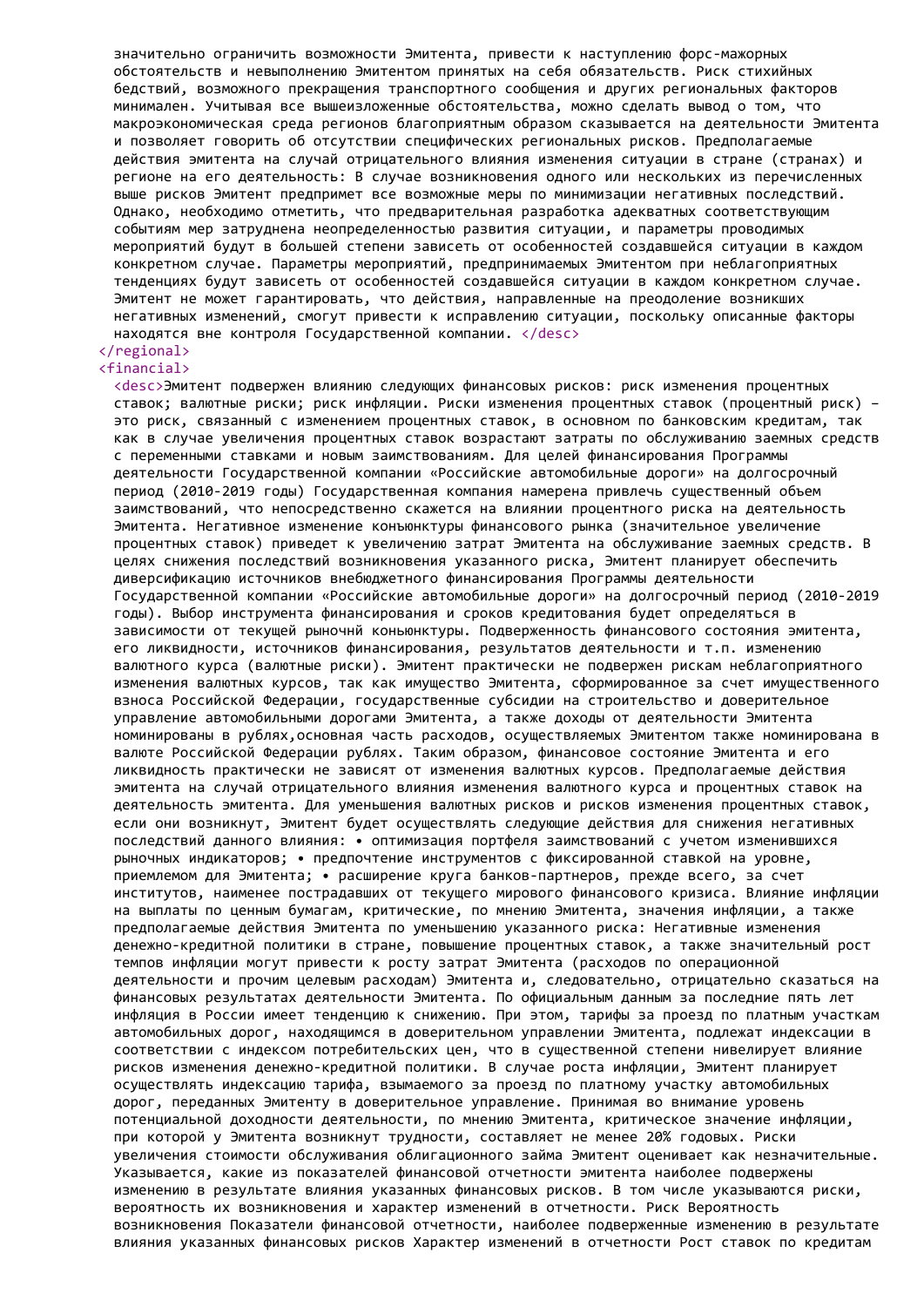банков средняя Бухгалтерский баланс (форма 1): 1) Кредиторская задолженность (прочие кредиторы) – стр. 625 Отчет о прибылях и убытках (форма 2): 1) Проценты к уплате – стр. 070 2) Чистая прибыль - стр. 190 Снижение прибыли Валютный риск низкая Бухгалтерский баланс (форма 1): 1) Дебиторская задолженность – стр. 230 и 240 2) Кредиторская задолженность – стр.520 и 620 3) Денежные средства – стр.260 Отчет о прибылях и убытках (форма 2): 1) Прочие доходы и расходы – стр. 090 и 100 2) Чистая прибыль - стр. 190 Рост затрат на капитальные вложения Инфляционные риски низкая Отчет о прибылях и убытках (форма2): 1) Прочие расходы – стр. 100 2) Себестоимость проданных товаров, продукции, работ, услуг – стр. 020 3) Проценты к уплате – стр. 070 4) Чистая прибыль - стр. 190 Уменьшение прибыли, увеличение кредиторской задолженности. Риск ликвидности низкая Бухгалтерский баланс (форма 1): 1) Дебиторская задолженность – стр. 230 и 240 2) Денежные средства – стр.260 Отчет о прибылях и убытках (форма 2): 1) Прочие доходы и расходы – стр. 090 и 100 2) Чистая прибыль - стр. 190 Снижение прибыли </desc>

# </financial>

## <legal>

<desc>Правовые риски, связанные с деятельностью эмитента для рынка, в том числе: Риски, связанные с изменением валютного регулирования: Внутренний рынок: Валютное регулирование в Российской Федерации осуществляется на основании Федерального закона от 10 декабря 2003 года №173-ФЗ «О валютном регулировании и валютном контроле» (далее - «Закон о валютном регулировании»). Большая часть его положений вступила в силу с 18 июня 2004 года. Некоторые его положения, в частности, касающиеся порядка открытия и использования счетов юридических лиц - резидентов в банках за пределами Российской Федерации, были введены в действие по истечении года со дня вступления в силу нового закона, то есть с 18 июня 2005 года. В то же время указанным законом был установлен ограниченный срок действия ряда его норм, регулирующих порядок ограничения осуществления валютных операций (посредством установления требований о предварительной регистрации, использовании специального счета, осуществлении резервирования и т.п.) и наделяющих соответствующими полномочиями Правительство Российской Федерации и Центральный банк Российской Федерации. Установление временного действия ограничительных норм Закона о валютном регулировании соответствует проводимой в соответствии с международными обязательствами либерализации валютной политики в России. Подтверждением политики либерализации валютного законодательства в Российской Федерации является и Федеральный закон № 131-ФЗ от 26 июля 2006г. «О внесении изменений в Федеральный закон «О валютном регулировании и валютном контроле» (далее – Закон №131-ФЗ). Законом №131-ФЗ сняты ограничения, связанные с установлением Банком России требования о резервировании средств при валютных операциях движения капитала. Отменены обязательные условия по применению специальных счетов при0020операциях с внутренними ценными бумагами на территории Российской Федерации, также прекращено действие ст. 7 Закона о валютном регулировании, устанавливающей порядок регулирования Правительством Российской Федерации валютных операций движения капитала. Значительная либерализация валютно-правового режима в соответствии с Законом о валютном регулировании осуществлена с 1 января 2007 г. Введены нормы, позволяющие упростить порядок толкования положений валютного законодательства. Устанавливается, что все используемые в законе институты, понятия и термины, не определенные в Законе о валютном регулировании, применяются в том значении, в каком они используются в других отраслях законодательства Российской Федерации. Более того, Законом о валютном регулировании закреплена норма, согласно которой все неустранимые сомнения, противоречия и неясности актов валютного законодательства Российской Федерации, актов органов валютного регулирования и актов органов валютного контроля толкуются в пользу резидентов и нерезидентов. В целом, Закон о валютном регулировании не содержит ухудшающих положение Эмитента факторов, поскольку положения указанного закона являются элементами валютного администрирования в Российской Федерации. Изменение валютного регулирования зависит от состояния внешнего и внутреннего валютных рынков, ситуация на которых позволяет оценить риск изменения валютного регулирования как незначительный. Отсутствие у Эмитента обязательств в иностранной валюте позволяют оценивать риски, связанные с изменением валютного регулирования, как крайне незначительные. Внешний рынок: Эмитент не является участником внешнеэкономической деятельности и не осуществляет экспорт продукции, работ и услуг. Соответственно, отсутствуют риски правового характера в отношении операций, связанных с такой деятельностью. Риски, связанные с изменением налогового законодательства: Внутренний рынок: Российское налоговое законодательство имеет не такую долгую историю существования по сравнению с налоговым законодательством стран с более развитой рыночной экономикой, поэтому практика применения налогового законодательства государством бывает нередко неясна и противоречива. Это приводит к наличию в России более существенных налоговых рисков, чем в какой-либо стране с более развитой системой налогообложения. В настоящее время процесс реформирования российского налогового права можно считать завершающимся. Законодательный массив кодифицирован. Общей частью Налогового кодекса, действующей с 1999 года, закреплены основные принципы налогообложения и введения новых налогов, действие этих принципов и направленность на защиту имущественных интересов налогоплательщиков реализовано в правоприменительной практике. Особенной частью Налогового кодекса установлены налоги, формирующие налоговое бремя Эмитента, определены элементы налогообложения. За последние 10 лет на 2 % снижена ставка по налогу на добавленную стоимость, с 2002 года на 11% ставка по налогу на прибыль, а с начала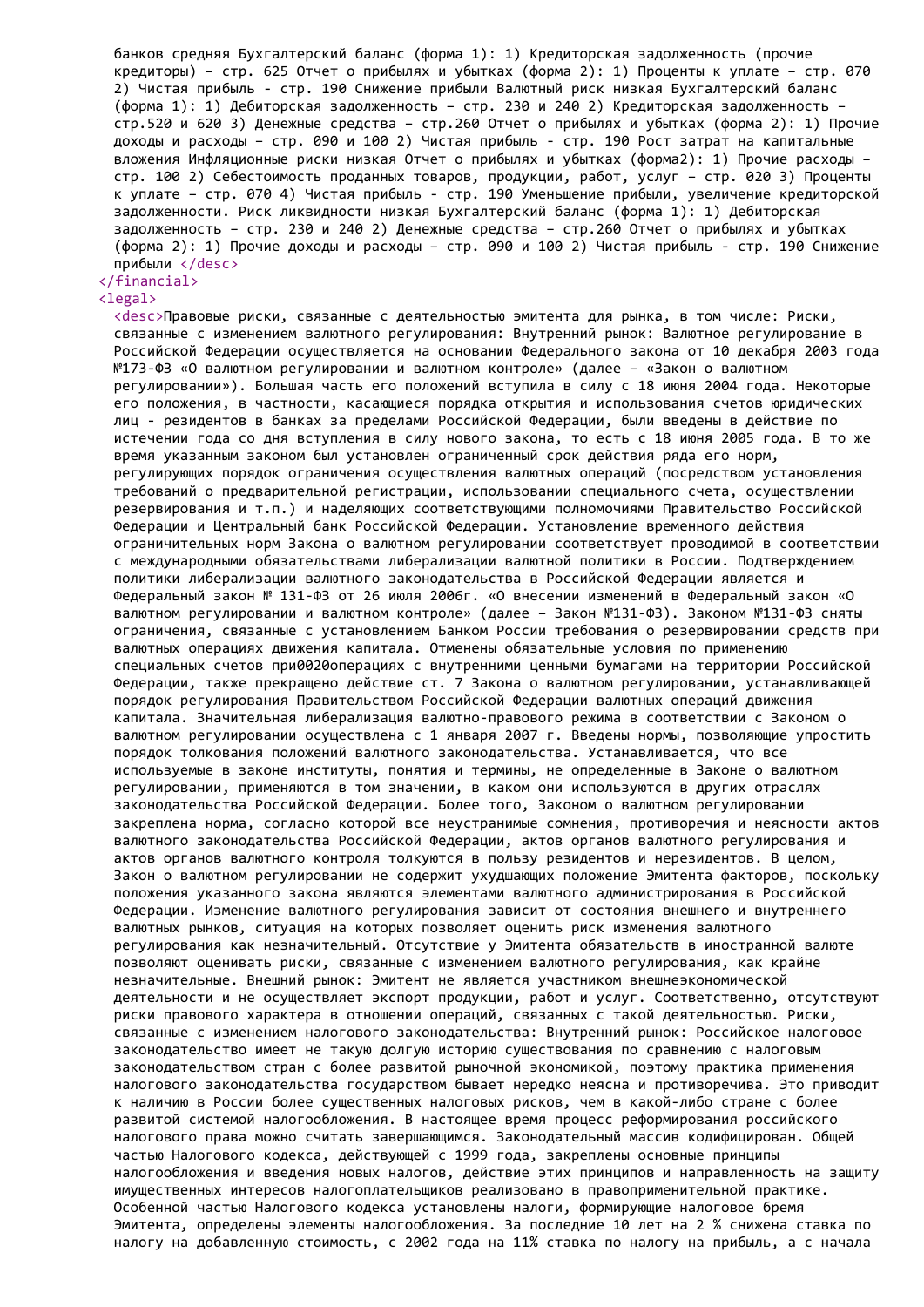2009 года налоговая ставка налога на прибыль составляет 20%. Кроме того, с 01.01.2009 года законами субъектов РФ может быть предусмотрено понижение ставки налога на прибыль, подлежащего перечислению в бюджеты субъектов РФ, для отдельных категорий налогоплательщиков, но не ниже чем 13,5 % (в соответствии с пунктом 23 статьи 2 Федерального закона от 26.11.2008 г. № 224-ФЗ "О внесении изменений в часть первую, часть вторую Налогового кодекса Российской Федерации и отдельные законодательные акты Российской Федерации" и Федеральным законом от 30.12.2008 г. № 305-ФЗ "О внесении изменений в статью 284 части второй Налогового кодекса Российской Федерации"). Единый социальный налог заменен на уплату страховых взносов, отменен налог с продаж, налог на рекламу, налог на пользователей автомобильных дорог с владельцев транспортных средств и другие обязательные платежи. Результаты налоговой реформы можно оценивать позитивно: система налогообложения структурирована, механизмы и правила взимания налогов упрощены, налоговые ставки снижены. Также с 1 января 2010 года в Налоговый кодекс РФ был внесен ряд поправок, уточняющих порядок налогообложения организаций, значительная часть которых касается порядка расчета налога на прибыль. Изменения Налогового кодекса РФ, вступившие в силу 29 января 2010 года, не оказывают существенного влияния на Эмитента. Практика рассмотрения дел в Конституционном Суде РФ показывает, что положения основного закона влияют на налоговые права хозяйствующих субъектов и защищают налогоплательщиков от необоснованного и внезапного утяжеления налогового бремени. Упомянутые факторы позволяют заключить, что налоговая система РФ становится более стабильной, деятельность хозяйствующих субъектов в РФ с точки зрения налоговых последствий - более предсказуемой. Вместе с тем, нельзя исключать возможности увеличения государством налоговой нагрузки плательщиков, вызванной изменением отдельных элементов налогообложения, отменой налоговых льгот, повышением пошлин и др. Эмитентом в полной мере соблюдается действующее российское налоговое законодательство, и руководство Эмитента считает вероятность возникновения у Эмитента непредвиденных налоговых и иных обязательств (в том числе по начислению соответствующих штрафов и пеней) в будущем, незначительной. Эмитент осуществляет постоянный мониторинг изменений, вносимых в налоговое законодательство, оценивает и прогнозирует степень возможного влияния таких изменений на его деятельность и учитывает их в своей деятельности. Внешний рынок: Эмитент не является участником внешнеэкономической деятельности и не осуществляет экспорт продукции, работ и услуг. Соответственно, отсутствуют риски правового характера в отношении операций, связанных с такой деятельностью. Риски, связанные с изменением правил таможенного контроля и пошлин: Внутренний рынок: Эмитент осуществляет свою деятельность на территории Российской Федерации. Таким образом, риск, связанный с изменением правил таможенного контроля и пошлин на внешнем и внутреннем рынках, не распространяется на Эмитента. Внешний рынок: Эмитент не является участником внешнеэкономической деятельности и не осуществляет экспорт продукции, работ и услуг. Соответственно, отсутствуют риски правового характера в отношении операций, связанных с такой деятельностью. Риски, связанные с изменением требований по лицензированию основной деятельности эмитента либо лицензированию прав пользования объектами, нахождение которых в обороте ограничено (включая природные ресурсы): Внутренний рынок: Основная деятельность Эмитента не подлежит лицензированию. Эмитент не осуществляет каких-либо видов деятельности, подлежащих лицензированию, и не использует в своей деятельности объекты, оборот которых ограничен. Соответственно рискам, связанным с лицензированием основной деятельности, Эмитент не подвержен. В случае изменения требований по лицензированию деятельности Эмитента либо лицензированию прав пользования объектами, нахождение которых в обороте ограничено, Эмитент примет необходимые меры для получения соответствующих лицензий и разрешений. Внешний рынок: Эмитент не является участником внешнеэкономической деятельности и не осуществляет экспорт продукции, работ и услуг. Соответственно, отсутствуют риски правового характера в отношении операций, связанных с такой деятельностью. Риски, связанные с изменением судебной практики по вопросам, связанным с деятельностью Эмитента (в том числе по вопросам лицензирования), которые могут негативно сказаться на результатах его деятельности, а также на результаты текущих судебных процессов, в которых участвует Эмитент: Риски, связанные с изменением судебной практики по вопросам, связанным с деятельностью Эмитента (в том числе по вопросам лицензирования), которые могут негативно сказаться на результатах его деятельности, а также на результаты текущих судебных процессов, в которых участвует Эмитент: Внутренний рынок: Эмитент не участвовал и в настоящее время не участвует в судебных процессах, которые могут существенным образом отразиться на его финансово-хозяйственной деятельности. Возможность изменения судебной практики, связанной с деятельностью Эмитента, рассматривается как незначительная и не окажет существенного влияния на его деятельность. В случае изменения судебной практики по вопросам, связанным с деятельностью Эмитента, Эмитент намерен планировать свою финансово-хозяйственную деятельность с учетом этих изменений. Для надлежащего правового обеспечения деятельности Эмитента и минимизации правовых рисков осуществляется постоянный мониторинг нормативных актов, регулирующих деятельность эмитента, а также судебной практики, касающейся толкования и применения данных актов при рассмотрении конкретных споров или обобщении правоприменительной практики. При этом мониторинг проводится не только по уже вступившим в силу нормативным актам, но и по проектам нормативных актов, которые будут приняты в будущем. По результатам такого мониторинга могут быть приняты меры для снижения негативных последствий вступления в силу того или иного нормативного акта. Внешний рынок: Эмитент не является участником внешнеэкономической деятельности и не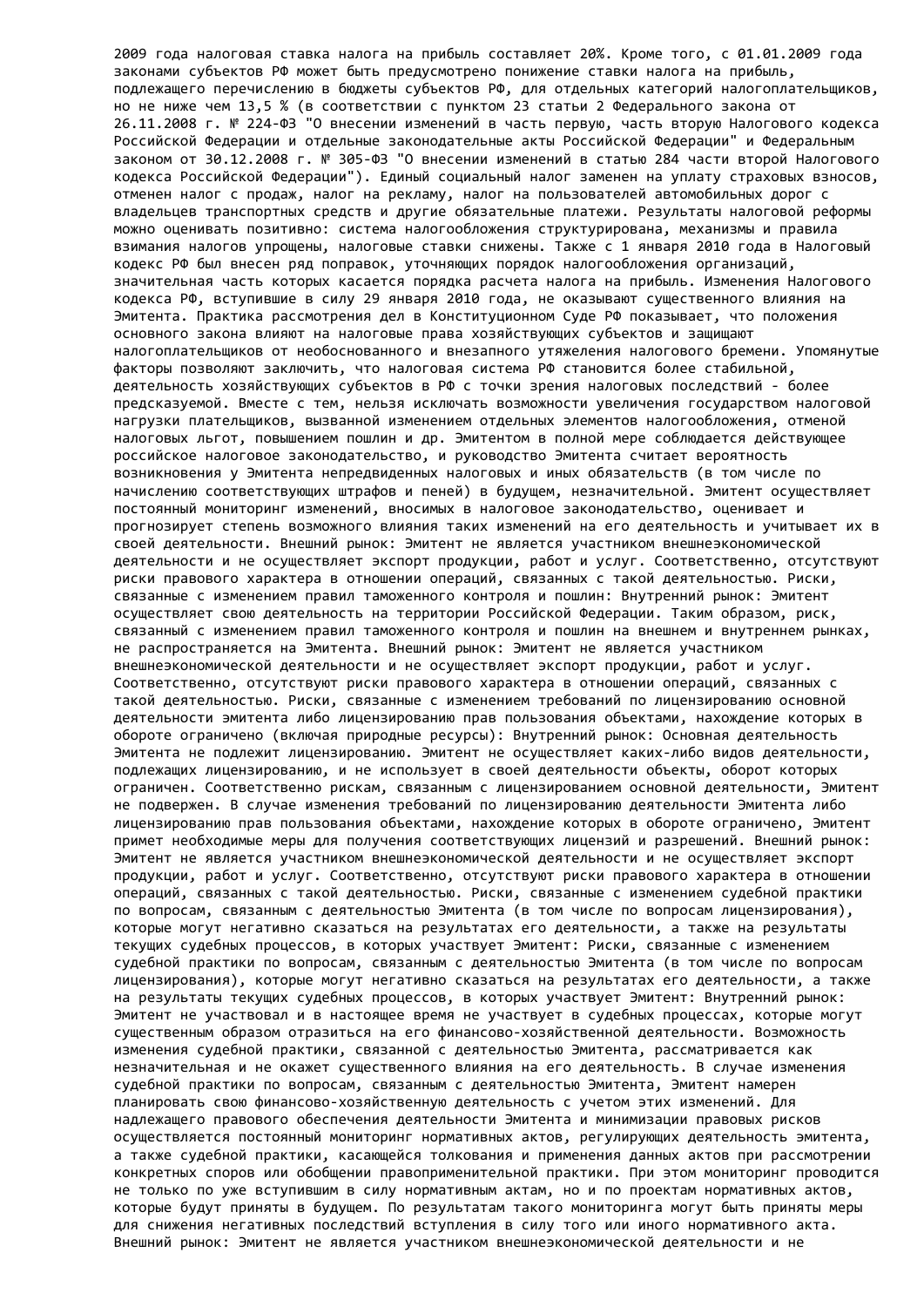осуществляет экспорт продукции, работ и услуг. Соответственно, отсутствуют риски правового характера в отношении операций, связанных с такой деятельностью.</desc> </legal>

#### <activity>

<desc>Риски, свойственные исключительно Эмитенту, в том числе: Риски, связанные с текущими судебными процессами, в которых участвует Эмитент: В настоящее время Эмитент не участвует в текущих судебных процессах, которые могут существенным образом отразиться на его финансовохозяйственной деятельности. Риски, связанные с отсутствием возможности продлить действие лицензии Эмитента на ведение определенного вида деятельности либо на использование объектов, нахождение которых в обороте ограничено (включая природные ресурсы): Основная деятельность Эмитента не подлежит лицензированию. Эмитент не осуществляет каких-либо видов деятельности, подлежащих лицензированию, и не использует в своей деятельности объекты, оборот которых ограничен. Соответственно рискам, связанным с лицензированием основной деятельности, Эмитент не подвержен. Риски, связанные с возможной ответственностью Эмитента по долгам третьих лиц, в том числе дочерних обществ Эмитента: Риски, связанные с возможной ответственностью Эмитента по долгам третьих лиц, в том числе дочерних обществ Эмитента, оцениваются как незначительные. Риски, связанные с возможностью потери потребителей, на оборот с которыми приходится не менее чем 10 процентов общей выручки от продажи продукции (работ, услуг) Эмитента: Эмитент получает доход от управления имуществом, переданным ему в доверительное управление. Риски, связанные с возможностью потери потребителей, на оборот с которыми приходится не менее чем 10 процентов общей выручки от продажи продукции (работ, услуг) Эмитента, отсутствуют.</desc> </activity> </sec\_risks> <name\_info> <full\_name\_date>2009-07-17</full\_name\_date>

<short\_name\_date>2009-07-17</short\_name\_date> <has several short name>0</has several short name> <has\_similar\_org>1</has\_similar\_org>

### <similar\_org>

<name>Название Адрес Регион ЗАО "АВТОДОР" 398027, г. Липецк, ул.Ковалева, 119 Г Липецкая область ЗАО "АВТОДОР" 305025, г.Курск, проезд Магистральный, 34 А Курская область ОАО "Автодор" 167023,г Сыктывкар, ул. Морозова, д 115 Коми (республика) ООО "АВТОДОР" 194354, г. Санкт-Петербург, ул. Сикейроса, 12 Санкт-Петербург</name>

<comment>Для избежания смешения указанных наименований необходимо обращать внимание на организационно-правовую форму и полное и сокращенное наименование юридического лица, в том числе, на использование заглавных и прописных букв, а также на место нахождения, ИНН и ОГРН. Для собственной идентификации Эмитент в официальных документах использует ИНН, ОГРН и место нахождения.</comment>

</similar\_org> <is\_trade\_mark>0</is\_trade\_mark> <prev\_names> <none>1</none> </prev\_names> </name\_info> <reg> <has\_old>0</has\_old> <no>1097799013652</no> <date>2009-08-14</date> <org>Управление Федеральной налоговой службы по г. Москве.</org>  $\langle$ /reg $\rangle$ <history>

<none\_change\_1>0</none\_change\_1> <indefinite>1</indefinite>

<history>Краткое описание истории создания и развития Эмитента: Государственная компания "Российские автомобильные дороги" создана в виде некоммерческой организации. Государственная компания "Российские автомобильные дороги" создана и действует в целях оказания государственных услуг и выполнения иных полномочий в сфере дорожного хозяйства с использованием федерального имущества на основе доверительного управления, а также в целях поддержания в надлежащем состоянии и развития сети автомобильных дорог Государственной компании, увеличения их пропускной способности, обеспечения движения по ним, повышения качества услуг, оказываемых пользователям автомобильными дорогами Государственной компании, развития объектов дорожного сервиса, размещаемых в границах полос отвода и придорожных полос автомобильных дорог Государственной компании. Федеральный закон N 145-ФЗ "О государственной компании "Российские автомобильные дороги" и о внесении изменений в отдельные законодательные акты Российской Федерации", был подписан 17.07.2009 года. Принятие Федерального закона "О Государственной компании "Российские автомобильные дороги" и о внесении изменений в отдельные законодательные акты Российской Федерации" было вызвано необходимостью создания эффективного инструмента для достижения следующих целей: - формирование опорной сети скоростных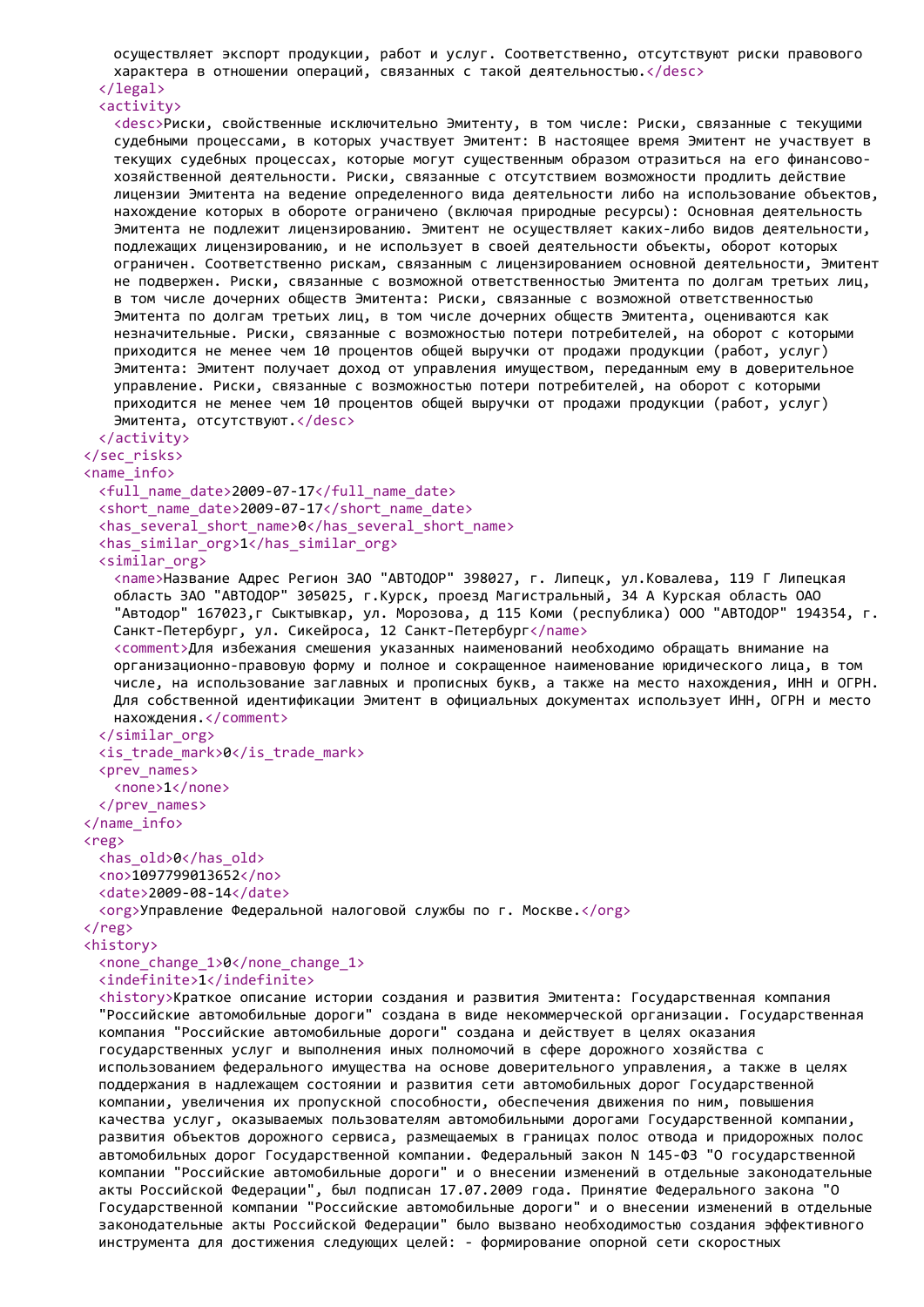автомобильных дорог федерального значения с высоким транспортно-эксплуатационным состоянием и высоким уровнем безопасности и экологичности; - решение задач, связанных с гармонизацией инвестиционных циклов за счет привлечения частных инвестиций ввиду невозможности обеспечения в рамках существующего бюджетного процесса ритмичного исполнения инвестиционных обязательств государства; - формирование рыночно ориентированной системы управления дорожным хозяйством, направленной на привлечение частного капитала, а также на создание финансовых инструментов по мобилизации инвестиционных средств (размещение облигационных займов, привлечение частных кредитов, - предоставление долгосрочных гарантий возврата капитала и др.); - извлечение дополнительных доходов от эксплуатации и использования имущества дорог с целью направления их на повышение уровня содержания дорог и реализацию дорожных проектов; - повышение качества услуг, предоставляемых пользователям автомобильных дорог федерального значения, в том числе за счет улучшения технических характеристик дорог, увеличения их пропускной способности, а также за счет повышения уровня безопасности движения и качества сервисного обслуживания на дорогах; - повышение эффективности управления дорожным хозяйством и улучшение результативности работы дорожных предприятий, в том числе путем стимулирования внедрения новых материалов, оборудования и передовых технологий для снижения удельных затрат выполнения дорожных работ, улучшения их качества и роста производительности труда; - переход к этапу динамичного развития сети автомобильных дорог, отвечающему потребностям экономики и населения страны, в том числе за счет формирования национальной сети автомагистралей и скоростных автомобильных дорог, связывающих основные хозяйственные центры страны. Распоряжением Правительства РФ от 14 ноября 2011 г. N 1989-р, утверждена Программа деятельности Государственной компании "Российские автомобильные дороги" на долгосрочный период (2010 - 2019 годы) (Далее – Программа). Настоящая Программа определяет основные направления, индикаторы и целевые показатели развития Государственной компании "Российские автомобильные дороги" на долгосрочный период и включает в себя основные мероприятия по строительству и реконструкции, ремонту и содержанию автомобильных дорог, находящихся в доверительном управлении Государственной компании, определяет очередность и сроки их реализации, необходимый объем работ, источники финансирования, а также содержит показатели и целевые индикаторы ожидаемых результатов деятельности Государственной компании на 2010 - 2019 годы. Целевые показатели Программы соотносятся с целевыми показателями подпрограммы «Автомобильные дороги» федеральной целевой программы «Развитие транспортной системы России (2010 - 2015 годы)», утвержденной постановлением Правительства Российской Федерации от 5 декабря 2001 г. № 848, с учетом продления этой программы до 2019 года. Основной целью реализации указанной Программы является создание условий для обеспечения экономического роста, повышения конкурентоспособности отраслей экономики и улучшения качества жизни населения за счет формирования сети автомагистралей и скоростных автомобильных дорог, обеспечивающих спрос на перевозки с требуемыми показателями скорости, надежности, безопасности и ценовой доступности для потребителей. Для достижения поставленной цели Эмитент реализует следующие задачи: проведение комплекса работ по строительству и реконструкции автомагистралей и скоростных автомобильных дорог, связывающих гг. Москву и Санкт-Петербург, центральные регионы России с морскими портами Балтийского и Черного морей, а также обеспечивающих выход на дорожную сеть Республики Белоруссия и Украины; - поэтапное формирование новых международных автодорожных маршрутов; - проведение работ по проектированию, подготовке территории, строительству и реконструкции приоритетных участков автомобильных дорог общего пользования для организации их эксплуатации на платной основе; - обеспечение соответствия транспортно-эксплуатационного состояния автомобильных дорог, находящихся в доверительном управлении Государственной компании, нормативным требованиям; - создание многофункциональных зон дорожного сервиса (зон комплексного обслуживания пользователей и размещения объектов дорожного сервиса, включающих площадки отдыха, специально отведенные места для курения, туалетные комнаты, заправочные станции, автомойки, ремонтные мастерские, объекты общественного питания и торговли, мотели, пункты медицинской помощи и другие зоны, обеспечивающие комплекс услуг для пользователей автомобильных дорог, включая услуги по обслуживанию и ремонту автомобилей, питанию, отдыху и прочие услуги) исходя из прогнозируемого роста интенсивности дорожного движения на автомобильных дорогах, находящихся в доверительном управлении Государственной компании. В настоящее время Эмитент динамично развивается в рамках осуществления поставленных перед ним задач и планомерно реализует инвестиционные проекты, определенные Программой деятельности на долгосрочный период. Цели создания эмитента: В соответствии со ст. 4 Федерального закона "О Государственной компании "Российские автомобильные дороги" и о внесении изменений в отдельные законодательные акты Российской Федерации": 1. Государственная компания создается и действует в целях оказания государственных услуг и выполнения иных полномочий в сфере дорожного хозяйства с использованием федерального имущества на основе доверительного управления, а также в целях поддержания в надлежащем состоянии и развития сети автомобильных дорог Государственной компании, увеличения их пропускной способности, обеспечения движения по ним, повышения качества услуг, оказываемых пользователям автомобильными дорогами Государственной компании, развития объектов дорожного сервиса, размещаемых в границах полос отвода и придорожных полос автомобильных дорог Государственной компании. 2. Выполнение целей деятельности Государственной компании обеспечивается путем осуществления видов деятельности, предусмотренных настоящим Федеральным законом, и достижения целевых показателей программы деятельности Государственной компании на долгосрочный период, установленных в порядке,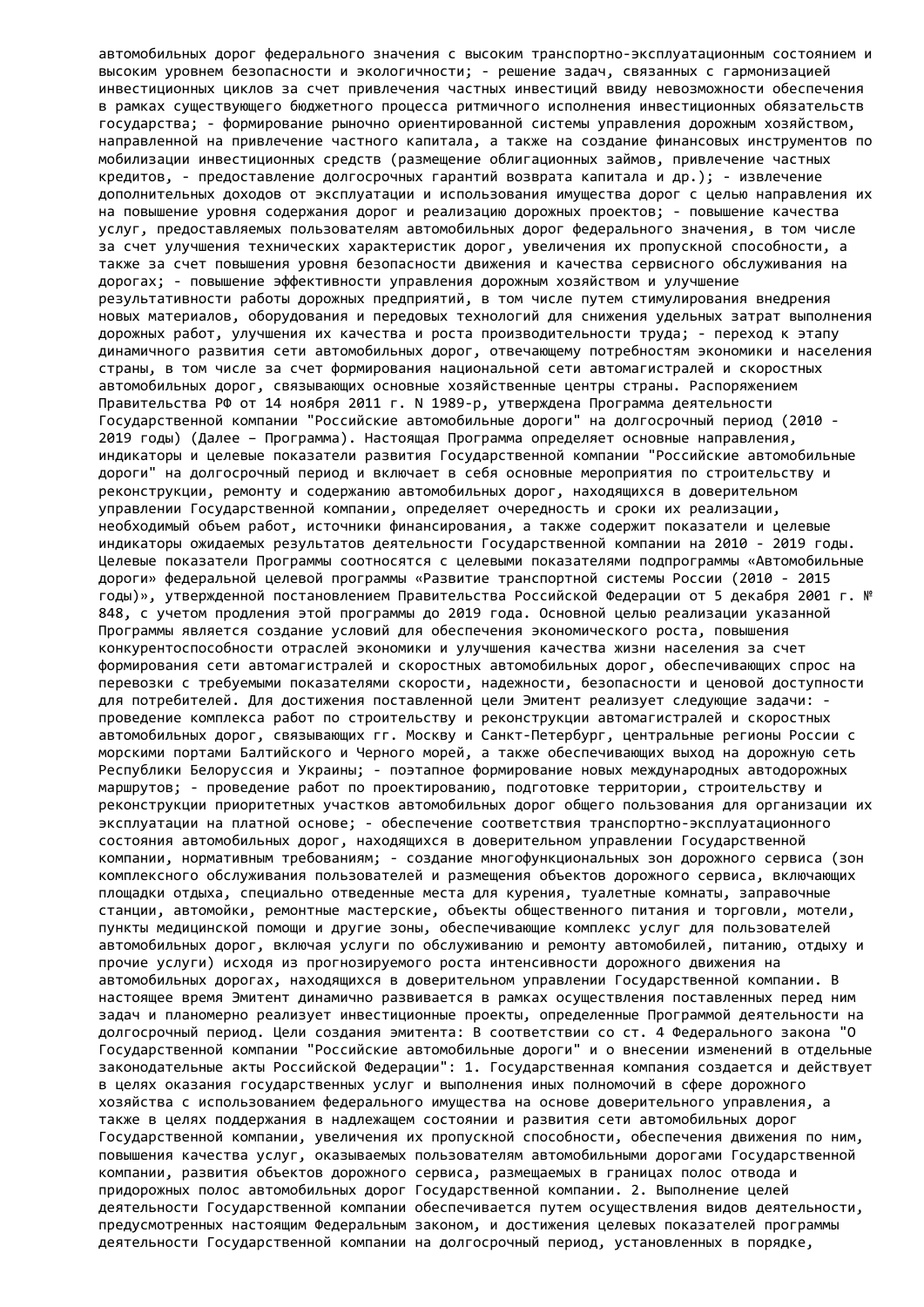предусмотренном настоящим Федеральным законом. Миссия эмитента: 1) Формирование инфраструктурной базы модернизации экономики и перехода к инновационной (постиндустриальной) модели развития общества 2) Обеспечение сокращения бюджетных расходов за счет повышения эффективности дорожной деятельности и формирования внебюджетной базы финансирования отрасли 3) Обеспечение комплексной структурной реформы дорожной отрасли и российской экономики в целом через повышение эффективности управления, формирование новых рынков и форм экономической деятельности, Иная информация о деятельности эмитента, имеющая значение для принятия решения о приобретении ценных бумаг эмитента: отсутствует.</history> </history> <ceo\_address> <zip\_code>109074</zip\_code> <country>Россия</country> <city>город Москва</city> <street>Славянская площадь</street> <building>2/5/4</building> <sub\_building\_2>3</sub\_building\_2> <canonical\_name>109074 Россия, город Москва, Славянская площадь 2/5/4 стр. 3</canonical\_name> </ceo\_address> <has\_other\_adress>0</has\_other\_adress> <phone>(495) 727-11-95</phone> <fax>(495) 784-68-04</fax> <email>id@russianhighways.ru</email> <email\_none>0</email\_none> <web>www.russianhighways.ru</web> <has\_inv\_division>0</has\_inv\_division> <sep\_offices\_changes> <changes\_none>1</changes\_none> </sep\_offices\_changes> <okvd\_codes> <primary\_activity>75.11.8</primary\_activity> <has other codes>0</has other codes> </okvd\_codes> <main\_activity> <products> <scale>1000</scale> <product> <name>Предоставление земельных участков в субаренду</name> <sales\_revenue> <value\_y1>2.7</value\_y1> <value\_q>22074.2</value\_q> </sales\_revenue> <sales\_percent> <value\_y1>0</value\_y1> <value\_q>58</value\_q> </sales\_percent> <revenue\_changes> <desc>Изменение размера выручки по сравнению с соответствующим отчетным периодом предшествующего года связано с реализацией Государственной компанией прав, установленных ст. 5 Федерального закона от 17.07.2009 № 145-ФЗ "О Государственной компании "Российские автомобильные дороги" и о внесении изменений в отдельные законодательные акты Российской Федерации".</desc> </revenue\_changes> </product> <product> <name>Разрешение на установку и эксплуатацию рекламеых конструкций</name> <sales\_revenue> <value\_y1>0</value\_y1> <value\_q>5989.5</value\_q> </sales\_revenue> <sales\_percent> <value\_y1>0</value\_y1> <value\_q>15.7</value\_q> </sales\_percent> <revenue\_changes> <desc>Изменение размера выручки по сравнению с соответствующим отчетным периодом предшествующего года связано с реализацией Государственной компанией прав, установленных ст. 5 Федерального закона от 17.07.2009 № 145-ФЗ "О Государственной компании "Российские автомобильные дороги" и о внесении изменений в отдельные законодательные акты Российской Федерации".</desc>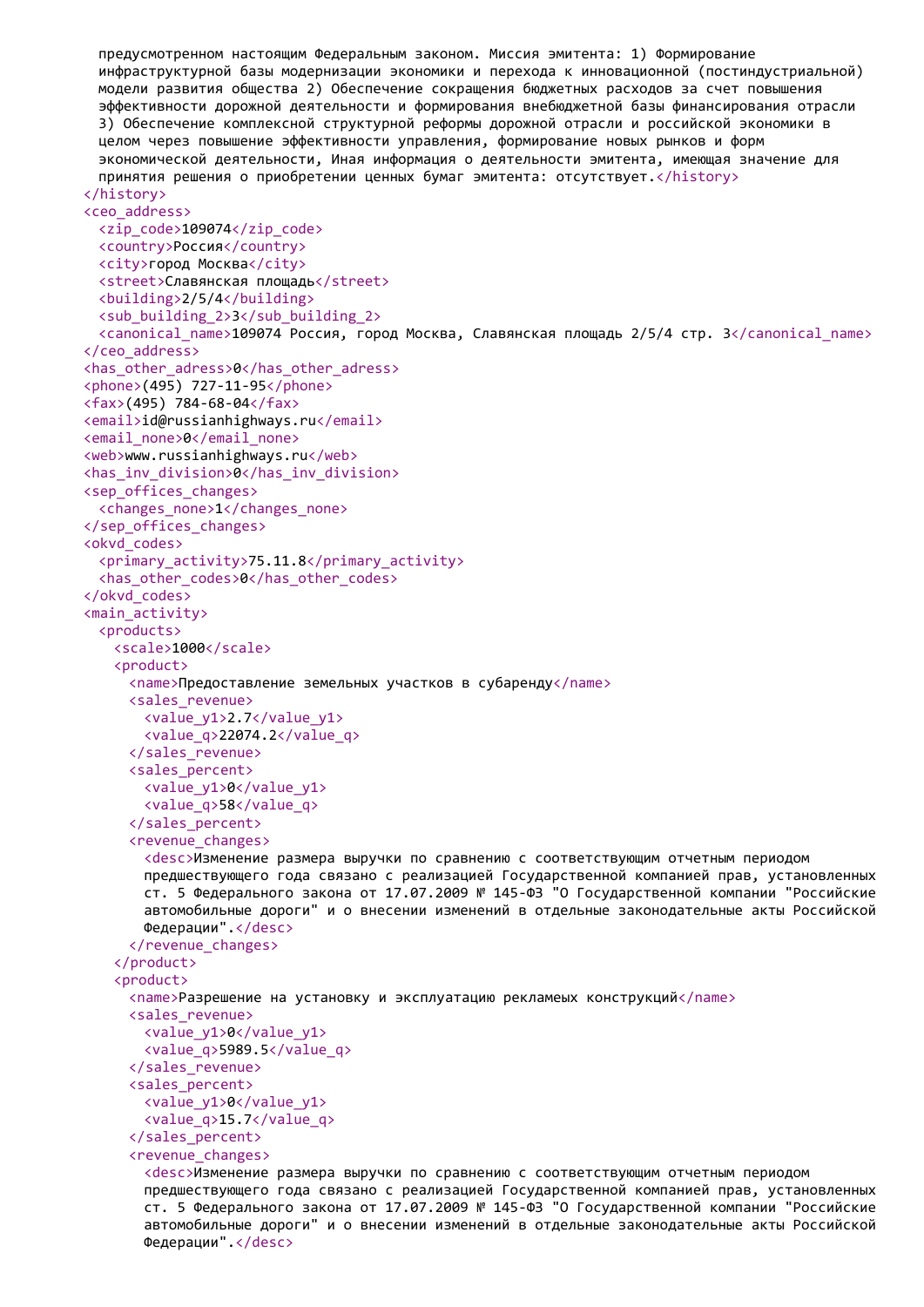```
</revenue_changes>
</product>
<product>
 <name>Выдача технических условий на проектные и строительные работы</name>
 <sales_revenue>
   <value_y1>3465.2</value_y1>
   <value_q>6566.8</value_q>
 </sales_revenue>
 <sales_percent>
   <value_y1>19.2</value_y1>
   <value_q>17.2</value_q>
 </sales_percent>
 <revenue_changes>
   <desc>Изменение размера выручки по сравнению с соответствующим отчетным периодом
   предшествующего года связано с реализацией Государственной компанией прав, установленных
   ст. 5 Федерального закона от 17.07.2009 № 145-ФЗ "О Государственной компании "Российские
   автомобильные дороги" и о внесении изменений в отдельные законодательные акты Российской
   Федерации".</desc>
 </revenue_changes>
</product>
<product>
 <name>Предоставление в аренду недвижимого имущества</name>
 <sales_revenue>
   <value_y1>0</value_y1>
   <value_q>3271.1</value_q>
 </sales_revenue>
 <sales_percent>
   <value_y1>0</value_y1>
   <value_q>8.5</value_q>
 </sales_percent>
 <revenue_changes>
   <desc>Изменение размера выручки по сравнению с соответствующим отчетным периодом
   предшествующего года связано с реализацией Государственной компанией прав, установленных
   ст. 5 Федерального закона от 17.07.2009 № 145-ФЗ "О Государственной компании "Российские
   автомобильные дороги" и о внесении изменений в отдельные законодательные акты Российской
   Федерации".</desc>
 </revenue_changes>
</product>
<product>
 <name>Техническое сопровождение выполняемых работ</name>
 <sales_revenue>
   <value_y1>234.1</value_y1>
   <value_q>48.9</value_q>
 </sales_revenue>
 <sales_percent>
   <value_y1>0.3</value_y1>
   <value_q>0.6</value_q>
 </sales_percent>
 <revenue_changes>
   <desc>Изменение размера выручки по сравнению с соответствующим отчетным периодом
   предшествующего года связано с реализацией Государственной компанией прав, установленных
   ст. 5 Федерального закона от 17.07.2009 № 145-ФЗ "О Государственной компании "Российские
   автомобильные дороги" и о внесении изменений в отдельные законодательные акты Российской
   Федерации".</desc>
 </revenue_changes>
</product>
<product>
 <name>Предоставление права заключения инвестиционного договора</name>
 <sales_revenue>
   <value_y1>14316</value_y1>
   <value_q>0</value_q>
 </sales_revenue>
 <sales_percent>
   <value_y1>80.5</value_y1>
   <value_q>0</value_q>
 </sales_percent>
 <revenue_changes>
   <desc>Изменения размера выручки по данному виду деятельности связано с тем, что за
   отчетный период 2012 года Эмитентом не предоситавлялось прав на заключение
```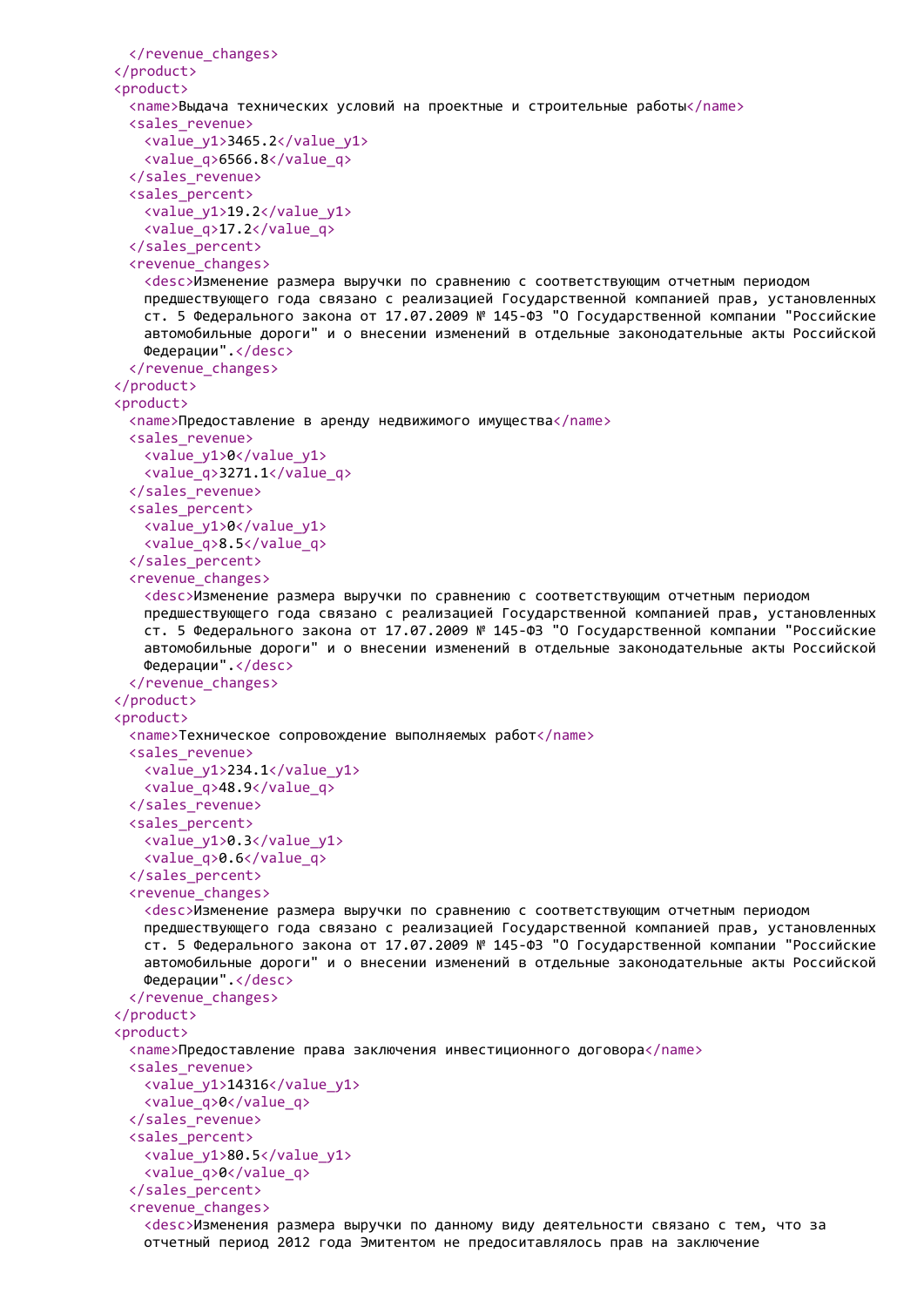```
инвестиционных договоров.</desc>
     </revenue_changes>
   </product>
   <product>
     <name>Прочие услуги</name>
     <sales_revenue>
       <value_y1>0</value_y1>
       <value_q>11.2</value_q>
     </sales_revenue>
     <sales_percent>
       <value_y1>0</value_y1>
       <value_q>0</value_q>
     </sales_percent>
   </product>
 </products>
 <comment>Информация в отношении видов хозяйственной деятельности указывается Эмитентом на
 основе Отчета о прибылях и убытках Эмитента за отчетный квартал. В указанный отчет не
 включены доходы Эмитента от сбора платы с пользователей платными участками автомобильных
 дорог, переданных в доверительное управление Эмитенту. На конец отчетного периода объем
 денежных средств, полученный Эмитентом от сбора платы за пользование платными участками
 автомобильных дорог, составил 255 014,7 тыс.руб.</comment>
 <has_abroad_areas>0</has_abroad_areas>
 <season_factors>
   <none>1</none>
 </season_factors>
 <cost_structure>
   <other_info>
     \lestring 1> амортизация по нематериальным активам, \frac{2}{3}tring 1>
   </other_info>
   <other_info2>
     \langlestring 2> вознаграждения за рационализаторские предложения, %\langle/string 2>
   </other_info2>
   <other_info3>
     <string_3> обязательные страховые платежи, %</string_3>
   </other_info3>
   <other_info4>
     <string_4> представительские расходы, %</string_4>
   </other_info4>
   <other_info5>
     <string 5> иное, %</string 5>
   </other_info5>
   <other_info6/>
   <other_info6/>
 </cost_structure>
 <new_products>
   <none>1</none>
 </new_products>
</main_activity>
<suppliers>
 \langlea>
   <none>0</none>
   <price_changes>
     <none>1</none>
   </price_changes>
   <import>
     <none>1</none>
   </import>
   <supplier>
     <name>Общество с ограниченной ответственностью "Измайлово"</name>
     <legal_address>143912, Московская обл., Балашихинский р-н, г.Балашиха, Западная
     коммунальная зона, шоссе Энтузиастов, д.2</legal_address>
     <inn>7716521818</inn>
     <ogrn>1057746340156</ogrn>
     <is_foreign_entity>0</is_foreign_entity>
     <share>18.77</share>
   </supplier>
   <supplier>
     <name>Общество с ограниченной ответственностью "Панатест"</name>
     <legal_address>111250, г. Москва, Красноказарменная ул., д.14</legal_address>
```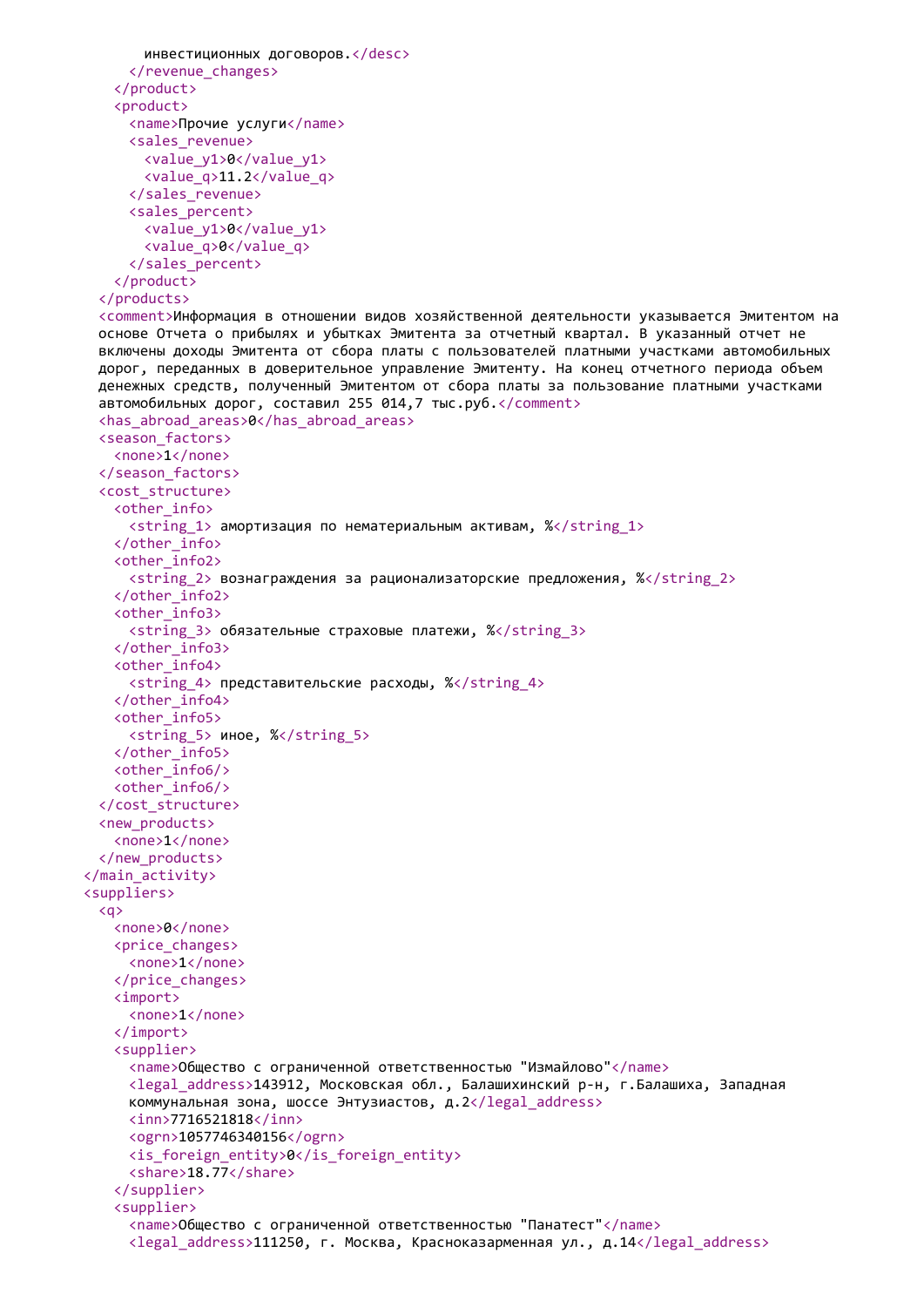```
<inn>7722689569</inn>
     <ogrn>1097746380214</ogrn>
     <is_foreign_entity>0</is_foreign_entity>
     <share>12.01</share>
   </supplier>
   <supplier>
     <name>Открытое акционерное общество "Саратовский научно-производственный центр
     "Росдортех""</name>
     <legal_address>410044, г.Саратов, пр-т Строителей, д. 10А</legal_address>
     <inn>6453083574</inn>
     <ogrn>1056405347239</ogrn>
     <is_foreign_entity>0</is_foreign_entity>
     <share>46.24</share>
   </supplier>
 \langle/q>
</suppliers>
<markets>
```
<none\_change\_1>0</none\_change\_1>

<desc>Общая протяженность автомобильных дорог в мире составляет более 31 млн км, из которых 3% приходится на Россию. В целях реализации своих основных функций Эмитент выделяет российский рынок платной дорожной инфраструктуры. Комплексное и системное развитие транспортной инфраструктуры во многом зависит от возможности привлечения средств частных инвесторов на основе применения государственно-частного партнерства (ГЧП). Применительно к дорожному хозяйству использование механизмов ГЧП, как правило, заключается в осуществлении комплекса мероприятий, направленных на привлечение управленческих, финансовых и других ресурсов частного сектора экономики для развития дорог общего пользования и дорожных объектов путем передачи коммерческим организациям на взыимовыгодной основе ряда государственных функций в части строительства, ремонта и содержания дорог. Окупаемость инвестиций осуществляется за счет передачи государственного имущества в длительное управление частным инвесторам и организации эксплуатации автомобильных дорог и дорожных объектов на платной основе. Государственно-частное партнерство в области дорожной инфраструктуры в настоящее время динамично развивается во многих странах мира, в них созданы сети платных автомагистралей и скоростных автомобильных дорог. Платные автодороги имеют большое значение для экономики стран, поскольку они в большинстве случаев являются основой дорожной сети и обеспечивают значительные объемы грузоперевозок по наиболее важным направлениям. В настоящее время наибольшую протяженность сети платных автомобильных дорог имеют Китайская Народная Республика, Германия, Франция, Япония, США, Мексика и Италия. Доходы от сбора платы за проезд по платным автомобильным дорогам достигли в 2007 году во Франции 7,4 млрд. евро, в Италии - 4,5 млрд. евро, в Германии - 3,4 млрд. евро, в Испании - 2 млрд. евро. Наиболее высокими темпами развивается сеть платных автомобильных дорог в Китайской Народной Республике, протяженность которых достигла 133 тыс. км (60 тыс. км приходится на скоростные автомобильные дороги). Многие новые не скоростные, но достаточно важные для провинций Китайской Народной Республики национальные автомобильные дороги, также строятся как платные дороги. В настоящее время в этом государстве вводится 6 - 8 тыс. км. платных скоростных автомагистралей в год, а объем инвестиций в их строительство ежегодно составляет 17 - 18 млрд. долларов США. Потребность в создании автомагистралей и скоростных автомобильных дорог в Российской Федерации уже сейчас составляет свыше 9 тыс. км. Согласно Транспортной стратегии Российской Федерации на период до 2030 года к 2020 году планируется построить в Российской Федерации только 3 тыс. км платных скоростных автомобильных дорог, а к 2030 году - 9 тыс. км таких дорог. Опыт развития сети платных автомобильных дорог в других странах показал их важное значение для социально-экономического развития и повышения инвестиционной активности. Строительство платных автомобильных дорог позволило привлечь существенные объемы частных инвестиций в дорожное хозяйство, создать транспортную инфраструктуру, обеспечивающую высокое качество услуг пользователям автомобильных дорог, существенно снизить затраты времени на передвижения, транспортные расходы и ущерб от дорожно-транспортных происшествий. Со строительством платных автомобильных дорог значительное развитие получили территории, находящиеся в зоне их тяготения, существенно возросла ценность земельных участков, имеющих удобный выход на сеть автомагистралей. За счет развития придорожного сервиса и создания новых предприятий повысился уровень занятости населения, проживающего на таких территориях, и возросли налоговые поступления в бюджетную систему страны. Эмитент планирует также работать в области привлечения финансовых ресурсов на российском финансовом рынке.</desc> <neg\_factors>- общая экономическая ситуация в России; - увеличение процентных ставок на долговом рынке, вызванное финансовым кризисом; - уменьшение сроков заимствований на долговом рынке, вызванное финансовым кризисом. Эмитент планирует провести анализ факторов и принять соответствующие меры в каждом конкретном случае для совершения действий, способствующих уменьшению их влияния.</neg\_factors> </markets>

# <licenses>

<none\_change\_1>0</none\_change\_1>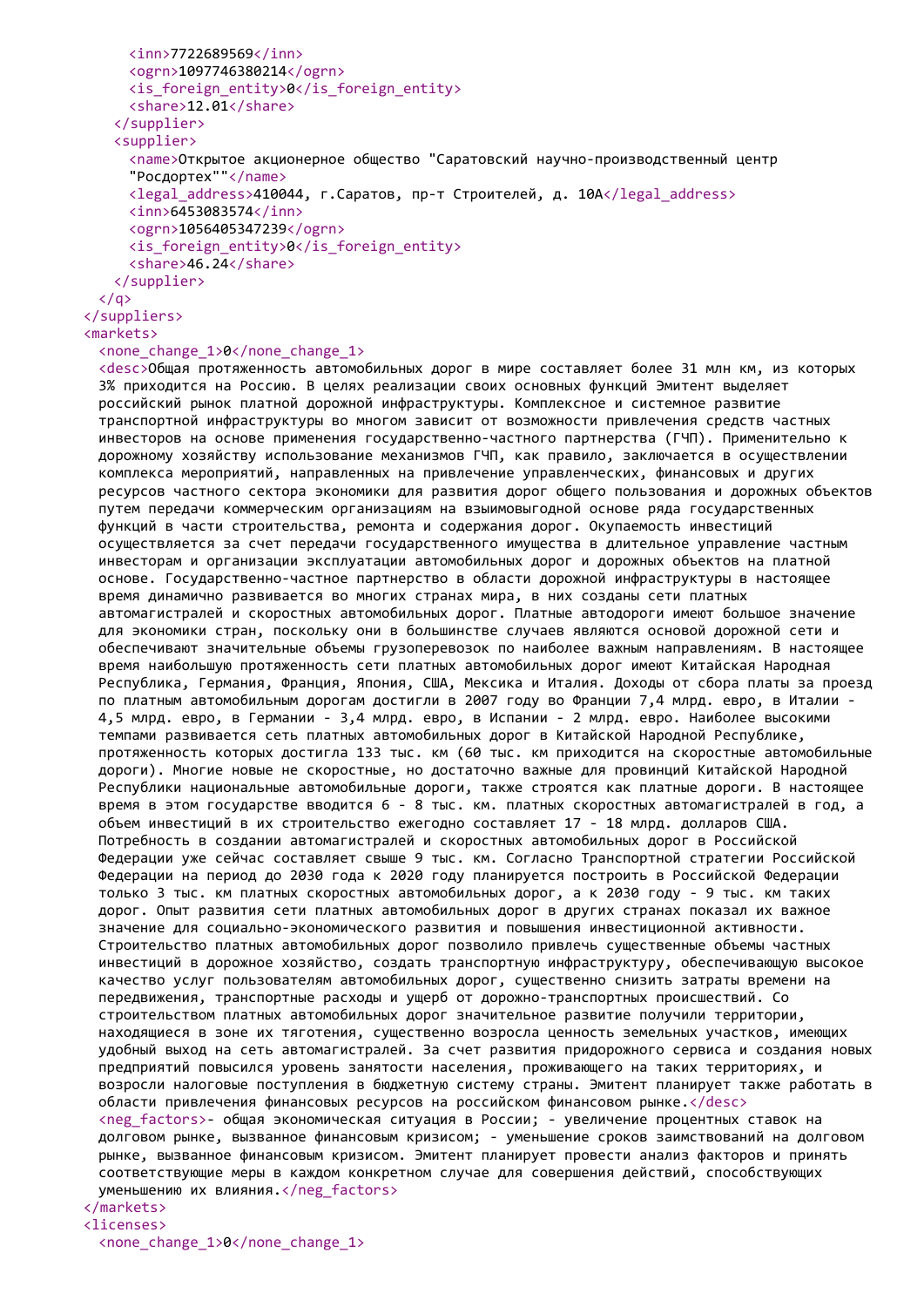<none>1</none> </licenses>

## <activity\_plans>

<none\_change\_1>0</none\_change\_1>

<desc>Одними из приоритетных задач Государственной компании «Автодор» на долгосрочный период являются: – Формирование опорной сети скоростных автомобильных дорог – Поддержание в надлежащем состоянии и развитие сети автомобильных дорог, переданных Государственной компании в доверительное управление – Привлечение частных инвестиций для реализации дорожных проектов на основе механизмов ГЧП – Внедрение инновационных технологий – Развитие объектов дорожного хозяйства и повышение качества услуг, оказываемых пользователям автомобильными дорогами на территории РФ Распоряжением Правительства Российской Федерации от 14.11.2011 № 1989-р была утверждена Программа деятельности государственной компании «Российские автомобильные дороги» на долгосрочный период (2010-2019 годы). Среди реализуемых Государственной компанией «Автодор» инвестиционных проектов можно выделить следующие 1) Реконструкция федеральной автомобильной дороги М-1 «Беларусь» км 33 – км 456. Указанный проект стоимостью 154,0 млрд. руб. планируется реализовать в рамках контракта жизненного цикла (Availability payments). Объем частного финансирования по проекту составит 35% от общей стоимости проекта. 2) Строительство скоростной автомобильной дороги М-11 «Москва – Санкт-Петербург». Для реализации инвестиционного проекта по участку М-11 км 58 – км 149 будет заключено концессионное соглашение (Direct toll). В 2013 году планируется провести концессионный конкурс. Работы по указанному участку планируется осуществить с 2014 по 2017 гг. Стоимость проекта составит 57,6 млрд. руб. Для реализации инвестиционного проекта по участку М-11 км 646 – км 684 планируется заключить контракт жизненного цикла (Availability payments). Конкурс на реализацию указанного инвестиционного проекта состоится в 2013 году, а сам проект будет реализован в период с 2014 по 2016 гг. Стоимость проекта составит 33,9 млрд. руб. 3) Строительство (комплексное обустройство) федеральной автомобильной дороги M-4 «Дон». По участку км 21 – км 225 (стоимость реализации 8,2 млрд. руб.) планируется заключить операторский контракт, по участкам км 633 – км 715 (стоимость реализации 34,2 млрд. руб.) и км 1385 – км 1442 (стоимость реализации 54,0 млрд. руб.) будут заключены контракты жизненного цикла, а по участку км 715 – км 1119 (стоимость реализации 47,8 млрд. руб.) планируется заключить долгосрочное инвестиционное соглашение (Long-term investment agreement). 4) Строительство нового выхода с МКАД на федеральную автомобильную дорогу М-7 «Волга» (обход гг. Балашиха и Ногинск). Общая стоимость проекта составит 59,7 млрд. руб. из которых 50% составит частное финансирование. Проект будет реализован путем заключения концессионного соглашения (Direct toll). 5) Строительство Центральной кольцевой автомобильной дороги в Московской области (ЦКАД). Общая протяженность всех участков ЦКАД - 521 км. В первую очередь планируется ввести 3 пусковых комплекса протяжённостью 314 км. Пусковой комплекс №3 (от М-11 «Москва – Санкт-Петербург» до М-7 «Волга») со стоимостью реализации 67,1 млрд. руб., пусковой комплекс №4 ( от М-7 «Волга» до М-4 «Дон») со стоимостью реализации 63,4 млрд.руб. и пусковой комплекс №1 (от М-4 «Дон» до М-1 «Беларусь») со стоимостью реализации - 85,8 млрд. руб. Проект планируется реализовать в рамках контракта жизненного цикла (Availability payments).</desc> </activity\_plans> <base\_groups> <none\_change\_1>0</none\_change\_1> <none>1</none> </base\_groups> <sub\_orgs> <none\_change\_1>0</none\_change\_1> <sub\_org> <name>Общество с ограниченной ответственностью «Автодор - Платежные Системы»</name> <short\_name>ООО «Автодор - ПС»</short\_name> <legal\_address> <zip\_code>109012</zip\_code> <country>Россия</country> <city>город Москва</city> <street>Новая площадь</street> <building>10</building> <appt>32</appt> <canonical\_name>109012 Россия, город Москва, Новая площадь 10 оф. 32</canonical\_name> </legal\_address> <inn>7709874971</inn> <ogrn>1117746252227</ogrn> <base>Стопроцентная доля участия Эмитента в уставном капитале подконтрольной организации</base> <reason>Право назначать (избирать) единоличный исполнительный орган подконтрольной эмитенту организации</reason> <type\_cont>1</type\_cont> <issuer\_share>100</issuer\_share> <share>0</share>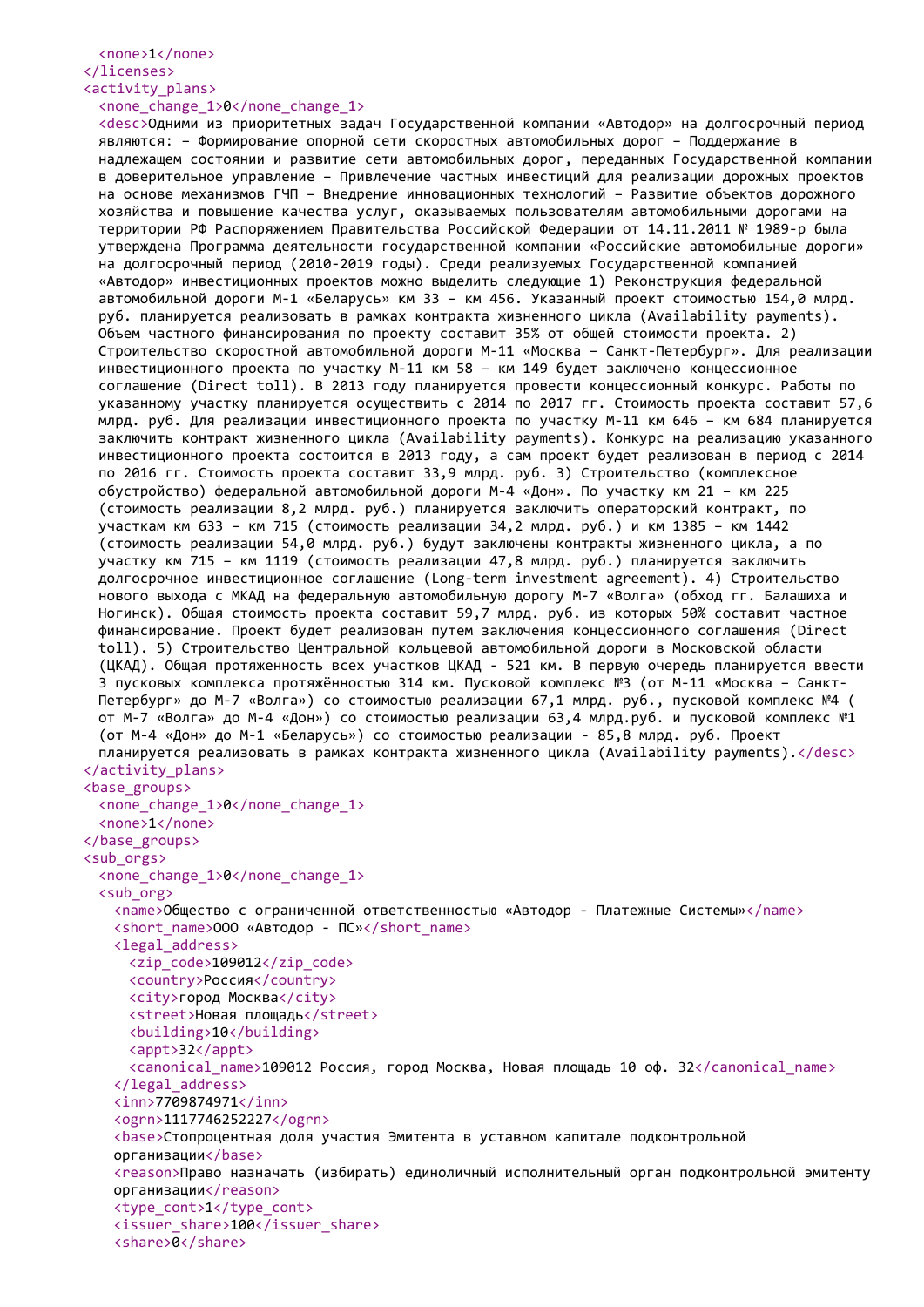```
<desc>Предметом уставной деятельности Общества является: 1.сбор платы за проезд по платным
   автомобильным дорогам (участкам автомобильных дорог); 2.оптовая/розничная торговля
   электронными приборами (средствами оплаты проезда); 3.обслуживание систем взимания платы за
   проезд по платным автомобильным дорогам (участкам автомобильных дорог); 4.деятельность по
   разработке, созданию, облуживанию и управлению интеллектуальными транспортными системами
   (ИТС); 5.инвестиционная деятельность в целях реализации целей деятельности Общества;
   6.деятельность по определению взаимных обязательств (клиринг); 7.иная деятельность в
   соответствии с видами деятельности Государственной компании «Российские автомобильные
   дороги», установленными ФЗ-145;</desc>
   <bod>
     <none>1</none>
   </bod>
   <ceo>
     <is_ext_org>0</is_ext_org>
     <member>
       <lastname>Антонов</lastname>
       <firstname>Валерий</firstname>
       <middlename>Юрьевич</middlename>
       <fullname>Антонов Валерий Юрьевич</fullname>
       <share>0</share>
       <share common>0</share common>
     </member>
   </ceo>
   <gb>
     <none>1</none>
   </gb>
  </sub_org>
</sub_orgs>
<fixed_assets>
  <q>
   <scale>1000</scale>
   <items>
     <total>
       <base_value>93337.8</base_value>
     </total>
     <depr_desc>В соответствии с п. 17 Положения по бухгалтерскому учету "Учет основных
     средств" ПБУ 6/01, утвержденного приказом Министерства финансов Российской Федерации от
     30.03.2001 г. № 26н, амортизация по объектам основных средств некоммерческих организаций
     не начисляется. В этой связи сведения о сумме начисленной амортизации не предоставляются.
     </depr_desc>
     <item>
       <group>Машины и оборудование (кроме офисного)</group>
       <base_value>10870</base_value>
     </item>
     <item>
       <group>Офисное оборудование</group>
       <base_value>59194.5</base_value>
     </item>
     <item>
       <group>Транспортные средства</group>
       <base_value>20004.9</base_value>
     </item>
     <item>
       <group>Производственный и хозяйственный инвентарь</group>
       <base_value>3268.4</base_value>
     </item>
   </items>
   <date>2012-06-30</date>
  \langle/a>
  <appraise_none>1</appraise_none>
  <desc>Эмитент не имеет планов по приобретению, замене, выбытию основных средств, стоимость
  которых составляет 10 и более процентов стоимости основных средств эмитента, основные
  средства эмитента не обременены.</desc>
</fixed_assets>
<income_state>
  <rsbu>
   <fin_standart>1</fin_standart>
   <fin_unit>1000</fin_unit>
   <profit_norm>
```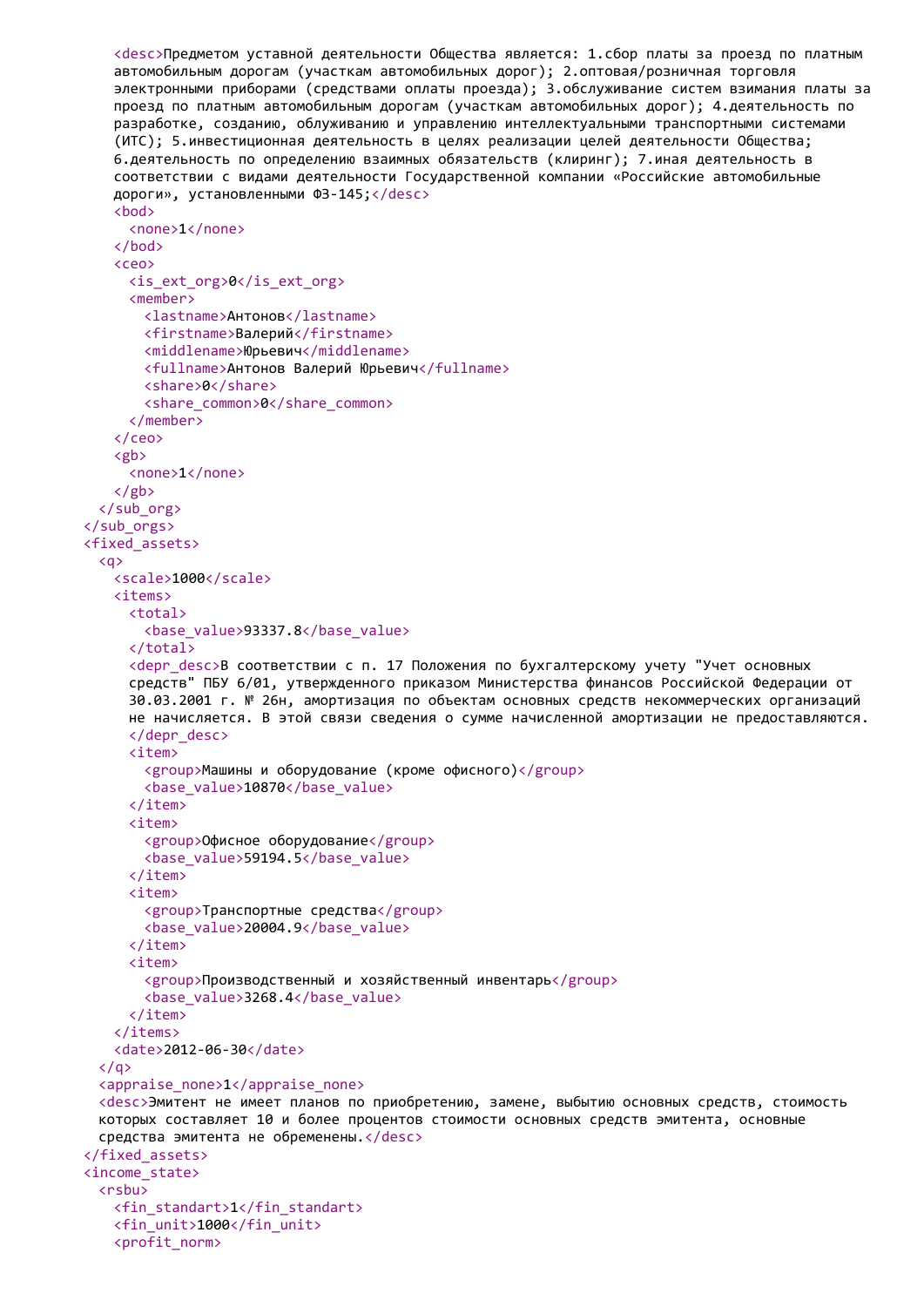```
<value_qp>96.47</value_qp>
     <value_q>96.15</value_q>
   </profit_norm>
   <parts>
     <value_qp>0.0002</value_qp>
     <value_q>0.0003</value_q>
   </parts>
   <actives>
     <value_qp>0.02</value_qp>
     <value_q>0.03</value_q>
   </actives>
   <captital>
     <value_qp>0.02</value_qp>
     <value_q>0.03</value_q>
   </captital>
   <loss>
     <value_qp>0</value_qp>
     <value_q>0</value_q>
   </loss>
   <labor>
     <value_qp>0</value_qp>
     <value_q>0</value_q>
   </labor>
 </rsbu>
 <sv_rsbu>0</sv_rsbu>
 <non_add>1</non_add>
 <analys>Анализ результатов финансово-хозяйственной деятельности Эмитента исходя из динамики
 приведенных показателей не имеет экономического смысла, поскольку денежные средства,
 получаемые Эмитентом путем взимания платы с пользователей автомобильными дорогами,
 переданными Эмитенту в доверительное управление, не учитываются Эмитентом как прибыль и
 включаются в раздел баланса "Целевое финансирование". В соответствии с п.п. 6 п. 2 ст. 6
 Федерального закона от 17.07.2009 № 145-ФЗ "О Государственной компании "Российские
 автомобильные дороги" и о внесении изменений в отдельные законодательные акты Российской
 Федерации" взимание платы за проезд транспортных средств по автомобильным дорогам
 Государственной компании с пользователей такими автомобильными дорогами относится к
 деятельности по доверительному управлению автомобильными дорогами Государственной компании. В
 соответствии с п. 6 ст. 22 Федерального закона от 17.07.2009 № 145-ФЗ "О Государственной
 компании "Российские автомобильные дороги" и о внесении изменений в отдельные законодательные
 акты Российской Федерации" размер государственных субсидий, направляемых на доверительное
 управление, рассчитывается с учетом планируемых доходов Государственной компании от
 деятельности по доверительному управлению. </analys>
 <non_opinion_bd>0</non_opinion_bd>
 <separate_opinion_be>0</separate_opinion_be>
</income_state>
<liquidity>
 <rsbu>
   <fin_standart>1</fin_standart>
   <fin_unit>1000</fin_unit>
   <profit_norm>
     <value_qp>57185485</value_qp>
     <value_q>80832680</value_q>
   </profit_norm>
   \langlenarts\rangle<value_qp>23.6</value_qp>
     <value_q>17.7</value_q>
   </parts>
   <actives>
     <value_qp>23.6</value_qp>
     <value_q>17.7</value_q>
   </actives>
 \epsilon/rshus
 <sv_rsbu>0</sv_rsbu>
 <non_add>1</non_add>
 <analys>Анализ ликвидности, достаточности капитала и оборотных средств Эмитента исходя из
 динамики приведенных показателей не имеет экономического смысла, поскольку денежные средства,
```
получаемые Эмитентом путем взимания платы с пользователей автомобильными дорогами, переданными Эмитенту в доверительное управление, не учитываются Эмитентом как прибыль и включаются в раздел баланса "Целевое финансирование". В соответствии с п.п. 6 п. 2 ст. 6 Федерального закона от 17.07.2009 № 145-ФЗ "О Государственной компании "Российские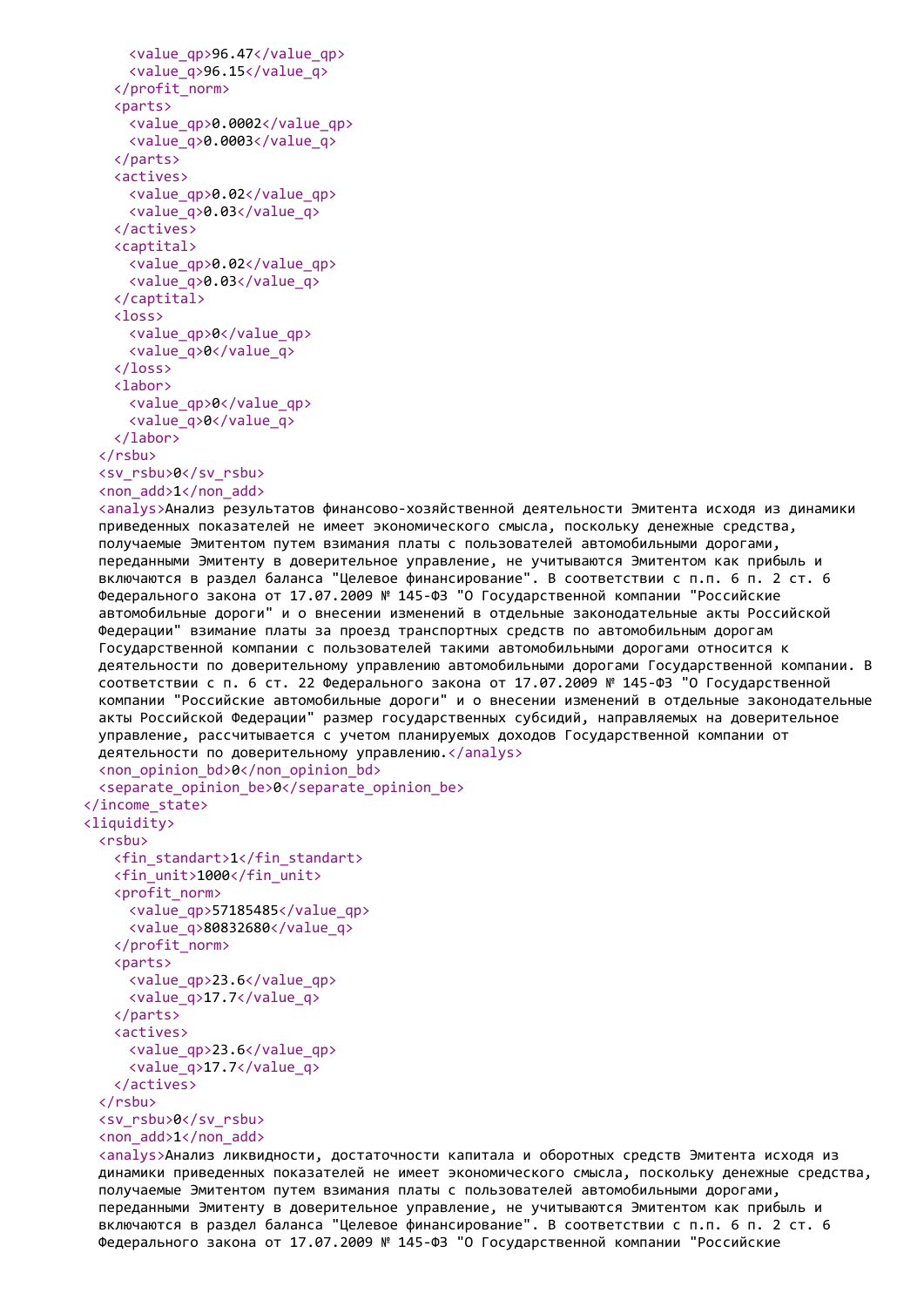```
автомобильные дороги" и о внесении изменений в отдельные законодательные акты Российской
 Федерации" взимание платы за проезд транспортных средств по автомобильным дорогам
 Государственной компании с пользователей такими автомобильными дорогами относится к
 деятельности по доверительному управлению автомобильными дорогами Государственной компании. В
 соответствии с п. 6 ст. 22 Федерального закона от 17.07.2009 № 145-ФЗ "О Государственной
 компании "Российские автомобильные дороги" и о внесении изменений в отдельные законодательные
 акты Российской Федерации" размер государственных субсидий, направляемых на доверительное
 управление, рассчитывается с учетом планируемых доходов Государственной компании от
 деятельности по доверительному управлению.</analys>
 <non_opinion_bd>0</non_opinion_bd>
 <separate_opinion_be>0</separate_opinion_be>
</liquidity>
<fin_invesments>
 <none_change_1>0</none_change_1>
 <q>
   <none>1</none>
   <has_fault_inv>0</has_fault_inv>
 \langle/a>
</fin_invesments>
<intangible_assets>
 \langlea>
   <scale>1000</scale>
   <total>
     <base>442</base>
   </total>
   <has_capital_payment>0</has_capital_payment>
   <has_free_acquisition>0</has_free_acquisition>
   <acnt_standards>Положение по бухгалтерскому учету "Учет нематериальных активов" (ПБУ
   14/2007), утвержденный приказом Министерства финансов Российской Федерации от 27.12.2007 №
   153н. В соответствии с п. 24 указанного Положения по нематериальным активам некоммерческих
   организаций амортизация не начисляется. В этой связи сведения о сумме начисленной
   амортизации не предоставляются.</acnt_standards>
   <date>2012-06-30</date>
   <intangible_asset>
     <name>Вэб-сайт "Сайт Экологического комитета Государственной компании "Российские
     автомобильные дороги"</name>
     <base>442</base>
   </intangible_asset>
 \langle/q>
</intangible_assets>
<scientific_research>
 <desc>Политика эмитента в области научно-технического развития. Политика в области научно-
 технического развития Государственной компании «Российские автомобильные дороги» реализуется
 в соответствии с Программой инновационного развития Государственной компании «Автодор» на
 2011-2019 гг., с планом мероприятий по обеспечению внедрения современных технологий,
 утвержденным Распоряжением Государственной компании «Автодор» от 12.12.2011 г. № ИУ-65-р, в
 соответствии с перечнем приоритетных технологий в дорожном хозяйстве, а так же в соответствии
 со Стратегическими направлениями деятельности по решению первоочередных задач в дорожном
 хозяйстве на 2012 год и среднесрочную перспективу до 2014 года, утвержденные Минтрансом
 России. В части совершенствования нормативной базы осуществляется комплексная гармонизация
 норм технического регулирования в области деятельности Государственной компании с
 европейскими нормами путем совершенствования существующих и разработки новых документов
 технического регулирования в виде стандартов организации, в том числе: - разработан и
 утвержден стандарт Государственной компании на битумы нефтяные дорожные улучшенные, в котором
 предъявляются новые требования к битумам, применяемым при ремонте и строительстве покрытий на
 дорогах Государственной компании (СТО «Автодор» 2.1-2011 «Битумы нефтяные дорожные
 улучшенные. Технические условия»; - разработан и утвержден стандарт Государственной компании
 СТО 2.2-2011 «Смеси щебеночно- песчаные из металлургических шлаков для строительства слоев
 оснований и укрепления обочин автомобильных дорог. Технические условия». - разрабатывается
 СТО «Система качества Государственной компании «Российские автомобильные дороги», который
 будет определять организационные и функциональные аспекты, а также структуру системы
 требований к качеству при оценке результатов проектирования, строительства, реконструкции,
 капитального ремонта, ремонта и содержания объектов Государственной компании; -
 разрабатывается стандарт организации на объекты Государственной компании «Автодор»,
 обеспечивающий экологическую безопасность и социальную эффективность объектов Государственной
 компании «Автодор», гармонизированный с Системой добровольной сертификации объектов
 недвижимости – «Зеленые стандарты». В части стратегических направлений деятельности по
 решению первоочередных задач в дорожном хозяйстве Государственная компания «Автодор»
 осуществляет: - Совершенствование основных нормативных правовых актов в сфере дорожного
```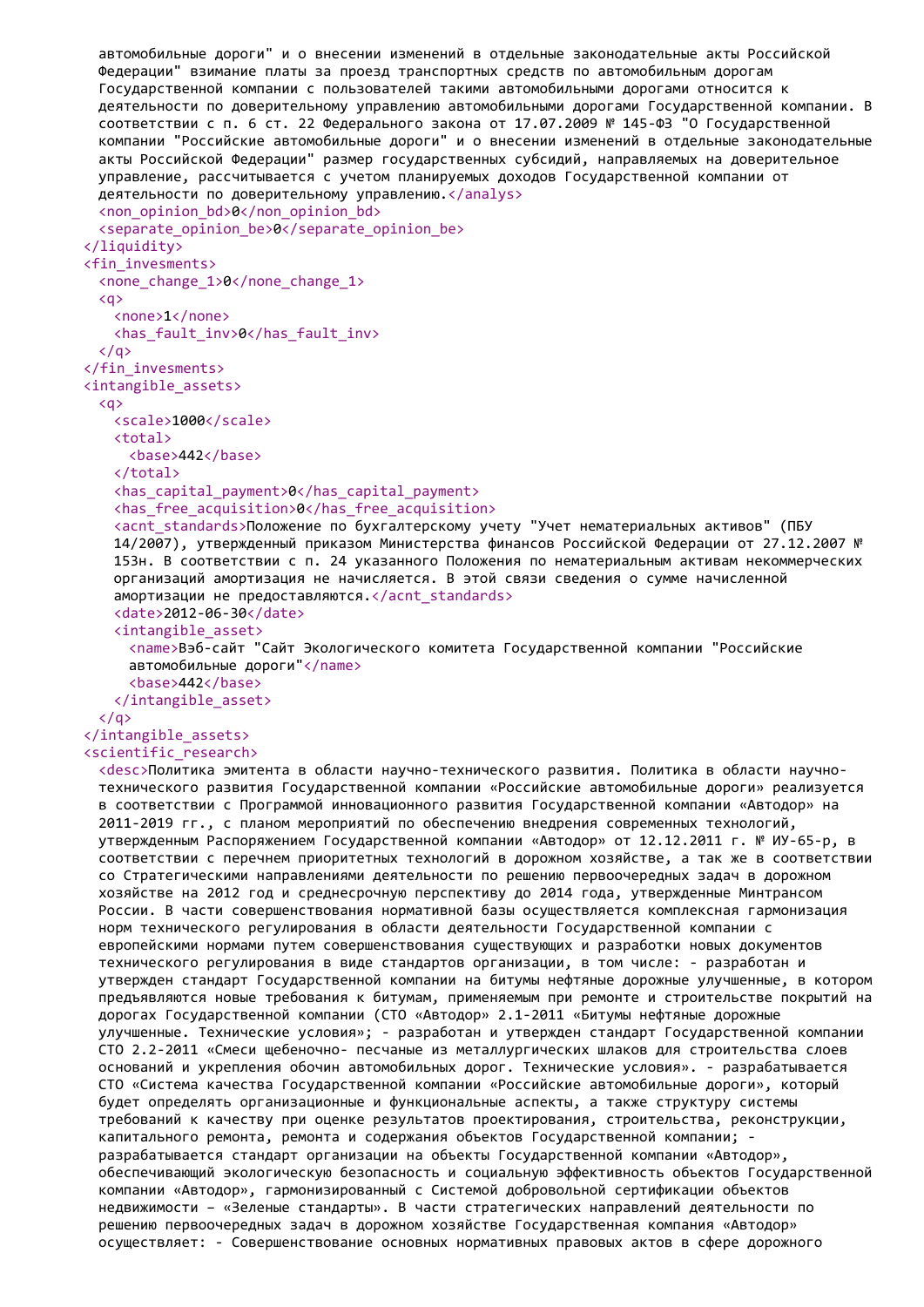хозяйства; - Создание и использование геоинформационных систем при управлении, планировании, проектировании, строительстве и содержании автомобильных дорог, включая 3D моделирование - Развитие интеллектуальных транспортных систем; - Развитие систем управления содержанием автомобильных дорог с использованием системы ГЛОНАСС; - Создание полигонов для моделирования и испытания новых конструкций дорожных одежд, а также новых материалов и технологий; - Реализацию проектов с использованием контрактов жизненного цикла; - Формирование эффективных инструментов по усилению контроля за исполнением гарантийных обязательств при проведении различных видов дорожных работ; -В области внедрения эффективных материалов и конструкций основное внимание будет направлено на: - создание комплекса стандартов на битумы нефтяные дорожные вязкие; - полимербитумные вяжущие; - геосинтетические материалы; - композитные материалы и активное их применение в дорожном хозяйстве. Планом НИОКР Государственной компании реализуется усовершенствование существующих и разработка новых технологий, направленных на увеличение межремонтных сроков автомобильных дорог и искусственных сооружений за счет разработки и внедрения: - инновационных дорожных конструкций, устойчивых к накоплению остаточных деформаций, в т.ч. колееобразованию, образованию усталостных трещин; инновационных дорожно-строительных материалов; - автоматизированных систем управления проектированием и производством работ на объектах Государственной компании «Автодор». На НИОКР в 2011 году было истрачено 39 939 тыс.руб. Расходы на приобретение приборов и оборудования для контроля качества работ по содержанию было истрачено 17 006 тыс.руб. Расходы на НИОКР в 2012 г. из собственных средств запланированы в размере 69 252 тыс. руб. В части повышения эффективности внедрения современных технологий Государственной компанией создана система мониторинга инноваций, диагностики и контроля качества с использованием современного оборудования: - в 2012 году запланировано закупить и поставить в филиалы компании измерительное оборудование и приборы на сумму 8 000 тыс. руб. - в 2012 году запланирована закупка 5-ти лабораторий для мониторинга новых технологий: лаборатория по контролю качества дорожной разметки, лаборатория для геозондирования,2 дорожные мобильные лаборатории для осуществления строительного контроля и лаборатория для определения чаши прогиба дорожных конструкций на общую сумму 40 472 тыс. руб. Наличие лицензий и патентов: В 2011 году был получен патент на полезную модель № 111293 «Устройство для определения деформаций динамической ползучести дорожно- строительных материалов» сроком действия 10 лет. В 2012 году планируется получение патентов: - «Способ оценки уровня динамического воздействия транспортных средств на дорожное покрытие эксплуатируемых автомобильных дорог»; - «Способ оценки состояния элементов нежестких дорожных конструкций спектральным анализом волновых полей на стадии эксплуатации». Риски, связанные с возможностью истечения сроков действия основных для эмитента патентов и лицензий на использование товарных знаков оцениваются эмитентом как незначительные.</desc>

# </scientific\_research>

# <activity\_prospect>

## <none\_change\_2>0</none\_change\_2>

<desc>Основные тенденции развития отрасли экономики, в которой эмитент осуществляет основную деятельность, за 5 последних завершенных финансовых лет либо за каждый завершенный финансовый год, если эмитент осуществляет свою деятельность менее 5 лет, а также основные факторы, оказывающие влияние на состояние отрасли. В 2009 г. в России на автомобильных дорогах федерального и регионального значения было введено в эксплуатацию в общей сложности 3004 км новых дорожных участков, что более чем в 1,4 раза превысило объемы строительства и реконструкции дорог в 2008 г. В 2009 году на автомобильных дорогах федерального значения после ремонта (в т.ч. капитального) введены в эксплуатацию участки общей протяженностью 4550 км, что на 22% больше задания подпрограммы. Завершены капитальный ремонт и ремонт искусственных сооружений на федеральных дорогах общей длиной 17962,7 м, что на 44% больше, чем в 2008 г. Объем ассигнований из федерального бюджета на дорожное хозяйство в 2009 г. составил 342,9 млрд. руб., из которых 104,3 млрд. руб. - субсидии, выделенные для дорожных нужд бюджетам субъектов Российской Федерации. Российская транспортная инфраструктура в целом находится в неудовлетворительном состоянии, которое еще более ухудшается из-за недостаточного объема капиталовложений в содержание и ремонт. Вследствие ограниченного уровня возмещения затрат в транспортном секторе основная часть транспортной инфраструктуры (капитальные расходы) финансируется непосредственно за счет капитальных трансфертов из государственного бюджета. Тогда как расходы на предоставление услуг в железнодорожной отрасли, морских портах и аэропортах преимущественно финансируются за счет сборов с пользователей, дорожное хозяйство почти исключительно зависит от государственного финансирования. В период с 2000 по 2010 г. доля финансирования дорожного хозяйства в процентах от ВВП снизилась с 2,9 до 0,9 процента. При этом резко сократился объем реконструкции и нового строительства объектов дорожной инфраструктуры. В период с 2000 по 2010 г. ввод в эксплуатацию вновь построенных федеральных дорог сократился с 900 до 350-400 км в год, а территориальных дорог – с 5 900 до 1 000 км в год. Хотя качество транспортной инфраструктуры в России значительно отличается в зависимости от вида транспорта, дорожная инфраструктура, по имеющимся оценкам, изношена в наибольшей степени. Из 50 000 километров федеральных автомобильных дорог нормативным требованиям соответствуют менее одной трети дорог, состояние которых можно считать хорошим или удовлетворительным. Остальные дороги находятся в неудовлетворительном состоянии. В 2010 году на автомобильных дорогах федерального значения, находящихся в ведении РОСАВТОДОРА, доля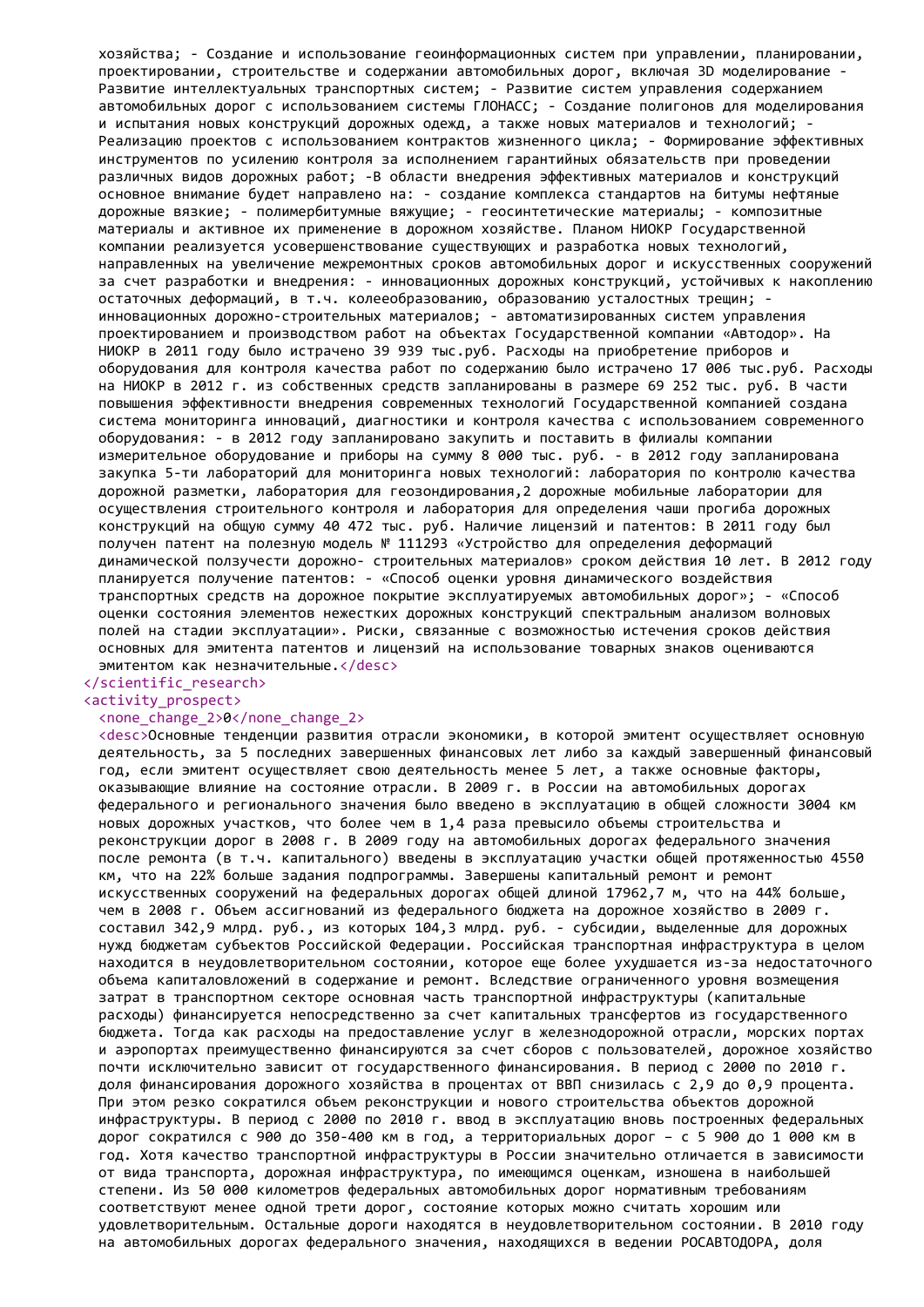протяженности дорог, соответствующих нормативным требования транспортно- эксплуатационным показателям, составила 38,63 % общей протяженности, доля протяженности дорог, обслуживающих движение в режиме перегрузки, составила 26,23% общей протяженности. Объем ассигнований на дорожное хозяйство из федерального бюджета в 2010 году был установлен в размере 284,7 млрд. рублей. Без учета средств Инвестиционного фонда Российской Федерации, которые не могли быть использованы по независящим причинам. Объем финансирования строительства и реконструкции федеральных автомобильных дорог по подпрограмме «Автомобильные дороги» федеральной целевой программы «Развитие транспортной системы России (2010-2015 годы)» составил 132,05 млрд. рублей, что в сопоставимых ценах на 3,8 % меньше, чем в 2009 году. Были введены в эксплуатацию участки федеральных дорог общей протяженностью 365,7 км. Кроме того, были завершены участки второй стадии строительства общей протяженностью 560,4 км. Введены в эксплуатацию 7940 пог. м искусственных сооружений. За счет средств Инвестиционного фонда Российской Федерации в соответствии с условиями заключенных в установленном порядке государственных контрактов осуществлялись мероприятия по подготовке территории строительства платных дорог «Новый выход на Московскую кольцевую автомобильную дорогу с федеральной автомобильной дороги М-1«Беларусь» Москва – Минск» и «Скоростная автомобильная дорога Москва – Санкт-Петербург на участке 15-й км 58-й км». Эти подготовительные работы включали в себя, переустройство линий газоснабжения и нефтепроводов сетей теплоснабжения, водоснабжения, канализации и очистных сооружений, перенос кабельных и воздушных линий электропередач, линейных сооружений связи, археологические исследования, выполнение комплекса землеустроительных работ и т. д. Объем субсидий бюджетам субъектов Российской Федерации, в 2010 году, составил 61,4 млрд. рублей, которые, направлялись на реализацию федеральных целевых программ (32 млрд. рублей) на капитальный ремонт и ремонт автомобильных дорог и улиц в административных центрах субъектов Российской Федерации (16,5 млрд. рублей), на строительство и реконструкцию Западного скоростного диаметра в г. Санкт-Петербурге и автомобильной дороги Саяногорск – Майнская ГЭС – Черемушки в Республике Хакасия (7,8 млрд. рублей), на реализацию за счет средств Инвестиционного фонда Российской Федерации комплексных региональных проектов развития промышленного комплекса г. Новомосковск в Тульской области и Нижнего Приангарья в Красноярском крае (5,1 млрд. рублей). В субъектах Российской Федерации осуществлен ввод в эксплуатацию 907 км автомобильных дорог и 7544 пог. м искусственных сооружений. Из этих объемов ввода в эксплуатацию за счет субсидий из федерального бюджета было построено и реконструировано 447 км, или более 49 % общего объема ввода в эксплуатацию региональных дорог. Хотя спад в экономике вносит серьёзные коррективы, проблемы, стоящие перед отраслью, в любом случае требуют своего разрешения. Одной из наиболее болезненных тем, затрагивающей очень многих россиян, является то, что наиболее загруженные федеральные автодороги на значительном протяжении проходят по территории городов и других населённых пунктов. Это вызывает проблемы не только со скоростью доставки грузов, но и с экологией, безопасностью жизни населения. В Московском и Санкт-Петербургском транспортных узлах, в других крупных городах эти проблемы привели транспортные системы на грань остановки. В Сибирском, Дальневосточном, в значительной части Северо-Западного, Приволжского и Уральского федеральных округов низкий уровень обеспеченности автомобильными дорогами уже явно сдерживает социально-экономическое развитие. На территории, не имеющей выхода на сеть автомобильных дорог общего пользования, проживает почти 2 млн. человек. При этом около 40 тысяч населённых пунктов не обеспечены круглогодичной связью с дорожной сетью общего пользования по автомобильным дорогам с твёрдым покрытием. Велика и степень износа дорожных конструкций. Свыше трети протяжённости федеральных дорог требует восстановления и увеличения прочности проезжей части. Каждое пятое искусственное сооружение на федеральных дорогах находится в неудовлетворительном состоянии. Основным инструментом решения поставленных задач является подпрограмма «Автомобильные дороги» Федеральной целевой программы «Модернизация транспортной системы России (2002—2010 годы), «Развитие транспортной системы России (2010-2015 годы)». На решение этих задач направлены также ещё девять федеральных целевых программ и подпрограмм, по которым Федеральное дорожное агентство определено государственным заказчиком. В их числе — ФЦП «Экономическое и социальное развитие Дальнего Востока и Забайкалья на период до 2013 года», ФЦП «Юг России (2008—2012 годы)», программа строительства олимпийских объектов и развития города Сочи как горноклиматического курорта, ФЦП «Повышение безопасности дорожного движения в 2006—2012 гг.» и другие. В результате принятия Федерального закона от 17.07.2009 № 145-ФЗ «О государственной компании "Российские автомобильные дороги" и о внесении изменений в отдельные законодательные акты Российской Федерации» создана государственная компания «Российские автомобильные дороги». Применение названного Закона и функционирование данной госкомпании позволит создать более совершенную систему управления дорожным хозяйством. Госкомпания создана в форме специального вида некоммерческой организации. Сферой её деятельности является доверительное управление автомобильными дорогами федерального значения, включая земельные участки в границах полос отвода и придорожных полос. При этом имеются механизмы привлечения внебюджетных средств, в том числе на основе концессионных соглашений. Платные дороги передаются в доверительное управление госкомпании. В 2011 году были введены в эксплуатацию участки федеральных автомобильных дорог общей протяженностью 233 км. В составе введенных дорог в 2011 году преобладали многополосные участки дорог I категории, сложные транспортные развязки с большой протяженностью съездов. В результате, если перевести введенную в эксплуатацию площадь покрытия в однополосное исчисление, общая протяженность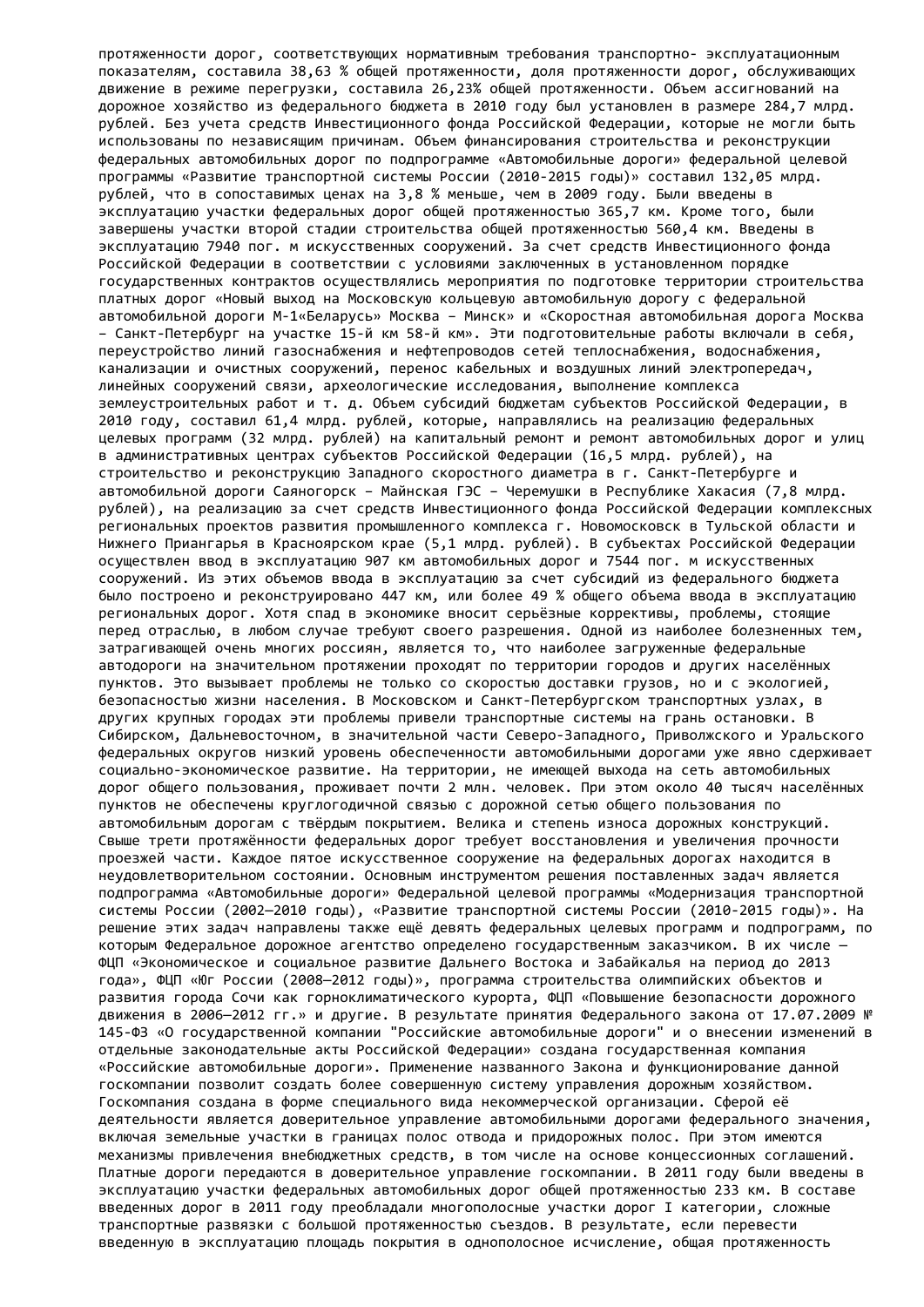таких введенных в эксплуатацию полос составила в 2011 году 1441 км. В 2011 году объем ассигнований на дорожное хозяйство из федерального бюджета был установлен в размере 312,7 млрд рублей. Кроме автомобильных дорог, завершены строительство и реконструкция 4708 пог. м. искусственных сооружений. В 2011 году завершено строительство ряда важных для экономики страны и населения регионов объектов, таких как третий пусковой комплекс обхода г. Нальчика на дороге М-29 «Кавказ», второй этап северного обхода г. Новосибирска, обхода г. Уссурийска на дороге М-60 «Уссури». На дороге М-7 «Волга» на территории Республики Татарстан введен в эксплуатацию мост через р. Вятка длиной 643 пог. м. 7 декабря 2011 года было открыто рабочее движение по двум съездам транспортной развязки «Адлерское кольцо». 10 января 2012 года одностороннее движение было открыто по самой длинной эстакаде этой транспортной развязки. Кроме того, Упрдором «Кубань» в 2011 году было завершено строительство подъезда к автомобильному пункту пропуска на границе с Республикой Абхазия на дороге М-27 Джубга – Сочи. Объем субсидий бюджетам субъектов Российской Федерации составлял в 2011 году 62,77 млрд рублей. На региональных дорогах были введены в эксплуатацию 1005 км автомобильных дорог, что на 11 % больше, чем в 2010 году, в том числе 8573 пог. метров искусственных сооружений (на 14 % больше, чем в 2010 году). Из этих объемов за счет субсидий из федерального бюджета было построено и реконструировано 603 км, или около 60 % общего объема ввода в эксплуатацию региональных дорог. За счет субсидий, предоставленных на строительство и реконструкцию подъездов с твердым покрытием к сельским населенным пунктам, осуществлялись работы на дорогах общей протяженностью 544 км, введены в эксплуатацию подъезды к 210 населенным пунктам с общей численностью населения около 85 тыс человек. За счет субсидий, выделенных на капитальный ремонт и ремонт автомобильных дорог административных центров субъектов Российской Федерации, отремонтировано 8,6 млн кв. м улично-дорожной сети. В пересчете на протяженность улиц, приведенных к одной полосе движения, это составляет 3459 км городских дорог. За счет бюджетных кредитов, предоставленных на строительство, реконструкцию, капитальный ремонт и ремонт автомобильных дорог в общем объеме 50,85 млрд рублей, осуществлялись работы на 686 км дорог, 31 тысяче пог. м искусственных сооружений. Основные факторы, оказывающие влияние на состояние отрасли: • развитие конкурентного рынка транспортных услуг; • доступность транспортных услуг для населения; • увеличение удельного веса внутрироссийских перевозок и перевозок готовой продукции в общем транспортном балансе страны; • расширение номенклатуры и повышение качества транспортных услуг на основе применения современных транспортных, логистических и инфокоммуникационных технологий, развитие новых форм организации транспортного процесса и взаимодействия между видами транспорта; • повышение производительности труда и энергоэффективности на транспорте; • активизацию деятельности отечественных организаций транспорта на мировом рынке транспортных услуг, транснационализацию их деятельности, превращение России в крупнейшего экспортера транспортных услуг; •интеграцию транспортной системы России в евразийское транспортное пространство, развитие многовекторных транспортных связей с мировыми экономическими центрами; • транспортное обеспечение новых центров социально-экономического развития страны; • высокую территориальную мобильность населения; • повышение инновационной активности транспортных компаний, кардинальное обновление транспортных и технических средств с учетом развития отечественного транспортного машиностроения, усиление роли научно-технического обеспечения в развитии транспортной отрасли; • рост уровня профессиональной подготовки и квалификации работников транспорта, улучшение их материального и социального обеспечения, создание безопасных условий труда; • обеспечение надежности и безопасности функционирования транспортной системы, в том числе в сфере экологии, снижение количества аварий и катастроф, травматизма и смертности в транспортных происшествиях; •разработку и применение эффективных механизмов государственного регулирования функционирования и развития транспорта; • улучшение инвестиционного климата в транспортной отрасли. Общая оценка результатов деятельности эмитента в данной отрасли. Оценка соответствия результатов деятельности эмитента тенденциям развития отрасли. Причины, обосновывающие полученные результаты деятельности (удовлетворительные и неудовлетворительные, по мнению эмитента, результаты). По итогам работы за 2011 год: - Государственной компании "Автодор" передана в доверительное управление федеральная автомобильная дорога М-3 "Украина" протяженностью 432,6 км; - Государственная компания выступила в роли заказчика работ по проектированию, строительству, реконструкции, содержанию и ремонту автомобильных дорог, находящихся в ее доверительном управлении, а также концедента по объектам, в отношении которых заключены концессионные соглашения; - на автомобильных дорогах М-4 "Дон" и М-1 "Беларусь" завершено строительство и реконструкция 117,6 км автомобильных дорог; - прирост протяженности автомобильных дорог Государственной компании, на которых устранены ограничения по пропускной способности, составил 173,8 км.; - протяженность автомобильных дорог, соответствующих нормативным требованиям к транспортно-эксплуатационным показателям на конец 2011 года составила 1 307 км; - количество дорожно-транспортных происшествий на автомобильных дорогах Государственной компании за 2011 год снизилось на 10% по отношению к аналогичному периоду прошлого года; - заключены инвестиционные договоры на создание 19 многофункциональных зон дорожного сервиса в целях повышения качества услуг, предоставляемых пользователям автомобильных дорог; - запущены механизмы привлечения частных инвестиций в создание сети платных автомобильных дорог и внедрения инноваций на всех этапах выполнения дорожных работ. Деятельность Государственной компании в 2011 году способствовала росту скорости движения транспортных потоков, повышению качества, надежности и безопасности перевозок грузов и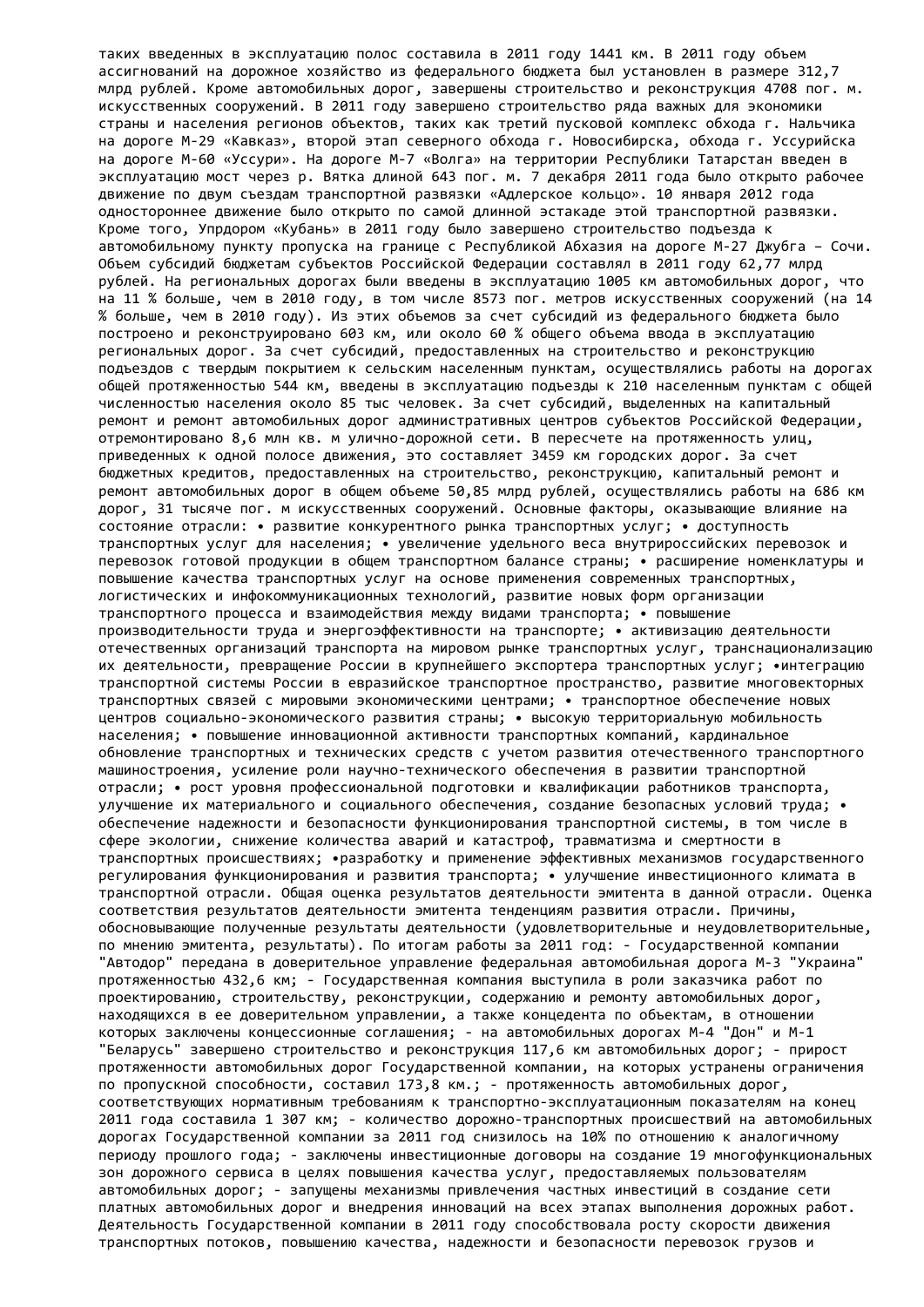пассажиров, снижению затрат времени и транспортных расходов пользователей автомобильных дорог, улучшению транспортной доступности регионов Российской Федерации. В своей деятельности Государственная компания «Автодор» руководствуется принципами устойчивого развития, разработанными и постоянно развивающимися Организацией Объеденных Наций. Государственная компания «Автодор» и Европейский Банк Реконструкции и Развития подписали Меморандум о взаимопонимании в отношении сотрудничества в области стратегических инициатив в дорожной отрасли Российской Федерации. Одним из ключевых аспектов заключенного Меморандума является оказание технического содействия ЕБРР Государственной компании «Автодор» в деле развития системы социального и экологического менеджмента в соответствии с международной практикой. Такая система, среди прочего, будет включать разработку экологической и социальной политики и стандартов деятельности Государственной компании «Автодор». В 2011 году Государственная компания «Автодор» приступила к разработке «Зеленых стандартов» линейных объектов, гармонизированного с системой добровольной сертификации объектов недвижимости. После разработки и апробации «Зеленых стандартов» Государственная компания «Автодор» будет использовать их при строительстве и реконструкции автомобильных дорог. В Государственной компании «Автодор» большое внимание уделяют оценке воздействия автомобильных дорог на окружающую среду и природоохранным мероприятиям. С этой целью в 2011 году был создан Комитет по общественному экологическому контролю над реализацией проектов строительства скоростных автомобильных дорог. В работе комитета принимают участие представители общественных экологических организаций, ведущие научные эксперты Российской Федерации в области экологии и защиты окружающей среды, а также представители законодательной ветви власти. Цель работы комитета – контроль за соблюдением природоохранных норм на всех стадиях реализации проектов строительства дорог, включая эксплуатацию, а также построение диалога с Гражданским обществом. В 2011 году была разработана Программа инновационного развития Государственной компании «Автодор» на период 2011-2015 годы, определяющая основные направления и целевые показатели инновационного развития Государственной компании «Автодор». В суммарной протяженности автомобильных дорог общего пользования федерального значения доля дорог Государственной компании «Автодор» составляет около 5%, однако протяженность строящихся и реконструируемых участков автомобильных дорог Государственной компании - более четверти всех строящихся и реконструируемых в этот же период автомобильных дорог общего пользования федерального значения. В период действия Программы инновационного развития протяженность автомобильных дорог, находящихся в доверительном управлении Государственной компании «Автодор», увеличится от 1967 км дорог в 2011 году до 2698,7 км дорог в 2015 году. Достижение поставленных перед Государственной компанией целей сдерживается несовершенством ряда норм действующего российского законодательства, в том числе, в области земельного, бюджетного и градостроительного законодательства, не всегда в достаточной степени учитывающего специфику проектов государственно-частного партнерства. Развитие института государственно-частного партнерства требует создания и закрепления механизмов долгосрочного бюджетного планирования с горизонтами, соответствующими срокам реализации долгосрочных инвестиционных проектов, а именно 25 – 30 лет. Предлагаемым механизмом могли бы стать долгосрочные целевые программы (например, долгосрочная целевая программа Государственной компании), закрепляющая соответствующие планируемые расходные обязательства бюджета, снабженные необходимыми гарантиями для инвесторов, участвующих в реализации таких долгосрочных инвестиционных проектов. Внедрение этого механизма требует локальных, точечных изменений концессионного законодательства. По мнению Эмитента, его результаты деятельности удовлетворительные. Мнение каждого из органов управления эмитента относительно упомянутых причин и/или степени их влияния на показатели финансово-хозяйственной деятельности эмитента и аргументация, объясняющая их позицию. Мнения органов управления Эмитента относительно упомянутых причин и/ или степени их влияния на показатели финансово-хозяйственной деятельности Эмитента совпадают. Особое мнение члена совета директоров (наблюдательного совета) эмитента или члена коллегиального исполнительного органа эмитента относительно упомянутых причин и/или степени их влияния на показатели финансово-хозяйственной деятельности эмитента, отраженное в протоколе собрания (заседания) совета директоров (наблюдательного совета) эмитента или коллегиального исполнительного органа, на котором рассматривались соответствующие вопросы, и аргументация, объясняющая его позицию. Члены наблюдательного совета и коллегиального исполнительного органа Эмитента имеют одинаковое мнение относительно упомянутых причин и/или степени их влияния на показатели финансово-хозяйственной деятельности Эмитента. </desc> <conditions>

## <none\_change\_1>0</none\_change\_1>

<desc>На деятельность Эмитента будут оказывать влияние следующие факторы: - Рост трафика и объема грузоперевозок - Изменения стоимости бензина - Рост народонаселения - Развитие прилегающих к автодороге территорий - Рост благосостояния населения Приведенные выше факторы будут оказывать действие в течение срока (сроков) обращения облигаций и/или иных обязательств Эмитента. Действия, предпринимаемые эмитентом, и действия, которые эмитент планирует предпринять в будущем для эффективного использования данных факторов и условий: Для эффективного использования данных факторов Эмитентом будет проводиться взвешенная политика, позволяющая максимизировать доход, получаемый от доверительного управления имуществом. Способы, применяемые эмитентом, и способы, которые эмитент планирует использовать в будущем для снижения негативного эффекта факторов и условий, влияющих на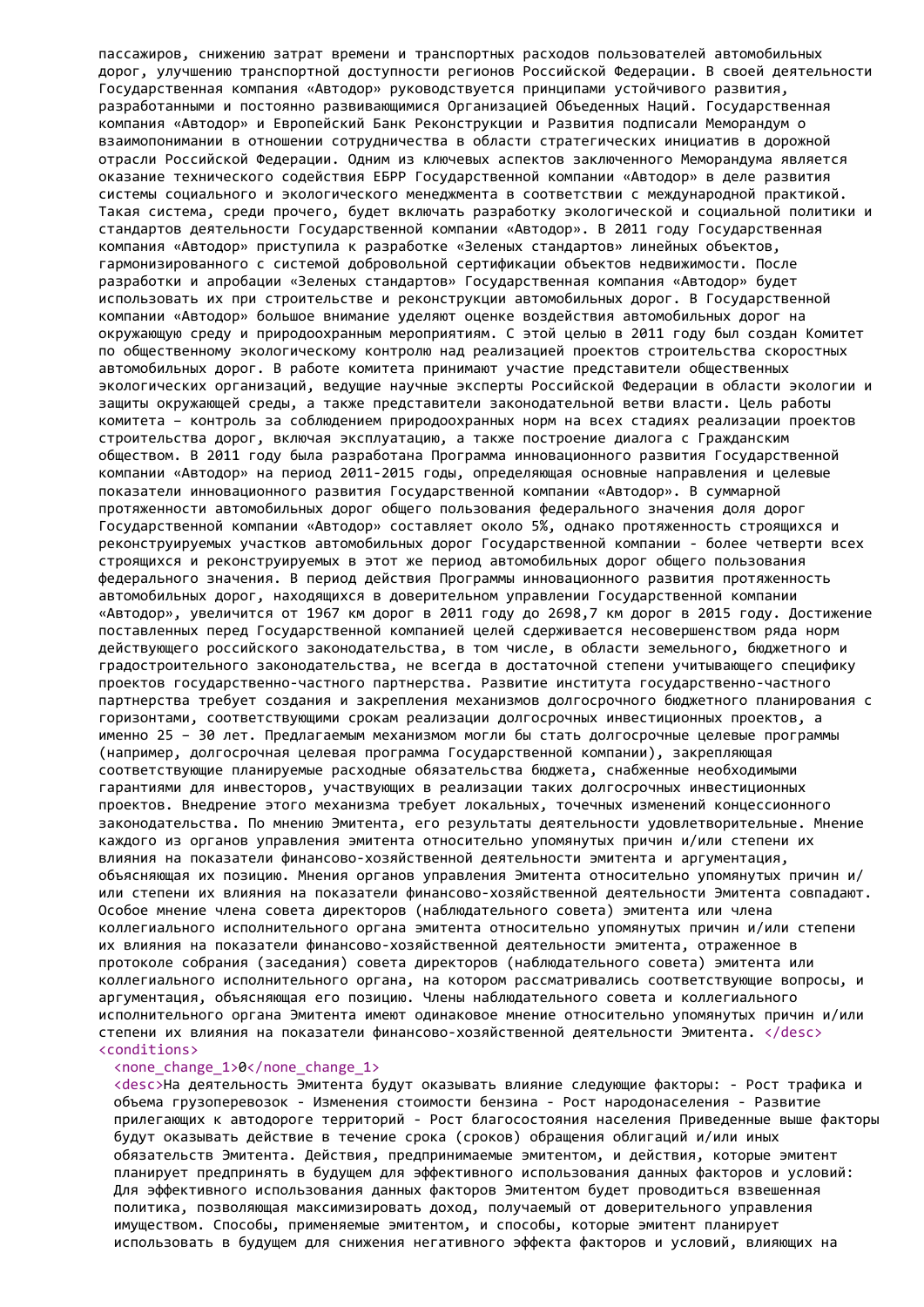деятельность эмитента: Эмитент не имеет возможности влияния на указанные факторы, однако, Эмитент в любое время может пересмотреть политику, позволяющую максимизировать доход, получаемый от доверительного управления имуществом. Существенные события/факторы, которые могут в наибольшей степени негативно повлиять на возможность получения эмитентом в будущем таких же или более высоких результатов, по сравнению с результатами, полученными за последний отчетный период. Вероятность наступления таких событий (возникновения факторов): Резкое снижение доходов населения (вероятность низкая в ближайшие пять – семь лет); строительство новых бесплатных автомобильных дорог (вероятность низкая в ближайшие пять – семь лет); изменение законодательства в области платных дорог, которые могут привести к ограничению доходов. Существенные события/факторы, которые могут улучшить результаты деятельности эмитента, и вероятность их наступления, а также продолжительность их действия: Рост ВВП Российской Федерации выше прогнозов Министерства экономического развития Российской Федерации (вероятность средняя). Рост трафика выше плановых показателей (вероятность высокая). Приведенные выше события/факторы будут оказывать действие в течение срока (сроков) обращения облигаций и/или иных обязательств Эмитента. </desc>

### </conditions>

## <competitors>

### <none\_change\_1>0</none\_change\_1>

<desc>Эмитент осуществляет деятельность по доверительному управлению только теми автомобильными дорогами, которые передаются Правительством Российской Фдереации в доверительное управление Эмитенту в соответствии с актами приемки-передачи. В этой связи Эмитент на дату утверждения ежеквартального отчета не имеет явных конкурентов на территории РФ. Деятельность за пределами РФ не осуществляется. Перечень факторов конкурентоспособности Эмитента не описывается по вышеуказанным причинам.</desc>

#### </competitors>

#### </activity\_prospect>

#### <gov\_structure>

#### <none\_change\_1>0</none\_change\_1>

<desc>Органами управления Эмитента в соответствии с п. 1 ст. 7 Федерального закона "О государственной компании "Российские автомобильные дороги" и о внесении изменений в отдельные законодательные акты Российской Федерации" от 17.07.2009 N 145-ФЗ являются: - наблюдательный совет Эмитента, - правление Эмитента и - председатель правления Эмитента. Наблюдательный совет Эмитента В соответствии со ст.9 Федерального закона от 17.07.2009 N 145-ФЗ "О государственной компании "Российские автомобильные дороги" и о внесении изменений в отдельные законодательные акты Российской Федерации": 1) одобряет проект программы деятельности Государственной компании на долгосрочный период для представления в Правительство Российской Федерации для утверждения; 2) утверждает финансовый план Государственной компании, разработанный в соответствии с программой деятельности Государственной компании на долгосрочный период; 3) утверждает порядок использования средств, связанных с доверительным управлением; 4) утверждает порядок использования средств, связанных с собственной деятельностью Государственной компании; 5) утверждает порядок использования привлеченного финансирования; 5.1) принимает решения о размещении эмиссионных ценных бумаг Государственной компании и утверждает решения об их выпуске (дополнительном выпуске); 6) утверждает размер поступления средств в фонд Государственной компании, направления и порядок их использования; 7) представляет Регламент Государственной компании в Правительство Российской Федерации для утверждения; 8) одобряет годовой отчет о выполнении программы деятельности Государственной компании на долгосрочный период и направляет его в федеральный орган исполнительной власти, осуществляющий функции по выработке государственной политики и нормативно-правовому регулированию в сфере транспорта, для представления в Правительство Российской Федерации для утверждения; 9) утверждает аудиторскую организацию, отобранную на конкурсной основе, для проведения аудита отчетности Государственной компании; 10) утверждает положение о ревизионной комиссии Государственной компании, принимает решения о назначении на должность и о досрочном освобождении от должности членов ревизионной комиссии и ее председателя; 11) принимает решения об участии Государственной компании в российских организациях, в том числе в уставных капиталах хозяйственных обществ и других организаций, и определяет условия такого участия, а также принимает решения о создании Государственной компанией коммерческих и некоммерческих организаций; 12) принимает решения о заключении сделки или нескольких взаимосвязанных сделок, связанных с приобретением, отчуждением либо возможностью отчуждения Государственной компанией объектов недвижимого имущества, а также одобряет совершение крупных сделок и сделок, в совершении которых имеется заинтересованность; 13) определяет порядок осуществления Государственной компанией инвестиций в иностранные организации; 14) назначает на должность и освобождает от должности по представлению председателя правления Государственной компании членов правления Государственной компании; 15) утверждает положение о правлении Государственной компании; 16) заключает трудовой договор с председателем правления Государственной компании; 17) утверждает порядок назначения членов научно-технического совета Государственной компании; 18) осуществляет иные предусмотренные настоящим Федеральным законом и Федеральным законом от 12 января 1996 года N 7-ФЗ «О некоммерческих организациях» полномочия. Правление Эмитента В соответствии со ст. 11Федерального закона от 17.07.2009 N 145-ФЗ "О государственной компании "Российские автомобильные дороги" и о внесении изменений в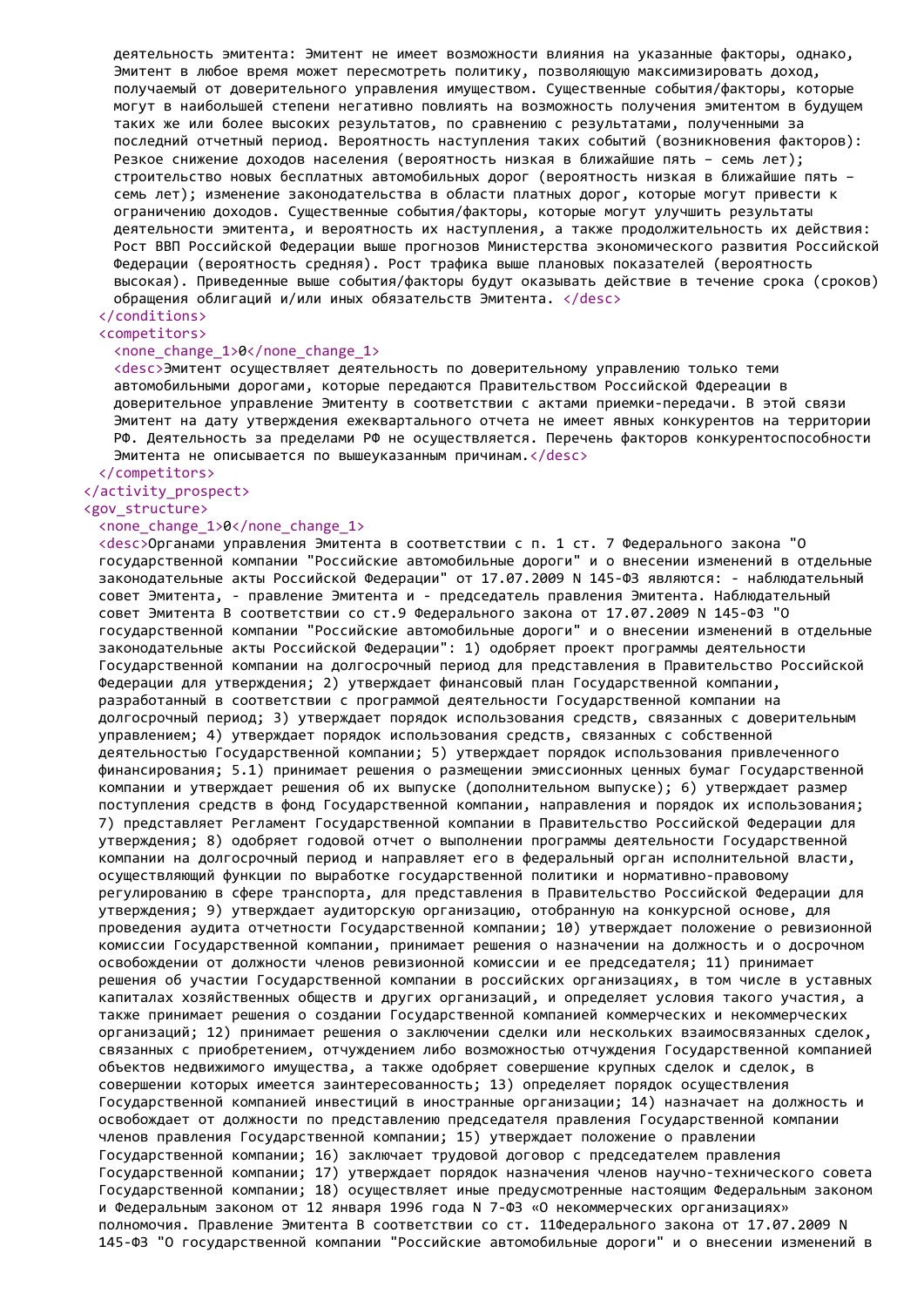отдельные законодательные акты Российской Федерации": 1) представляет для утверждения в наблюдательный совет Государственной компании предложения об основных направлениях деятельности Государственной компании на очередной год и о финансово-экономических показателях такой деятельности; 2) определяет позицию акционера - Государственной компании по вопросам деятельности акционерных обществ, акции которых находятся в собственности Государственной компании, за исключением позиции по вопросам, относящимся к компетенции наблюдательного совета Государственной компании; 3) разрабатывает проект программы деятельности Государственной компании на долгосрочный период и проект финансового плана Государственной компании и представляет их для одобрения в наблюдательный совет Государственной компании; 3.1) утверждает проспект ценных бумаг Государственной компании; 4) подготавливает предложения о создании филиалов Государственной компании, об открытии ее представительств и о создании Государственной компанией коммерческих и некоммерческих организаций; 5) осуществляет подготовку годового отчета о выполнении программы деятельности Государственной компании на долгосрочный период и представляет его для одобрения в наблюдательный совет Государственной компании; 6) утверждает годовую бухгалтерскую отчетность организаций, созданных Государственной компанией; 7) осуществляет на конкурсной основе отбор аудиторской организации; 8) осуществляет иные возложенные на правление Государственной компании решениями наблюдательного совета Государственной компании полномочия. Председатель Правления Эмитента В соответствии со ст.13Федерального закона от 17.07.2009 N 145-ФЗ "О государственной компании "Российские автомобильные дороги" и о внесении изменений в отдельные законодательные акты Российской Федерации": 1) действует от имени Государственной компании и представляет без доверенности ее интересы в отношениях с федеральными органами государственной власти, органами государственной власти субъектов Российской Федерации, органами местного самоуправления, российскими, иностранными, международными организациями; 2) возглавляет правление Государственной компании и организует реализацию решений наблюдательного совета Государственной компании, решений правления Государственной компании; 3) издает приказы, распоряжения, правила, инструкции и положения по вопросам деятельности Государственной компании; 4) представляет финансовый план Государственной компании в наблюдательный совет Государственной компании для утверждения; 4.1) представляет предложения о размещении эмиссионных ценных бумаг Государственной компании и проект решения об их выпуске (дополнительном выпуске) в наблюдательный совет Государственной компании; 4.2) подписывает решения о выпуске (дополнительном выпуске) эмиссионных ценных бумаг Государственной компании, проспекты ценных бумаг Государственной компании на основании решений наблюдательного совета Государственной компании и отчеты (уведомления) об итогах их эмиссии; 5) утверждает директивы представителям Государственной компании в советах директоров (наблюдательных советах) акционерных обществ, акции которых находятся в собственности Государственной компании; 6) назначает на должность и освобождает от должности своих заместителей, которые работают в Государственной компании на постоянной основе и могут являться членами правления Государственной компании; 7) распределяет обязанности между своими заместителями; 8) утверждает штатное расписание Государственной компании, определяет правила внутреннего трудового распорядка (права и обязанности работников Государственной компании, размер и форму оплаты их труда в соответствии с системой оплаты труда, утвержденной наблюдательным советом Государственной компании); 9) утверждает организационную структуру Государственной компании; 10) представляет в наблюдательный совет Государственной компании предложения о назначении на должность и об освобождении от должности членов правления Государственной компании; 11) назначает на должность и освобождает от должности работников Государственной компании в соответствии с трудовым законодательством; 12) выдает доверенности, открывает лицевые счета в Федеральном казначействе, иные счета в банках и других кредитных организациях в порядке, установленном законодательством Российской Федерации; 13) утверждает положение о научнотехническом совете Государственной компании и его персональный состав; 14) принимает решения о создании филиалов Государственной компании, об открытии ее представительств и утверждает положения об указанных филиалах, представительствах; 15) представляет в наблюдательный совет Государственной компании годовой отчет о выполнении программы деятельности Государственной компании на долгосрочный период; 16) принимает решения по иным вопросам деятельности Государственной компании, за исключением вопросов, отнесенных к полномочиям наблюдательного совета Государственной компании, полномочиям правления Государственной компании. Указываются сведения о наличии внутренних документов эмитента, регулирующих деятельность его органов: 1. Положение о наблюдательном совете Государственной компании «Российские автомобильные дороги», утверждено решением наблюдательного совета (протокол заседания наблюдательного совета от 25.11.2009 № 2). 2. Положение о правлении Государственной компании «Российские автомобильные дороги», утверждено решением наблюдательного совета (протокол заседания наблюдательного совета от 29.12.2009 № 4). 3. Положение о ревизионной комиссии Государственной компании «Российские автомобильные дороги», утверждено решением наблюдательного совета (протокол заседания наблюдательного совета от 29.12.2009 № 4).</desc> <has\_corp\_code>0</has\_corp\_code>

<has\_charter\_changes>0</has\_charter\_changes> </gov\_structure>

<bod>

```
<members>
```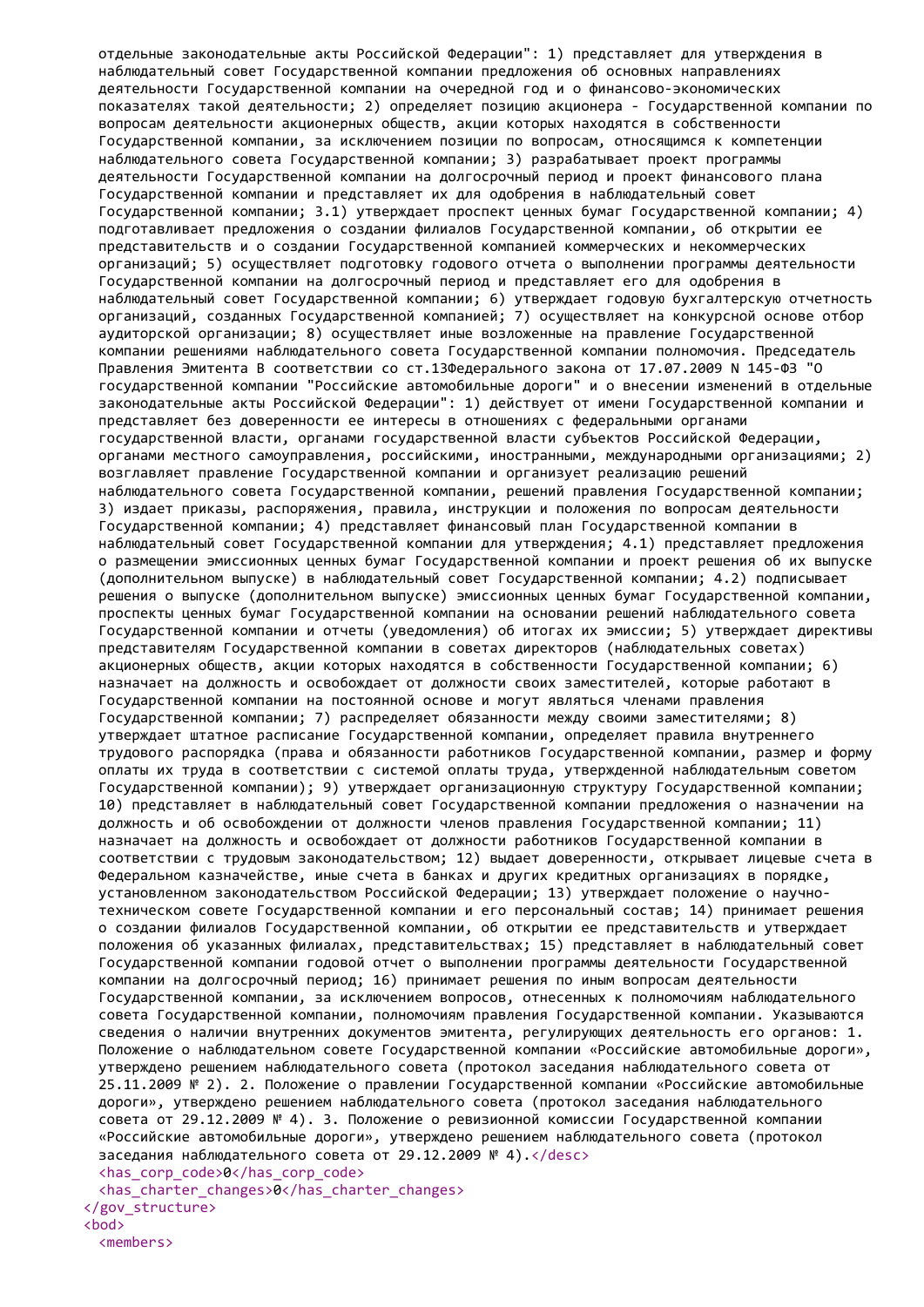```
<member>
 <lastname>Акимов</lastname>
 <firstname>Андрей</firstname>
 <middlename>Игоревич</middlename>
 <is_head>1</is_head>
 <birth_year>1953</birth_year>
 <education>Высшее. Московский финансовый институт, 1975 год</education>
 <share_none>1</share_none>
 <aff_shares>
   <none>1</none>
 </aff_shares>
 <relations>
   <none>1</none>
 </relations>
 <legal_resp>
   <none>1</none>
 </legal_resp>
 <fault_orgs>
   <none>1</none>
 </fault_orgs>
 <prev_job>
   <start_date>01.2003</start_date>
   <end date>н.в.</end date>
   <org>
     <name>"Газпромбанк" (Открытое акционерное общество)</name>
   </org>
   <position>Председатель Правления</position>
 </prev_job>
 <prev_job>
   <start_date>06.2009</start_date>
   <end date>н.в.</end date>
   <org>
     <name>Gazprombank (Switzerland) Ltd.</name>
   </org>
   <position>Председатель Наблюдательного совета</position>
 </prev_job>
 <prev_job>
   <start_date>04.2011</start_date>
   <end date>н.в.</end date>
   <org>
     <name>ООО «Конгресс-Центр «Константиновский»,</name>
   </org>
   <position>Член Совета директоров</position>
 </prev_job>
 <prev_job>
   <start_date>04.2011</start_date>
   <end date>н.в.</end date>
   <org>
     <name>Открытое акционерное общество «НОВАТЭК»</name>
   \langle/org\rangle<position>Член Совета директоров</position>
 </prev_job>
 <prev_iob>
   <start_date>05.2011</start_date>
   <end date>н.в.</end date>
   <org>
     <name>Carbon Trade & Finanсe SICAR S.A.</name>
   </org>
   <position>Член Совета директоров</position>
 </prev_job>
 <prev_iob>
   <start_date>06.2011</start_date>
   <end date>н.в.</end date>
   <org>
     <name>"Газпромбанк" (Открытое акционерное общество)</name>
   </org>
   <position>Заместитель Председателя Совета Директоров</position>
 </prev_job>
 <prev_job>
```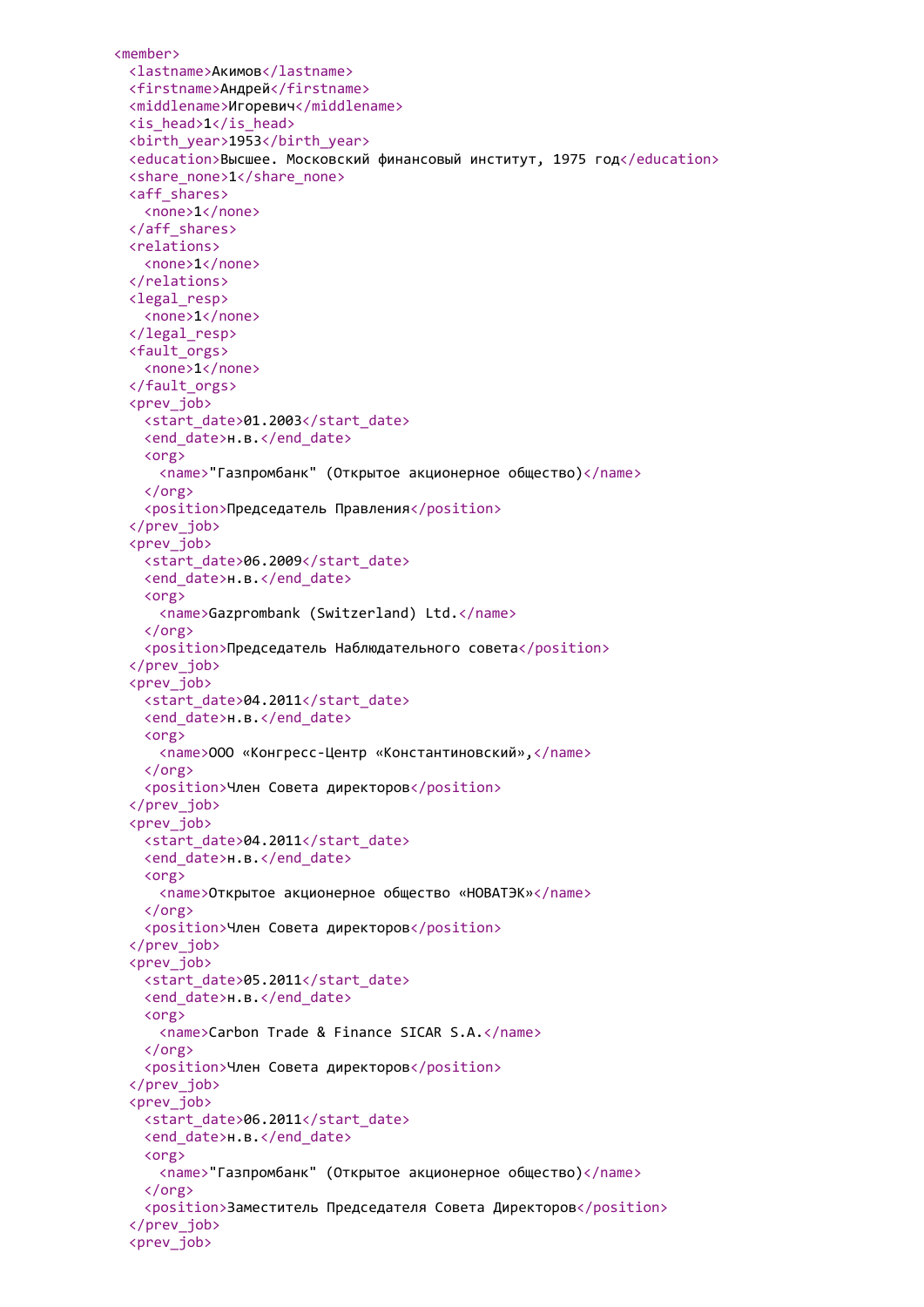```
<start_date>06.2011</start_date>
   <end_date>н.в.</end_date>
   <org>
     <name>Открытое акционерное общество «Газпром»</name>
   </org>
   <position>Член Совета директоров</position>
 </prev_job>
 <prev_job>
   <start_date>09.2011</start_date>
   <end_date>н.в.</end_date>
   <org>
     <name>Открытое акционерное общество «РОСНЕФТЕГАЗ»</name>
   </org>
   <position>Председатель Совета директоров</position>
 </prev_job>
 <prev_job>
   <start_date>12.2011</start_date>
   <end date>н.в.</end date>
   <org>
     <name>Государственная компания «Российские автомобильные дороги»</name>
   </org>
   <position>Председатель наблюдательного совета</position>
 </prev_job>
</member>
<member>
 <lastname>Белозеров</lastname>
 <firstname>Олег</firstname>
 <middlename>Валентинович</middlename>
 <is_head>0</is_head>
 <birth_year>1969</birth_year>
 <education>Высшее Санкт-Петербургский государственный университет экономики и финансов,
 экономист, 1992 г.; Российская академия государственной службы при Президенте Российской
 Федерации, экономист, 2005 г. Кандидат экономических наук.</education>
 <share_none>1</share_none>
 <aff_shares>
   <none>1</none>
 </aff_shares>
 <relations>
   <none>1</none>
 </relations>
 <legal_resp>
   <none>1</none>
 </legal_resp>
 <fault_orgs>
   <none>1</none>
 </fault_orgs>
 <prev_job>
   <start_date>2004</start_date>
   <end_date>2009</end_date>
   <org>
     <name>Федеральное дорожное агентство</name>
   \langle/org\rangle<position>Руководитель</position>
 </prev_job>
 <prev_iob>
   <start_date>2009</start_date>
   <end date>н.в.</end date>
   <org>
     <name>Министерство транспорта Российской Федерации</name>
   </org>
   <position>Заместитель Министра транспорта Российской Федерации</position>
 </prev_job>
 <prev_iob>
   <start_date>10.2009</start_date>
   <end_date>н.в.</end_date>
   <org>
     <name>Государственная компания "Российские автомобильные дороги"</name>
   </org>
   <position>Член наблюдательного совета</position>
```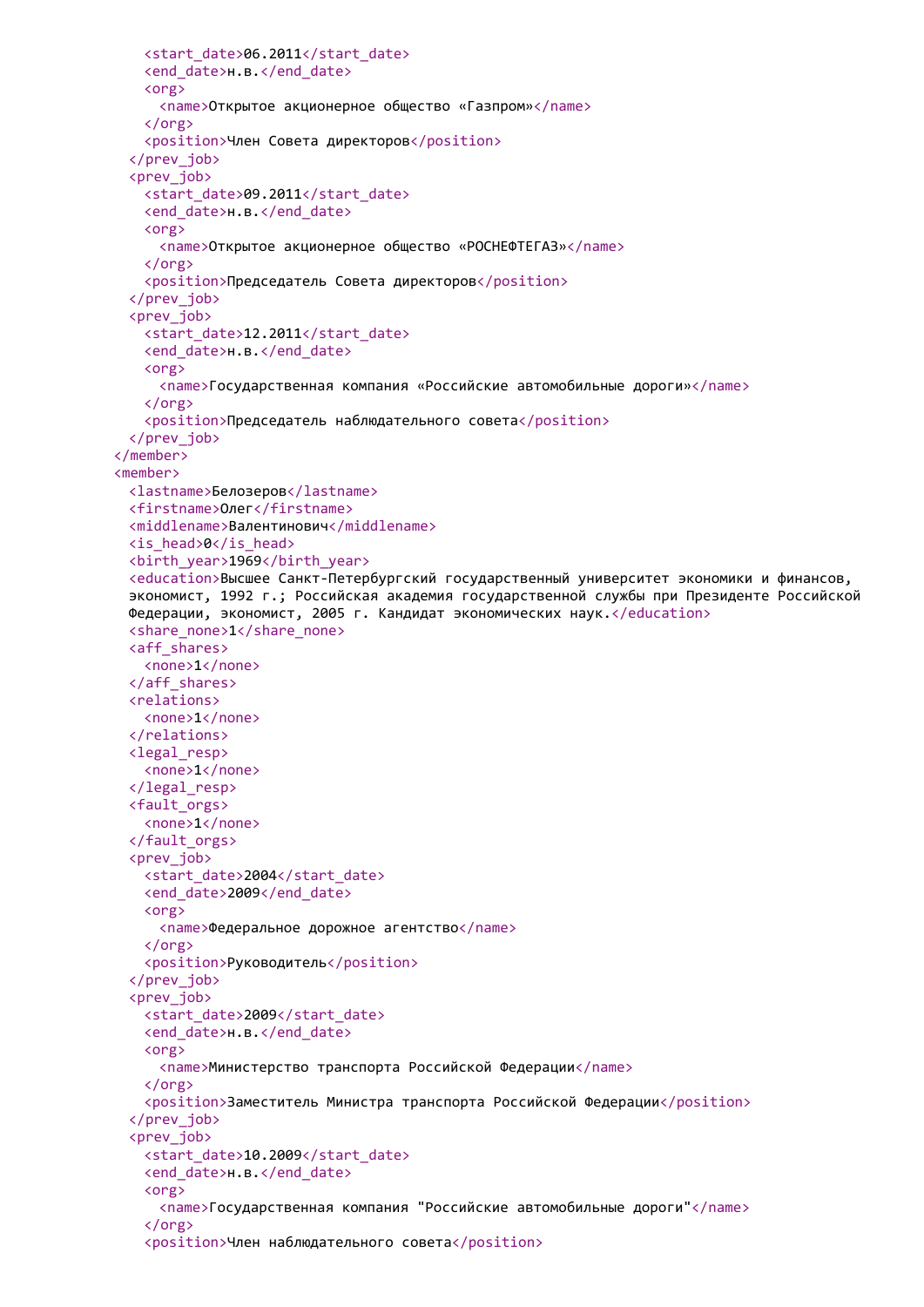```
</prev_job>
</member>
<member>
 <lastname>Чабунин</lastname>
 <firstname>Анатолий</firstname>
 <middlename>Михайлович</middlename>
 <is_head>0</is_head>
 <birth_year>1960</birth_year>
 <education>Высшее Новосибирский институт народного хозяйства, 1990 год</education>
 <share_none>1</share_none>
 <relations>
   <none>1</none>
 </relations>
 <legal_resp>
   <none>1</none>
 </legal_resp>
 <fault_orgs>
   <none>1</none>
 </fault_orgs>
 <prev_job>
   <start_date>2005</start_date>
   <end_date>2009</end_date>
   <org>
     <name>Федеральное дорожное агентство</name>
   </org>
   <position>Заместитель руководителя</position>
 </prev_job>
 <prev_job>
   <start_date>03.2009</start_date>
   <end_date>н.в.</end_date>
   <org>
     <name>Федеральное дорожное агентство</name>
   </org>
   <position>Руководитель</position>
 </prev_job>
 <prev_job>
   <start_date>12.2011</start_date>
   <end date>н.в.</end date>
   <org>
     <name>Государственная компания "Российские автомобильные дороги"</name>
   </org>
   <position>Член Наблюдательного совета</position>
 </prev_job>
</member>
<member>
 <lastname>Соколов</lastname>
 <firstname>Максим</firstname>
 <middlename>Юрьевич</middlename>
 <is_head>0</is_head>
 <birth_year>1968</birth_year>
 <education>Высшее. Санкт-Петербургский государственный университет, 1991 год</education>
 <share_none>1</share_none>
 <aff_shares>
   <none>1</none>
 </aff_shares>
 <relations>
   <none>1</none>
 </relations>
 <legal_resp>
   <none>1</none>
 </legal_resp>
 <fault_orgs>
   <none>1</none>
 </fault_orgs>
 <prev_job>
   <start_date>01.2004</start_date>
   <end_date>10.2009</end_date>
   <org>
     <name>Правительство Санкт-Петербурга</name>
```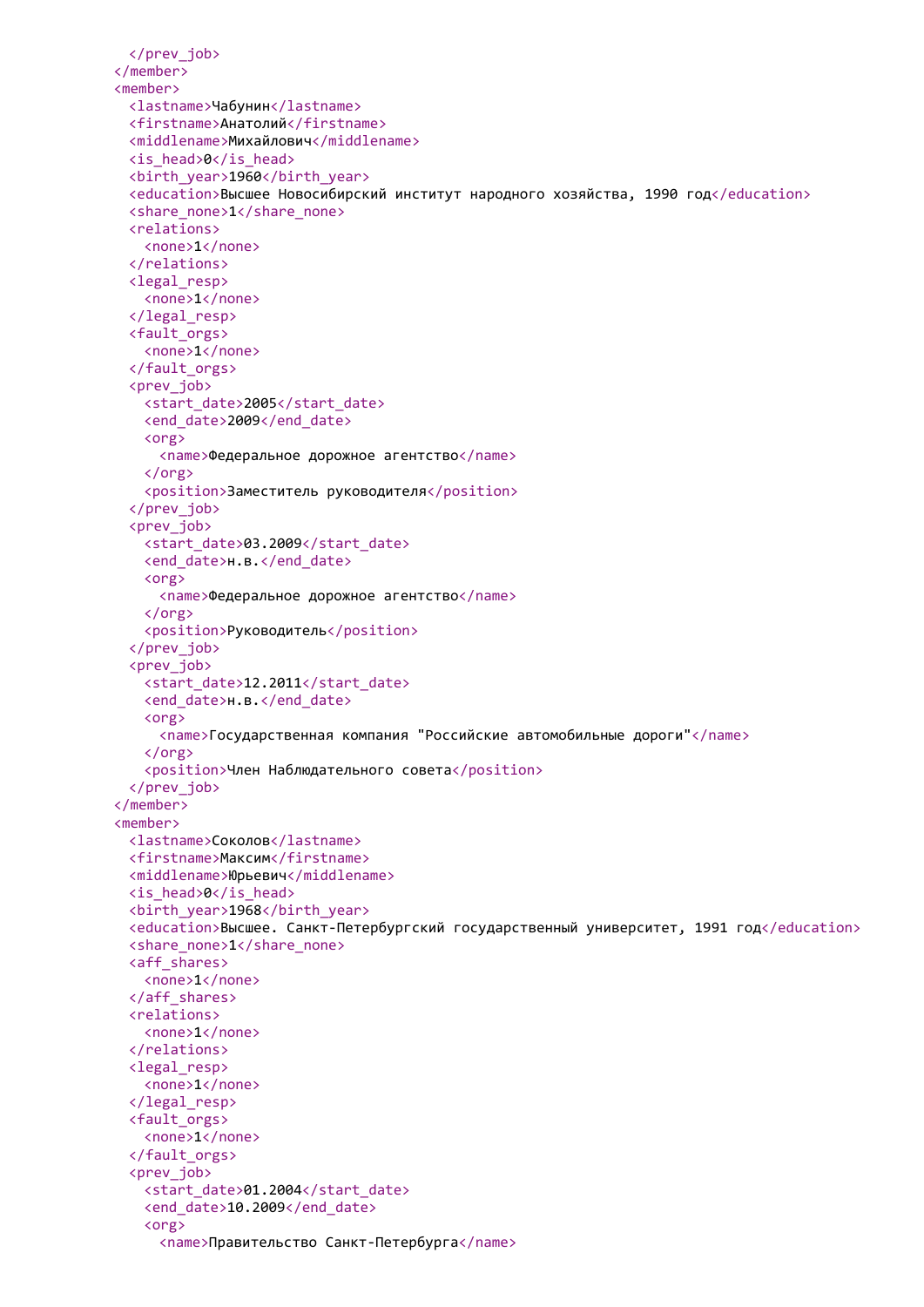```
</org>
   <position>Председатель Комитета по инвестициям и стратегическим проектам</position>
 </prev_job>
 <prev_job>
   <start_date>10.2009</start_date>
   <end date>12.2009</end date>
   <org>
     <name>Правительство Санкт-Петербурга</name>
   </org>
   <position>Председатель Комитета экономического развития, промышленной политики и
   торговли</position>
 </prev_job>
 <prev_job>
   <start_date>12.2009</start_date>
   <end_date>05.2012</end_date>
   <org>
     <name>Правительство Российской Федерации</name>
   </org>
   <position>Директор Департамента промышленности и инфраструктуры</position>
 </prev_job>
 <prev_job>
   <start_date>02.2010</start_date>
   <end date>н.в.</end date>
   <org>
     <name>Государственная корпорация "Олимпстрой"</name>
   </org>
   <position>Член Наблюдательного совета</position>
 </prev_job>
 <prev_job>
   <start_date>01.2011</start_date>
   <end date>н.в.</end date>
   <org>
     <name>Государственная компания "Российские автомобильные дороги"</name>
   </org>
   <position>Член Наблюдательного совета</position>
 </prev_job>
 <prev_job>
   <start date>05.2012</start date>
   <end date>н.в.</end date>
   <org>
     <name>Министерство транспорта Российской Федерации</name>
   </org>
   <position>Министр транспорта Российской Федерации</position>
 </prev_job>
</member>
<member>
 <lastname>Новак</lastname>
 <firstname>Александр</firstname>
 <middlename>Валентинович</middlename>
 <is_head>0</is_head>
 <birth_year>1971</birth_year>
 <education>Высшее. Норильский индустриальный институт, 1993 год</education>
 <share_none>1</share_none>
 <aff_shares>
   <none>1</none>
 </aff_shares>
 <relations>
   <none>1</none>
 </relations>
 <legal_resp>
   <none>1</none>
 </legal_resp>
 <fault_orgs>
   <none>1</none>
 </fault_orgs>
 <prev_job>
   <start_date>10.2002</start_date>
   <end_date>07.2007</end_date>
   <org>
```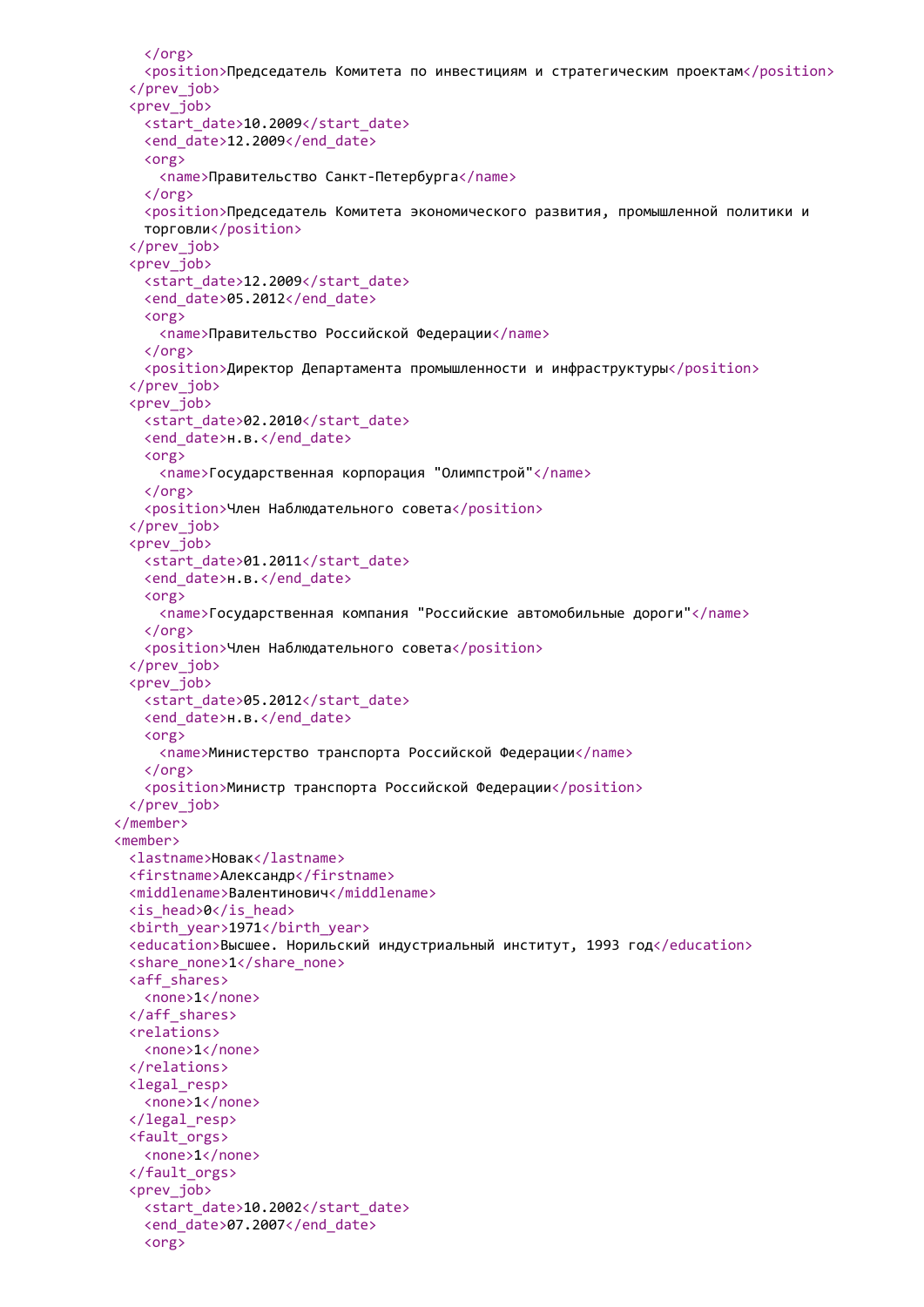```
<name>Администрация Красноярского края, г. Красноярск</name>
 </org>
 <position>И.о. начальника главного финансового управления, заместитель Губернатора края,
 начальник главного финансового управления</position>
</prev_job>
<prev_job>
 <start_date>07.2007</start_date>
 <end_date>07.2008</end_date>
 <org>
   <name>Совет администрации, г. Красноярск</name>
 </org>
 <position>Первый заместитель Губернатора Красноярского края</position>
</prev_job>
<prev_iob>
 <start_date>07.2008</start_date>
 <end_date>09.2008</end_date>
 <org>
   <name>Правительство Красноярского края, г. Красноярск</name>
 </org>
 <position>Первый заместитель Губернатора Красноярского края - Председатель Правительства
 Красноярского края</position>
</prev_job>
<prev_job>
 <start_date>09.2008</start_date>
 <end_date>05.2012</end_date>
 <org>
   <name>Министерство финансов Российской Федерации</name>
 </org>
 <position>Заместитель Министра финансов Российской Федерации</position>
</prev_job>
<prev_job>
 <start_date>10.2008</start_date>
 <end_date>н.в.</end_date>
 <org>
   <name>Министерство финансов Российской Федерации</name>
 </org>
 <position>Член коллегии Министерства финансов Российской Федерации</position>
</prev_job>
<prev_job>
 <start_date>01.2009</start_date>
 <end date>н.в.</end date>
 <org>
   <name>Государственная корпорация "Олимпстрой"</name>
 </org>
 <position>Член Наблюдательного совета</position>
</prev_job>
<prev_job>
 <start_date>06.2010</start_date>
 <end date>н.в.</end date>
 <org>
   <name>"Объединенная строительная корпорация" (ОАО "ОАК")</name>
 \langle/org\rangle<position>Член Совета директоров</position>
</prev_job>
<prev_iob>
 <start_date>10.2009</start_date>
 <end_date>н.в.</end_date>
 <org>
   <name>Государственная компания "Российские автомобильные дороги"</name>
 </org>
 <position>Член Наблюдательного совета</position>
</prev_job>
<prev_iob>
 <start_date>05.2012</start_date>
 <end_date>н.в.</end_date>
 <org>
   <name>Министерство энергетики Российской Федерации</name>
 </org>
 <position>Министр энергетики Российской Федерации</position>
```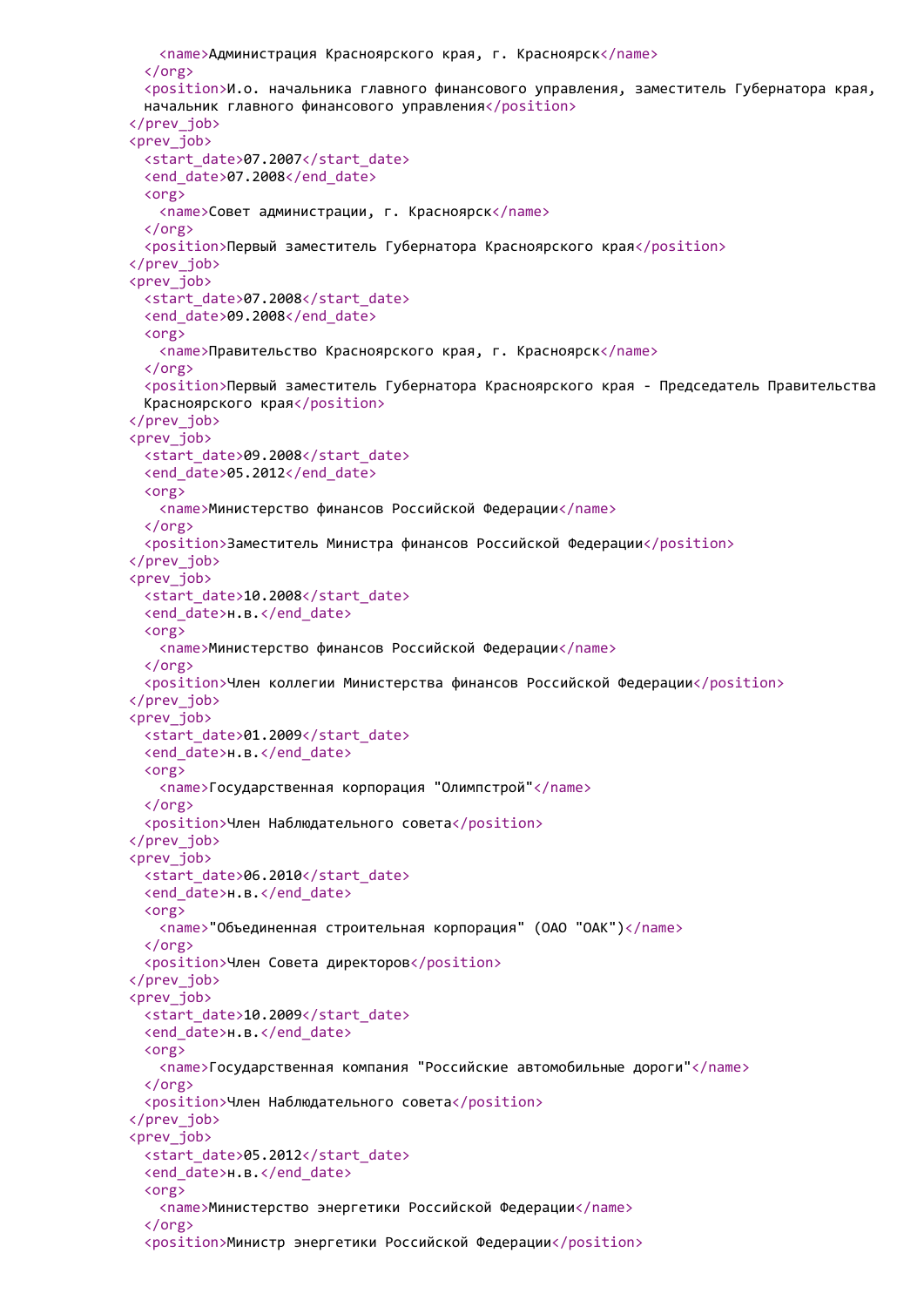```
</prev_job>
</member>
<member>
 <lastname>Савельев</lastname>
 <firstname>Олег</firstname>
 <middlename>Генрихович</middlename>
 <is_head>0</is_head>
 <birth_year>1965</birth_year>
 <education>Высшее. Ленинградский политехнический институт, 1988 год</education>
 <share_none>1</share_none>
 <aff_shares>
   <none>1</none>
 </aff_shares>
 <relations>
   <none>1</none>
 </relations>
 <legal_resp>
   <none>1</none>
 </legal_resp>
 <fault_orgs>
   <none>1</none>
 </fault_orgs>
 <prev_job>
   <start_date>05.2005</start_date>
   <end_date>08.2008</end_date>
   <org>
     <name>Фонд "Центр стратегических разработок"</name>
   </org>
   <position>Руководитель исследовательской группы</position>
 </prev_job>
 <prev_job>
   <start_date>08.2008</start_date>
   <end_date>н.в.</end_date>
   <org>
     <name>Министерство экономического развития Российской Федерации</name>
   </org>
   <position>Заместитель министра экономического развития Российской Федерации</position>
 </prev_job>
 <prev_job>
   <start_date>10.2009</start_date>
   <end date>н.в.</end date>
   <org>
     <name>Государственная компания "Российские автомобильные дороги"</name>
   </org>
   <position>Член Наблюдательного совета</position>
 </prev_job>
</member>
<member>
 <lastname>Бесхмельницын</lastname>
 <firstname>Михаил</firstname>
 <middlename>Иванович</middlename>
 <is_head>0</is_head>
 <birth_year>1956</birth_year>
 <education>Высшее. Воронежский сельскохозяйственный институт им К.Д. Глинки, 1980 год;
 Академия общественных наук при ЦК КПСС, 1988 год; Академия права и управления, 2004 год.
 </education>
 <share_none>1</share_none>
 <aff_shares>
   <none>1</none>
 </aff_shares>
 <relations>
   <none>1</none>
 </relations>
 <legal_resp>
   <none>1</none>
 </legal_resp>
 <fault_orgs>
   <none>1</none>
 </fault_orgs>
```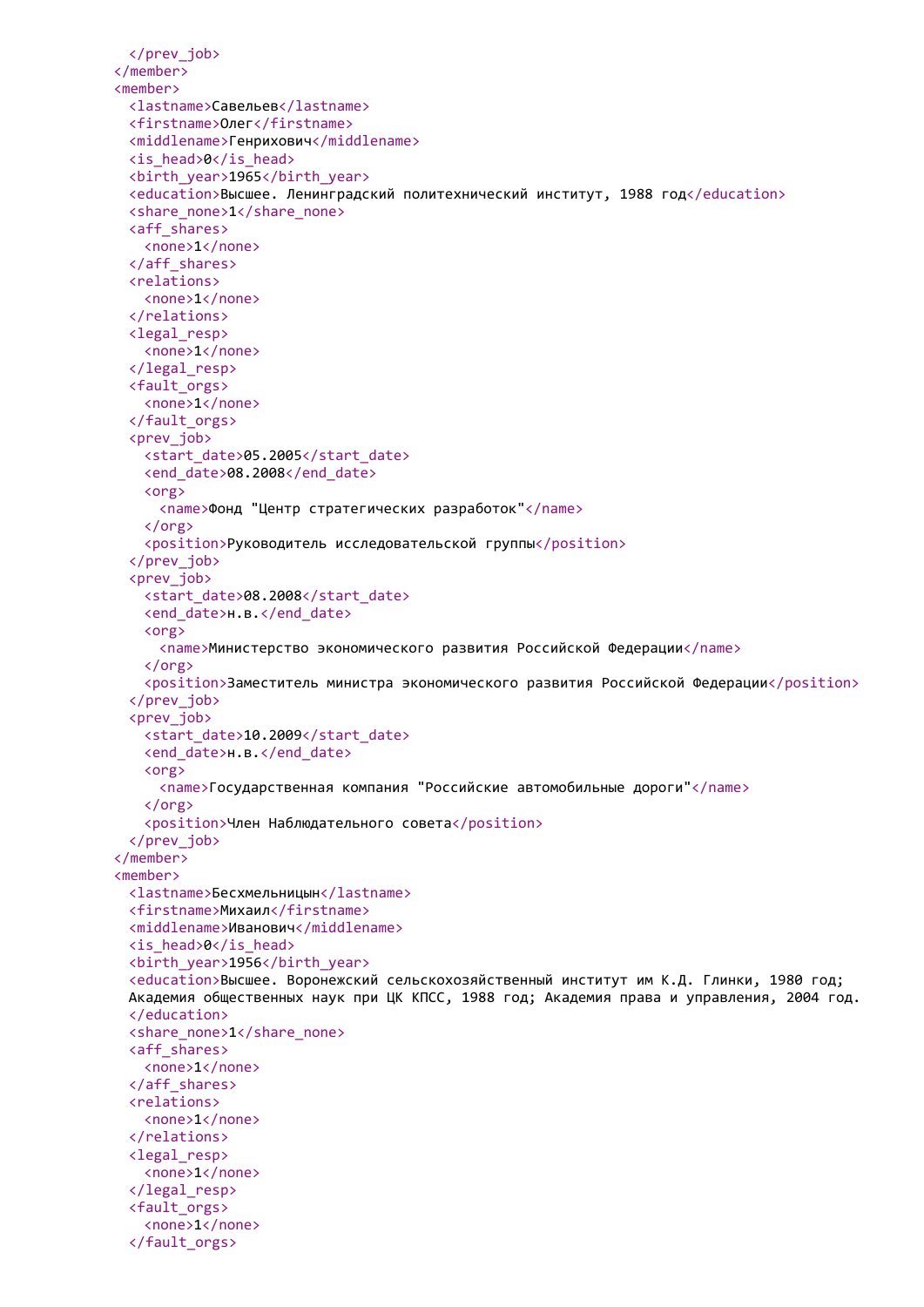```
<prev_job>
   <start_date>04.1995</start_date>
   <end_date>н.в.</end_date>
   <org>
     <name>Счетная палата Российской Федерации</name>
   </org>
   <position>Аудитор Счетной палаты Российской Федерации</position>
 </prev_job>
 <prev_job>
   <start_date>06.1998</start_date>
   <end_date>н.в.</end_date>
   <org>
     <name>Межведомственный комитет по координации деятельности в области дорожного
     хозяйства</name>
   </org>
   <position>Член Совета</position>
 </prev_job>
 <prev_job>
   <start_date>2008</start_date>
   <end date>н.в.</end date>
   <org>
     <name>Государственная корпорация "Олимпстрой"</name>
   </org>
   <position>Руководитель ревизионной комиссии</position>
 </prev_job>
 <prev_job>
   <start_date>02.2009</start_date>
   <end date>н.в.</end date>
   <org>
     <name>Контрольное управление Президента Российской Федерации</name>
   </org>
   <position>Член рабочей группы по контролю за строительством олимпийских объектов при
   Контрольном управлении Президента Российской Федерации</position>
 </prev_job>
 <prev_job>
   <start_date>10.2009</start_date>
   <end_date>н.в.</end_date>
   <org>
     <name>Государственная компания "Российские автомобильные дороги"</name>
   </org>
   <position>Член Наблюдательного совета</position>
 </prev_job>
</member>
<member>
 <lastname>Бушмин</lastname>
 <firstname>Евгений</firstname>
 <middlename>Викторович</middlename>
 <is_head>0</is_head>
 <birth_year>1958</birth_year>
 <education>Высшее. Горьковский государственный университет им. Н.И. Лобачевского, 1980
 год</education>
 <share_none>1</share_none>
 <aff_shares>
   <none>1</none>
 </aff_shares>
 <relations>
   <none>1</none>
 </relations>
 <legal_resp>
   <none>1</none>
 </legal_resp>
 <fault_orgs>
   <none>1</none>
 </fault_orgs>
 <prev_job>
   <start_date>2001</start_date>
   <end_date>н.в.</end_date>
   <org>
     <name>Совет Федерации Федерального Собрания Российской Федерации</name>
```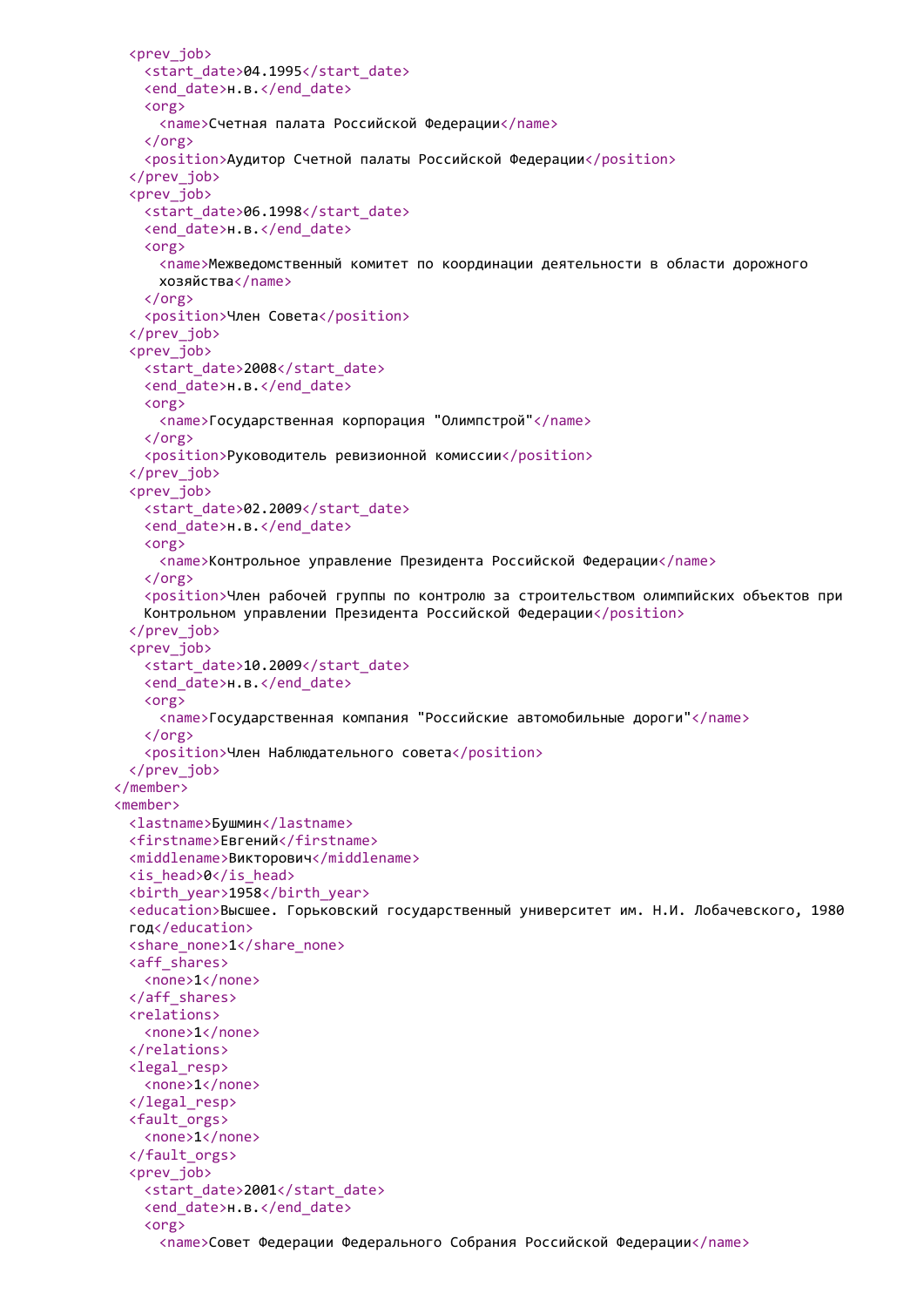```
</org>
   <position>Член Совета Федерации Федерального Собрания Российской Федерации</position>
 </prev_job>
 <prev_job>
   <start_date>2002</start_date>
   <end date>н.в.</end date>
   <org>
     <name>Совет Федерации Федерального Собрания Российской Федерации</name>
   </org>
   <position>Председатель комитета Совета Федерации Федерального Собрания Российской
   Федерации по бюджету</position>
 </prev_job>
 <prev_job>
   <start_date>2003</start_date>
   <end_date>н.в.</end_date>
   <org>
     <name>Совет Федерации Федерального Собрания Российской Федерации</name>
   </org>
   <position>Член комиссии Совета Федерации Федерального Собрания Российской Федерации по
   вопросам развития институтов гражданского общества</position>
 </prev_job>
 <prev_job>
   <start_date>2003</start_date>
   <end date>н.в.</end date>
   <org>
     <name>Правительство Российской Федерации</name>
   </org>
   <position>Член Правительственной комиссии по бюджетным проектировкам на очередной
   финансовый год и плановый период</position>
 </prev_job>
 <prev_job>
   <start_date>2003</start_date>
   <end date>н.в.</end date>
   <org>
     <name>Правительство Российской Федерации</name>
   </org>
   <position>Член Правительственной комиссии по эффективности расходования бюджетных
   средств</position>
 </prev_job>
 <prev_job>
   <start date>2003</start date>
   <end_date>н.в.</end_date>
   <org>
     <name>Министерство финансов Российской Федерации</name>
   \langle/org\rangle<position>Член коллегии Министерства финансов Российской Федерации</position>
 </prev_job>
 <prev_job>
   <start_date>2009</start_date>
   <end date>н.в.</end date>
   <org>
     <name>Государственная компания «Российские автомобильные дороги»</name>
   \langle/org\rangle<position>Член Наблюдательного совета</position>
 </prev_job>
</member>
<member>
 <lastname>Еремеев</lastname>
 <firstname>Олег</firstname>
 <middlename>Витальевич</middlename>
 <is_head>0</is_head>
 <birth_year>1963</birth_year>
 <education>Высшее. Московский государственный университет имени М.В.Ломоносова, 1985
 год</education>
 <share_none>1</share_none>
 <aff_shares>
   <none>1</none>
 </aff_shares>
 <relations>
```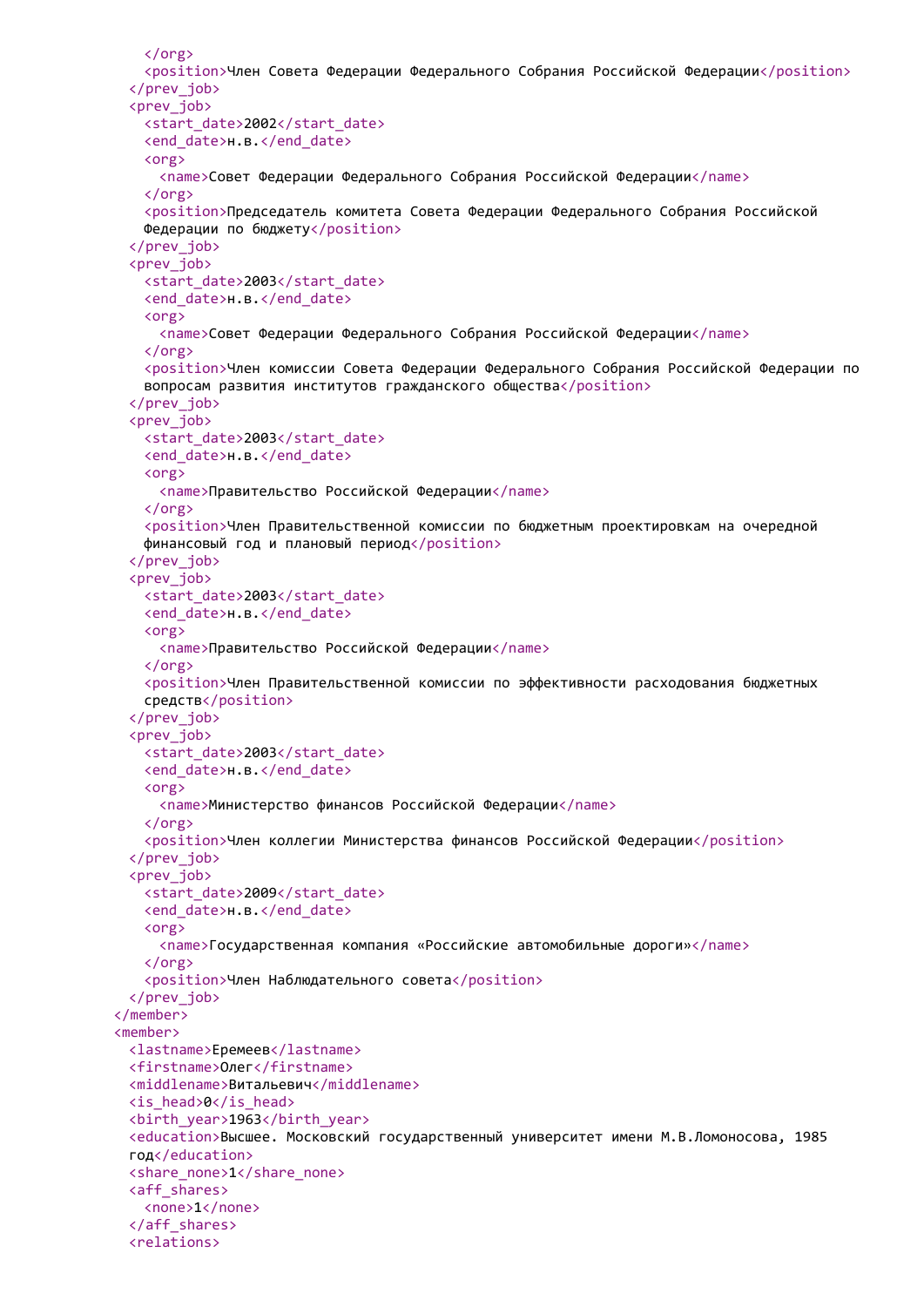```
<none>1</none>
</relations>
<legal_resp>
 <none>1</none>
</legal_resp>
<fault_orgs>
 <none>1</none>
</fault_orgs>
<prev_job>
 <start_date>12.2003</start_date>
 <end_date>12.2007</end_date>
 <org>
   <name>Государственная Дума Федерального Собрания Российской Федерации</name>
 </org>
 <position>Депутат Государственной Думы Федерального Собрания Российской Федерации
 четвертого созыва, заместитель председателя Комитета Государственной Думы по труду и
 социальной политике</position>
</prev_job>
<prev_job>
 <start_date>01.2008</start_date>
 <end_date>12.2008</end_date>
 <org>
   <name>Общероссийская общественная организация "Российский союз промышленников и
   предпринимателей"</name>
 </org>
 <position>Советник президента</position>
</prev_job>
<prev_job>
 <start_date>01.2009</start_date>
 <end_date>01.2011</end_date>
 <org>
   <name>Некоммерческое партнерство "Координационный Совет объединений работодателей
   России"</name>
 </org>
 <position>Советник</position>
</prev_job>
<prev_job>
 <start_date>03.2010</start_date>
 <end date>01.2011</end date>
 <org>
   <name>Рязанская областная Дума</name>
 </org>
 <position>Депутат Рязанской областной Думы пятого созыва на непостоянной
 основе</position>
</prev_job>
<prev_job>
 <start_date>01.2011</start_date>
 <end date>н.в.</end date>
 <org>
   <name>Совет Федерации Федерального Собрания Российской Федерации</name>
 </org>
 <position>Член Совета Федерации Федерального Собрания Российской Федерации от Рязанской
 области - представитель в Совете Федерации Федерального Собрания Российской Федерации от
 законодательного (представительного) органа государственной власти Рязанской
 области</position>
</prev_job>
<prev_iob>
 <start_date>02.2011</start_date>
 <end date>11.2011</end date>
 <org>
   <name>Совет Федерации Федерального Собрания Российской Федерации</name>
 </org>
 <position>Член Комитета Совета Федерации Федерального Собрания Российской Федерации по
 промышленной политике</position>
</prev_job>
<prev_job>
 <start_date>11.2011</start_date>
 <end_date>11.2011</end_date>
 <org>
```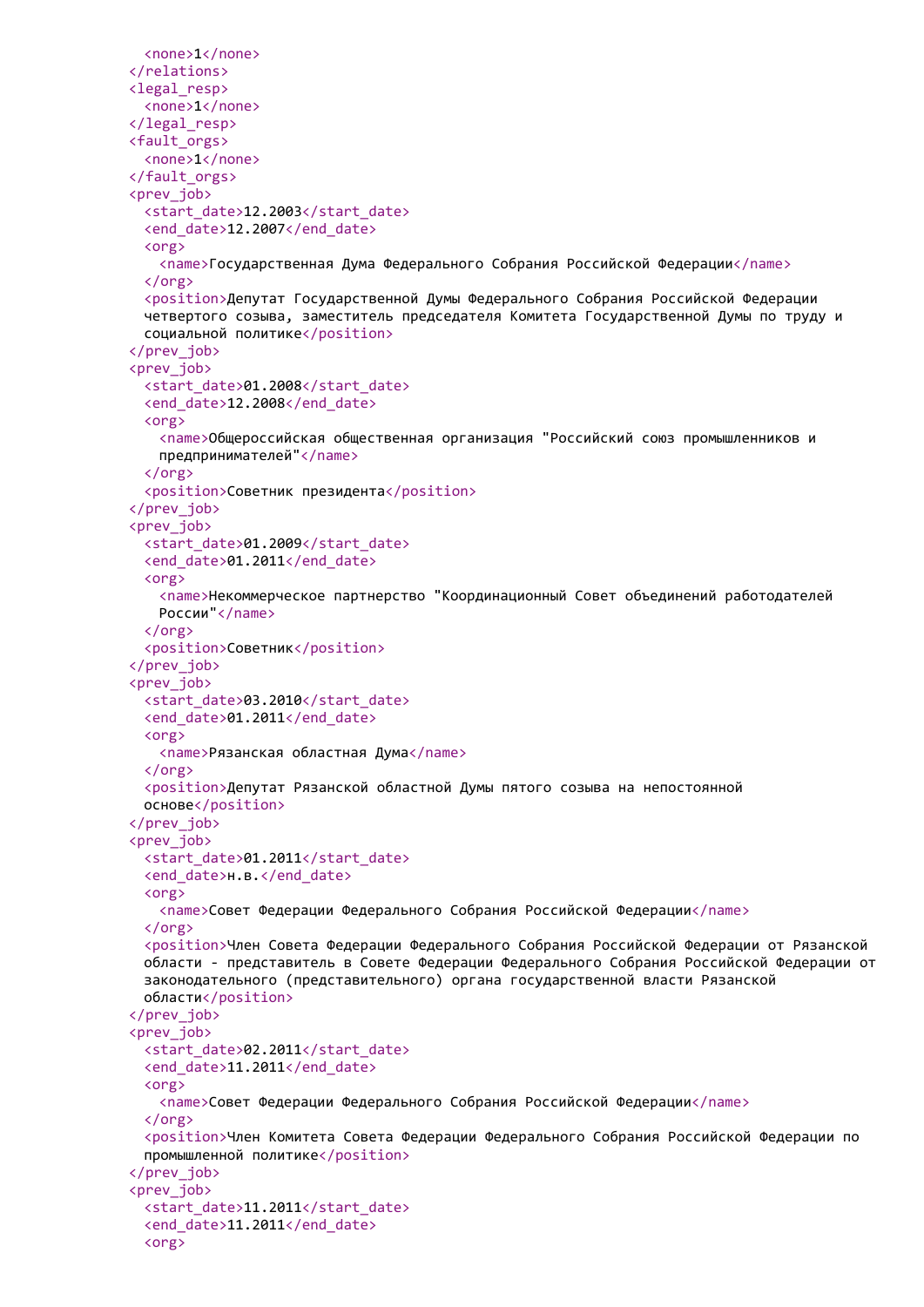```
<name>Совет Федерации Федерального Собрания Российской Федерации</name>
   </org>
   <position>Член Комитета Совета Федерации Федерального Собрания Российской Федерации по
   экономической политике</position>
 </prev_job>
 <prev_job>
   <start_date>11.2011</start_date>
   <end date>н.в.</end date>
   <org>
     <name>Совет Федерации Федерального Собрания Российской Федерации</name>
   </org>
   <position>Заместитель председателя Комитета Совета Федерации Федерального Собрания
   Российской Федерации по экономической политике</position>
 </prev_job>
 <prev_job>
   <start_date>12.2011</start_date>
   <end date>н.в.</end date>
   <org>
     <name>Государственная компания «Российские автомобильные дороги»</name>
   </org>
   <position>Член наблюдательного совета</position>
 </prev_job>
</member>
<member>
 <lastname>Шаккум</lastname>
 <firstname>Мартин</firstname>
 <middlename>Люцианович</middlename>
 <is_head>0</is_head>
 <birth_year>1951</birth_year>
 <education>Высшее. Калининградское высшее военно-инженерное училище; Всесоюзный заочный
 инженерно-строительный институт.</education>
 <share_none>1</share_none>
 <aff_shares>
   <none>1</none>
 </aff_shares>
 <relations>
   <none>1</none>
 </relations>
 <legal_resp>
   <none>1</none>
 </legal_resp>
 <fault_orgs>
   <none>1</none>
 </fault_orgs>
 <prev_job>
   <start_date>04.2002</start_date>
   <end_date>12.2007</end_date>
   <org>
     <name>Государственная Дума Федерального Собрания Российской Федерации</name>
   \langle/org\rangle<position>Председатель Комитета по промышленности, строительству и наукоемким
   технологиям</position>
 </prev_job>
 <prev_iob>
   <start_date>12.2007</start_date>
   <end date>н.в.</end date>
   <org>
     <name>Государственная Дума Федерального Собрания Российской Федерации</name>
   </org>
   <position>Председатель Комитета по строительству и земельным отношениям</position>
 </prev_job>
 <prev_iob>
   <start_date>10.2007</start_date>
   <end_date>н.в.</end_date>
   <org>
     <name>Государственная корпорация «Фонд содействия реформированию жилищно-коммунального
     хозяйства»</name>
   </org>
   <position>Член Наблюдательного совета</position>
```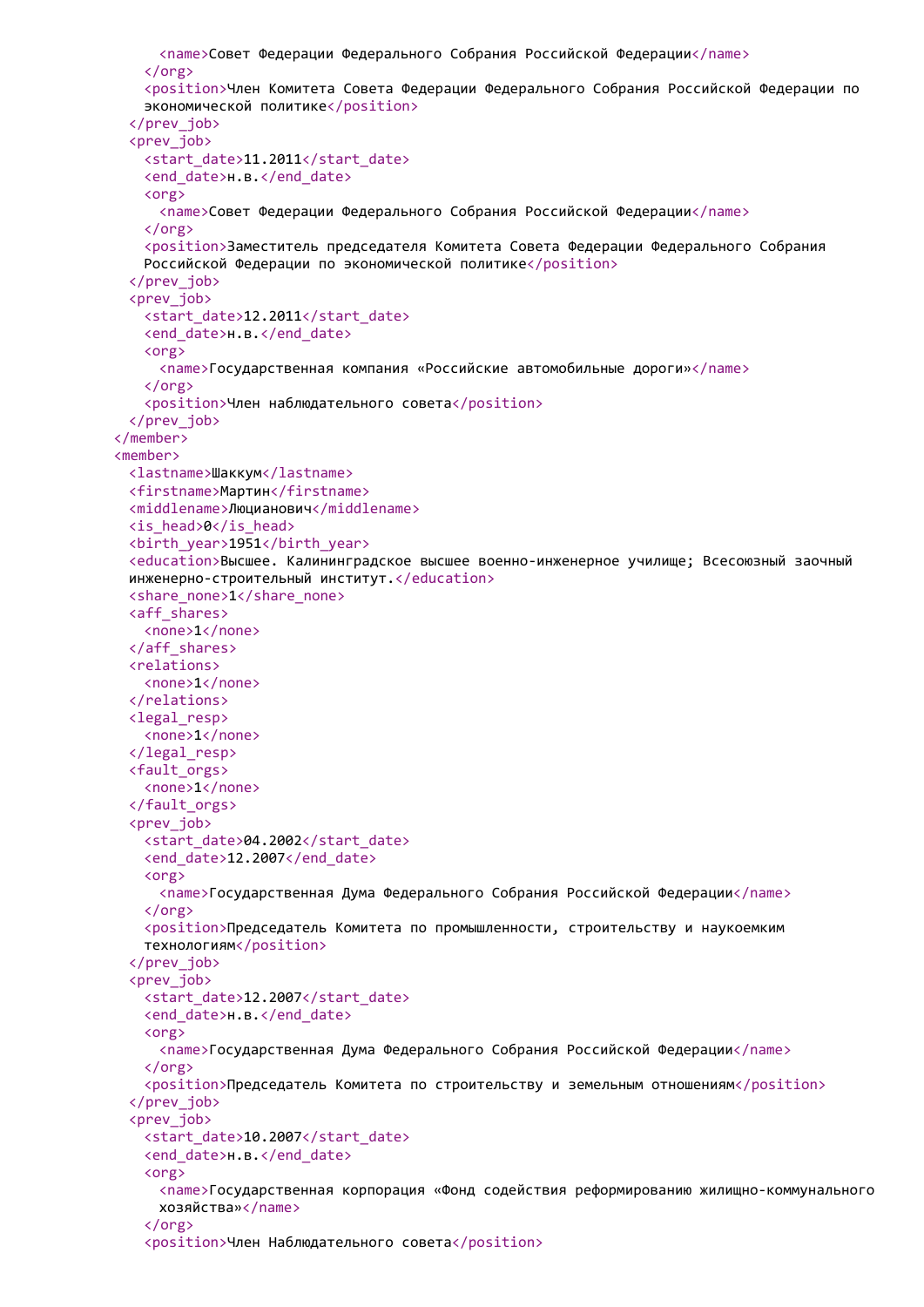```
</prev_job>
 <prev_job>
   <start_date>08.2008</start_date>
   <end_date>н.в.</end_date>
   <org>
     <name>Федеральный фонд содействия развитию жилищного строительства</name>
   </org>
   <position>Член Попечительского совета</position>
 </prev_job>
 <prev_job>
   <start_date>10.2009</start_date>
   <end_date>н.в.</end_date>
   <org>
     <name>Государственная компания «Российские автомобильные дороги»</name>
   </org>
   <position>Член Наблюдательного совета</position>
 </prev_job>
</member>
<member>
 <lastname>Тен</lastname>
 <firstname>Сергей</firstname>
 <middlename>Юрьевич</middlename>
 <is_head>0</is_head>
 <birth_year>1976</birth_year>
 <education>Высшее. Московская государственная юридическая академия, 1997 год; Академия
 народного хозяйства при Правительстве РФ (АНХ), MBA, 2005 год.</education>
 <share_none>1</share_none>
 <aff_shares>
   <none>1</none>
 </aff_shares>
 <relations>
   <none>1</none>
 </relations>
 <legal_resp>
   <none>1</none>
 </legal_resp>
 <fault_orgs>
   <none>1</none>
 </fault_orgs>
 <prev_job>
   <start_date>08.2003</start_date>
   <end_date>12.2011</end_date>
   <org>
     <name>Закрытое акционерное общество "Труд", г. Иркутск</name>
   \langle/org\rangle<position>Генеральный директор</position>
 </prev_job>
 <prev_job>
   <start_date>12.2011</start_date>
   <end date>н.в.</end date>
   <org>
     <name>Государственная Дума Федерального Собрания Российской Федерации</name>
   \langle/org\rangle<position>Депутат Государственной Думы Федерального Собрания Российской Федерации
   шестого созыва</position>
 </prev_job>
 <prev_iob>
   <start_date>12.2011</start_date>
   <end date>н.в.</end date>
   <org>
     <name>Государственная компания «Российские автомобильные дороги</name>
   </org>
   <position>Член Наблюдательного совета</position>
 </prev_job>
 <prev_job>
   <start_date>12.2011</start_date>
   <end_date>н.в.</end_date>
   <org>
     <name>Государственная Дума Федерального Собрания Российской Федерации</name>
```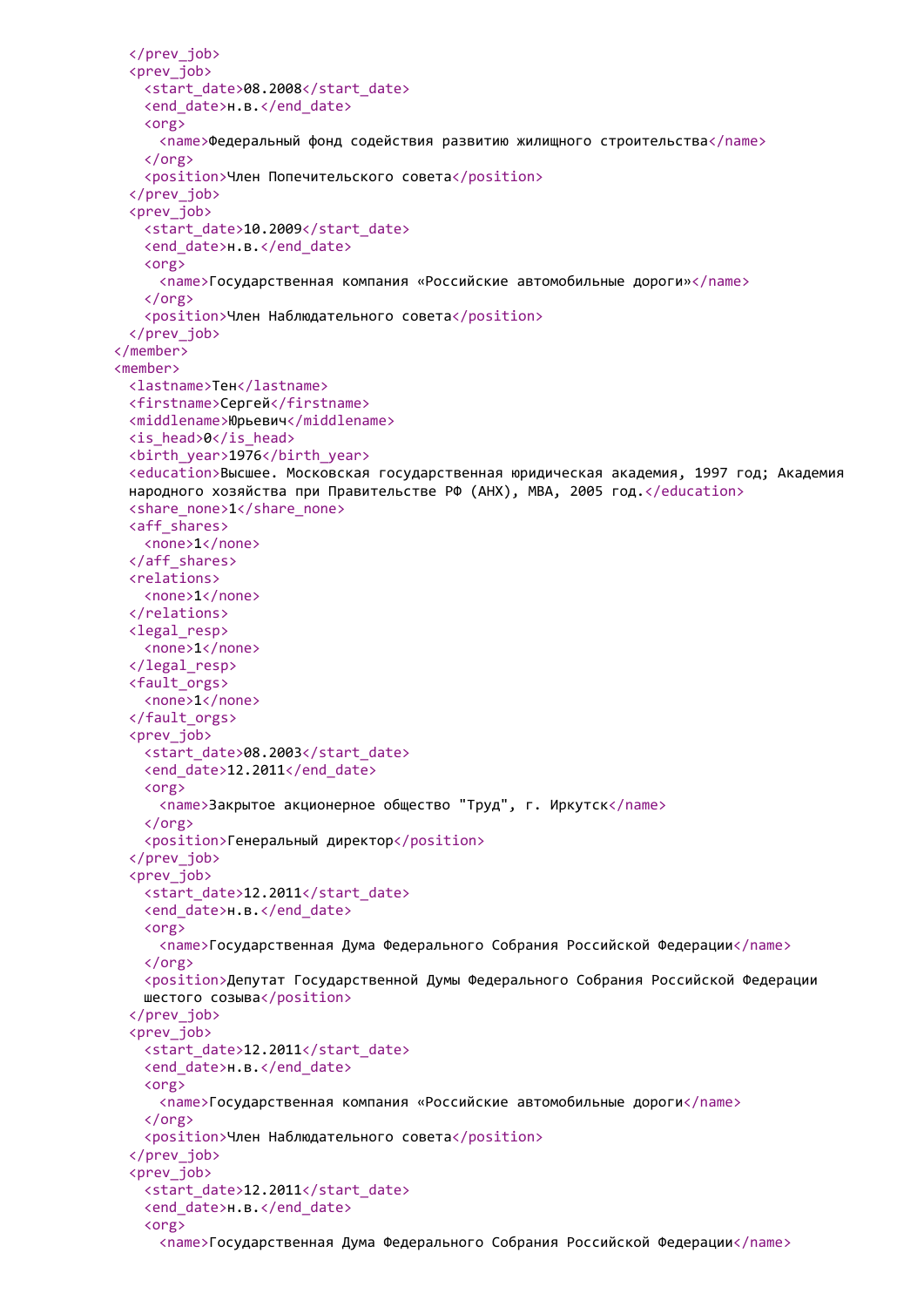```
</org>
       <position>Заместитель председателя комитета Государственной Думы Федерального Собрания
       Российской Федерации по транспорту</position>
     </prev_job>
   </member>
   <member>
     <lastname>Кельбах</lastname>
     <firstname>Сергей</firstname>
     <middlename>Валентинович</middlename>
     <is_head>0</is_head>
     <birth_year>1959</birth_year>
     <education>Высшее. Ленинградский инженерно-строительный институт, 1985 г.; Академия
     народного хозяйства при Правительстве Российской Федерации, Российско-немецкая высшая
     школа управления, магистр управления, 1994 г.</education>
     <share_none>1</share_none>
     <aff_shares>
       <none>1</none>
     </aff_shares>
     <relations>
       <none>1</none>
     </relations>
     <legal_resp>
       <none>1</none>
     </legal_resp>
     <fault_orgs>
       <none>1</none>
     </fault_orgs>
     <prev_job>
       <start_date>05.2007</start_date>
       <end_date>12.2008</end_date>
       <org>
         <name>Комитет по благоустройству и дорожному хозяйству, г. Санкт-Петербург</name>
       </org>
       <position>Советник председателя комитета, заместитель председателя комитета по
       благоустройству и дорожному хозяйству</position>
     </prev_job>
     <prev_job>
       <start_date>12.2008</start_date>
       <end_date>12.2009</end_date>
       <org>
         <name>Федеральное дорожное агентство ФГУ «Дороги России»</name>
       </org>
       <position>Генеральный директор</position>
     </prev_job>
     <prev_job>
       <start_date>01.2010</start_date>
       <end date>12.2011</end date>
       <org>
         <name>Государственная компания «Российские автомобильные дороги»</name>
       \langle/org\rangle<position>Член правления – первый заместитель председателя правления по инвестиционно-
       финансовым вопросам.</position>
     </prev_job>
     <prev_job>
       <start_date>12.2011</start_date>
       <end date>н.в.</end date>
       <org>
         <name>Государственная компания «Российские автомобильные дороги»</name>
       </org>
       <position>Председатель правления, член Наблюдательного совета</position>
     </prev_job>
   </member>
  </members>
</bod>
<ceo>
  <is_ext_org>0</is_ext_org>
 <is_ext_person>0</is_ext_person>
  <lastname>Кельбах</lastname>
  <firstname>Сергей</firstname>
```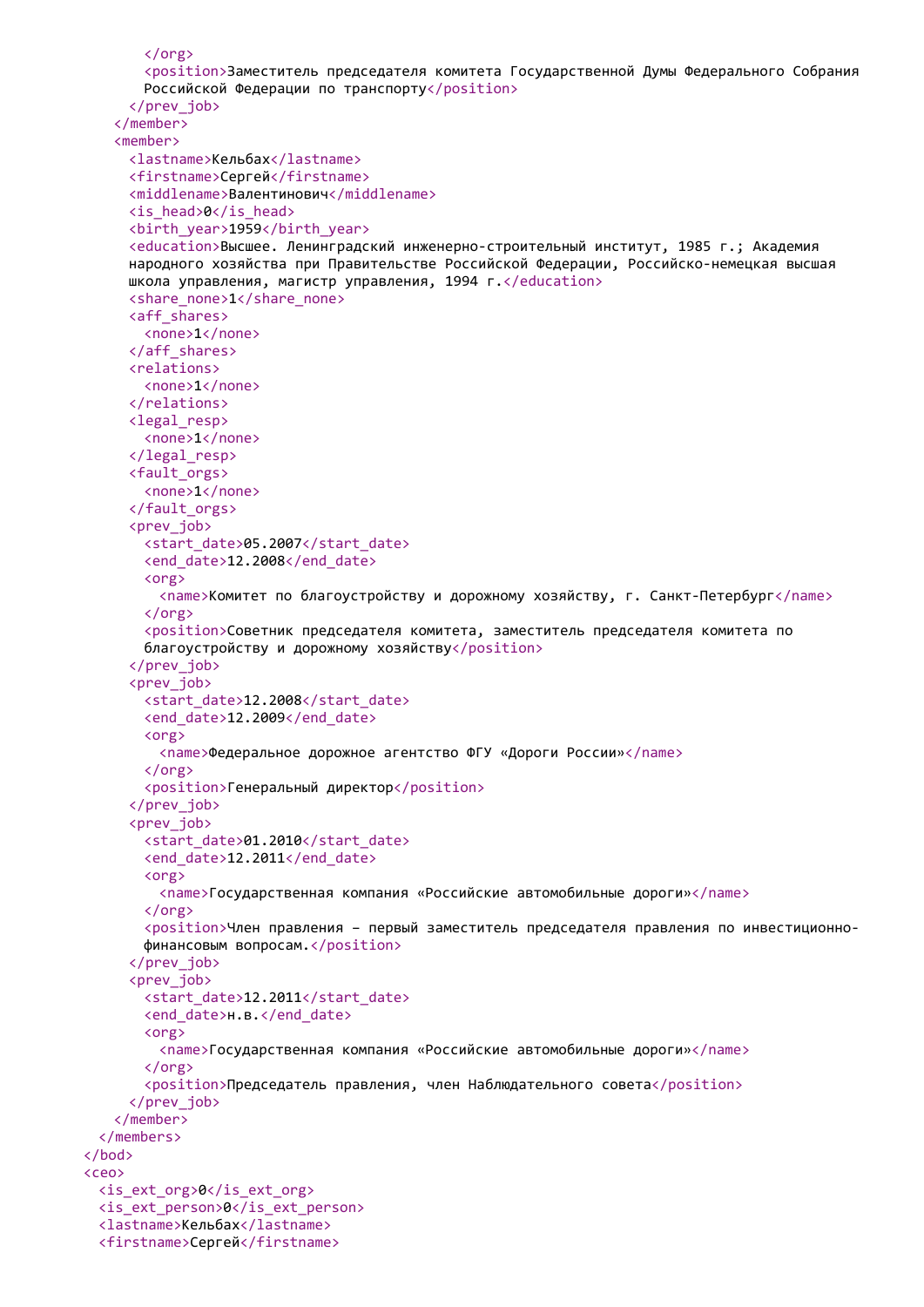```
<middlename>Валентинович</middlename>
 <birth_year>1959</birth_year>
 <education>Высшее. Ленинградский инженерно-строительный институт, 1985 г.; Академия народного
 хозяйства при Правительстве Российской Федерации, Российско-немецкая высшая школа управления,
 1994 г.</education>
 <share_none>1</share_none>
 <aff_shares>
   <none>1</none>
 </aff_shares>
 <relations>
   <none>1</none>
 </relations>
 <legal_resp>
   <none>1</none>
 </legal_resp>
 <fault_orgs>
   <none>1</none>
 </fault_orgs>
 <prev_job>
   <start_date>05.2007</start_date>
   <end date>12.2008</end date>
   <org>
     <name>Комитет по благоустройству и дорожному хозяйству, г. Санкт-Петербург</name>
   </org>
   <position>Советник председателя комитета, заместитель председателя комитета по
   благоустройству и дорожному хозяйству</position>
 </prev_job>
 <prev_job>
   <start_date>12.2008</start_date>
   <end_date>12.2009</end_date>
   <org>
     <name>Федеральное дорожное агентство ФГУ «Дороги России»</name>
   </org>
   <position>Генеральный директор</position>
 </prev_job>
 <prev_job>
   <start_date>01.2010</start_date>
   <end date>12.2011</end date>
   <org>
     <name>Государственная компания «Российские автомобильные дороги»</name>
   </org>
   <position>Член правления – первый заместитель председателя правления по инвестиционно-
   финансовым вопросам.</position>
 </prev_job>
 <prev_job>
   <start_date>12.2011</start_date>
   <end date>н.в.</end date>
   <org>
     <name>Государственная компания «Российские автомобильные дороги»</name>
   \langle/org\rangle<position>Председатель правления, член Наблюдательного совета</position>
 </prev_job>
</ceo>
<gb>
 <members>
   <member>
     <lastname>Кельбах</lastname>
     <firstname>Сергей</firstname>
     <middlename>Валентинович</middlename>
     <is_head>1</is_head>
     <birth_year>1959</birth_year>
     <education>Высшее. Ленинградский инженерно-строительный институт, 1985 г.; Академия
     народного хозяйства при Правительстве Российской Федерации, Российско-немецкая высшая
     школа управления, магистр управления, 1994 г.</education>
     <share_none>1</share_none>
     <aff_shares>
       <none>1</none>
     </aff_shares>
     <relations>
```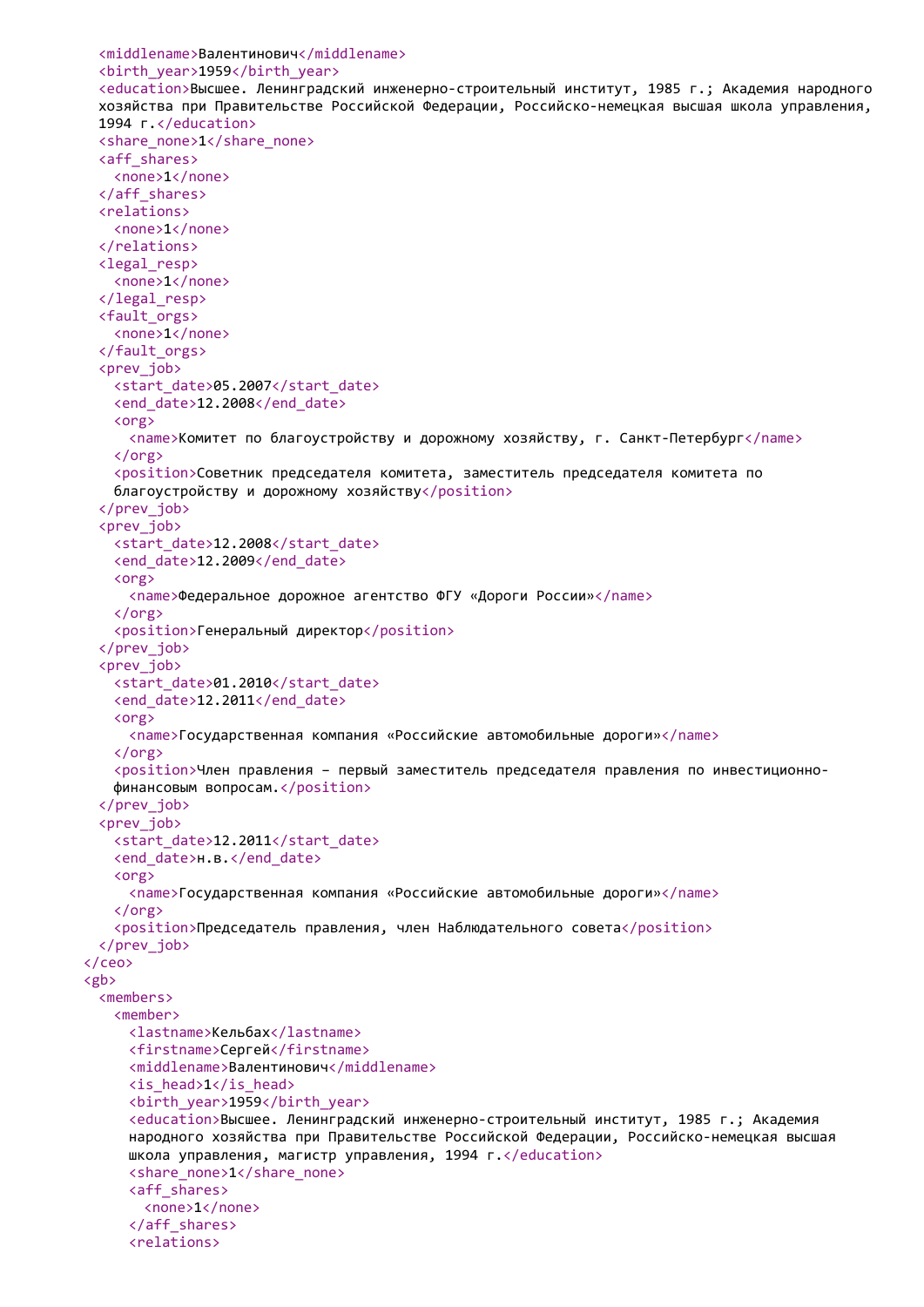```
<none>1</none>
 </relations>
 <legal_resp>
   <none>1</none>
 </legal_resp>
 <fault_orgs>
   <none>1</none>
 </fault_orgs>
 <prev_job>
   <start_date>05.2007</start_date>
   <end date>12.2008</end date>
   <org>
     <name>Комитет по благоустройству и дорожному хозяйству, г. Санкт-Петербург</name>
   </org>
   <position>Советник председателя комитета, заместитель председателя комитета по
   благоустройству и дорожному хозяйству</position>
 </prev_job>
 <prev_job>
   <start_date>12.2008</start_date>
   <end_date>12.2009</end_date>
   <org>
     <name>Федеральное дорожное агентство ФГУ «Дороги России»</name>
   </org>
   <position>Генеральный директор</position>
 </prev_job>
 <prev_job>
   <start_date>01.2010</start_date>
   <end date>12.2011</end date>
   <org>
     <name>Государственная компания «Российские автомобильные дороги»</name>
   </org>
   <position>Член правления – первый заместитель председателя правления по инвестиционно-
   финансовым вопросам.</position>
 </prev_job>
 <prev_job>
   <start_date>12.2011</start_date>
   <end_date>н.в.</end_date>
   <org>
     <name>Государственная компания «Российские автомобильные дороги»</name>
   </org>
   <position>Председатель правления, член Наблюдательного совета</position>
 </prev_job>
</member>
<member>
 <lastname>Урманов</lastname>
 <firstname>Игорь</firstname>
 <middlename>Александрович</middlename>
 <is_head>0</is_head>
 <birth_year>1955</birth_year>
 <education>Высшее. Томский инженерно-строительный институт, инженер путей сообщения, 1977
 г.</education>
 <share_none>1</share_none>
 <aff_shares>
   <none>1</none>
 </aff_shares>
 <relations>
   <none>1</none>
 </relations>
 <legal_resp>
   <none>1</none>
 </legal_resp>
 <fault_orgs>
   <none>1</none>
 </fault_orgs>
 <prev_job>
   <start_date>10.2006</start_date>
   <end_date>12.2009</end_date>
   <org>
     <name>ОАО «МОСТОТРЕСТ»</name>
```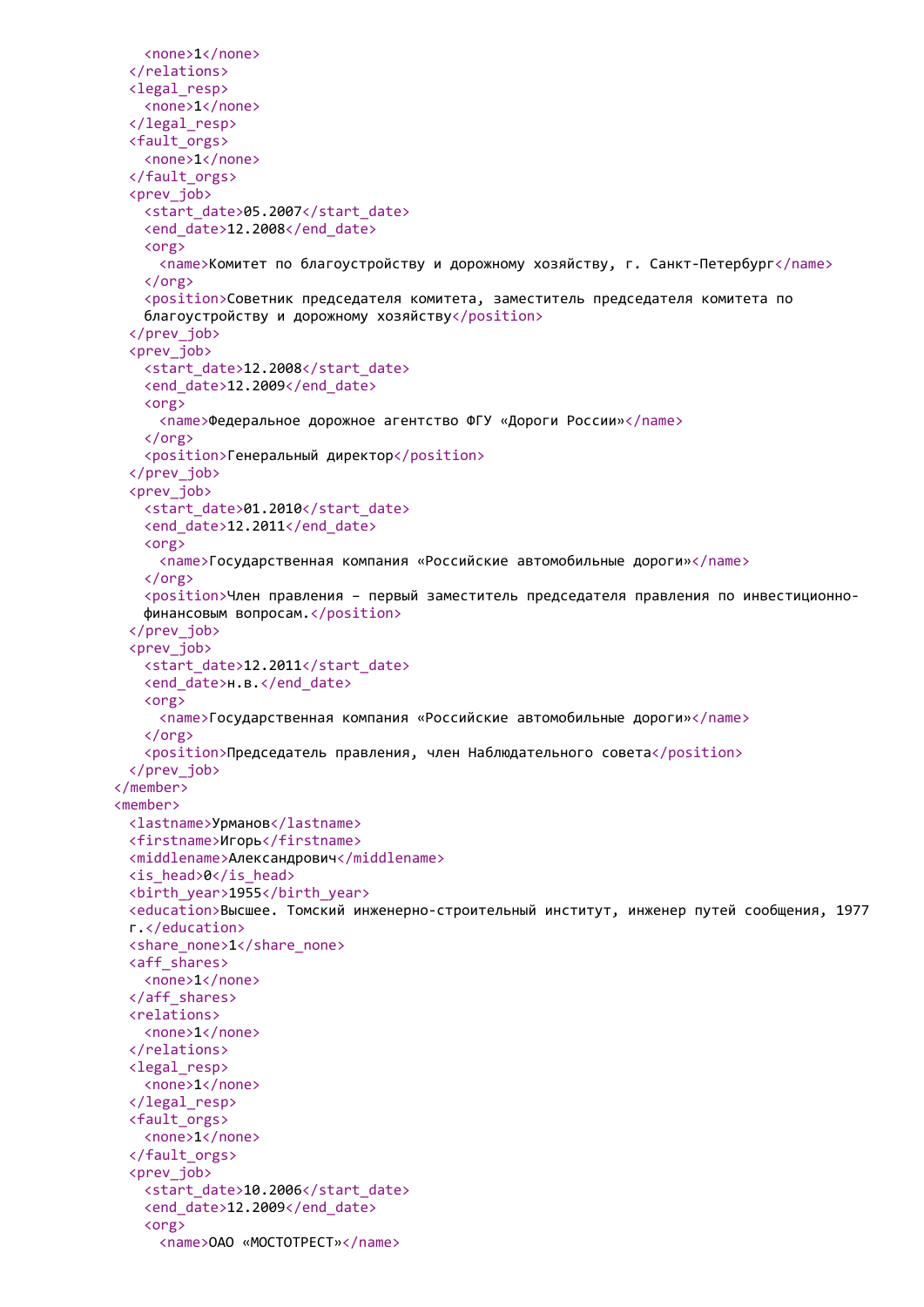```
</org>
   <position>Заместитель генерального директора по маркетингу</position>
 </prev_job>
 <prev_job>
   <start_date>12.2009</start_date>
   <end_date>12.2009</end_date>
   <org>
     <name>Государственная компания «Российские автомобильные дороги»</name>
   </org>
   <position>Первый заместитель председателя Правления</position>
 </prev_job>
 <prev_job>
   <start_date>01.2010</start_date>
   <end_date>04.2012</end_date>
   <org>
     <name>Государственная компания «Российские автомобильные дороги»</name>
   </org>
   <position>Член Правления - первый заместитель председателя правления по производственно-
   техническим вопросам.</position>
 </prev_job>
 <prev_job>
   <start_date>04.2012</start_date>
   <end date>н.в.</end date>
   <org>
     <name>Государственная компания «Российские автомобильные дороги»</name>
   </org>
   <position>Член правления - первый заместитель председателя правления по технической
   политике</position>
 </prev_job>
</member>
<member>
 <lastname>Носов</lastname>
 <firstname>Александр</firstname>
 <middlename>Геннадьевич</middlename>
 <is_head>0</is_head>
 <birth_year>1970</birth_year>
 <education>Высшее. Московский государственный университет им. М.В. Ломоносова, философский
 факультет, 1993 г.</education>
 <share_none>1</share_none>
 <aff_shares>
   <none>1</none>
 </aff_shares>
 <relations>
   <none>1</none>
 </relations>
 <legal_resp>
   <none>1</none>
 </legal_resp>
 <fault_orgs>
   <none>1</none>
 </fault_orgs>
 <prev_iob>
   <start_date>11.2004</start_date>
   <end_date>08.2005</end_date>
   <org>
     <name>ФГУП по проведению ремонтно-восстановительных работ на транспорте, реконструкции
     и эксплуатации портовых сооружений «РУСЭКОТРАНС»</name>
   </org>
   <position>Заместитель генерального директора</position>
 </prev_job>
 <prev_iob>
   <start_date>08.2005</start_date>
   <end date>03.2010</end date>
   <org>
     <name>ФГУ «Дороги России»</name>
   </org>
   <position>Первый заместитель генерального директора</position>
 </prev_job>
 <prev_job>
```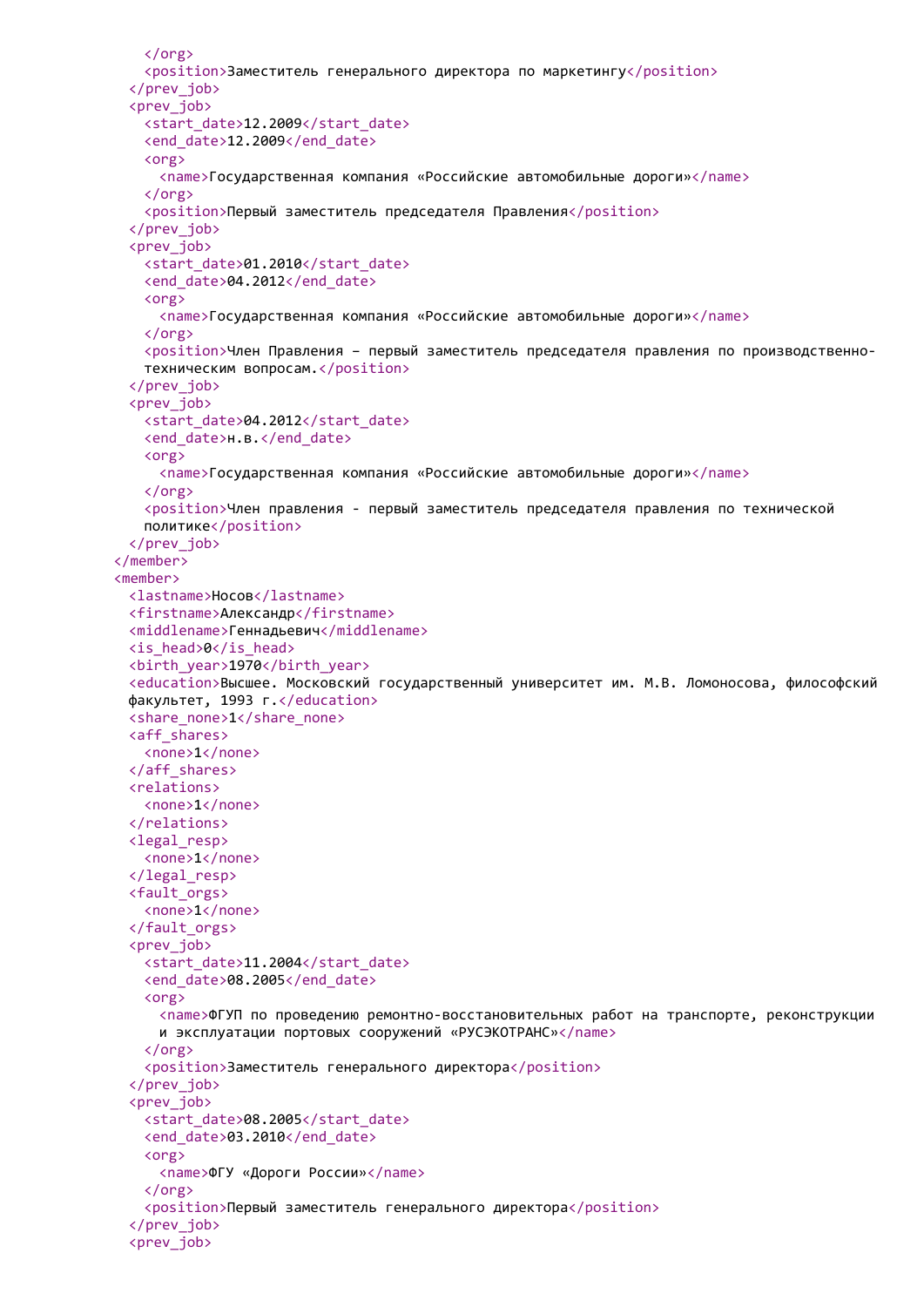```
<start_date>03.2010</start_date>
   <end_date>04.2012</end_date>
   <org>
     <name>Государственная компания «Российские автомобильные дороги»</name>
   </org>
   <position>Член Правления – заместитель председателя правления по инвестиционной
   политике</position>
 </prev_job>
 <prev_job>
   <start_date>04.2012</start_date>
   <end_date>н.в.</end_date>
   <org>
     <name>Государственная компания «Российские автомобильные дороги»</name>
   </org>
   <position>Член правления – заместитель председателя правления по инвестиционной политике
   и корпоративному развитию</position>
 </prev_job>
</member>
<member>
 <lastname>Калашников</lastname>
 <firstname>Андрей</firstname>
 <middlename>Юрьевич</middlename>
 <is_head>0</is_head>
 <birth_year>1958</birth_year>
 <education>Высшее Московский институт управления им. Орджоникидзе, 1981 г.</education>
 <share_none>1</share_none>
 <aff_shares>
   <none>1</none>
 </aff_shares>
 <relations>
   <none>1</none>
 </relations>
 <legal_resp>
   <none>1</none>
 </legal_resp>
 <fault_orgs>
   <none>1</none>
 </fault_orgs>
 <prev_job>
   <start_date>01.2007</start_date>
   <end date>02.2009</end date>
   <org>
     <name>ООО «Группа Валка»</name>
   </org>
   <position>Заместитель генерального директора</position>
 </prev_job>
 <prev_job>
   <start_date>02.2009</start_date>
   <end_date>12.2009</end_date>
   <org>
     <name>ОАО «Атомный энергопромышленный комплекс»</name>
   </org>
   <position>Заместитель директора департамента инвестиционной политики, заместитель
   директора департамента экономического прогнозирования, ценообразования и бюджетного
   планирования</position>
 </prev_job>
 <prev_iob>
   <start_date>01.2010</start_date>
   <end_date>04.2012</end_date>
   <org>
     <name>Государственная компания «Российские автомобильные дороги»</name>
   </org>
   <position>Член Правления – заместитель председателя правления по экономике и
   финансам</position>
 </prev_job>
 <prev_job>
   <start_date>02.2010</start_date>
   <end_date>02.2010</end_date>
   <org>
```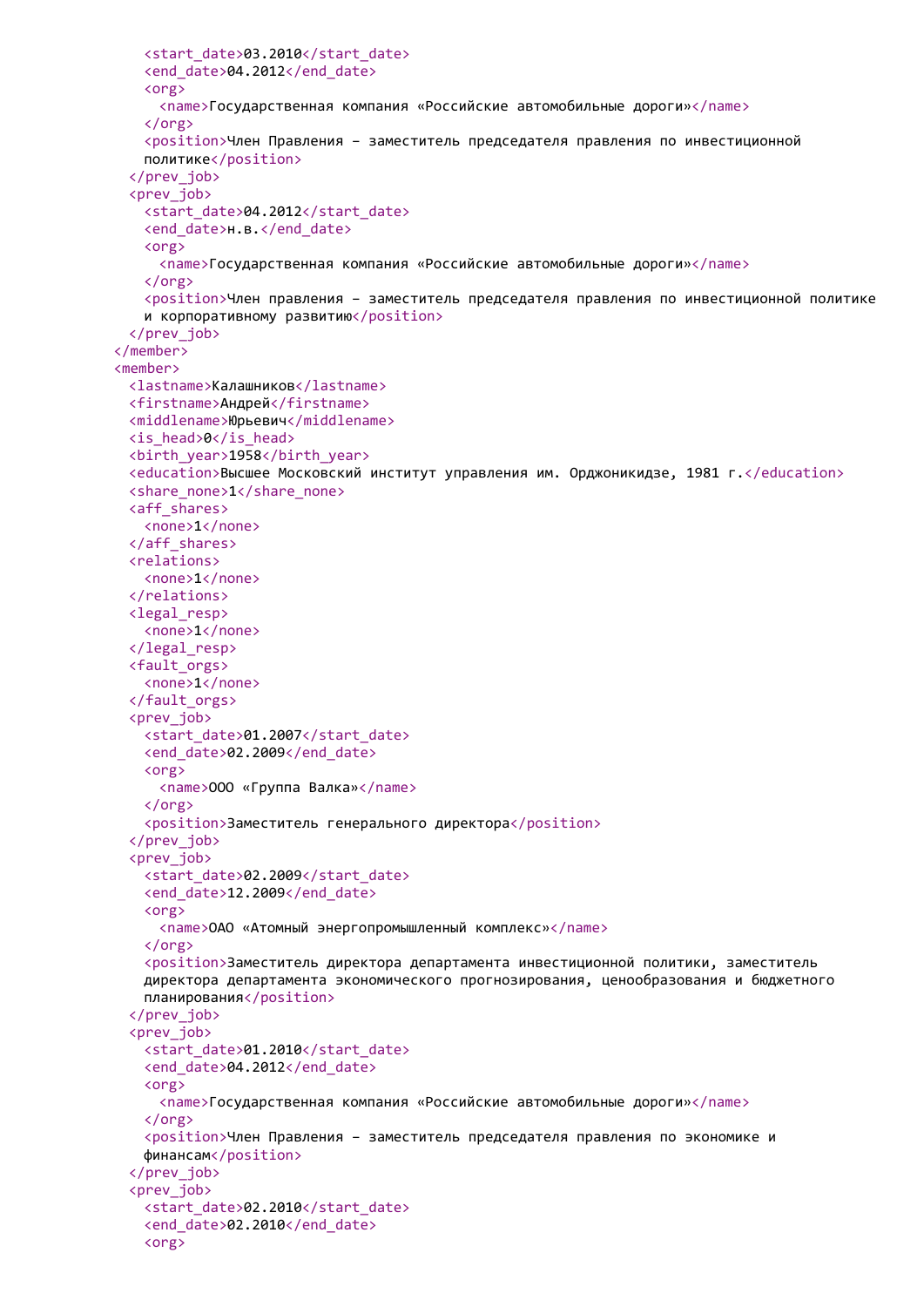```
<name>Государственная компания «Российские автомобильные дороги»</name>
   </org>
   <position>Директор департамента экономики и финансов</position>
 </prev_job>
 <prev_job>
   <start_date>04.2012</start_date>
   <end_date>н.в.</end_date>
   <org>
     <name>Государственная компания «Российские автомобильные дороги»</name>
   </org>
   <position>Член правления – заместитель председателя правления по финансово-экономической
   политике</position>
 </prev_job>
</member>
<member>
 <lastname>Целковнев</lastname>
 <firstname>Александр</firstname>
 <middlename>Иванович</middlename>
 <is_head>0</is_head>
 <birth_year>1960</birth_year>
 <education>Высшее Воронежский инженерно-строительный институт, 1987 г.</education>
 <share_none>1</share_none>
 <aff_shares>
   <none>1</none>
 </aff_shares>
 <relations>
   <none>1</none>
 </relations>
 <legal_resp>
   <none>1</none>
 </legal_resp>
 <fault_orgs>
   <none>1</none>
 </fault_orgs>
 <prev_job>
   <start_date>01.2005</start_date>
   <end_date>02.2010</end_date>
   <org>
     <name>ФГУ «Федеральное управление автомобильных дорог «Черноземье»</name>
   </org>
   <position>Заместитель начальника управления –начальник отдела эксплуатации и сохранности
   автомобильных дорог, главный инженер</position>
 </prev_job>
 <prev_job>
   <start_date>02.2010</start_date>
   <end_date>04.2012</end_date>
   <org>
     <name>Государственная компания «Российские автомобильные дороги»</name>
   \langle/org\rangle<position>Член правления – заместитель председателя правления по доверительному
   управлению; директор департамента эксплуатации и безопасности дорожного
   движения</position>
 </prev_job>
 <prev_iob>
   <start_date>04.2012</start_date>
   <end date>н.в.</end date>
   <org>
     <name>Государственная компания «Российские автомобильные дороги»</name>
   \zeta/org\zeta<position>Член правления – заместитель председателя правления по эксплуатации и
   безопасности дорожного движения</position>
 </prev_job>
</member>
<member>
 <lastname>Журавлев</lastname>
 <firstname>Андрей</firstname>
 <middlename>Александрович</middlename>
 <is_head>0</is_head>
 <birth_year>1970</birth_year>
```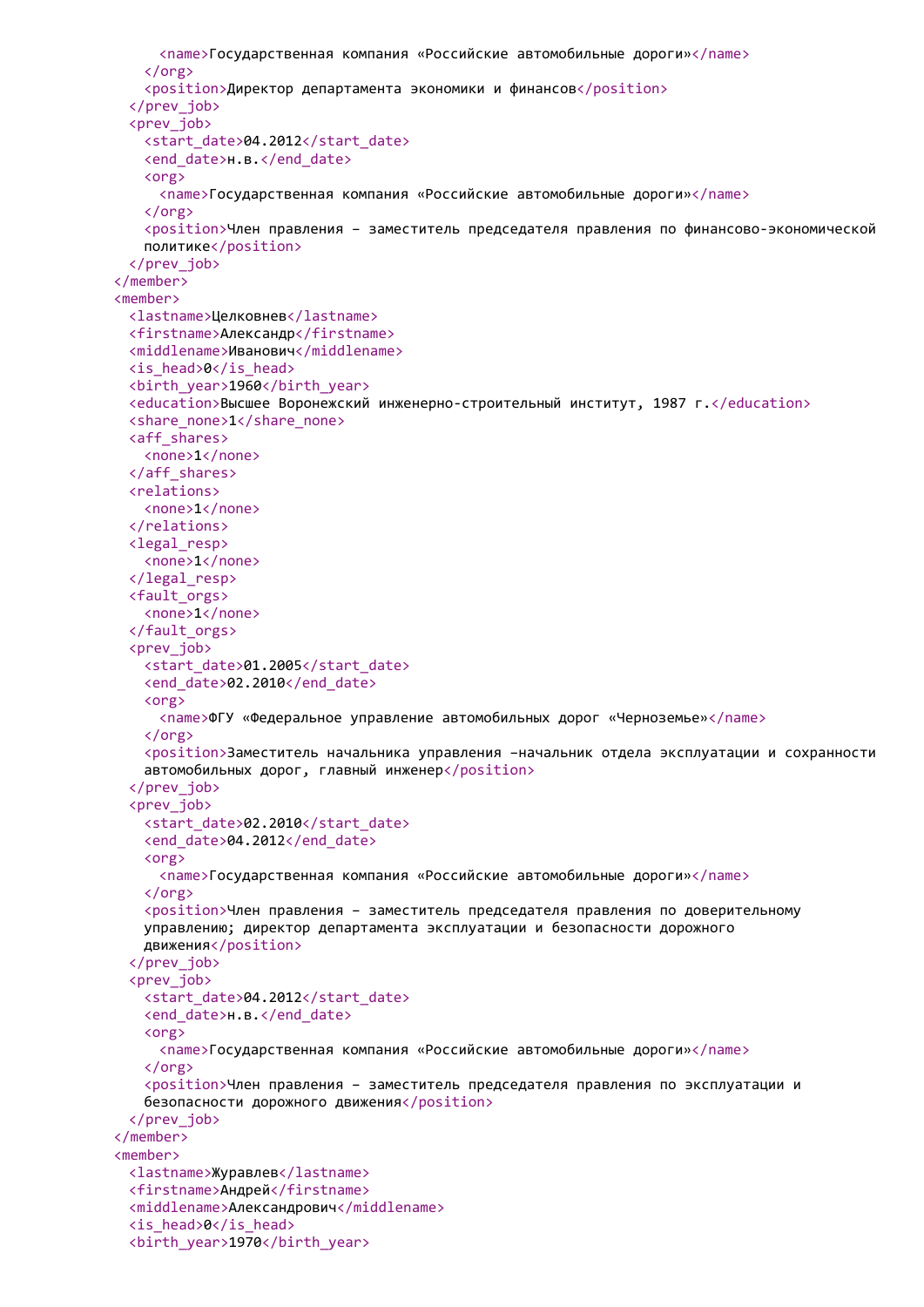```
<education>Высшее Московский государственный университет экономики, статистики и
     информатики, экономист, 1998 г.</education>
     <share_none>1</share_none>
     <aff_shares>
       <none>1</none>
     </aff_shares>
     <relations>
       <none>1</none>
     </relations>
     <legal_resp>
       <none>1</none>
     </legal_resp>
     <fault_orgs>
       <none>1</none>
     </fault_orgs>
     <prev_job>
       <start_date>12.2005</start_date>
       <end date>12.2010</end date>
       <org>
         <name>Федеральное дорожное агентство ФГУ «Дороги России»</name>
       </org>
       <position>Заместитель генерального директора, первый заместитель генерального директора,
       и.о. генерального директора</position>
     </prev_job>
     <prev_job>
       <start_date>08.2010</start_date>
       <end_date>04.2012</end_date>
       <org>
         <name>Государственная компания «Российские автомобильные дороги»</name>
       </org>
       <position>Член правления – заместитель председателя правления по имущественно-земельным
       вопросам.</position>
     </prev_job>
     <prev_job>
       <start_date>04.2012</start_date>
       <end_date>н.в.</end_date>
       <org>
         <name>Государственная компания «Российские автомобильные дороги»</name>
       </org>
       <position>Член правления - заместитель председателя правления по проектному управлению и
       имущественным вопросам</position>
     </prev_job>
   </member>
  </members>
</gb>
<gov_wages>
 <bod_wages>
   <scale>1000</scale>
   <wages>
     <value_q>0</value_q>
   </wages>
   <salary>
     <value_q>0</value_q>
   </salary>
   <bonus>
     <value_q>0</value_q>
   </bonus>
   <commission>
     <value_q>0</value_q>
   </commission>
   <benefits>
     <value_q>0</value_q>
   </benefits>
   <compensations>
     <value_q>0</value_q>
   </compensations>
   <other>
     <value_q>0</value_q>
   </other>
```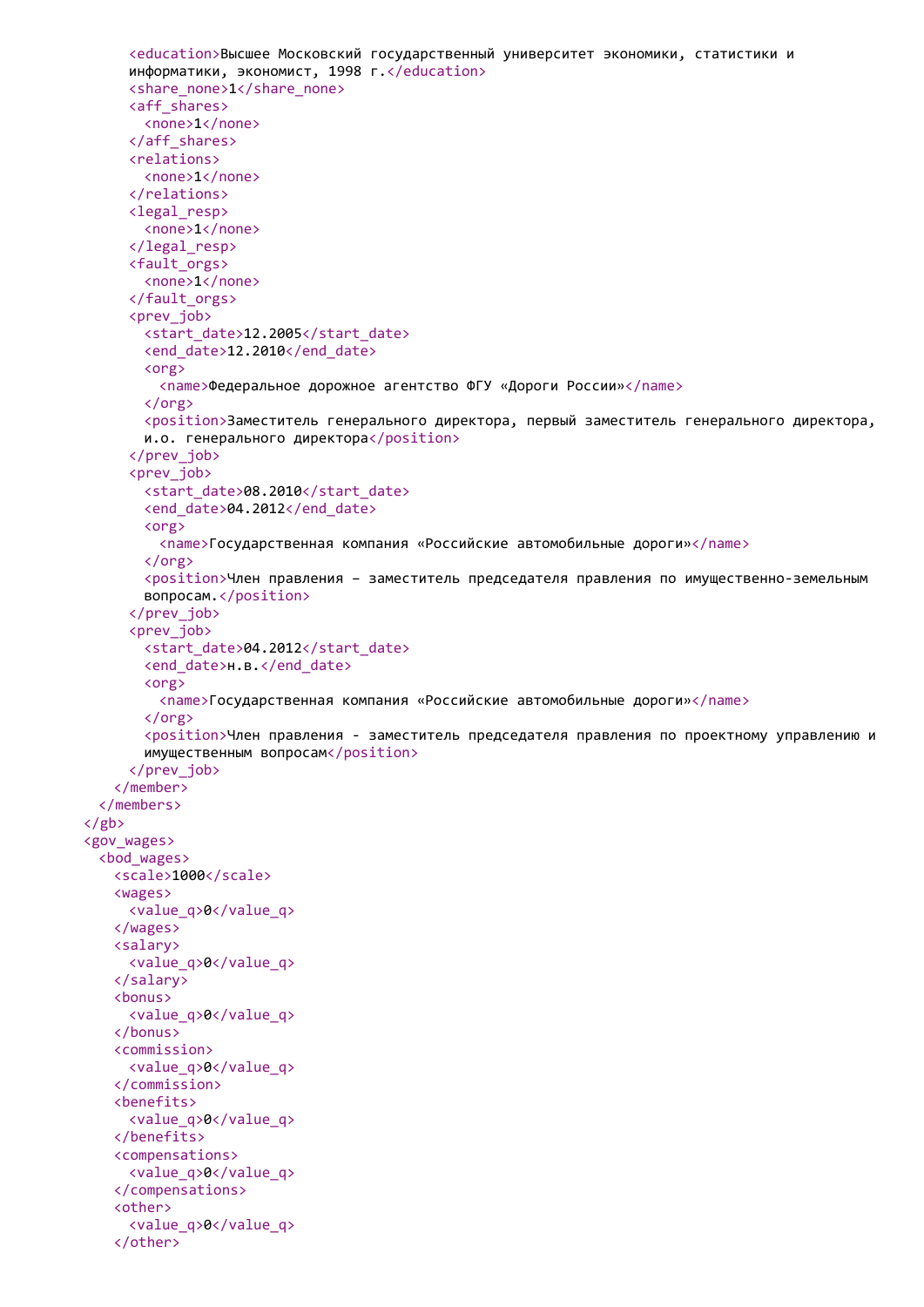```
<total>
     <value_q>0</value_q>
   </total>
   <cur_agr>Такие соглашения отсутствуют.</cur_agr>
 </bod_wages>
 <gb_wages>
   <scale>1000</scale>
   <wages>
     <value_q>0</value_q>
   </wages>
   <salary>
     <value_q>12479</value_q>
   </salary>
   <bonus>
     <value_q>0</value_q>
   </bonus>
   <commission>
     <value_q>0</value_q>
   </commission>
   <benefits>
     <value_q>0</value_q>
   </benefits>
   <compensations>
     <value_q>0</value_q>
   </compensations>
   <other>
     <value_q>0</value_q>
   </other>
   <total>
     <value_q>12479</value_q>
   </total>
   <cur_agr>Членам Правления Эмитента вознаграждения и компенсации не устанавливались, а оплата
   их труда производится по занимаемым должностям в соответствии с трудовыми договорами.
   </cur_agr>
 </gb_wages>
</gov_wages>
<controlling_unit_structure>
 <none_change_1>0</none_change_1>
 <desc>Органом внутреннего финансового контроля является ревизионная комиссия Эмитента. В
 соответствии со ст. 18 Федерального закона от 17.07.2009 N 145-ФЗ "О государственной компании
 "Российские автомобильные дороги" и о внесении изменений в отдельные законодательные акты
 Российской Федерации": 1) подтверждение достоверности данных, содержащихся в годовом отчете о
 выполнении программы деятельности Государственной компании на долгосрочный период; 2)
 проверка эффективности использования бюджетных средств, предоставленных Государственной
 компании; 3) проверка эффективности использования имущества Государственной компании,
 выявление причин непроизводственных расходов и потерь; 4) проверка выполнения мероприятий по
 устранению нарушений и недостатков, ранее выявленных ревизионной комиссией Государственной
 компании; 5) проверка соответствия решений по вопросам финансово-хозяйственной деятельности
 Государственной компании, принимаемых наблюдательным советом Государственной компании,
 председателем правления Государственной компании, правлением Государственной компании,
 настоящему Федеральному закону и иным нормативным правовым актам Российской Федерации; 6)
```
контроль за эффективностью использования средств Государственной компании; 7) контроль за целевым использованием средств фонда Государственной компании; 8) подготовка рекомендаций наблюдательному совету Государственной компании и правлению Государственной компании по разработке финансового плана Государственной компании и его изменению; 9) иные отнесенные к компетенции ревизионной комиссии Государственной компании положением о ревизионной комиссии Государственной компании вопросы.</desc>

<has\_int\_audit>1</has\_int\_audit>

## <int\_audit>

<desc>В соответствии со ст. 20 Федерального закона от 17.07.2009 N 145-ФЗ "О государственной компании "Российские автомобильные дороги" и о внесении изменений в отдельные законодательные акты Российской Федерации" для осуществления внутреннего контроля в Эмитентом создается структурное подразделение внутреннего аудита. С 23.09.2010 до 01.04.2012 функционировал Отдел внутреннего контроля и аудита. С 01.04.2012 функционирует Управление внутреннего контроля и аудита. С 23.09.2010 по дату утверждения ежеквартального отчета, срок работы структурных подразделений, ответственных за внутренний контроль и аудитсоставляет 1 год 10 месяцев. Ключевым сотрудником отдела внутреннего контроля и аудита является начальник отдела внутреннего контроля и аудита - Фомичева Ирина Владимировна.</desc>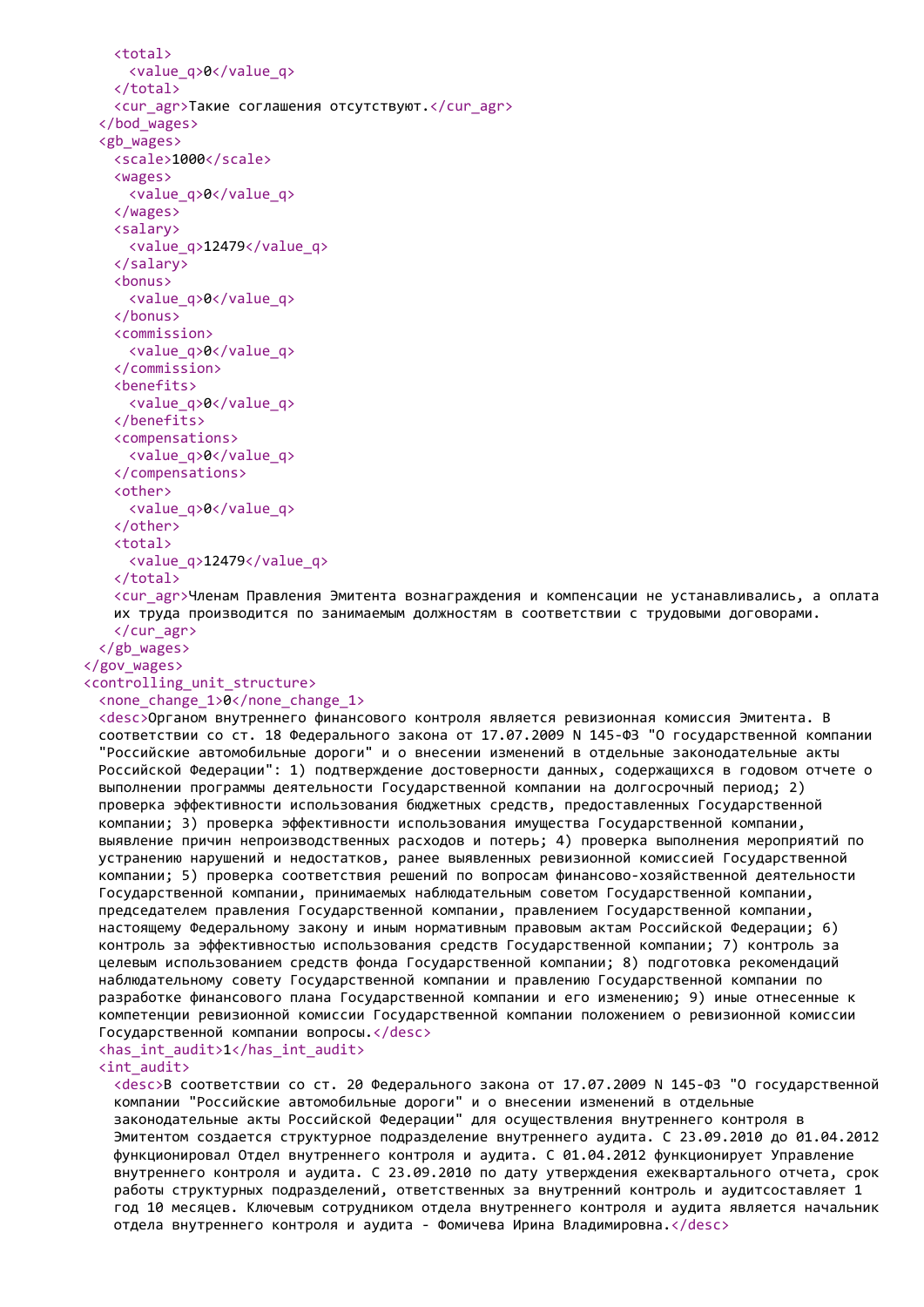```
<functions>К компетенции структурного подразделения внутреннего аудита относится проведение
   проверок: 1) финансово-хозяйственной деятельности Государственной компании; 2) соблюдения
   установленного порядка ведения бухгалтерского учета и составления бухгалтерской отчетности в
   Государственной компании; 3) законности совершаемых Государственной компанией сделок; 4)
   эффективности использования имущества Государственной компании; 5) целевого использования
   средств фонда Государственной компании. Подотчетность службы внутреннего аудита: Служба
   внутреннего аудита подотчетна Председателю Правления Эмитента. Взаимодействие с
   исполнительными органами управления эмитента и советом директоров (наблюдательным советом)
   эмитента: По состоянию на отчетный период такое взаимодействие не регламентировано.
   </functions>
   <ext_comm>Взаимодействие службы внутреннего аудита и внешнего аудитора Эмитента не оговорены
   и юридически не закреплены.</ext_comm>
 \langleint audit>
 <has_cl_doc>0</has_cl_doc>
</controlling_unit_structure>
<controlling_units>
 <controlling_unit>
   <name>Ревизионная комиссия</name>
   <members>
     <member>
       <lastname>Кузин</lastname>
       <firstname>Игорь</firstname>
       <middlename>Робертович</middlename>
       <is_head>1</is_head>
       <birth_year>1966</birth_year>
       <education>Высшее Воронежский государственный университет, 1988 г.</education>
       <share_none>1</share_none>
       <aff_shares>
        <none>1</none>
       </aff_shares>
       <relations>
         <none>1</none>
       </relations>
       <legal_resp>
         <none>1</none>
       </legal_resp>
       <fault_orgs>
         <none>1</none>
       </fault_orgs>
       <prev_job>
         <start_date>04.2003</start_date>
         <end_date>12.2008</end_date>
         <org>
           <name>Постоянное Представительство Совета администрации Красноярского края при
          Правительстве Российской Федерации</name>
         </org>
         <position>Заместитель руководителя Представительства, руководитель
         Представительства</position>
       </prev_job>
       <prev_iob>
         <start_date>12.2008</start_date>
         <end date>н.в.</end date>
         <org>
           <name>Министерство финансов Российской Федерации</name>
         \langle/\rangle<position>Заместитель директора департамента, директор департамента бюджетной политики
         в отраслях экономики</position>
       </prev_job>
       <prev_job>
         <start_date>03.2009</start_date>
         <end date>н.в.</end date>
         <org>
           <name>Правительственная комиссия по федеральной связи и информационным
           технологиям</name>
         </org>
         <position>Член Комиссии</position>
       </prev_job>
       <prev_job>
         <start_date>06.2009</start_date>
```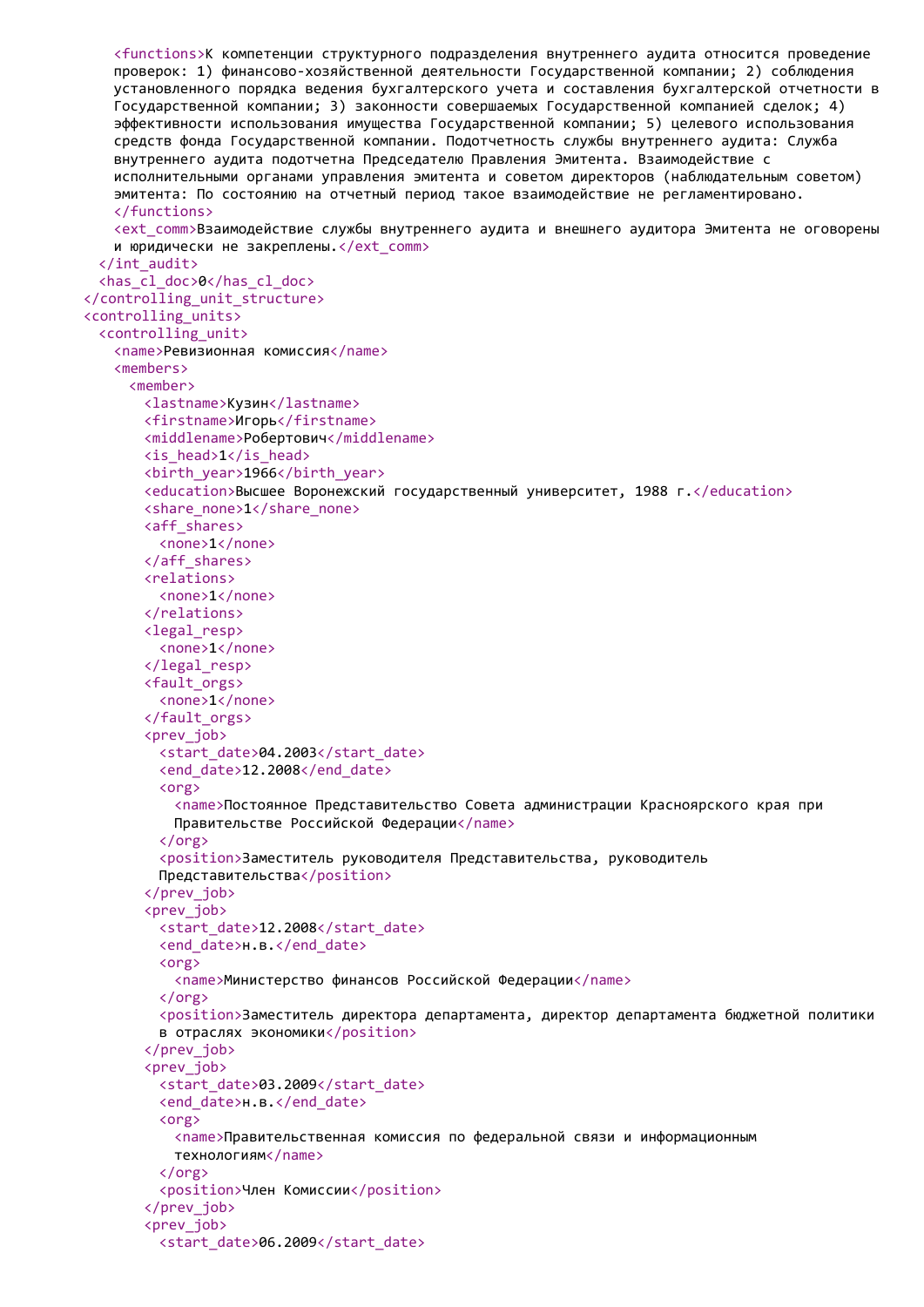```
<end_date>н.в.</end_date>
   <org>
     <name>Инвестиционная комиссия по проведению отбора инвестиционных проектов,
     претендующих на предоставление государственной поддержки за счет средств
     Инвестиционного фонда Российской Федерации</name>
   </org>
   <position>Член Комиссии</position>
 </prev_job>
 <prev_job>
   <start_date>07.2009</start_date>
   <end_date>н.в.</end_date>
   <org>
     <name>НП «СФР» Сообщество финансистов России</name>
   </org>
   <position>Член НП «СФР»</position>
 </prev_job>
 <prev_job>
   <start_date>08.2009</start_date>
   <end date>н.в.</end date>
   <org>
     <name>Попечительский совет Федерального фонда содействия жилищного
     строительства</name>
   </org>
   <position>Член Попечительского совета</position>
 </prev_job>
 <prev_job>
   <start_date>12.2009</start_date>
   <end date>н.в.</end date>
   <org>
     <name>Межведомственная группа по проверке обоснованности увеличения стоимости и
     сроков строительства завода по производству препаратов крови ФГУ «Приволжский
     окружной медицинский центр экспертизы качества препаратов крови и исследования
     фракционирования донорской плазмы Федеральной службы по надзору в сфере
     здравоохранения и социального развития»</name>
   </org>
   <position>Член Межведомственной группы</position>
 </prev_job>
 <prev_job>
   <start date>04.2010</start date>
   <end date>н.в.</end date>
   <org>
     <name>Правительственная комиссия по обеспечению российского присутствия на
     архипелаге Шпицберген</name>
   </org>
   <position>Член Правительственной комиссии</position>
 </prev_job>
 <prev_job>
   <start_date>03.2010</start_date>
   <end_date>04.2010</end_date>
   <org>
     <name>Государственная компания «Российские автомобильные дороги»</name>
   \langle/org\rangle<position>Член ревизионной комиссии</position>
 </prev_job>
 <prev_iob>
   <start_date>04.2010</start_date>
   <end date>н.в.</end date>
   <org>
     <name>Государственная компания «Российские автомобильные дороги»</name>
   \langle/\rangle<position>Председатель ревизионной комиссии</position>
 </prev_job>
</member>
<member>
 <lastname>Алафинов</lastname>
 <firstname>Иннокентий</firstname>
 <middlename>Сергеевич</middlename>
 <is_head>0</is_head>
 <birth_year>1976</birth_year>
```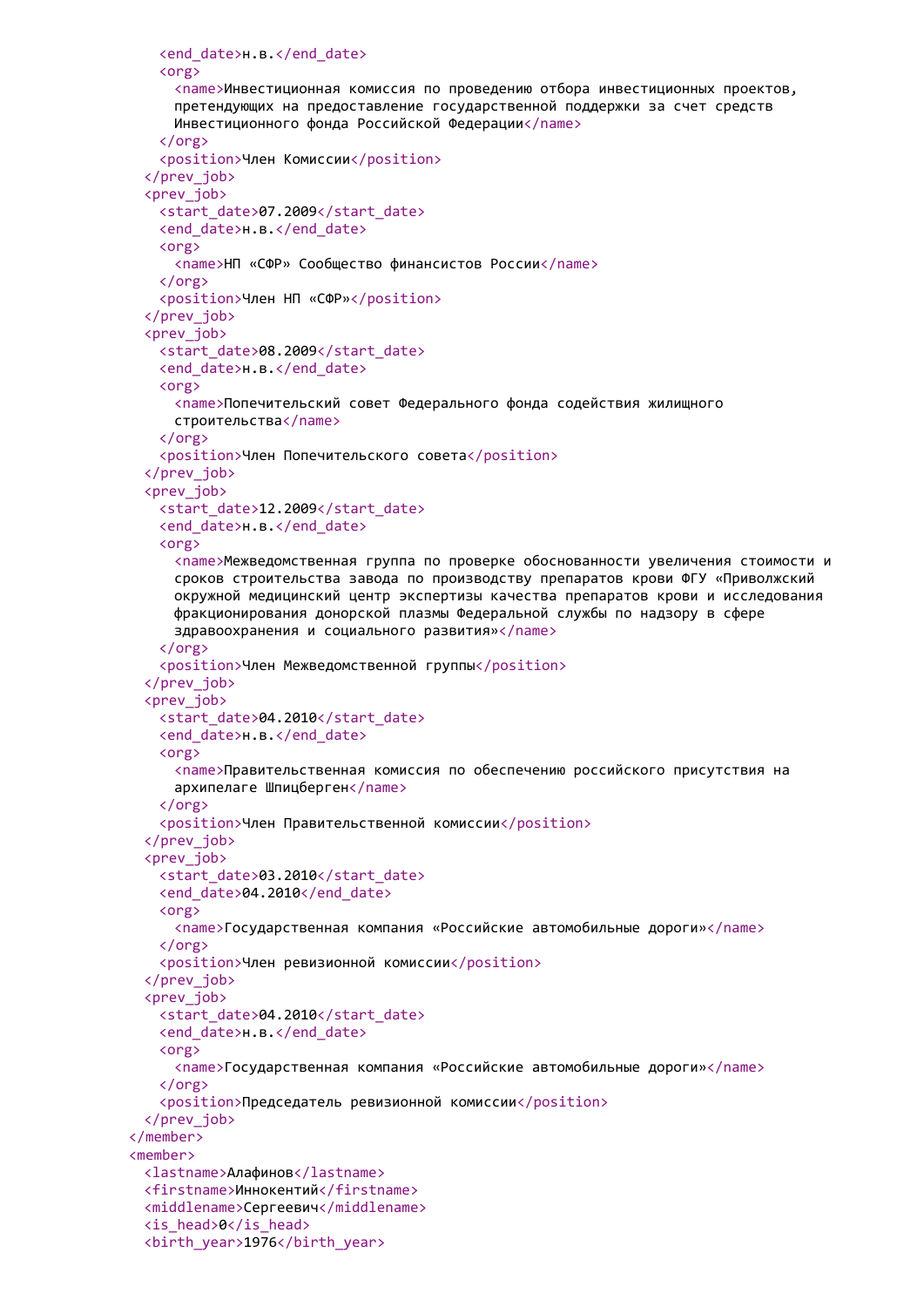```
<education>Высшее. Российская экономическая академия им. Г.В. Плеханова, 1998 г.; City
 University of New York, 1999 г.</education>
 <share_none>1</share_none>
 <aff_shares>
   <none>1</none>
 </aff_shares>
 <relations>
   <none>1</none>
 </relations>
 <legal_resp>
   <none>1</none>
 </legal_resp>
 <fault_orgs>
   <none>1</none>
 </fault_orgs>
 <prev_job>
   <start_date>01.2005</start_date>
   <end_date>11.2007</end_date>
   <org>
     <name>Министерство финансов Российской Федерации</name>
   </org>
   <position>Начальник отдела бюджетной политики в области транспорта, дорожного
   хозяйства и связи Департамента бюджетной политики в отраслях экономики</position>
 </prev_job>
 <prev_job>
   <start_date>12.2007</start_date>
   <end_date>04.2009</end_date>
   <org>
     <name>Министерство финансов Российской Федерации</name>
   </org>
   <position>Заместитель директора Департамента бюджетной политики в отраслях
   экономики</position>
 </prev_job>
 <prev_job>
   <start_date>04.2009</start_date>
   <end_date>н.в.</end_date>
   <org>
     <name>Федеральное дорожное агентство</name>
   </org>
   <position>Заместитель руководителя</position>
 </prev_job>
 <prev_job>
   <start_date>03.2010</start_date>
   <end date>н.в.</end date>
   <org>
     <name>Государственная компания «Российские автомобильные дороги»</name>
   \langle/org\rangle<position>Член ревизионной комиссии</position>
 </prev_job>
</member>
<member>
 <lastname>Мандрон</lastname>
 <firstname>Ярослав</firstname>
 <middlename>Владимирович</middlename>
 <is_head>0</is_head>
 <birth_year>1983</birth_year>
 <education>Высшее. Государственный Университет Управления, 2005 Государственный
 Университет Управления, 2006</education>
 <share_none>1</share_none>
 <aff_shares>
   <none>1</none>
 </aff_shares>
 <relations>
   <none>1</none>
 </relations>
 <legal_resp>
   <none>1</none>
 </legal_resp>
 <fault_orgs>
```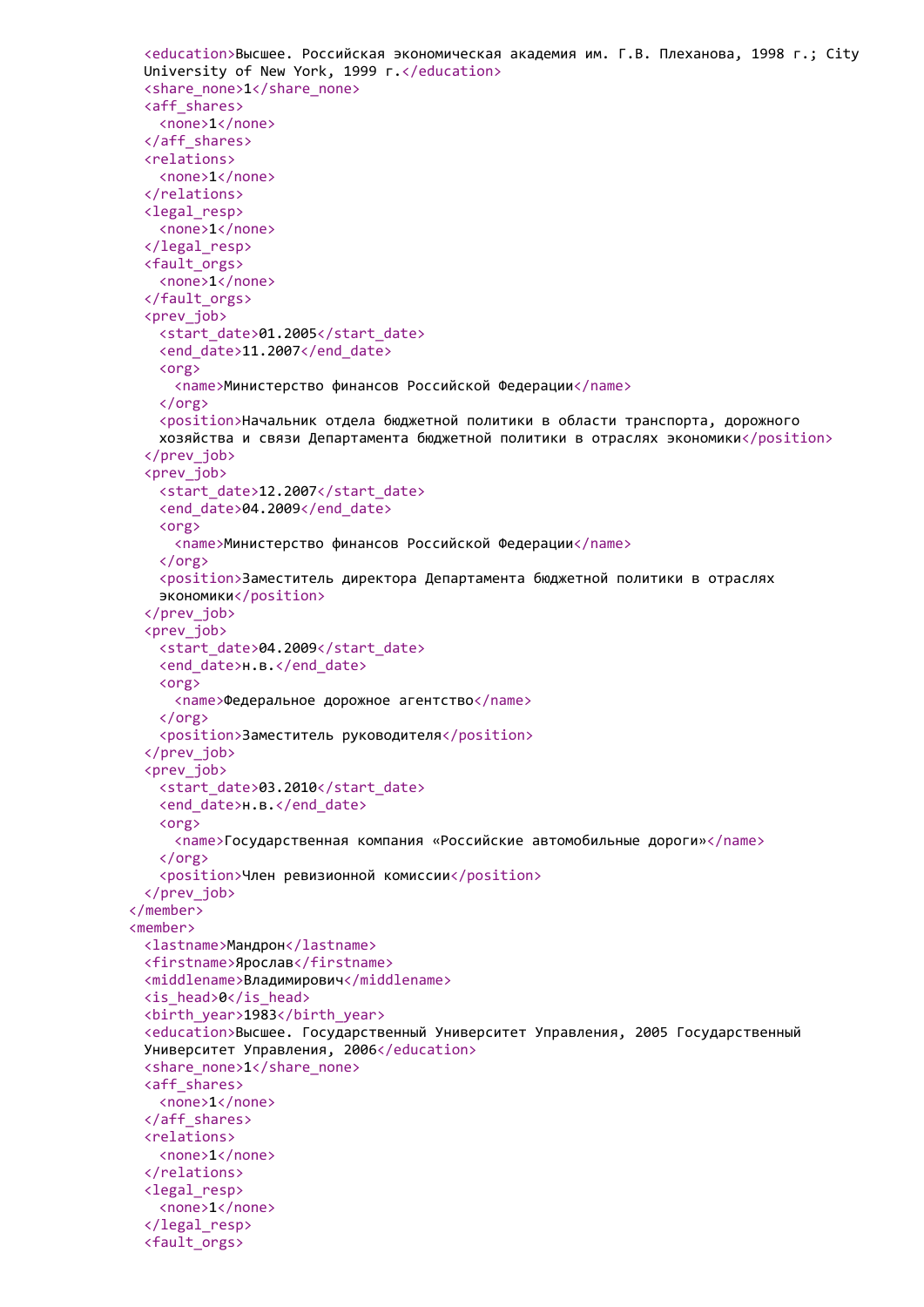```
<none>1</none>
 </fault_orgs>
 <prev_job>
   <start_date>01.2005</start_date>
   <end_date>08.2007</end_date>
   <org>
     <name>Федеральное агентство по управлению федеральным имуществом</name>
   </org>
   <position>Специалист отдела транспорта и связи</position>
 </prev_job>
 <prev_job>
   <start_date>08.2007</start_date>
   <end date>н.в.</end date>
   <org>
     <name>Министерство экономического развития Российской Федерации</name>
   </org>
   <position>Советник, заместитель начальника отдела, начальник отдела реформирования
   транспорта и связи Департамента государственного регулирования тарифов,
   инфраструктурных реформ и энергоэффективности</position>
 </prev_job>
 <prev_job>
   <start_date>03.2010</start_date>
   <end date>н.в.</end date>
   <org>
     <name>Государственная компания «Российские автомобильные дороги»</name>
   </org>
   <position>Член ревизионной комиссии</position>
 </prev_job>
</member>
<member>
 <lastname>Галимов</lastname>
 <firstname>Николай</firstname>
 <middlename>Анасович</middlename>
 <is_head>0</is_head>
 <birth_year>1972</birth_year>
 <education>Высшее. Российская экономическая академия им. Г.В. Плеханова, 1994 г.;
 Академия труда и социальных отношений, 2000 г.</education>
 <share_none>1</share_none>
 <aff_shares>
   <none>1</none>
 </aff_shares>
 <relations>
   <none>1</none>
 </relations>
 <legal_resp>
   <none>1</none>
 </legal_resp>
 <fault_orgs>
   <none>1</none>
 </fault_orgs>
 <prev_iob>
   <start_date>10.2004</start_date>
   <end_date>02.2008</end_date>
   <org>
     <name>Министерство транспорта Российской Федерации</name>
   \zeta/org\zeta<position>Заместитель директора департамента экономики и финансов</position>
 </prev_job>
 <prev_job>
   <start_date>02.2008</start_date>
   <end_date>06.2008</end_date>
   <org>
     <name>Министерство транспорта Российской Федерации</name>
   \langle/org\rangle<position>И.о. директора департамента программ развития</position>
 </prev_job>
 <prev_job>
   <start_date>06.2008</start_date>
   <end_date>н.в.</end_date>
```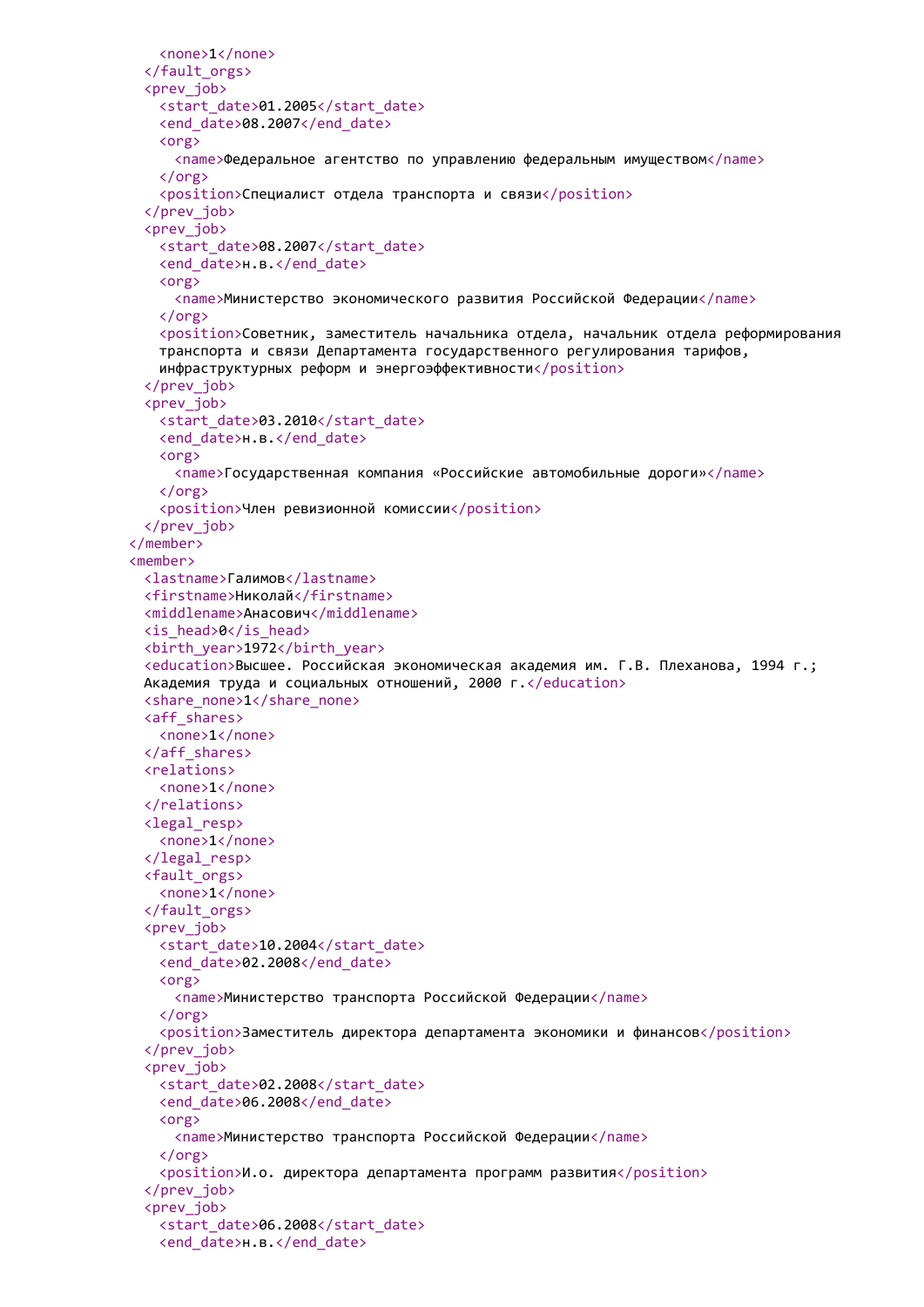```
<org>
     <name>Министерство транспорта Российской Федерации</name>
   </org>
   <position>Заместитель директора департамента экономики и финансов</position>
 </prev_job>
 <prev_job>
   <start_date>03.2010</start_date>
   <end date>н.в.</end date>
   <org>
     <name>Государственная компания «Российские автомобильные дороги»</name>
   </org>
   <position>Член ревизионной комиссии</position>
 </prev_job>
</member>
<member>
 <lastname>Филиппова</lastname>
 <firstname>Ольга</firstname>
 <middlename>Юрьевна</middlename>
 <is_head>0</is_head>
 <birth_year>1983</birth_year>
 <education>Высшее. Всероссийская государственная налоговая академия Министерства РФ по
 налогам и сборам, 2005 г.</education>
 <share_none>1</share_none>
 <aff_shares>
   <none>1</none>
 </aff_shares>
 <relations>
   <none>1</none>
 </relations>
 <legal_resp>
   <none>1</none>
 </legal_resp>
 <fault_orgs>
   <none>1</none>
 </fault_orgs>
 <prev_job>
   <start_date>08.2006</start_date>
   <end_date>08.2007</end_date>
   <org>
     <name>Федеральное агентство по управлению государственным имуществом</name>
   </org>
   <position>Специалист-эксперт отдела имущества организаций транспорта и связи
   Управления имущества организаций коммерческого сектора</position>
 </prev_job>
 <prev_job>
   <start_date>08.2007</start_date>
   <end_date>09.2008</end_date>
   <org>
     <name>Федеральное агентство по управлению государственным имуществом</name>
   \langle/org\rangle<position>Ведущий специалист-эксперт отдела имущества организаций транспорта и связи
   Управления имущества организаций коммерческого сектора</position>
 </prev_job>
 <prev_job>
   <start_date>09.2008</start_date>
   <end date>н.в.</end date>
   <org>
     <name>Федеральное агентство по управлению государственным имуществом</name>
   \zeta/org\zeta<position>Консультант отдела наземного, водного транспорта и рыбного хозяйства
   Управления инфраструктурных отраслей и организаций военно-промышленного
   комплекса</position>
 </prev_job>
 <prev_job>
   <start_date>03.2010</start_date>
   <end_date>н.в.</end_date>
   <org>
     <name>Государственная компания «Российские автомобильные дороги»</name>
   </org>
```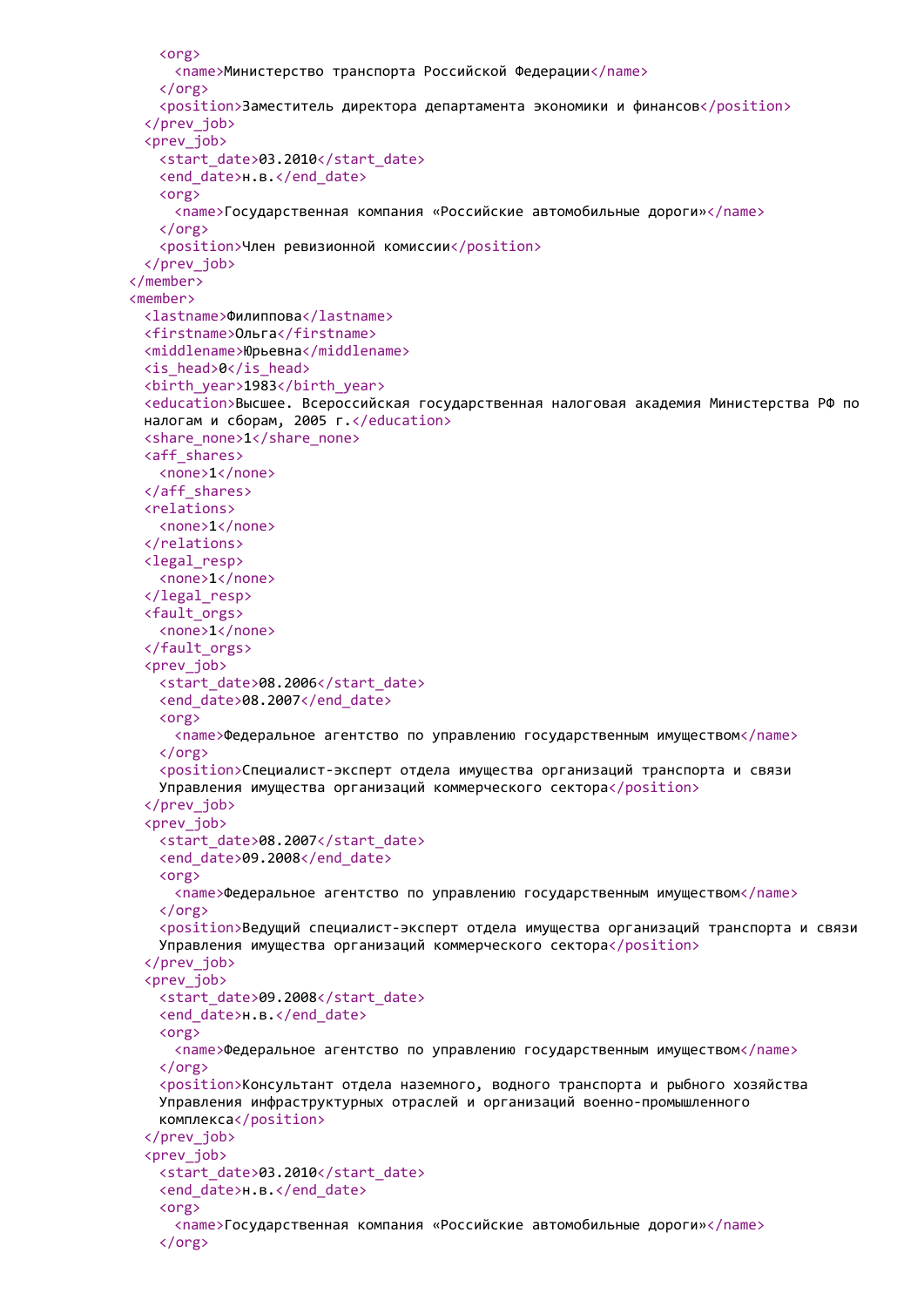```
<position>Член ревизионной комиссии</position>
     </prev_job>
   </member>
 </members>
</controlling_unit>
<controlling_unit>
 <name>Управление внутреннего контроля и аудита</name>
 <members>
   <member>
     <lastname>Фомичева</lastname>
     <firstname>Ирина</firstname>
     <middlename>Владимировна</middlename>
     <is_head>0</is_head>
     <birth_year>1954</birth_year>
     <education>Высшее</education>
     <share_none>1</share_none>
     <aff_shares>
       <none>1</none>
     </aff_shares>
     <relations>
       <none>1</none>
     </relations>
     <legal_resp>
       <none>1</none>
     </legal_resp>
     <fault_orgs>
       <none>1</none>
     </fault_orgs>
     <prev_job>
       <start_date>05.2005</start_date>
       <end_date>06.2007</end_date>
       <org>
         <name>ООО "СУММА"</name>
       </org>
       <position>Заместитель генерального директора</position>
     </prev_job>
     <prev_job>
       <start_date>06.2007</start_date>
       <end_date>03.2008</end_date>
       <org>
         <name>ООО "Воздвиженка Групп"</name>
       </org>
       <position>Финансовый директор</position>
     </prev_job>
     <prev_job>
       <start_date>03.2008</start_date>
       <end date>09.2010</end date>
       <org>
         <name>ООО "Северо-западная концессионная компания"</name>
       </org>
       <position>Финансовый директор</position>
     </prev_job>
     <prev_iob>
       <start_date>09.2010</start_date>
       <end_date>н.в.</end_date>
       <org>
         <name>Государственная компания "Российские автомобильные дороги"</name>
       </org>
       <position>Начальник отдела внутреннего контроля и аудита</position>
     </prev_job>
   </member>
   <member>
     <lastname>Иевлева</lastname>
     <firstname>Ирина</firstname>
     <middlename>Владимировна</middlename>
     <is_head>0</is_head>
     <birth_year>1950</birth_year>
     <education>Высшее</education>
     <share_none>1</share_none>
```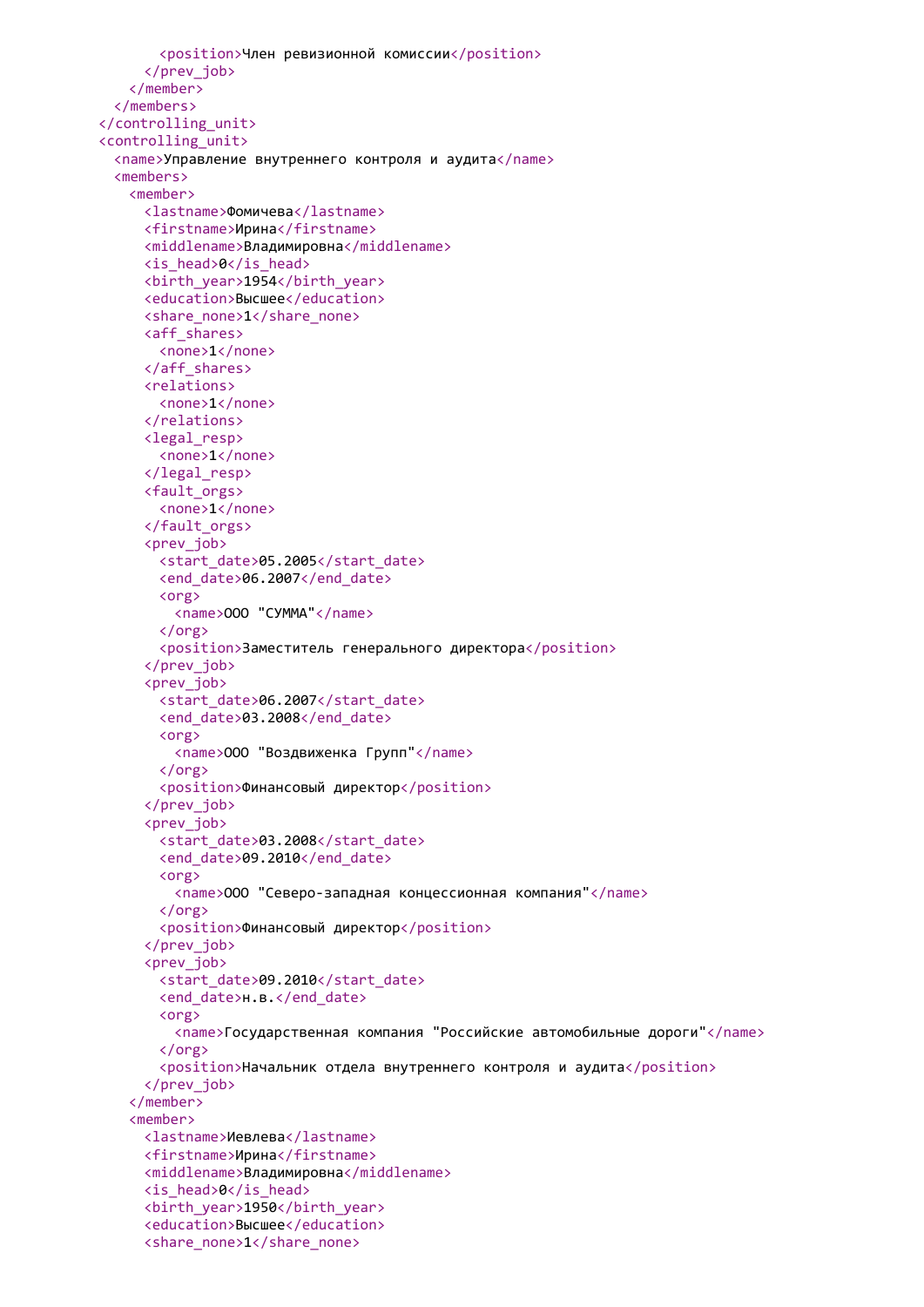```
<aff_shares>
   <none>1</none>
 </aff_shares>
 <relations>
   <none>1</none>
 </relations>
 <legal_resp>
   <none>1</none>
 </legal_resp>
 <fault_orgs>
   <none>1</none>
 </fault_orgs>
 <prev_job>
   <start_date>11.2004</start_date>
   <end_date>03.2011</end_date>
   <org>
     <name>ХК "Сумма Капитал"</name>
   </org>
   <position>Заместитель директора департамента внутреннего аудита</position>
 </prev_job>
 <prev_job>
   <start_date>03.2011</start_date>
   <end date>н.в.</end date>
   <org>
     <name>Государственная компания "Российские автомобильные дороги"</name>
   </org>
   <position>Главный специалист отдела внутреннего контроля и аудита</position>
 </prev_job>
</member>
<member>
 <lastname>Козлитина</lastname>
 <firstname>Марина</firstname>
 <middlename>Александровна</middlename>
 <is_head>0</is_head>
 <birth_year>1957</birth_year>
 <education>Высшее</education>
 <share_none>1</share_none>
 <aff_shares>
   <none>1</none>
 </aff_shares>
 <relations>
   <none>1</none>
 </relations>
 <legal_resp>
   <none>1</none>
 </legal_resp>
 <fault_orgs>
   <none>1</none>
 </fault_orgs>
 <prev_iob>
   <start_date>01.2008</start_date>
   <end_date>11.2009</end_date>
   <org>
     <name>ОАО Завод "Красная Пресня"</name>
   </org>
   <position>Главный бухгалтер</position>
 </prev_job>
 <prev_iob>
   <start_date>11.2009</start_date>
   <end date>03.2010</end date>
   <org>
     <name>Государственная компания "Российские автомобильные дороги"</name>
   </org>
   <position>Начальник отдела - главный бухгалтер отдела бухгалтерского учета</position>
 </prev_job>
 <prev_job>
   <start_date>03.2010</start_date>
   <end_date>08.2011</end_date>
   <org>
```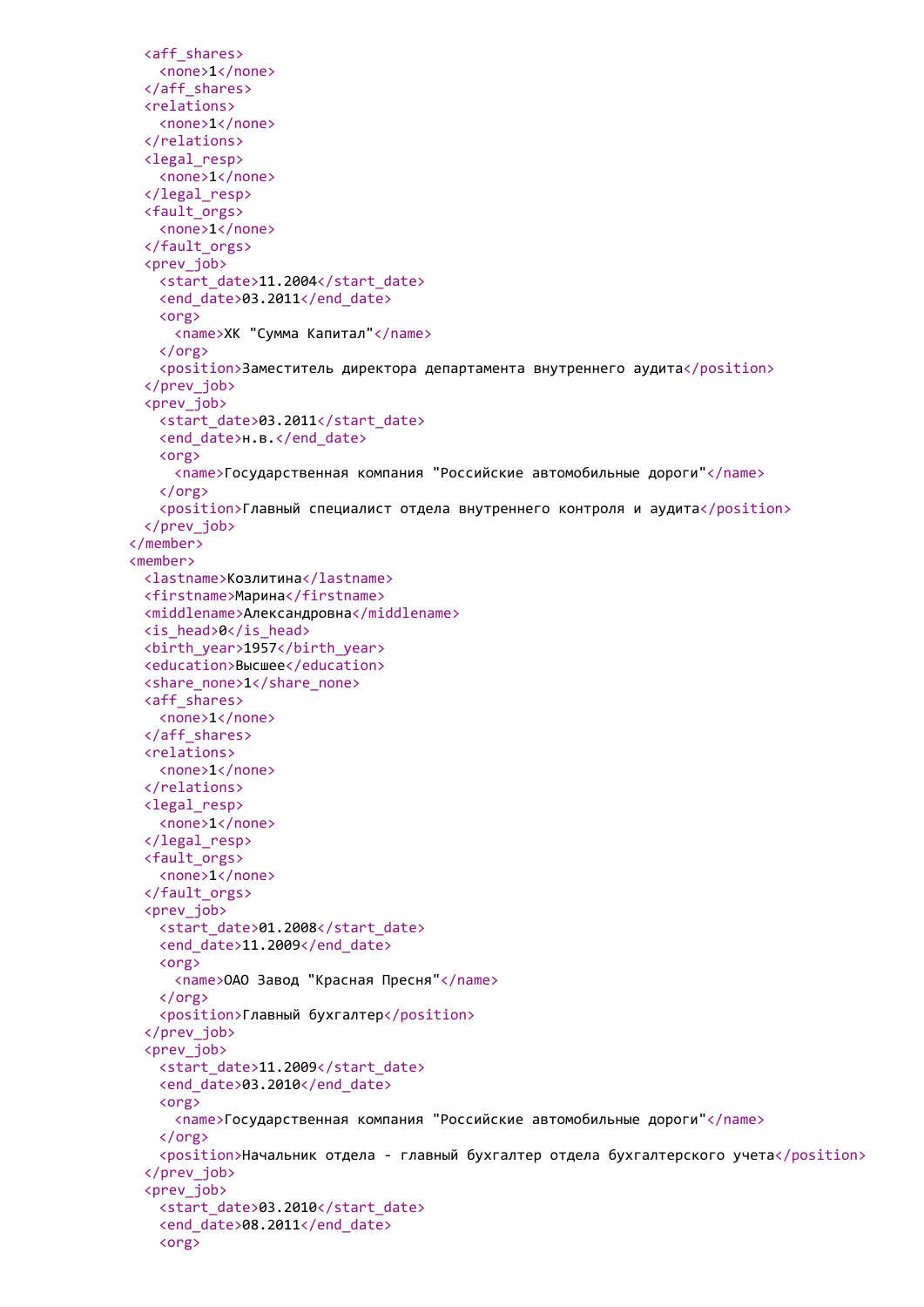```
<name>Государственная компания "Российские автомобильные дороги"</name>
         </org>
         <position>Главный бухгалтер бухгалтерии</position>
       </prev_job>
       <prev_job>
         <start_date>08.2011</start_date>
         <end_date>н.в.</end_date>
         <org>
           <name>Государственная компания "Российские автомобильные дороги"</name>
         </org>
         <position>Главный специалист отдела внутреннего контроля и аудита</position>
       </prev_job>
     </member>
     <member>
       <lastname>Седова</lastname>
       <firstname>Марина</firstname>
       <middlename>Валентиновна</middlename>
       <is_head>0</is_head>
       <birth_year>1962</birth_year>
       <education>Высшее</education>
       <share_none>1</share_none>
       <aff_shares>
         <none>1</none>
       </aff_shares>
       <relations>
         <none>1</none>
       </relations>
       <legal_resp>
         <none>1</none>
       </legal_resp>
       <fault_orgs>
         <none>1</none>
       </fault_orgs>
       <prev_job>
         <start_date>02.2002</start_date>
         <end_date>08.2010</end_date>
         <org>
           <name>Контрольное Управление Президента Российской Федерации Администрации
           Российской Федерации</name>
         </org>
         <position>главный советник</position>
       </prev_job>
       <prev_job>
         <start_date>08.2010</start_date>
         <end date>04.2012</end date>
         <org>
           <name>Государственная компания "Российские автомобильные дороги"</name>
         \langle/org\rangle<position>заместитель директора департамента экономики и финансов</position>
       </prev_job>
       <prev_iob>
         <start_date>04.2012</start_date>
         <end date>н.в.</end date>
         <org>
           <name>Государственная компания "Российские автомобильные дороги"</name>
         \zeta/org\zeta<position>заместитель начальника управления внутреннего контроля и аудита</position>
       </prev_job>
     </member>
   </members>
  </controlling_unit>
</controlling_units>
<controlling_unit_wages>
  <scale>1000</scale>
 <controlling_unit>
   <name>Ревизионная комиссия</name>
   <gb_wages>
     <scale>1000</scale>
     <wages>
```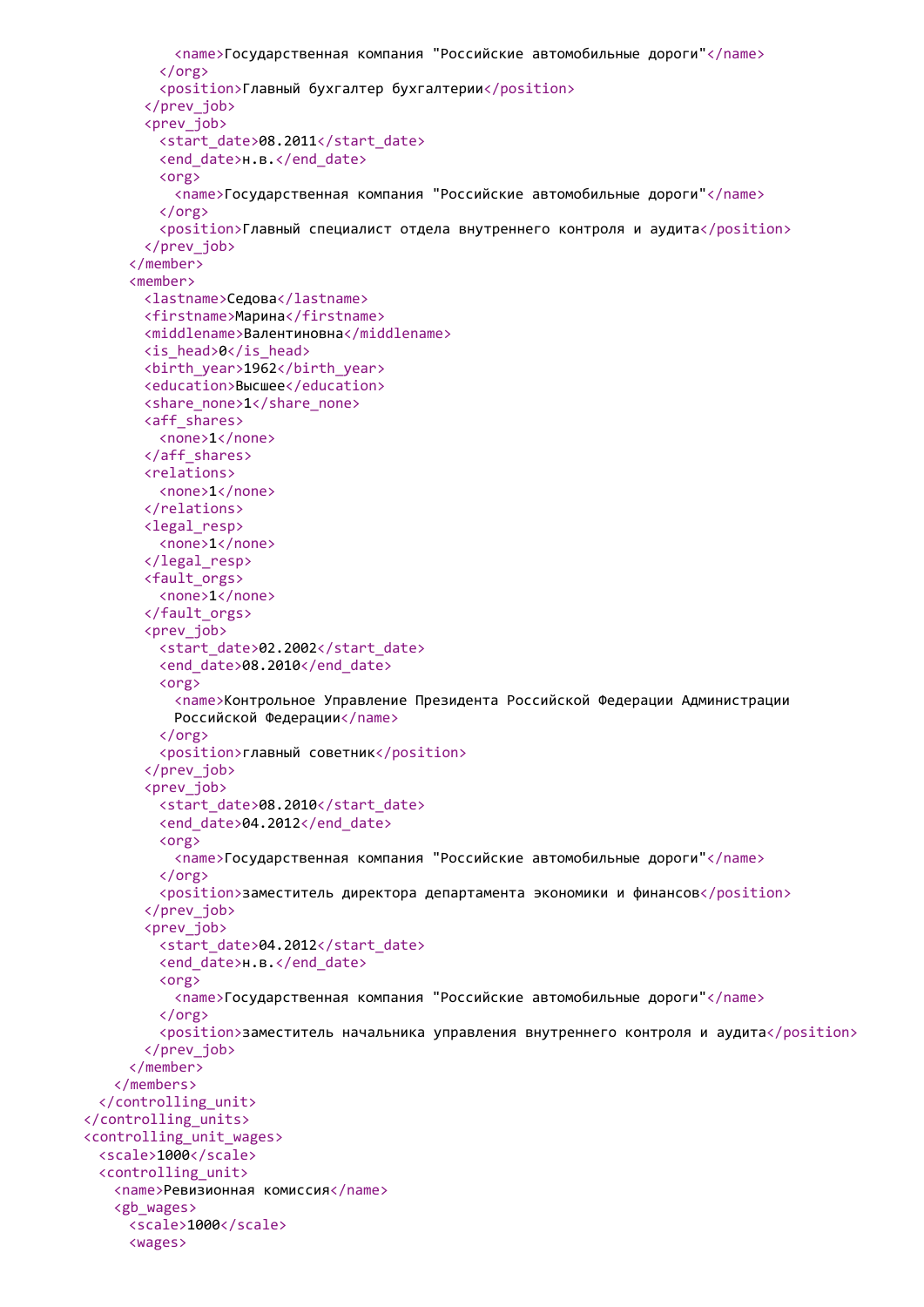```
<value_q>0</value_q>
     </wages>
     <salary>
       <value_q>0</value_q>
     </salary>
     <bonus>
       <value_q>0</value_q>
     </bonus>
     <commission>
       <value_q>0</value_q>
     </commission>
     <benefits>
       <value_q>0</value_q>
     </benefits>
     <compensations>
       <value_q>0</value_q>
     </compensations>
     <other>
       <value_q>0</value_q>
     </other>
     <total>
       <value_q>0</value_q>
     </total>
     <cur_agr>Такие соглашения отсутствуют</cur_agr>
   </gb_wages>
  </controlling_unit>
  <controlling_unit>
   <name>Управление внутреннего контроля и аудита</name>
   <gb_wages>
     <scale>1000</scale>
     <wages>
       <value_q>0</value_q>
     </wages>
     <salary>
       <value_q>2320</value_q>
     </salary>
     <bonus>
       <value_q>375</value_q>
     </bonus>
     <commission>
       <value_q>0</value_q>
     </commission>
     <benefits>
       <value_q>0</value_q>
     </benefits>
     <compensations>
       <value_q>0</value_q>
     </compensations>
     <other>
       <value_q>0</value_q>
     </other>
     <total>
       <value_q>2695</value_q>
     </total>
     <cur_agr>Указанные соглашения отсутствуют</cur_agr>
   </gb_wages>
  </controlling_unit>
</controlling_unit_wages>
<employees>
 <scale>1000</scale>
 <employees_num>
   <value_q>446</value_q>
  </employees_num>
  <labor_expenses>
   <value_q>193498</value_q>
  </labor_expenses>
 <social_expenses>
   <value_q>42211</value_q>
  </social_expenses>
```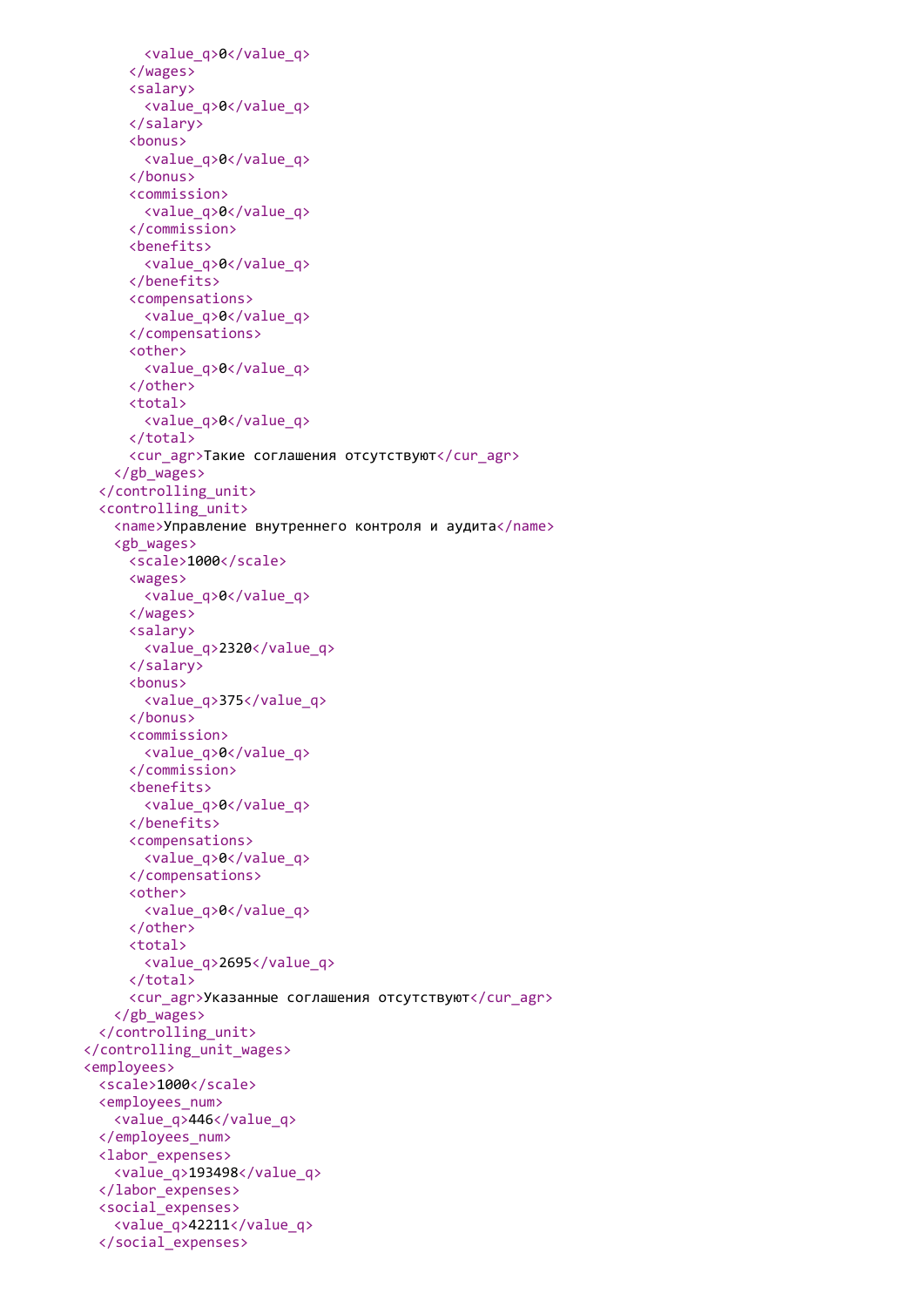<desc>Изменение численности сотрудников Эмитента обусловлено необходимостью достижения плановых показателей Программы деятельности Государственной компании на долгосрочный период в установленные сроки. Последствия изменений численности своих сотрудников Эмитент оценивает как положительные для финансово-хозяйственной деятельности Эмитента. Существенное влияние на финансово-хозяйственную деятельность Эмитента оказывают председатель Правления и члены Правления Эмитента , сведения о которых представлены в п. 5.2.2 и 5.2.3 ежеквартального отчета соответственно.</desc> </employees> <once\_holder>0</once\_holder> <gov\_share> <federal> <none>1</none> </federal> <regional> <none>1</none>  $\langle$ /regional> <golden\_share> <none>1</none> </golden\_share> </gov\_share> <deals> <none>1</none> </deals> <accr>  $\langle q \rangle$ <scale\_base\_1>1000</scale\_base\_1> <sc> <long>20535616.8</long>  $\langle$ /sc $\rangle$ <sc\_exp> <long\_incl>13780.2</long\_incl> </sc\_exp> <empl> <credits>0</credits> </empl> <empl\_exp> <zaim>0</zaim> </empl\_exp> <state> <bonds>0</bonds> </state> <state\_exp> <short cred>0</short cred> </state\_exp> <credits> <short includ>10788.5</short includ> </credits> <credits\_exp> <zaim>0</zaim> </credits\_exp> <loans> <not\_bonds>20546405.3</not\_bonds> </loans> <loans\_exp> <bonds>13780.2</bonds> </loans\_exp> <creditors> <creditors> <entity\_type>0</entity\_type> <name>Открытое акционерное общество "Мостотрест"</name> <short\_name>ОАО "Мостотрест"</short\_name> <legal\_address>101990, г. Москва, ул. Мясницкая, д. 24/7, стр. 3</legal\_address> <inn>7701045732</inn> <ogrn>1027739167246</ogrn> <is\_foreign\_entity>0</is\_foreign\_entity> <amount>7337458</amount> <scale>1000</scale> <comment>Просроченная задолженность отсутствует</comment> <is\_aff\_entity>0</is\_aff\_entity>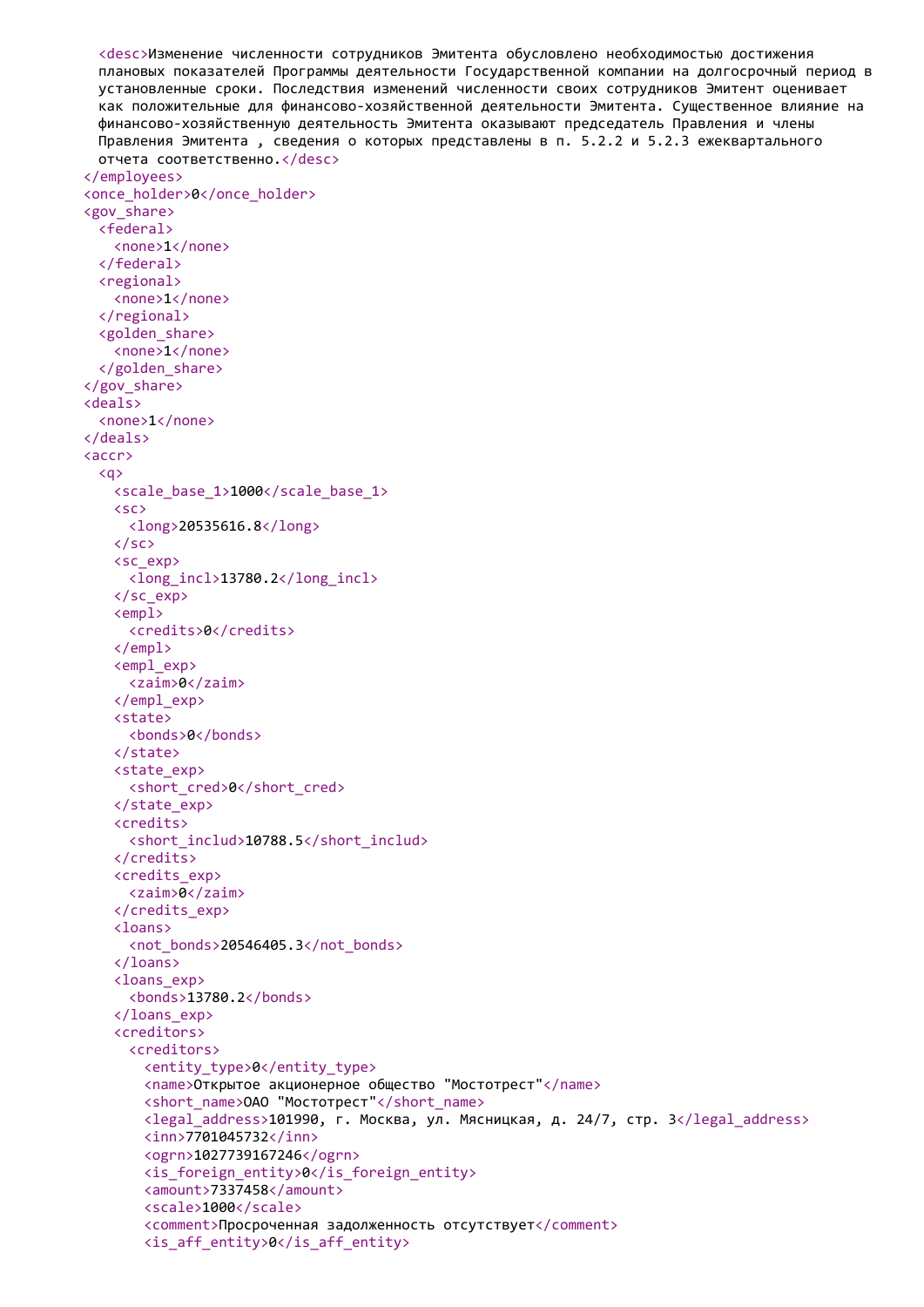```
</creditors>
     <creditors>
       <entity_type>0</entity_type>
       <name>Открытое акционерное общество "Волгомост"</name>
       <short_name>ОАО "Волгомост"</short_name>
       <legal_address>410028, г. Саратов, ул. Мичурина, д. 112</legal_address>
       <inn>6450010433</inn>
       <ogrn>1026402190836</ogrn>
       <is_foreign_entity>0</is_foreign_entity>
       <amount>3968601</amount>
       <scale>1000</scale>
       <comment>Просроченная задолженность отсутствует</comment>
       \langle is aff entity>0\langle is aff entity>
     </creditors>
   </creditors>
  \langle/a>
</accr>
<type_okfs>12</type_okfs>
<type_okopf>89</type_okopf>
<has a acnt report en>0</has a acnt report en>
<q_acnt_report>
  <date>2012-06-30</date>
 <scale>1000</scale>
  <version>3</version>
  <balance_04>
   <assets>
     <total>
       <cur_value>125107884</cur_value>
       <first_value>103120759</first_value>
       <prev_value>57456511</prev_value>
     </total>
     <elem>
       <title>I. ВНЕОБОРОТНЫЕ AKTИВЫ</title>
     </elem>
     <elem>
       <title>Нематериальные активы</title>
       <code>1110</code>
       <cur_value>442</cur_value>
       <first_value>442</first_value>
     </elem>
     <elem>
       <title>Результаты исследований и разработок</title>
       <code>1120</code>
     </elem>
     <elem>
       <title>Нематериальные поисковые активы</title>
       <code>1130</code>
     </elem>
     <elem>
       <title>Материальные поисковые активы</title>
       <code>1140</code>
     </elem>
     <elem>
       <title>Основные средства</title>
       <code>1150</code>
       <cur_value>93338</cur_value>
       <first_value>78609</first_value>
       <prev_value>18829</prev_value>
     </elem>
     <elem>
       <title>Доходные вложения в материальные ценности</title>
       <code>1160</code>
     </elem>
     <elem>
       <title>Финансовые вложения</title>
       <code>1170</code>
       <cur_value>10</cur_value>
       <first_value>10</first_value>
     </elem>
```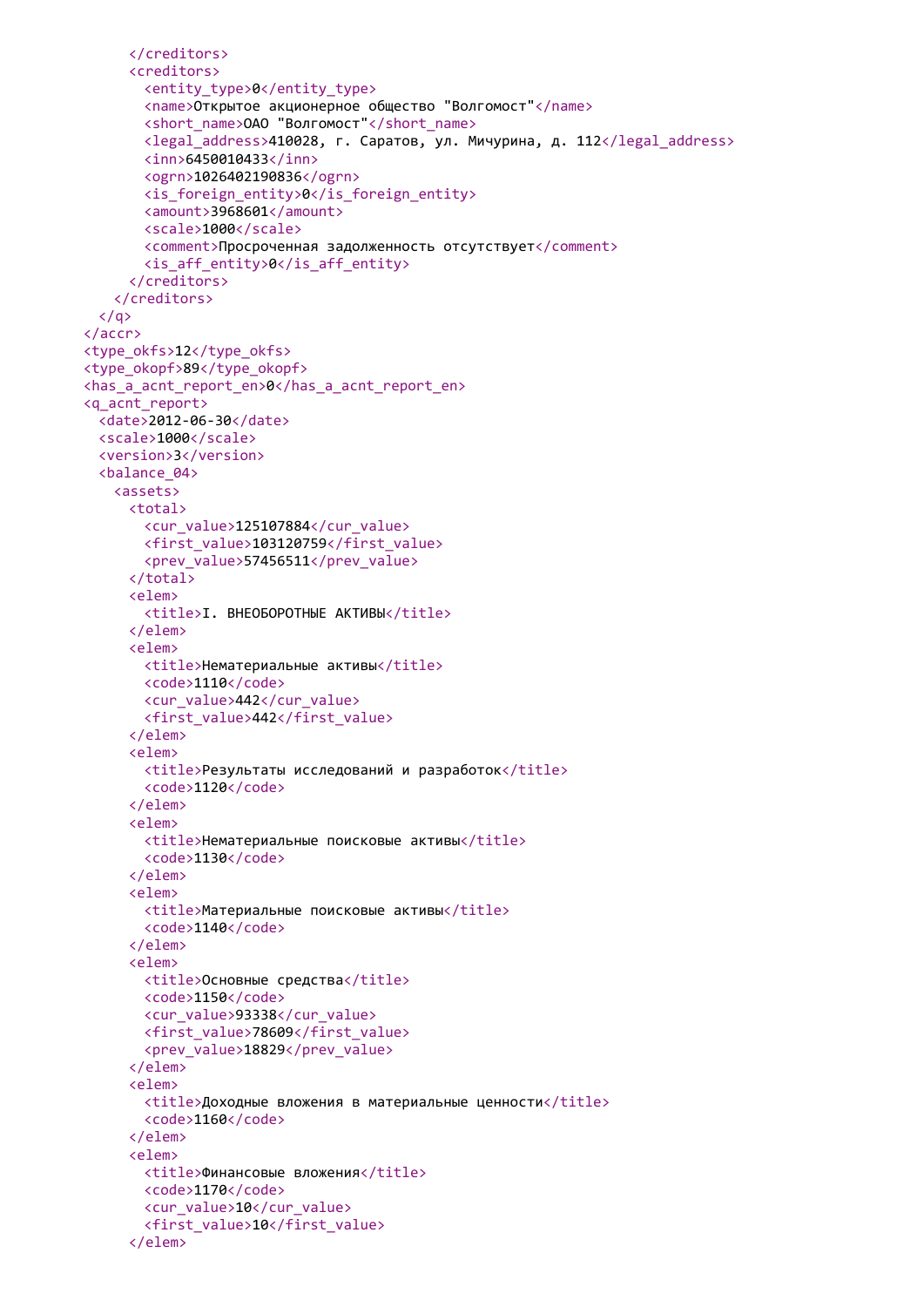```
<elem>
   <title>Отложенные налоговые активы</title>
   <code>1180</code>
  </elem>
 <elem>
   <title>Прочие внеоборотные активы</title>
   <code>1190</code>
   <cur_value>39331308</cur_value>
   <first_value>37025535</first_value>
   <prev_value>9283235</prev_value>
  </elem>
 <elem>
   <title>ИТОГО по разделу I</title>
   <code>1100</code>
   <cur_value>39425098</cur_value>
   <first_value>37104596</first_value>
   <prev_value>9302064</prev_value>
  </elem>
 <elem>
   <title>II. ОБОРОТНЫЕ AKTИВЫ</title>
  </elem>
 <elem>
   <title>Запасы</title>
   <code>1210</code>
   <cur_value>22759</cur_value>
   <first_value>22457</first_value>
   <prev_value>2113</prev_value>
  </elem>
 <elem>
   <title>Налог на добавленную стоимость по приобретенным ценностям</title>
   <code>1220</code>
   <cur_value>404</cur_value>
 </elem>
 <elem>
   <title>Дебиторская задолженность</title>
   <code>1230</code>
   <cur_value>20546405</cur_value>
   <first_value>19649852</first_value>
   <prev_value>395490</prev_value>
  </elem>
  <elem>
   <title>Финансовые вложения (за исключением денежных эквивалентов)</title>
   <code>1240</code>
  </elem>
  <elem>
   <title>Денежные средства и денежные эквиваленты</title>
   <code>1250</code>
   <cur_value>65092942</cur_value>
   <first_value>46328381</first_value>
   <prev_value>47756844</prev_value>
 </elem>
 <elem>
   <title>Прочие оборотные активы</title>
   <code>1260</code>
   <cur_value>20276</cur_value>
   <first_value>15473</first_value>
  </elem>
  <elem>
   <title>ИТОГО по разделу II</title>
   <code>1200</code>
   <cur_value>85682786</cur_value>
   <first_value>66016163</first_value>
   <prev_value>48154447</prev_value>
 </elem>
</assets>
<loe>
 <total>
   <cur_value>125107884</cur_value>
   <first_value>103120759</first_value>
```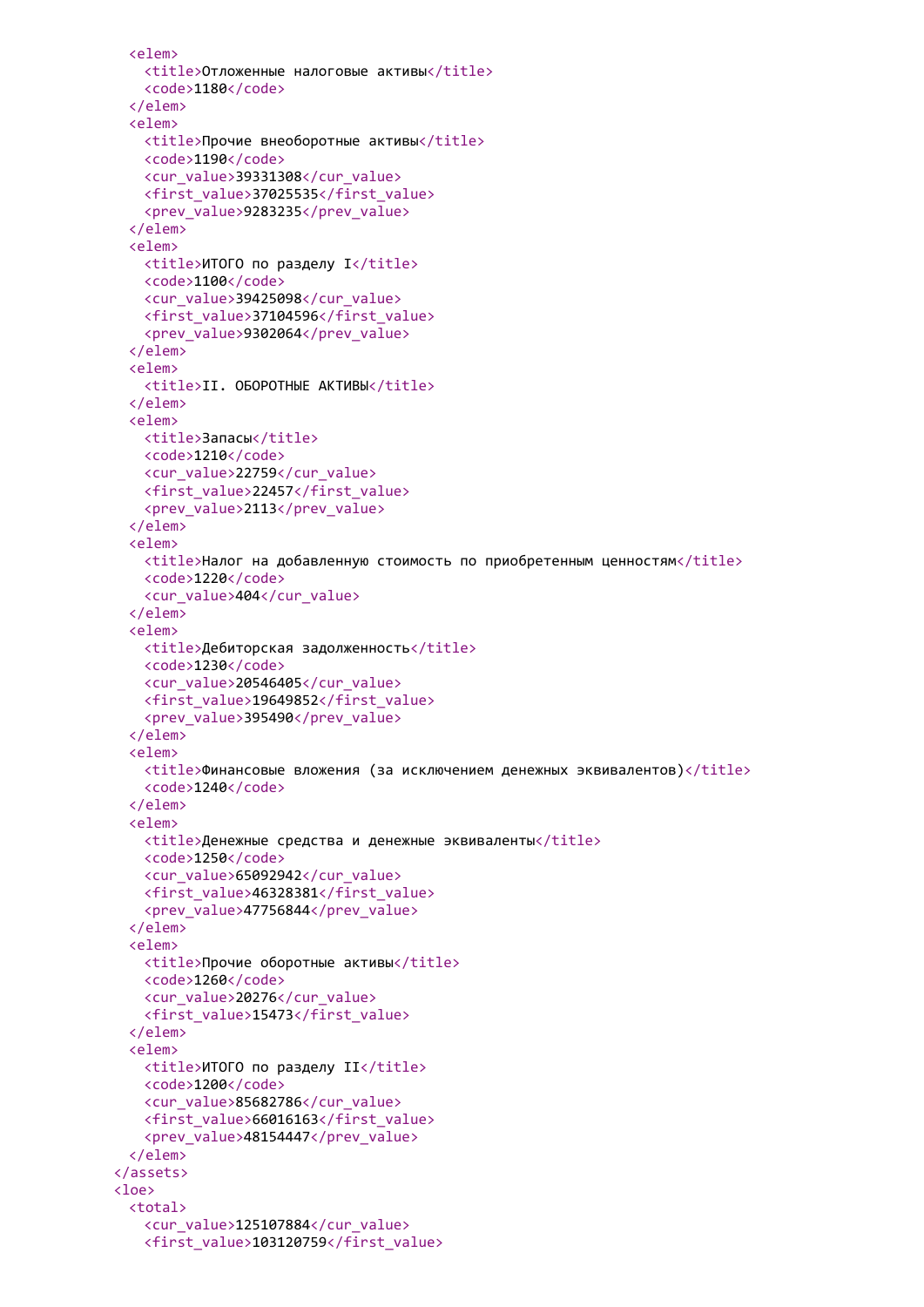```
<prev_value>57456511</prev_value>
</total>
<elem>
 <title>III. ЦЕЛЕВОЕ ФИНАНСИРОВАНИЕ*</title>
</elem>
<elem>
 <title>Целевые средства</title>
 <code>1310</code>
 <cur_value>75473013</cur_value>
 <first_value>57939777</first_value>
  <prev_value>46565236</prev_value>
</elem>
<elem>
 <title>Собственные акции, выкупленные у акционеров</title>
  <code>1320</code>
</elem>
<elem>
  <title>Переоценка внеоборотных активов</title>
  <code>1340</code>
</elem>
<elem>
 \langletitle>Фонд недвижимого и особо ценного движимого имущества \langletitle>
 <code>1350</code>
 <cur_value>39468526</cur_value>
 <first_value>37169023</first_value>
  <prev_value>9304595</prev_value>
</elem>
<elem>
 <title>Резервный капитал</title>
 <code>1360</code>
</elem>
<elem>
 <title>Нераспределенная прибыль (непокрытый убыток)</title>
 <code>1370</code>
 <cur_value>36501</cur_value>
 <prev_value>6406</prev_value>
</elem>
<elem>
 <title>ИТОГО по разделу III</title>
 <code>1300</code>
 <cur_value>114978040</cur_value>
 <first_value>95108800</first_value>
  <prev_value>55876237</prev_value>
</elem>
<elem>
 <title>IV. ДОЛГОСРОЧНЫЕ ОБЯЗАТЕЛЬСТВА</title>
</elem>
<elem>
 <title>Заемные средства</title>
 <code>1410</code>
 <cur_value>3166685</cur_value>
 <first_value>3000000</first_value>
</elem>
<elem>
 <title>Отложенные налоговые обязательства</title>
 <code>1420</code>
</elem>
<elem>
 <title>Оценочные обязательства</title>
 <code>1430</code>
</elem>
<elem>
 <title>Прочие обязательства</title>
 <code>1450</code>
 <cur_value>2113053</cur_value>
 <first_value>1452093</first_value>
</elem>
<elem>
  <title>ИТОГО по разделу IV</title>
```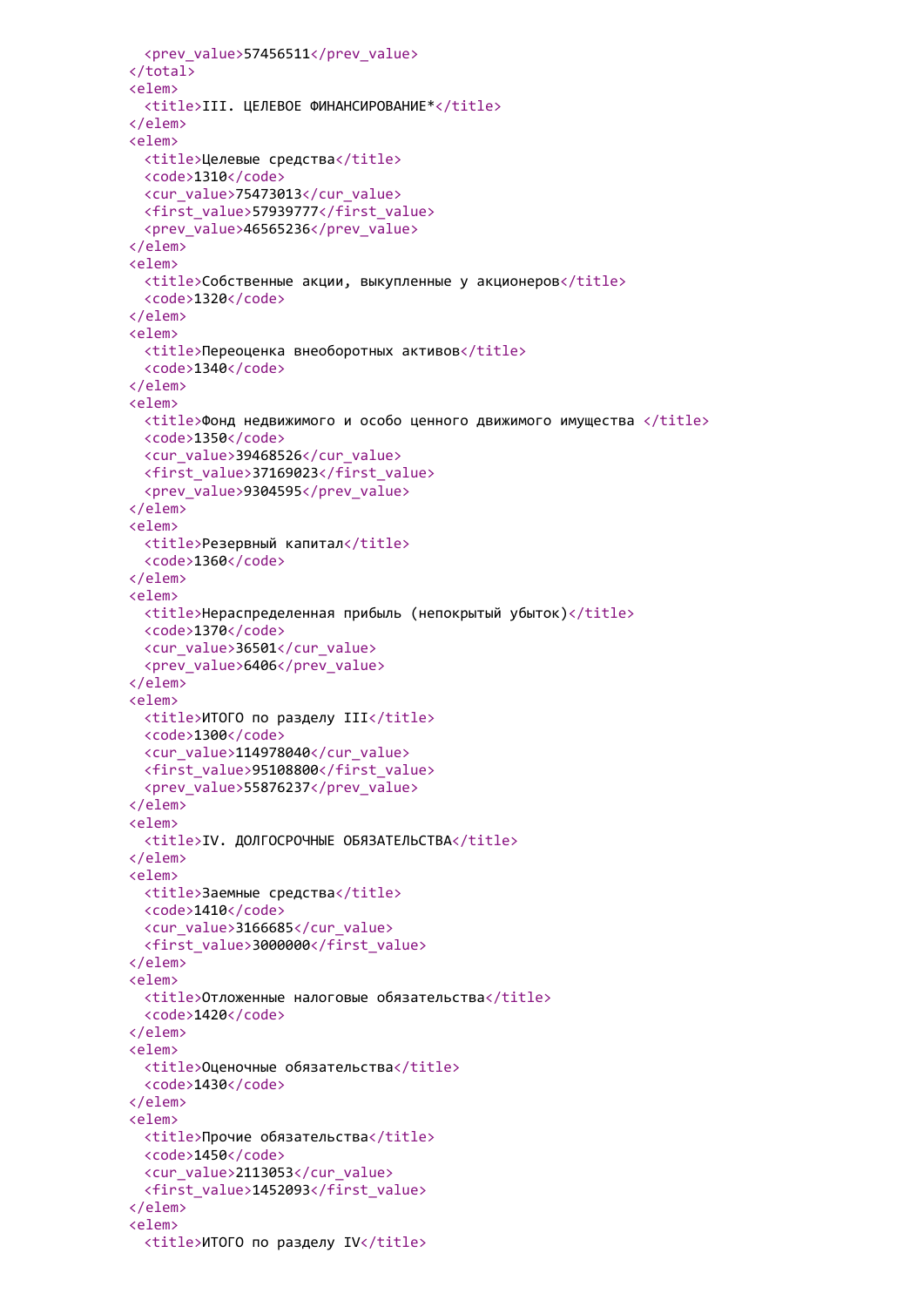```
<code>1400</code>
     <cur_value>5279738</cur_value>
     <first_value>4452093</first_value>
   </elem>
   <elem>
     <title>V. КРАТКОСРОЧНЫЕ ОБЯЗАТЕЛЬСТВА</title>
   </elem>
   <elem>
     <title>Заемные средства</title>
     <code>1510</code>
   </elem>
   <elem>
     <title>Кредиторская задолженность</title>
     <code>1520</code>
     <cur_value>4808729</cur_value>
     <first_value>3538190</first_value>
     <prev_value>1580274</prev_value>
   </elem>
   <elem>
     <title>Доходы будущих периодов</title>
     <code>1530</code>
   </elem>
   <elem>
     <title>Оценочные обязательства</title>
     <code>1540</code>
     <cur_value>41377</cur_value>
     <first_value>21676</first_value>
   </elem>
   <elem>
     <title>Прочие обязательства</title>
     <code>1550</code>
   </elem>
   <elem>
     <title>ИТОГО по разделу V</title>
     <code>1500</code>
     <cur_value>4850106</cur_value>
     <first_value>3559866</first_value>
     <prev_value>1580274</prev_value>
   </elem>
 </loe>
 <desc>* Некоммерческая организация именует указанный раздел "Целевое финансирование". Вместо
 показателей "Уставный капитал", "Добавочный капитал", "Резервный капитал" и
 "Нераспределенная прибыль (непокрытый убыток)" некоммерческая организация включает
 показатели "Паевой фонд", "Целевой капитал", "Целевые средства", "Фонд недвижимого и особо
 ценного движимого имущества", "Резервный и иные целевые фонды" (в зависимости от формы
 некоммерческой организации и источников формирования имущества).</desc>
</balance_04>
<income_04>
 <main>
   <elem>
     <title>Выручка</title>
     <code>2110</code>
     <value>37962</value>
     <prev_value>18018</prev_value>
   </elem>
   <elem>
     <title>Себестоимость продаж</title>
     <code>2120</code>
   </elem>
   <elem>
     <title>Валовая прибыль (убыток)</title>
     <code>2100</code>
     <value>37962</value>
     <prev_value>18018</prev_value>
   </elem>
   <elem>
     <title>Коммерческие расходы</title>
     <code>2210</code>
   </elem>
```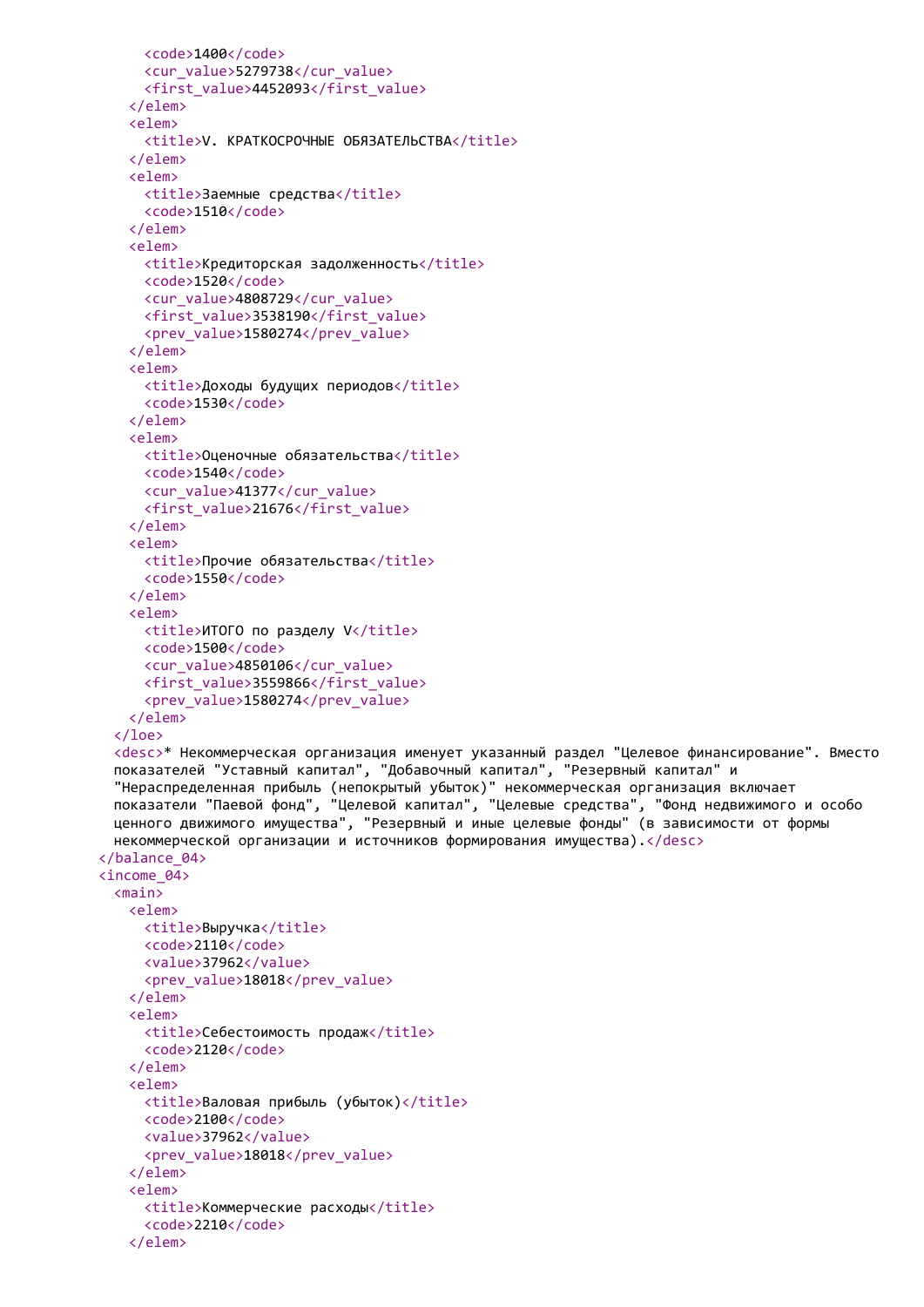```
<elem>
 <title>Управленческие расходы</title>
  <code>2220</code>
</elem>
<elem>
 <title>Прибыль (убыток) от продаж</title>
 <code>2200</code>
 <value>37962</value>
  <prev_value>18018</prev_value>
</elem>
<elem>
 <title>Доходы от участия в других организациях</title>
  <code>2310</code>
</elem>
<elem>
 <title>Проценты к получению</title>
 <code>2320</code>
  <value>1859</value>
</elem>
<elem>
 <title>Проценты к уплате</title>
 <code>2330</code>
</elem>
<elem>
 <title>Прочие доходы</title>
 <code>2340</code>
 <value>14933</value>
 <prev_value>4025</prev_value>
</elem>
<elem>
 <title>Прочие расходы</title>
 <code>2350</code>
 <value>8678</value>
 <prev_value>255</prev_value>
</elem>
<elem>
 <title>Прибыль (убыток) до налогообложения</title>
 <code>2300</code>
 <value>46076</value>
 <prev_value>21788</prev_value>
</elem>
<elem>
 <title>Текущий налог на прибыль</title>
 <code>2410</code>
 <value>9575</value>
 <prev_value>4406</prev_value>
</elem>
<elem>
 <title>в т.ч. постоянные налоговые обязательства (активы)</title>
 <code>2421</code>
</elem>
<elem>
 <title>Изменение отложенных налоговых обязательств</title>
 <code>2430</code>
</elem>
<elem>
 <title>Изменение отложенных налоговых активов</title>
 <code>2450</code>
</elem>
<elem>
 <title>Прочее</title>
 <code>2460</code>
</elem>
<elem>
 <title>Чистая прибыль (убыток)</title>
 <code>2400</code>
 <value>36501</value>
  <prev_value>17382</prev_value>
</elem>
```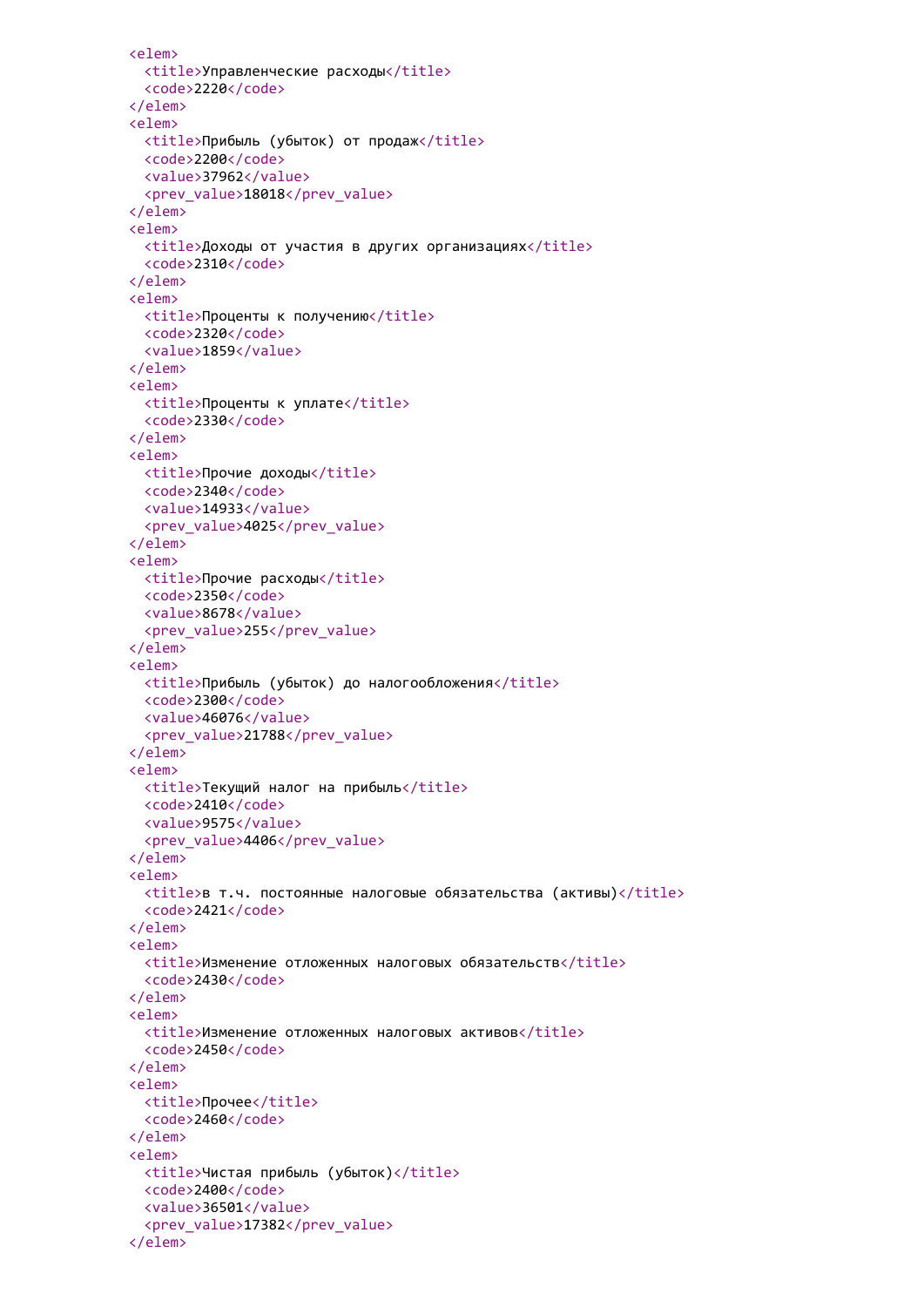```
<elem>
       <title>СПРАВОЧНО:</title>
     </elem>
     <elem>
       <title>Результат от переоценки внеоборотных активов, не включаемый в чистую прибыль
       (убыток) периода</title>
       <code>2510</code>
     </elem>
     <elem>
       <title>Результат от прочих операций, не включаемый в чистую прибыль (убыток)
       периода</title>
       <code>2520</code>
     </elem>
     <elem>
       <title>Совокупный финансовый результат периода</title>
       <code>2500</code>
       <value>36501</value>
       <prev_value>17382</prev_value>
     </elem>
     <elem>
       <title>Базовая прибыль (убыток) на акцию</title>
       <code>2900</code>
     </elem>
     <elem>
       <title>Разводненная прибыль (убыток) на акцию</title>
       <code>2910</code>
     </elem>
   </main>
  </income_04>
  <has_equity>0</has_equity>
  <has_cash>0</has_cash>
  <has_app>0</has_app>
  <has_funds>0</has_funds>
  <has_info_letter>0</has_info_letter>
  <has_audit_letter>0</has_audit_letter>
</q_acnt_report>
<has_q_acnt_report_en>0</has_q_acnt_report_en>
<pre_cons_acnt_report_was>1</pre_cons_acnt_report_was>
<acnt_policy>
  \langle none change 1>1\langle/none change 1></acnt_policy>
<export_state>
  <none>1</none>
</export_state>
<real_estate>
 <sig_changes>
   <none>1</none>
 </sig_changes>
</real_estate>
<trials>
 <none>1</none>
</trials>
<smeeting>
  <none_change_1>0</none_change_1>
  <name>В соответствии с п. 1 ст. 8 Федерального закона «О Государственной компании «Российские
  автомобильные дороги» и о внесении изменений в отдельные законодательные акты Российской
 Федерации» от 17.07.2009 № 145-ФЗ высшим органом управления Государственной компании является
  наблюдательный совет Государственной компании.</name>
  <notif_desc>В соответствии с Постановлением Правительства РФ от 03.09.2010 N 685 "Об
 утверждении Регламента Государственной компании "Российские автомобильные дороги" секретарь
 наблюдательного совета направляет членам наблюдательного совета извещение о проведении
 заседания наблюдательного совета в течение 1 рабочего дня со дня утверждения повестки
 заседания наблюдательного совета. Извещение о проведении заседания наблюдательного совета
 должно содержать фамилию, имя и отчество члена наблюдательного совета, а также сведения о
 дате, месте и времени проведения заседания наблюдательного совета. К извещению прилагается
 повестка заседания, а также материалы, необходимые для рассмотрения включенных в нее
  вопросов. Извещение о проведении заочного голосования направляется секретарем наблюдательного
  совета членам наблюдательного совета в течение 1 рабочего дня со дня утверждения повестки
  заочного голосования. Одновременно с извещением о проведении заочного голосования
```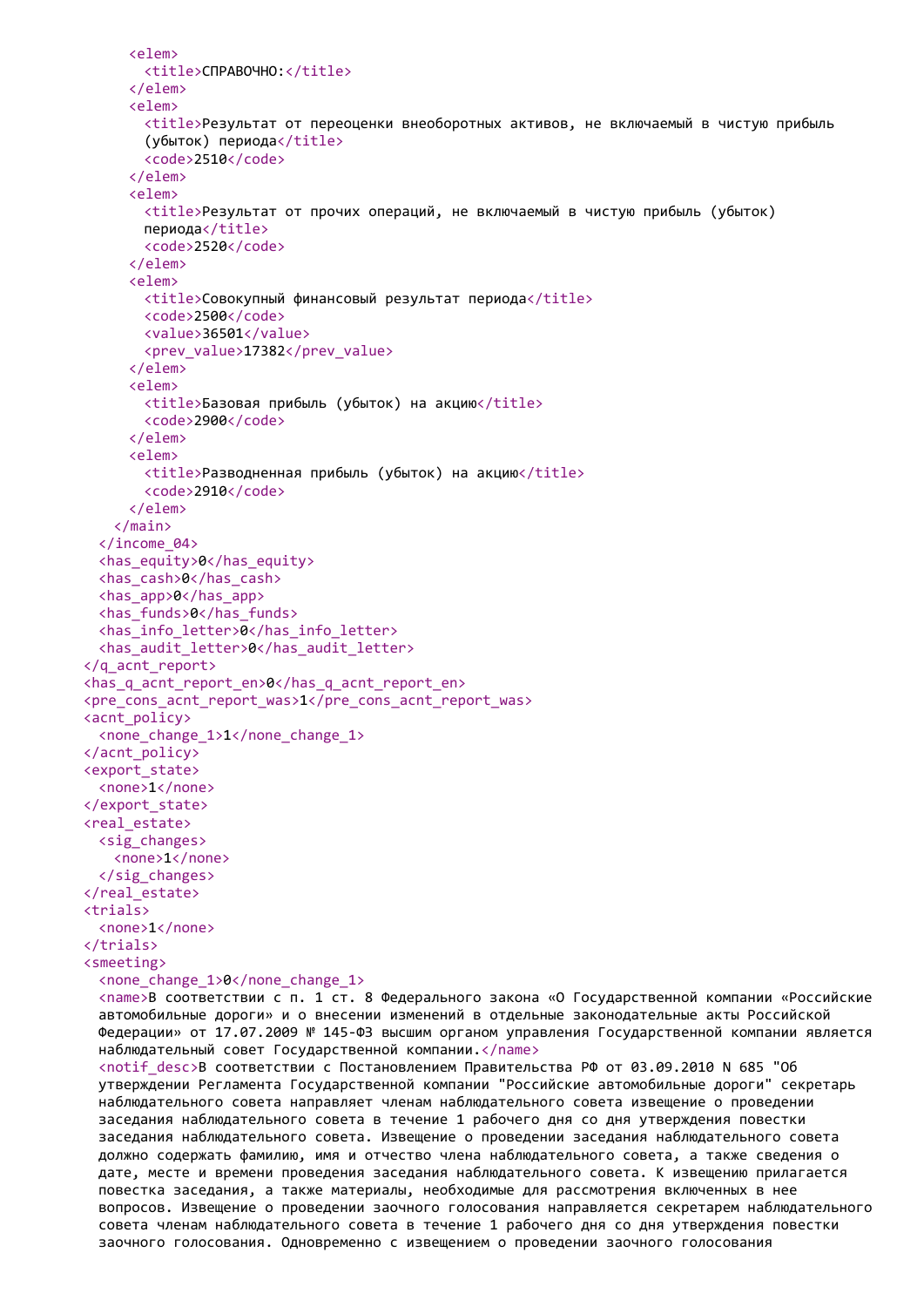направляются опросные листы и материалы по вопросам повестки заочного голосования. В извещении о проведении заочного голосования указывается дата окончания срока представления заполненных опросных листов, определенная председателем наблюдательного совета, а также дата определения результатов заочного голосования.</notif\_desc> <call\_desc>В соответствии с Постановлением Правительства РФ от 03.09.2010 N 685 "Об утверждении Регламента Государственной компании "Российские автомобильные дороги": Заседания наблюдательного совета проводятся не реже чем 1 раз в 3 месяца в соответствии с утверждаемым наблюдательным советом планом работы наблюдательного совета. Внеочередное заседание наблюдательного совета проводится по решению председателя наблюдательного совета, а также по требованию ревизионной комиссии Государственной компании или аудиторской организации (порядок направления (предъявления) таких требований, не определен Постановлением Правительства РФ от 03.09.2010 N 685 "Об утверждении Регламента Государственной компании "Российские автомобильные дороги"). Наблюдательный совет вправе принимать решения без созыва заседания наблюдательного совета путем проведения заочного голосования в порядке, установленном в утверждаемом наблюдательным советом положении о наблюдательном совете Государственной компании, а также в соответствии с настоящим Регламентом.</call\_desc> <date desc>Заседания наблюдательного совета Государственной компании созываются его председателем или членом наблюдательного совета Государственной компании, уполномоченным председателем наблюдательного совета Государственной компании, не реже чем один раз в три месяца. Порядок и сроки подготовки, созыва и проведения заседаний наблюдательного совета Государственной компании устанавливаются Регламентом Государственной компании (п. 14 ст. 8 Федерального закона от 17.07.2009 N 145-ФЗ "О государственной компании "Российские автомобильные дороги" и о внесении изменений в отдельные законодательные акты Российской Федерации"). Наблюдательный совет Государственной компании вправе принимать решения без созыва заседания наблюдательного совета Государственной компании путем проведения заочного голосования в порядке, установленном наблюдательным советом Государственной компании (п. 20 ст. 8 Федерального закона от 17.07.2009 N 145-ФЗ "О государственной компании "Российские автомобильные дороги" и о внесении изменений в отдельные законодательные акты Российской Федерации"). В соответствии с Постановлением Правительства РФ от 03.09.2010 N 685 "Об утверждении Регламента Государственной компании "Российские автомобильные дороги" решение о проведения заочного голосования принимается председателем наблюдательного совета Компании. При принятии решения о проведении заочного голосования председатель наблюдательного совета утверждает повестку заочного голосования, включающую перечень вопросов, выносимых на заочное голосование, дату окончания срока представления заполненных опросных листов, дату определения результатов заочного голосования и дает указание секретарю наблюдательного совета подготовить извещение о проведении заочного голосования, опросные листы и материалы, необходимые для рассмотрения включенных в повестку заочного голосования вопросов.</date\_desc> <prop desc>В соответствии с Постановлением Правительства РФ от 03.09.2010 N 685 "Об утверждении Регламента Государственной компании "Российские автомобильные дороги" вопросы, выносимые на заседание наблюдательного совета, включаются в повестку заседания наблюдательного совета на основании решений наблюдательного совета, решений председателя наблюдательного совета, а также по письменным требованиям членов наблюдательного совета, председателя ревизионной комиссии Государственной компании или аудиторской организации Государственной компании (порядок внесения таких предложений, не определен Постановлением Правительства РФ от 03.09.2010 N 685 "Об утверждении Регламента Государственной компании "Российские автомобильные дороги").</prop\_desc> <prep desc>В соответствии с Постановлением Правительства РФ от 03.09.2010 N 685 "Об

утверждении Регламента Государственной компании "Российские автомобильные дороги" секретарь наблюдательного совета направляет членам наблюдательного совета извещение о проведении заседания наблюдательного совета в течение 1 рабочего дня со дня утверждения повестки заседания наблюдательного совета. Извещение о проведении заседания наблюдательного совета должно содержать фамилию, имя и отчество члена наблюдательного совета, а также сведения о дате, месте и времени проведения заседания наблюдательного совета. К извещению прилагается повестка заседания, а также материалы, необходимые для рассмотрения включенных в нее вопросов.</prep\_desc>

 $\langle$ res desc>В соответствии с Постановлением Правительства РФ от 03.09.2010 N 685 "Об утверждении Регламента Государственной компании "Российские автомобильные дороги": Решения, принятые на заседании наблюдательного совета, оформляются протоколом заседания. Протокол заседания наблюдательного совета составляется секретарем наблюдательного совета, сшивается, заверяется печатью Государственной компании и подписывается председательствовавшим на заседании наблюдательного совета, а также секретарем наблюдательного совета, как правило, не позднее чем через 7 дней со дня проведения заседания. Копии протокола заседания наблюдательного совета направляются секретарем наблюдательного совета всем членам наблюдательного совета, председателю правления Государственной компании, правлению Государственной компании, научно-техническому совету Государственной компании и ревизионной комиссии Государственной компании в течение 2 рабочих дней со дня подписания протокола в установленном порядке.</res\_desc>

</smeeting> <shares>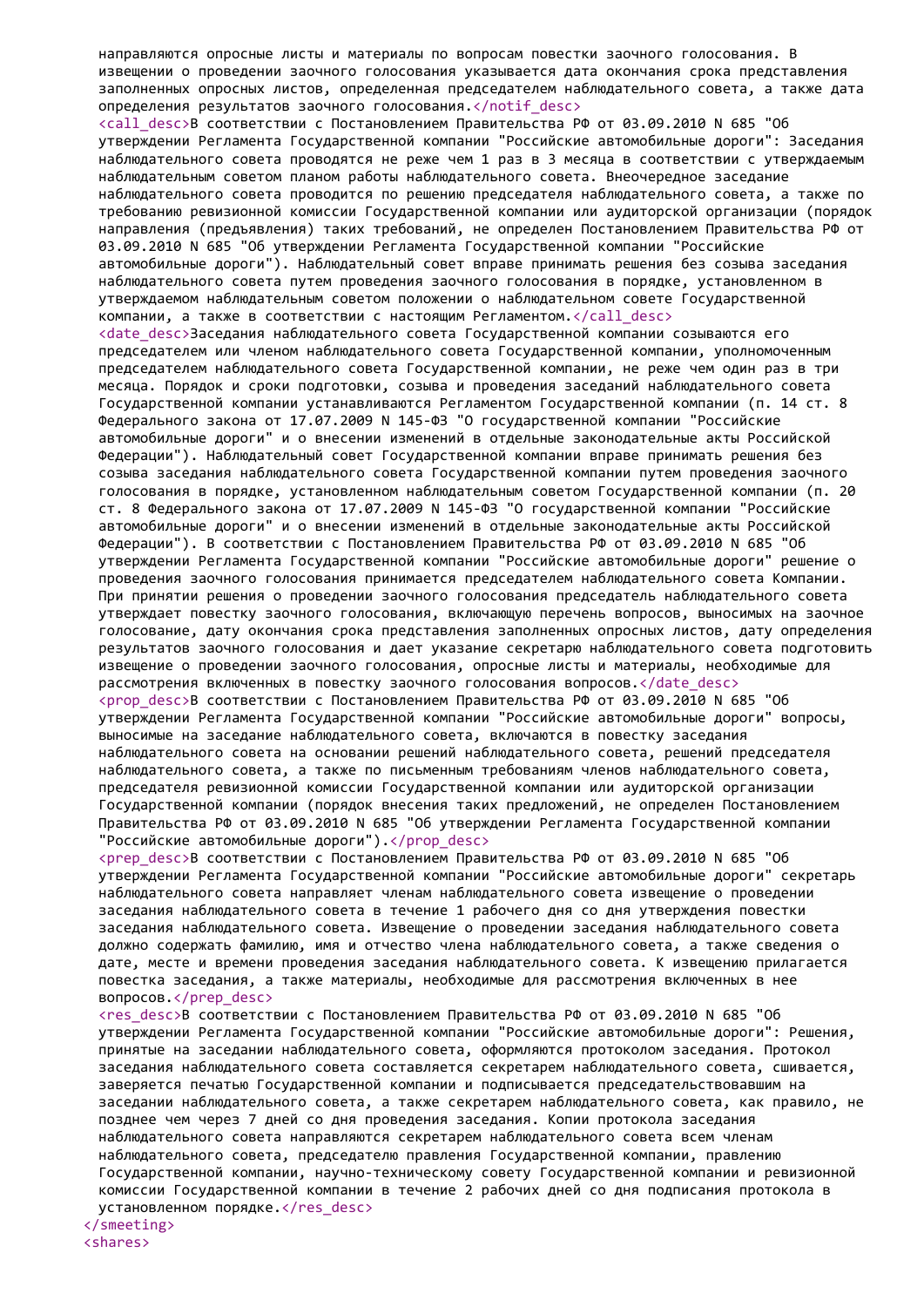```
<share>
   <name>Общество с ограниченной ответственностью «Автодор - Платежные Системы»</name>
   <short_name>ООО «Автодор - ПС»</short_name>
   <legal_address>
     <zip_code>109012</zip_code>
     <country>Россия</country>
     <city>город Москва</city>
     <street>Новая площадь</street>
     <building>10</building>
     <canonical_name>109012 Россия, город Москва, Новая площадь 10</canonical_name>
   </legal_address>
   <inn>7709874971</inn>
   <ogrn>1117746252227</ogrn>
   <issuer_share>100</issuer_share>
   <share>0</share>
  </share>
</shares>
<deals3>
  \langle q \rangle<deal>
     <date>2012-06-28</date>
     <subject>Заключение договора на выполнение комплекса работ по реконструкции автомагистрали
     М-4 «Дон» - от Москвы через Воронеж, Ростов-на-Дону, Краснодар до Новороссийска на
     участках км 1250 - км 1319, км 1373+906 - км 1383+036, Краснодарский край (разработка
     рабочей документации, землеустроительные дела, разработка документации по планировке
     территории, подготовка территории, реконструкция) с Открытым акционерным обществом
     «Волгомост» (Подрядчик).</subject>
     <content>Подрядчик обязуется выполнить собственными силами и силами привлеченных
     субподрядных организаций комплекс работ по реконструкции автомагистрали М-4 «Дон» - от
     Москвы через Воронеж, Ростов-на-Дону, Краснодар до Новороссийска на участках км 1250 – км
     1319, км 1373+906 – км 1383+036, Краснодарский край (разработка рабочей документации,
     землеустроительные дела, разработка документации по планировке территории, подготовка
     территории, реконструкция), а Заказчик обязуется создать Подрядчику необходимые условия
     для выполнения таких работ, принять их результат и оплатить обусловленную стоимость в
     соответствии с условиями Договора.</content>
     <terms>срок начала выполнения работ - дата заключения договора; срок окончания выполнения
     работ - 31 октября 2014 года. </terms>
     <parts>Государственная компания «Российские автомобильные дороги» (Заказчик) и Открытое
     акционерное общество «Волгомост» (Подрядчик).</parts>
     <nominal>
       <amount>18 999 027, 823</amount>
       <currency>RUR</currency>
       <scale_base_2>1000</scale_base_2>
       <canonical_name_2> 18 999 027, 823 RUR x 1000</canonical_name_2>
     </nominal>
     <percent_amount>16.5</percent_amount>
     <assets_value>
       <assets>115 141 565</assets>
       <currency>RUR</currency>
       <scale_base_2>1000</scale_base_2>
       \langlecanonical name 2> 115 141 565 RUR x 1000\langle/canonical name 2>
     </assets_value>
     <is_large_deal>1</is_large_deal>
     <is_int_deal>0</is_int_deal>
     <approval>
       <unit>Наблюдательный совет Государственной компании «Российские автомобильные
       дороги»</unit>
       <date_decision>2012-06-28</date_decision>
       <date_sobr>2012-06-28</date_sobr>
       <number_prot>37</number_prot>
     </approval>
   </deal>
  \langle/a>
</deals3>
<credit_ratings>
 <none_change_1>0</none_change_1>
  <none>1</none>
</credit_ratings>
<term_issues>
```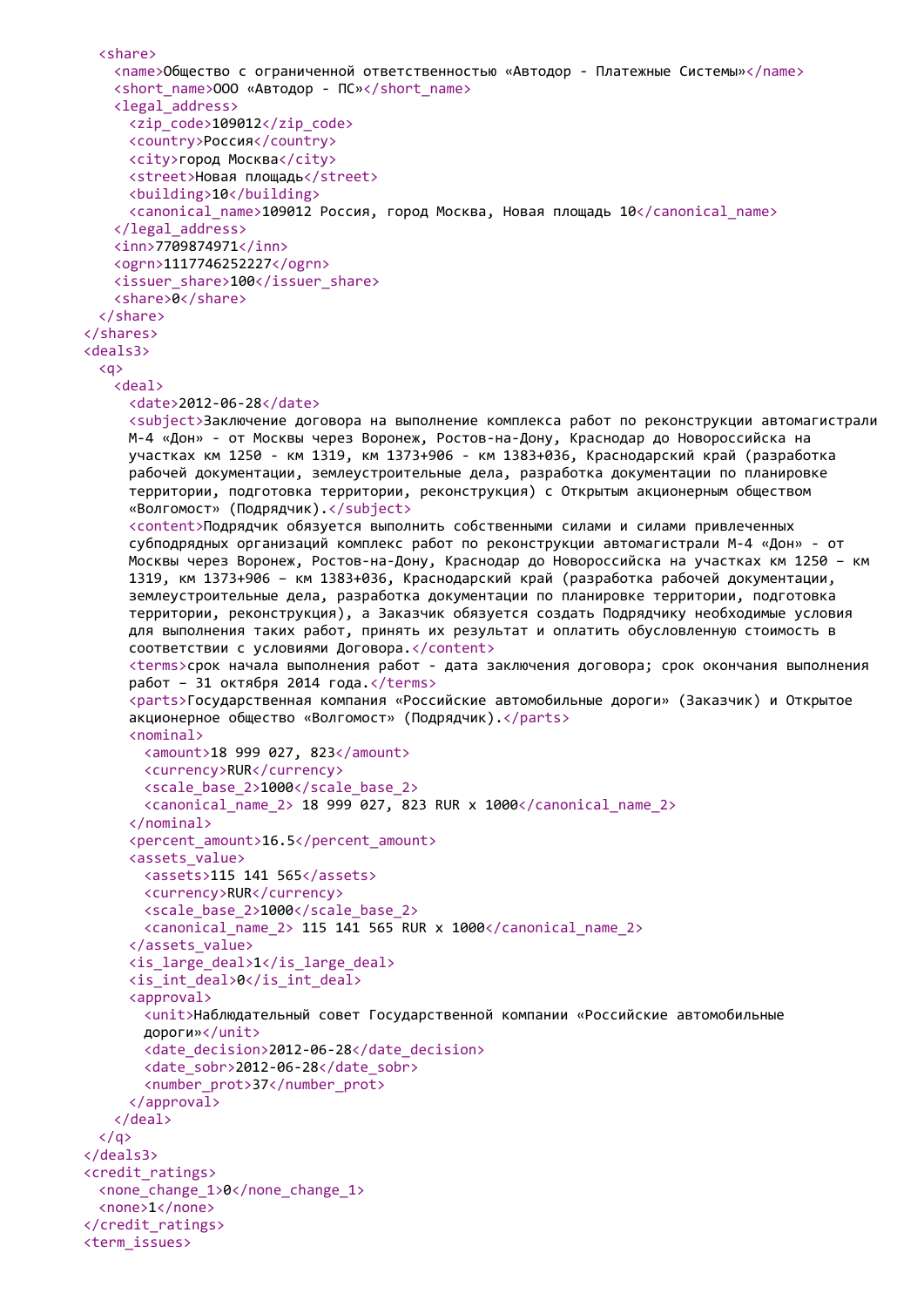```
<none_change_1>0</none_change_1>
  <none>1</none>
</term_issues>
<out_issues>
  <none_change_1>0</none_change_1>
  <out_issue>
   <sec_type_id>2</sec_type_id>
   <sec_form_id>1</sec_form_id>
   <ser>01</ser>
   <other id>неконвертируемые процентные облигации, размещаемые по открытой подписке среди
   неограниченного круга лиц</other id>
   <canonical_name>облигации, серия 01, неконвертируемые процентные облигации, размещаемые по
   открытой подписке среди неограниченного круга лиц</canonical_name>
   <non_reg>0</non_reg>
   <reg_no>4-01-00011-Т</reg_no>
   <reg_date>2011-04-26</reg_date>
   <reg_org_id>200</reg_org_id>
   <num_issued>3000000</num_issued>
   <vol_par>3000000000</vol_par>
   <nominal>1000</nominal>
   <non_vol_par>0</non_vol_par>
   <state_reg>4</state_reg>
   <non_report>1</non_report>
   <non_notice>0</non_notice>
   <notice_date>2011-12-12</notice_date>
   <namber_coupon>9</namber_coupon>
   <maturity_date>2016-11-29</maturity_date>
   <exactly>1</exactly>
   <web>www.russianhighways.ru</web>
   <web_none>0</web_none>
   <has_add_issues>0</has_add_issues>
   <sec_bond>1</sec_bond>
   <secured_bonds>
     <provisor>
       <entity_type>0</entity_type>
       <name>Министерство финансов Российской Федерации</name>
       <short_name>Минфин России</short_name>
       <legal_address>
         <zip_code>109097</zip_code>
         <country>Россия</country>
         <city>город Москва</city>
         <street>Ильинка</street>
         <building>9</building>
         <canonical_name>109097 Россия, город Москва, Ильинка 9</canonical_name>
       </legal_address>
       <inn>7710168360</inn>
       <ensure>4</ensure>
       <size_ensure>3000000000</size_ensure>
       <oblige_ensure>3000000000</oblige_ensure>
       <web>www.minfin.ru</web>
       <web_none>0</web_none>
     </provisor>
   </secured_bonds>
   <conver_issue>0</conver_issue>
   <non_out>1</non_out>
  </out_issue>
</out_issues>
<bond_provision>
  <provisor>
   <mandatory_discl>0</mandatory_discl>
   <voluntary_discl>0</voluntary_discl>
   <substituted_discl>0</substituted_discl>
   <entity_type>0</entity_type>
   <name>Министерство финансов Российской Федерации</name>
   <legal_address>
     <zip_code>109097</zip_code>
     <country>Россия</country>
     <city>город Москва</city>
     <street>Ильинка</street>
```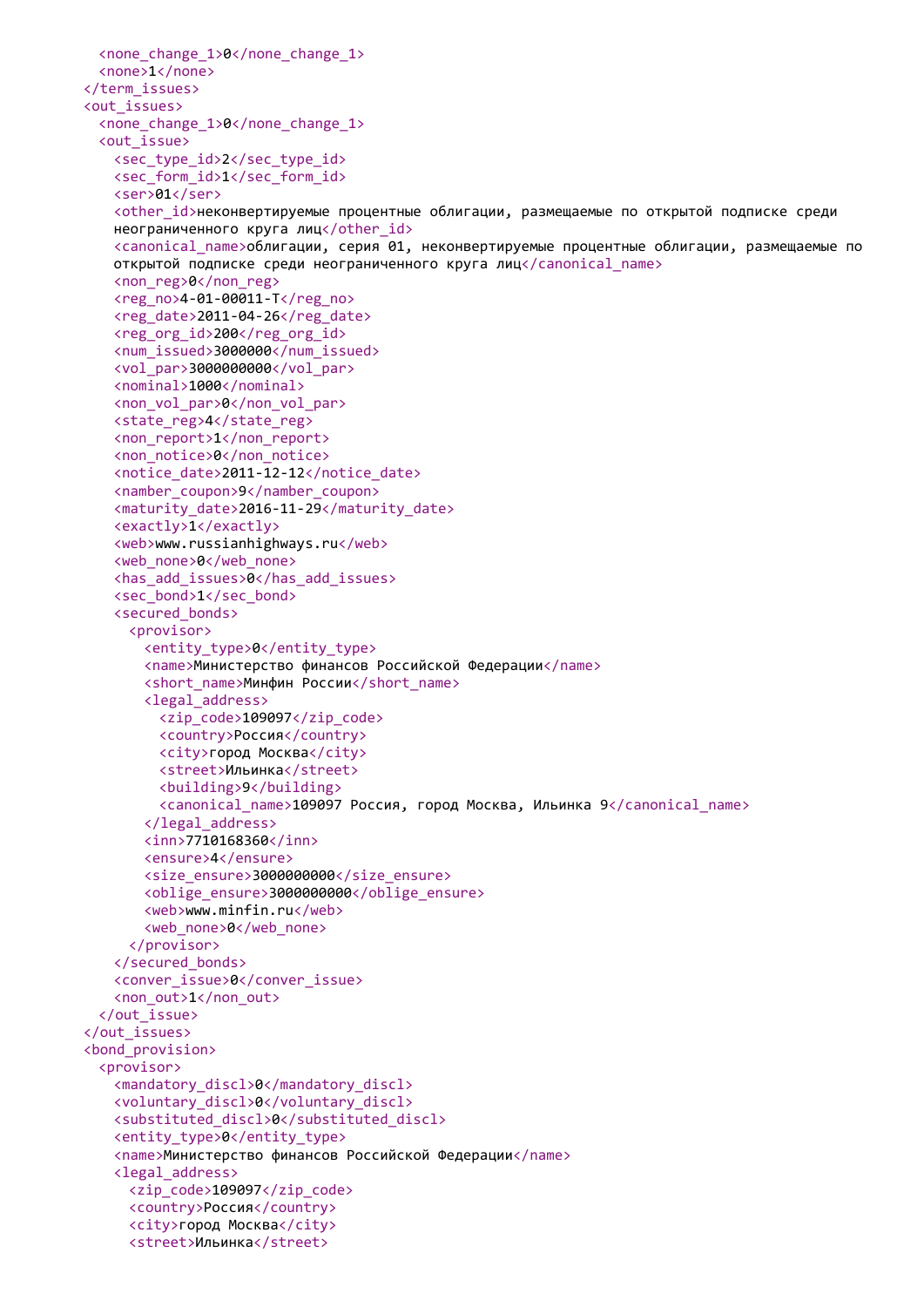```
<building>9</building>
     <canonical_name>109097 Россия, город Москва, Ильинка 9</canonical_name>
   </legal_address>
   <inn>7710168360</inn>
   <ogrn>1037739085636</ogrn>
   <ensure>4</ensure>
   <nominal>
     <principal_debt_current>3000000</principal_debt_current>
     <currency>RUR</currency>
     <scale_base_2>1000</scale_base_2>
     <canonical_name_2> 3000000 RUR x 1000</canonical_name_2>
   </nominal>
   <oblige ensure>В соответствии с п. 2.1. государственной гарантии Российской Федерации от
   31.12.2010 № 04-04-10/188 гарант в лице Министерства финансов Российской Федерации
   обеспечивает надлежащее (в полном объеме и в установленный срок) исполнение Государственной
   компанией "Автодор" ее обязательств по облигациям перед владельцами облигаций по выплате
   номинальной стоимости облигаций при погашении облигаций на 1 821 (одна тысяча восемьсот
   двадцать первый) день с даты начала размещения облигаций.</oblige_ensure>
   <web>www.minfin.ru</web>
   <issue>
     <reg_no>4-01-00011-Т</reg_no>
     <reg_date>2011-04-26</reg_date>
   </issue>
 </provisor>
</bond_provision>
<bond_provision_2>
 <none>1</none>
</bond_provision_2>
<register>
 <none_change_1>0</none_change_1>
 <none>1</none>
 <has_depos_orgs>1</has_depos_orgs>
 <depos_orgs>
   <depos_org>
     <name>Небанковская кредитная организация закрытое акционерное общество "Национальный
     расчетный депозитарий"</name>
     <short_name>НКО ЗАО НРД</short_name>
     <legal_address>125009, г. Москва, Средний Кисловский переулок, дом 1/13, строение 8;
     </legal_address>
     <inn>7702165310</inn>
     <ogrn>1027739132563</ogrn>
     <is_foreign_entity>0</is_foreign_entity>
     <license>
       <no>177-12042-000100</no>
       <start_date>2009-02-19</start_date>
       <end_date>
         <none>1</none>
       </end_date>
       <lic_org>
         <name>ФКЦБ (ФСФР) России</name>
       </lic_org>
     </license>
   </depos_org>
 </depos_orgs>
</register>
<capital_leg>
 <none_change_1>0</none_change_1>
 <desc>Эмитент не является акционерным обществом. Названия и реквизиты законодательных актов
 Российской Федерации, действующих на дату утверждения ежеквартального отчета, которые
 регулируют вопросы импорта и экспорта капитала и могут повлиять на выплату процентов и других
 платежей, причитающихся нерезидентам - владельцам ценных бумаг эмитента. Налоговый кодекс
 Российской Федерации (часть первая) № 146-ФЗ от 31.07.1998 г.; Налоговый кодекс Российской
 Федерации (часть вторая) № 117-ФЗ от 5.08.2000 г.; Таможенный кодекс Российской Федерации №
 61-ФЗ от 28.05.2003 г.; Федеральный закон № 395-1 от 2.12.1990 г. «О банках и банковской
 деятельности»; Закон РСФСР № 1488-1 от 26.06.1991 г. «Об инвестиционной деятельности в
 РСФСР»; Закон Российской Федерации № 5003-1 от 21.05.1993 г. «О таможенном тарифе»;
 Федеральный закон от 12.01.1996 № 7-ФЗ «О некоммерческих организациях»; Федеральный закон №
 39-ФЗ от 22.04.1996 «О рынке ценных бумаг»; Федеральный закон № 39-ФЗ от 25.02.1999 г. «Об
```
инвестиционной деятельности в Российской Федерации, осуществляемой в форме капитальных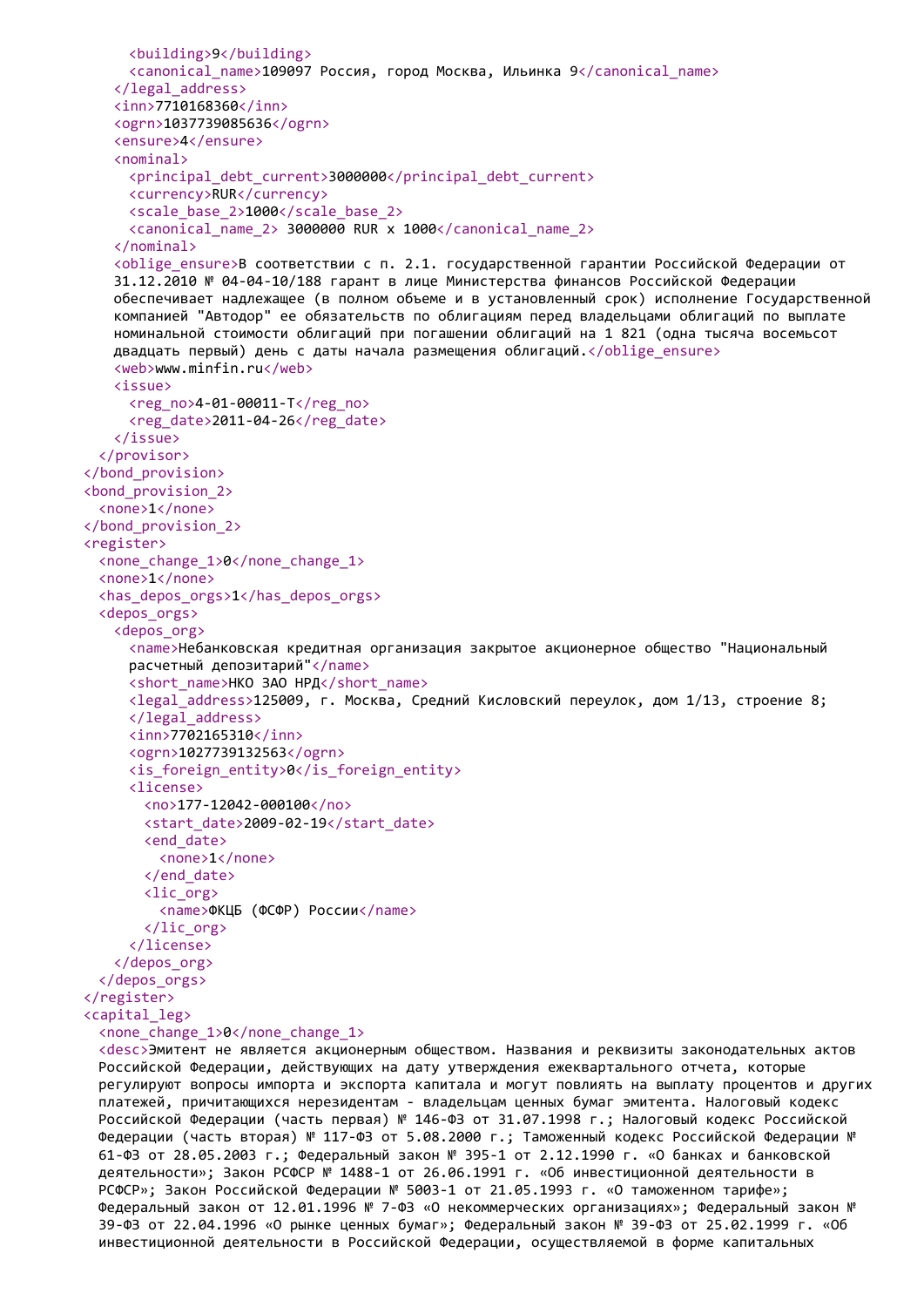вложений»; Федеральный закон № 115-ФЗ от 07.08.2001 г. «О противодействии легализации (отмыванию) доходов, полученных преступным путем, и финансированию терроризма»; Федеральный закон № 86-ФЗ от 10.07.2002 г. «О Центральном банке Российской Федерации (Банке России)»; Федеральный закон № 173-ФЗ от 10.12.2003 «О валютном регулировании и валютном контроле»; Федерального закона от 17.07.2009 N 145-ФЗ "О государственной компании "Российские автомобильные дороги" и о внесении изменений в отдельные законодательные акты Российской Федерации"; Нормативные правовые акты Правительства Российской Федерации, федеральных органов исполнительной власти, органов исполнительной власти субъектов Российской Федерации, исполнительных органов местного самоуправления; Международные договоры Российской Федерации по вопросам избежания двойного налогообложения.</desc>

## </capital\_leg>

## <capital\_tax>

## <none\_change\_1>0</none\_change\_1>

<desc>Эмитент не размещал ценные бумаги до даты утверждения настоящего ежеквартального отчета. В данной связи сведения о налогообложении доходов по размещенным ценным бумагам не приводятся. Налогообложение доходов по размещаемым эмиссионным ценным бумагам Эмитента регулируется Налоговым кодексом Российской Федерации, а также иными нормативными правовыми актами Российской Федерации, принятыми в соответствии с Налоговым кодексом Российской Федерации. Информация, приведенная в данном пункте не является исчерпывающей. Эмитент рекомендует воспользоваться правом получать от налоговых органов по месту учета бесплатную информацию о действующих налогах и сборах, законодательстве о налогах и сборах и об иных актах, содержащих нормы законодательства о налогах и сборах, а также о правах и обязанностях налогоплательщиков, полномочиях налоговых органов и их должностных лиц и правом получать от налоговых органов и других уполномоченных государственных органов письменные разъяснения по вопросам применения законодательства о налогах и сборах. НАЛОГОВЫЕ СТАВКИ: Юридические лица Физические лица Вид дохода Резиденты Нерезиденты Резиденты Нерезиденты Купонный доход (доходы в виде процентов) 20% 20% 13% 30% Доход от реализации ценных бумаг 20% 20% 13% 30% 1. Налогообложение доходов юридических лиц по облигациям эмитента в виде процентов Налогообложение процентов, начисленных за время нахождения облигаций на балансе налогоплательщика, являющегося российской организацией, производится в порядке и на условиях, которые установлены главой 25 НК РФ по налоговой ставке 20%. Сумма налога определяется налогоплательщиком самостоятельно по итогам каждого отчетного (налогового) периода. По облигациям, срок погашения которых приходится более чем на один отчетный период, доход признается полученным и включается в состав доходов на конец соответствующего отчетного периода, исходя из срока нахождения облигации на балансе с даты приобретения до даты окончания отчетного периода. В случае погашения облигаций до истечения отчетного периода доход признается полученным и включается в состав доходов на дату погашения. Налог, подлежащий уплате по истечении налогового периода, уплачивается не позднее 28 марта года, следующего за истекшим налоговым периодом. Квартальные авансовые платежи уплачиваются не позднее 28 дней со дня окончания квартала, и засчитываются в счет уплаты налога по итогам налогового периода. Ежемесячные авансовые платежи уплачиваются в срок не позднее 28 числа каждого месяца этого отчетного периода, и засчитываются при уплате квартальных авансовых платежей. Налогоплательщики, исчисляющие ежемесячные авансовые платежи по фактически полученной прибыли, уплачивают авансовые платежи не позднее 28 числа месяца, следующего за месяцем, по итогам которого производится исчисление налога. Согласно абз. 1 пп. 3 п. 1 ст. 309 НК РФ процентный доход от облигаций, полученный иностранной организацией и не связанный с ее предпринимательской деятельностью в России, относится к доходам иностранной организации от источников в РФ и подлежит налогообложению у источника выплаты доходов по ставке 20%. При этом эмитент, выплачивающий процентный доход, признается налоговым агентом и обязан перечислить соответствующую сумму налога в течение трех дней после дня выплаты (перечисления) денежных средств иностранной организации. В отношении процентного дохода, полученных иностранными юридическим лицами, может применяться пониженная ставка, если между Россией и страной местонахождения получателя дохода заключено международное соглашение (договор) о предотвращении двойного налогообложения, а также при предоставлении до даты выплаты дохода налоговому агенту подтверждения налогового резидентства в такой стране. При представлении иностранной организацией, имеющей право на получение дохода, подтверждения налогового резидентства указанного в пункте 1 статьи 312 НК РФ, налоговому агенту, выплачивающему доход, в отношении которого международным договором Российской Федерации предусмотрен льготный режим налогообложения в Российской Федерации, в отношении такого дохода производится освобождение от удержания налога у источника выплаты или удержание налога у источника выплаты по пониженным ставкам. 2. Налогообложение доходов юридических лиц от реализации ценных бумаг эмитента a) Российские организации или постоянные представительства иностранных юридических лиц в Российской Федерации. Ставка налога – 20%. Согласно пункту 2 статьи 280 НК РФ доходы налогоплательщика от операций по реализации или иного выбытия ценных бумаг (в том числе погашения) определяются исходя из цены реализации или иного выбытия ценной бумаги, а также суммы накопленного процентного (купонного) дохода, уплаченной покупателем налогоплательщику, и суммы процентного (купонного) дохода, выплаченной налогоплательщику Эмитентом. При этом в доход налогоплательщика от реализации или иного выбытия ценных бумаг не включаются суммы процентного (купонного) дохода, ранее учтенные при налогообложении. Расходы при реализации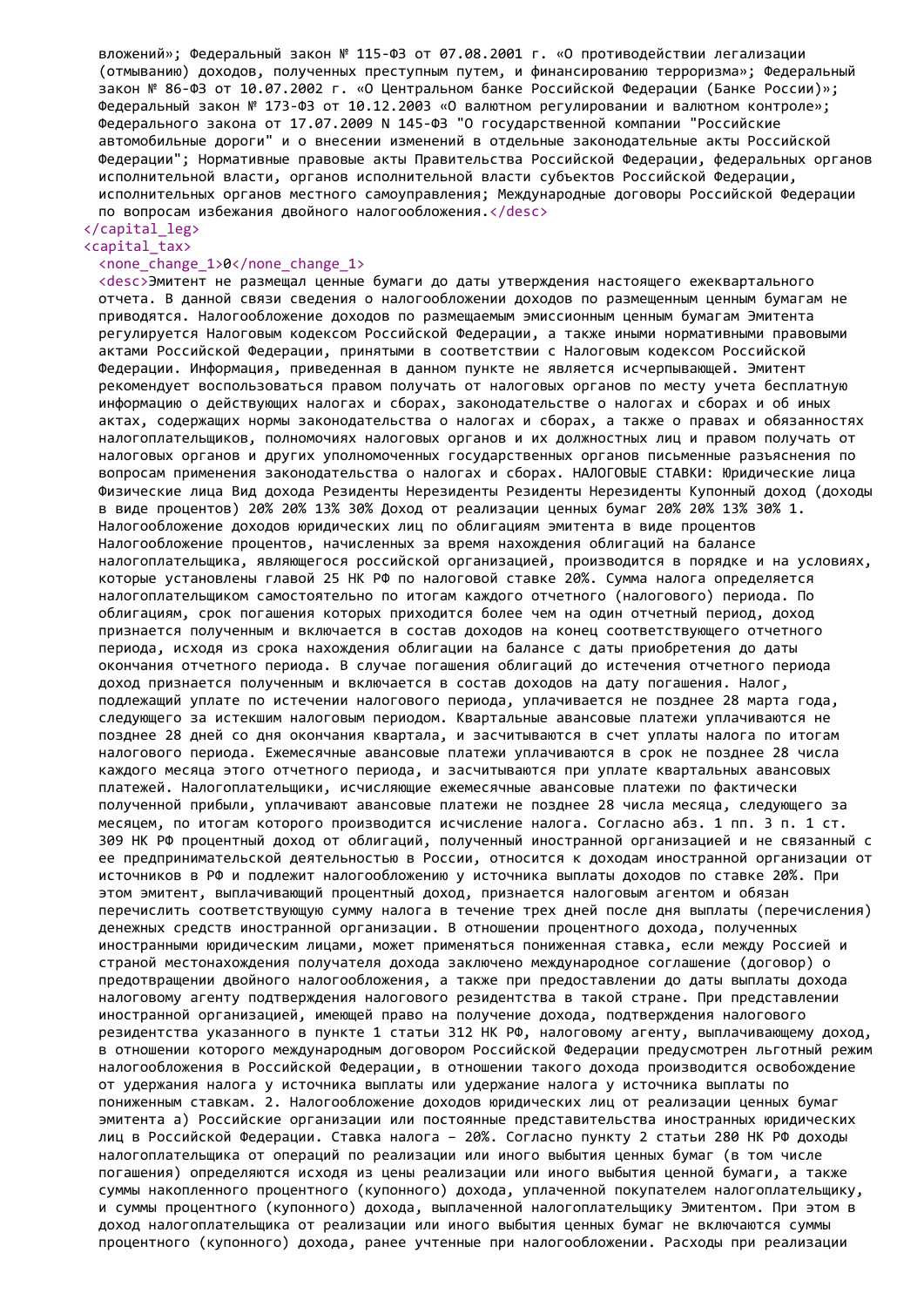(или ином выбытии) ценных бумаг определяются исходя из цены приобретения ценной бумаги (включая расходы на ее приобретение), затрат на ее реализацию, суммы накопленного процентного (купонного) дохода, уплаченной налогоплательщиком продавцу ценной бумаги. При этом в расход не включаются суммы накопленного процентного (купонного) дохода, ранее учтенные при налогообложении. В целях главы 25 НК РФ ценные бумаги признаются обращающимися на организованном рынке ценных бумаг только при одновременном соблюдении следующих условий: 1) если они допущены к обращению хотя бы одним организатором торговли, имеющим на это право в соответствии с национальным законодательством; 2) если информация об их ценах (котировках) публикуется в средствах массовой информации (в том числе электронных) либо может быть представлена организатором торговли или иным уполномоченным лицом любому заинтересованному лицу в течение трех лет после даты совершения операций с ценными бумагами; 3) если по ним в течение последних трех месяцев, предшествующих дате совершения налогоплательщиком сделки с этими ценными бумагами, рассчитывалась рыночная котировка, если это предусмотрено применимым законодательством. Под применимым законодательством понимается законодательство государства, на территории которого осуществляется обращение ценных бумаг (заключение налогоплательщиком гражданско-правовых сделок, влекущих переход права собственности на ценные бумаги). В случаях невозможности однозначно определить, на территории какого государства заключались сделки с ценными бумагами вне организованного рынка ценных бумаг, включая сделки, заключаемые посредством электронных торговых систем, налогоплательщик вправе самостоятельно в соответствии с принятой им для целей налогообложения учетной политикой выбирать такое государство в зависимости от места нахождения продавца либо покупателя ценных бумаг. Под рыночной котировкой ценной бумаги понимается средневзвешенная цена ценной бумаги по сделкам, совершенным в течение торгового дня через российского организатора торговли на рынке ценных бумаг, включая фондовую биржу, - для ценных бумаг, допущенных к торгам такого организатора торговли на рынке ценных бумаг, такой фондовой биржи, или цена закрытия по ценной бумаге, рассчитываемая иностранной фондовой биржей по сделкам, совершенным в течение торгового дня через такую биржу, - для ценных бумаг, допущенных к торгам такой фондовой биржи. Если по одной и той же ценной бумаге сделки совершались через двух и более организаторов торговли, то налогоплательщик вправе самостоятельно выбрать рыночную котировку, сложившуюся у одного из организаторов торговли. В случае, если средневзвешенная цена организатором торговли не рассчитывается, то за средневзвешенную цену принимается половина суммы максимальной и минимальной цен сделок, совершенных в течение торгового дня через этого организатора торговли. Под накопленным процентным (купонным) доходом понимается часть процентного (купонного) дохода, выплата которого предусмотрена условиями выпуска такой ценной бумаги, рассчитываемая пропорционально количеству дней, прошедших от даты выпуска ценной бумаги или даты выплаты предшествующего купонного дохода до даты совершения сделки (даты передачи ценной бумаги). Рыночной ценой ценных бумаг, обращающихся на организованном рынке ценных бумаг, для целей налогообложения признается фактическая цена реализации или иного выбытия ценных бумаг, если эта цена находится в интервале между минимальной и максимальной ценами сделок (интервал цен) с указанной ценной бумагой, зарегистрированной организатором торговли на рынке ценных бумаг на дату совершения соответствующей сделки. В случае совершения сделки через организатора торговли под датой совершения сделки следует понимать дату проведения торгов, на которых соответствующая сделка с ценной бумагой была заключена. В случае реализации ценной бумаги вне организованного рынка ценных бумаг датой совершения сделки считается дата определения всех существенных условий передачи ценной бумаги, то есть дата подписания договора. Если по одной и той же ценной бумаге сделки на указанную дату совершались через двух и более организаторов торговли на рынке ценных бумаг, то налогоплательщик вправе самостоятельно выбрать организатора торговли, значения интервала цен которого будут использованы налогоплательщиком для целей налогообложения. При отсутствии информации об интервале цен у организаторов торговли на рынке ценных бумаг на дату совершения сделки налогоплательщик принимает интервал цен при реализации этих ценных бумаг по данным организаторов торговли на рынке ценных бумаг на дату ближайших торгов, состоявшихся до дня совершения соответствующей сделки, если торги по этим ценным бумагам проводились у организатора торговли хотя бы один раз в течение последних трех месяцев. При соблюдении налогоплательщиком порядка, изложенного выше, фактическая цена реализации или иного выбытия ценных бумаг, находящаяся в соответствующем интервале цен, принимается для целей налогообложения в качестве рыночной цены. В случае реализации (приобретения) ценных бумаг, обращающихся на организованном рынке ценных бумаг, по цене ниже минимальной (выше максимальной) цены сделок на организованном рынке ценных бумаг при определении финансового результата принимается минимальная (максимальная) цена сделки на организованном рынке ценных бумаг. По ценным бумагам, не обращающимся на организованном рынке ценных бумаг, фактическая цена сделки принимается для целей налогообложения, если эта цена находится в интервале между минимальной и максимальной ценами, определенными исходя из расчетной цены ценной бумаги и предельного отклонения цен, если иное не установлено п. 6 ст. 280 НК РФ. В целях статьи 280 НК РФ предельное отклонение цен ценных бумаг, не обращающихся на организованном рынке ценных бумаг, устанавливается в размере 20 процентов в сторону повышения или понижения от расчетной цены ценной бумаги. В случае реализации (приобретения) ценных бумаг, не обращающихся на организованном рынке ценных бумаг, по цене ниже минимальной (выше максимальной) цены, определенной исходя из расчетной цены ценной бумаги и предельного отклонения цен, при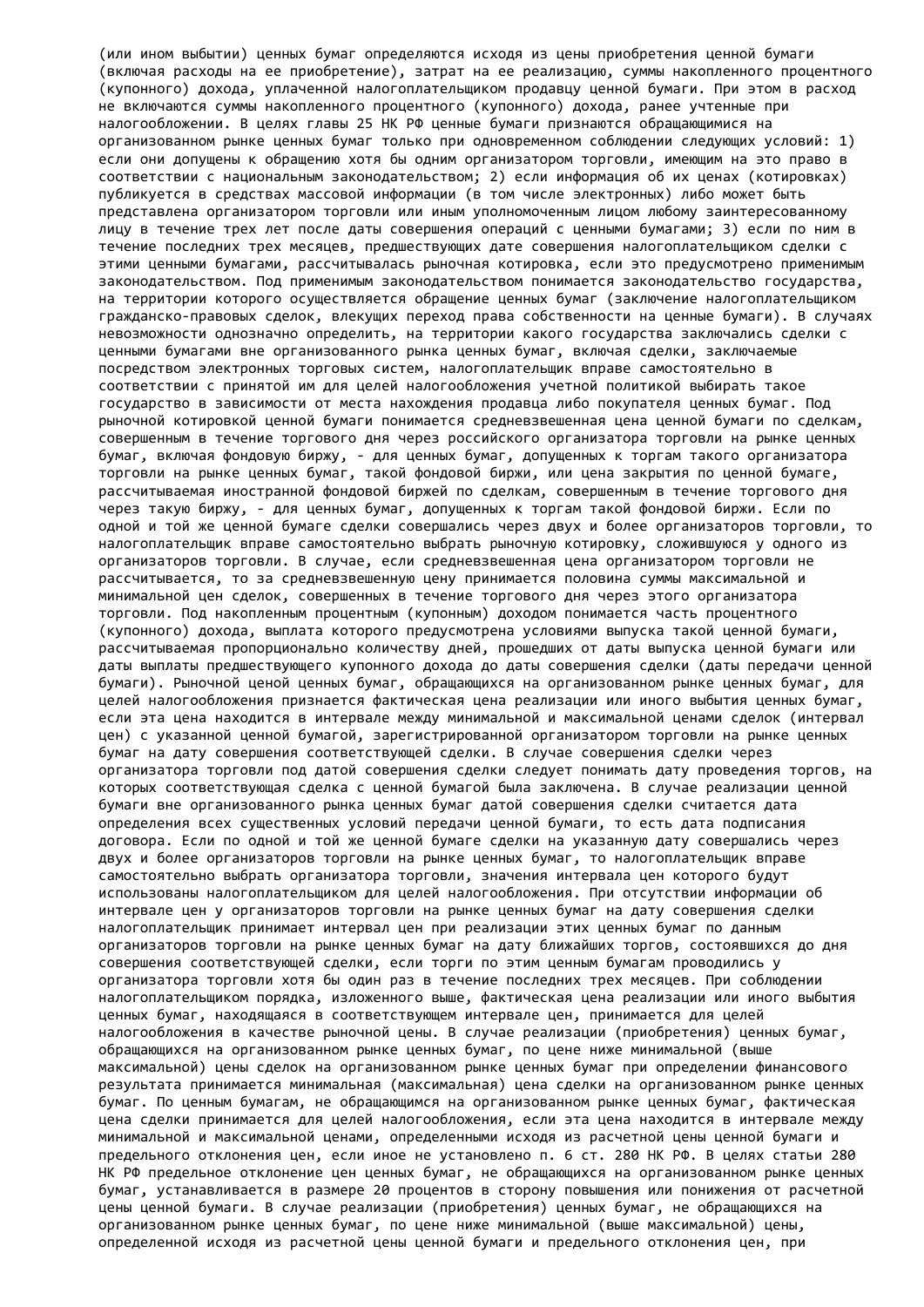определении финансового результата для целей налогообложения принимается минимальная (максимальная) цена, определенная исходя из расчетной цены ценной бумаги и предельного отклонения цен. Порядок определения расчетной цены ценных бумаг, не обращающихся на организованном рынке ценных бумаг, устанавливается федеральным органом исполнительной власти по рынку ценных бумаг по согласованию с Министерством финансов Российской Федерации. Налоговая база по операциям с ценными бумагами определяется налогоплательщиком отдельно, за исключением налоговой базы по операциям с ценными бумагами, определяемой профессиональными участниками рынка ценных бумаг. При этом налогоплательщики (за исключением профессиональных участников рынка ценных бумаг, осуществляющих дилерскую деятельность) определяют налоговую базу по операциям с ценными бумагами, обращающимися на организованном рынке ценных бумаг, отдельно от налоговой базы по операциям с ценными бумагами, не обращающимися на организованном рынке ценных бумаг. Профессиональные участники рынка ценных бумаг (включая банки), не осуществляющие дилерскую деятельность, в учетной политике для целей налогообложения должны определить порядок формирования налоговой базы по операциям с ценными бумагами, обращающимися на организованном рынке ценных бумаг, и налоговой базы по операциям с ценными бумагами, не обращающимися на организованном рынке ценных бумаг. При этом налогоплательщик самостоятельно выбирает виды ценных бумаг (обращающихся на организованном рынке ценных бумаг или не обращающихся на организованном рынке ценных бумаг), по операциям с которыми при формировании налоговой базы в доходы и расходы включаются иные доходы и расходы, определенные в соответствии с главой 25 НК РФ. При реализации или ином выбытии ценных бумаг налогоплательщик самостоятельно в соответствии с принятой в целях налогообложения учетной политикой выбирает один из следующих методов списания на расходы стоимости выбывших ценных бумаг: 1) по стоимости первых по времени приобретений (ФИФО); 2) по стоимости единицы. Налогоплательщики, получившие убыток (убытки) от операций с ценными бумагами в предыдущем налоговом периоде или в предыдущие налоговые периоды, вправе уменьшить налоговую базу, полученную по операциям с ценными бумагами в отчетном (налоговом) периоде (перенести указанные убытки на будущее) в порядке и на условиях, которые установлены статьей 283 НК РФ. При этом убытки от операций с ценными бумагами, не обращающимися на организованном рынке ценных бумаг, полученные в предыдущем налоговом периоде (предыдущих налоговых периодах), могут быть отнесены на уменьшение налоговой базы от операций с такими ценными бумагами, определенной в отчетном (налоговом) периоде. При этом убытки от операций с ценными бумагами, обращающимися на организованном рынке ценных бумаг, полученные в предыдущем налоговом периоде (предыдущих налоговых периодах), могут быть отнесены на уменьшение налоговой базы от операций по реализации данной категории ценных бумаг. В течение налогового периода перенос на будущее убытков, понесенных в соответствующем отчетном периоде от операций с ценными бумагами, обращающимися на организованном рынке ценных бумаг, и ценными бумагами, не обращающимися на организованном рынке ценных бумаг, осуществляется раздельно по указанным категориям ценных бумаг соответственно в пределах прибыли, полученной от операций с такими ценными бумагами. Доходы, полученные от операций с ценными бумагами, обращающимися на организованном рынке ценных бумаг, не могут быть уменьшены на расходы либо убытки от операций с ценными бумагами, не обращающимися на организованном рынке ценных бумаг. Доходы, полученные от операций с ценными бумагами, не обращающимися на организованном рынке ценных бумаг, не могут быть уменьшены на расходы либо убытки от операций с ценными бумагами, обращающимися на организованном рынке ценных бумаг. В порядке, установленном статьей 283 НК РФ, налогоплательщик вправе осуществлять перенос убытка на будущее в течение десяти лет, следующих за налоговым периодом, в котором получен этот убыток. Налогоплательщик вправе перенести на текущий налоговый период сумму полученного в предыдущем налоговом периоде убытка. В аналогичном порядке убыток, не перенесенный на ближайший следующий год, может быть перенесен целиком или частично на следующий год из последующих девяти лет с учетом положений абзаца второго пункта 2 статьи 283 НК РФ. Если налогоплательщик понес убытки более чем в одном налоговом периоде, перенос таких убытков на будущее производится в той очередности, в которой они понесены. Сумма налога определяется налогоплательщиком самостоятельно по итогам каждого отчетного (налогового) периода. Налог, подлежащий уплате по истечении налогового периода, уплачивается не позднее 28 марта года, следующего за истекшим налоговым периодом. Квартальные авансовые платежи уплачиваются не позднее 28 дней со дня окончания квартала, и засчитываются в счет уплаты налога по итогам налогового периода. Ежемесячные авансовые платежи уплачиваются в срок не позднее 28 числа каждого месяца этого отчетного периода, и засчитываются при уплате квартальных авансовых платежей. Налогоплательщики, исчисляющие ежемесячные авансовые платежи по фактически полученной прибыли, уплачивают авансовые платежи не позднее 28 числа месяца, следующего за месяцем, по итогам которого производится исчисление налога. b) Иностранные юридические лица, не имеющие постоянного представительства в Российской Федерации Российская организация или иностранная организация, осуществляющая деятельность в Российской Федерации через постоянное представительство (налоговые агенты), выплачивающие доход иностранной организации, удерживают сумму налога из доходов этой иностранной организации, при каждой выплате (перечислении) ей денежных средств или ином получении иностранной организацией доходов, если иное не предусмотрено НК РФ. Ставка налога составляет 20% с общей суммы дохода или 20 % с суммы доходов за вычетом расходов (пункт 1 статьи 310 НК РФ), если иное не предусмотрено НК РФ. Налоговый агент обязан перечислить соответствующую сумму налога в течение трех дней после дня выплаты (перечисления) денежных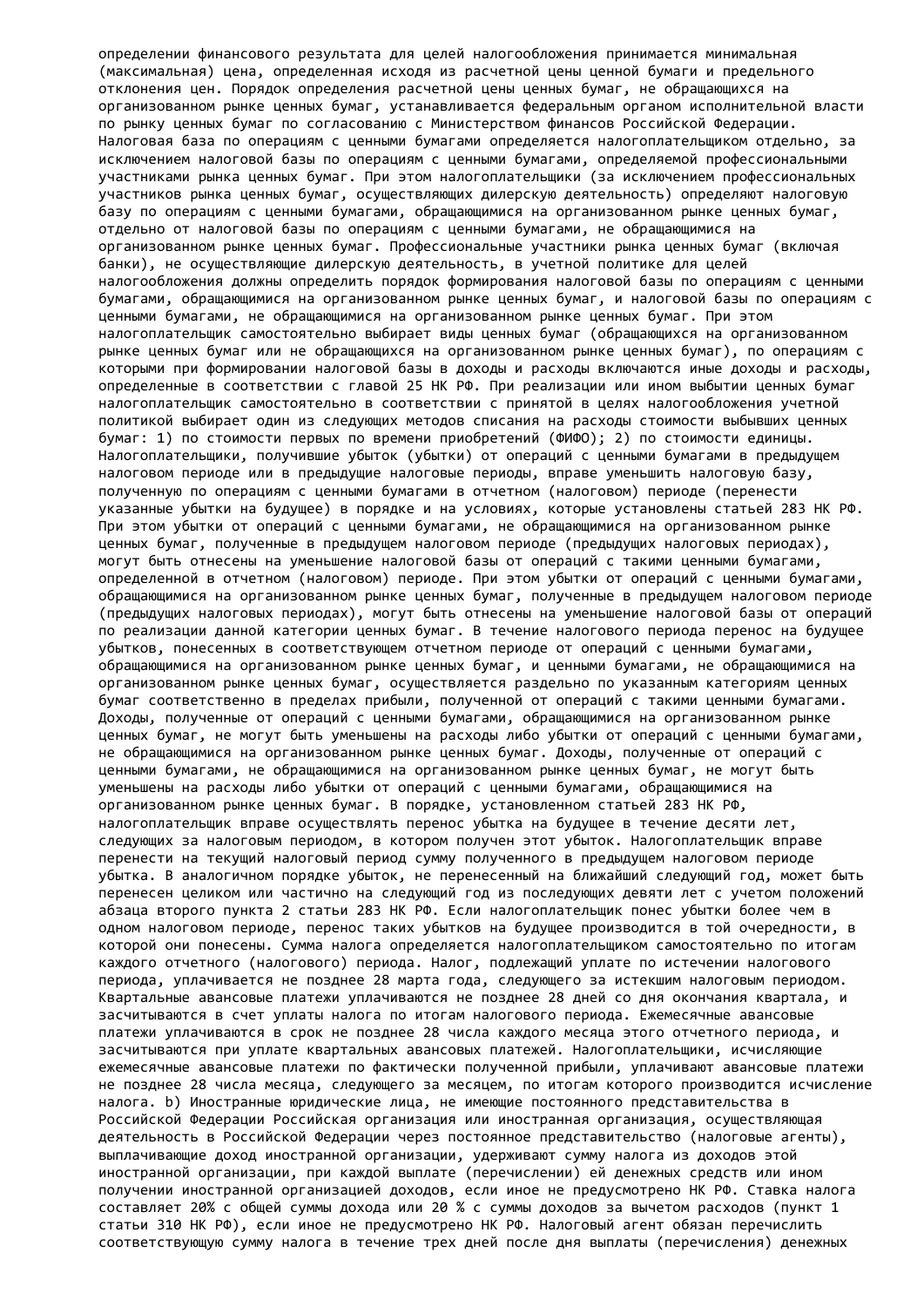средств иностранной организации или иного получения доходов иностранной организацией. Согласно подпункту 5 пункта 1 статьи 309 НК РФ доходы от реализации акций (долей) российских организаций, более 50 процентов активов которых состоит из недвижимого имущества, находящегося на территории Российской Федерации, а также финансовых инструментов, производных от таких акций (долей) относятся к видам доходов, полученных иностранной организацией, которые не связаны с ее предпринимательской деятельностью в Российской Федерации и относятся к доходам иностранной организации от источников в Российской Федерации. Такие доходы подлежат обложению налогом, удерживаемым у источника выплаты доходов. При этом доходы от реализации на иностранных биржах (у иностранных организаторов торговли) ценных бумаг или производных от них финансовых инструментов, обращающихся на этих биржах, не признаются доходами от источников в Российской Федерации. В соответствие с п. 1 ст. 309 НК РФ доходы от реализации или иного выбытия облигаций иностранными юридическими лицами, не имеющими постоянного представительства в РФ, не подлежат обложению налогом, удерживаемым у источника выплаты доходов. Пунктом 4 статьи 309 НК РФ установлено, что при определении налоговой базы по доходам, указанным в подпункте 5 пункта 1 статьи 309 НК РФ, из суммы таких доходов могут вычитаться расходы в порядке, предусмотренном статьями 268, 280 НК РФ. Указанные расходы иностранной организации учитываются при определении налоговой базы, если к дате выплаты этих доходов в распоряжении налогового агента, удерживающего налог с таких доходов, имеются представленные этой иностранной организацией документально подтвержденные данные о таких расходах. При представлении иностранной организацией, имеющей право на получение дохода, подтверждения, указанного в пункте 1 статьи 312 НК РФ, налоговому агенту, выплачивающему доход, до даты выплаты дохода, в отношении которого международным договором Российской Федерации предусмотрен льготный режим налогообложения в Российской Федерации, в отношении такого дохода производится освобождение от удержания налога у источника выплаты или удержание налога у источника выплаты по пониженным ставкам. Возврат ранее удержанного налога осуществляется на основе заявления и подтверждающих документов, представляемых иностранным получателем дохода в налоговый орган по месту постановки на учет налогового агента в течение 3 лет с момента окончания налогового периода, в котором был выплачен доход (пункт 2 статьи 312 НК РФ). 3. Налогообложение доходов физических лиц, полученных по операциям с ценными бумагами, включая доходы в виде процентов по облигациям эмитента. Особенности определения налоговой базы при реализации ценных бумаг устанавливаются ст. 214.1. НК РФ. Налоговая ставка в отношении физических лиц, являющихся налоговыми резидентами Российской Федерации составляет 13%, в отношении физических лиц, не являющихся налоговыми резидентами Российской Федерации составляет30%. В отношении дохода, полученного физическими лиц, не являющимися налоговыми резидентами Российской Федерации, может применяться пониженная ставка, если между Россией и страной местонахождения получателя дохода заключено международное соглашение (договор) о предотвращении двойного налогообложения. Для освобождения от налогообложения, получения налоговых вычетов или иных налоговых привилегий налогоплательщик должен представить в налоговые органы официальное подтверждение того, что он является резидентом государства, с которым Российская Федерация заключила действующий в течение соответствующего налогового периода (или его части) договор (соглашение) об избежании двойного налогообложения. Такое подтверждение может быть представлено как до уплаты налога, так и в течение одного года после окончания того налогового периода, по результатам которого налогоплательщик претендует на получение освобождения от налогообложения, налоговых вычетов или привилегий. Финансовый результат для целей расчета НДФЛ определяется отдельно по операциям с ценными бумагами, обращающиеся на организованном рынке и ценными бумагами, не обращающиеся на организованном рынке ценных бумаг. Финансовый результат по сделке купли-продажи ценных бумаг определяется как разница между суммами, полученными от реализации ценных бумаг, и расходами на приобретение, реализацию и хранение ценных бумаг, фактически произведенными налогоплательщиком (включая расходы, возмещаемые профессиональному участнику рынка ценных бумаг). Доходы в виде процента (купона, дисконта), полученные в налоговом периоде по ценным бумагам, включаются в доходы по операциям с ценными бумагами. При этом в расходы включаются суммы купона, уплачиваемые в соответствии с договором купли-продажи ценных бумаг. Доход (убыток) по сделке купли - продажи ценных бумаг, обращающихся на организованном рынке ценных бумаг, уменьшается (увеличивается) на сумму процентов, уплаченных за пользование денежными средствами, привлеченными для совершения сделки купли - продажи ценных бумаг, в пределах сумм, рассчитанных исходя из действующей ставки рефинансирования Центрального банка России. По сделке с ценными бумагами, обращающимися на организованном рынке ценных бумаг, размер убытка определяется с учетом предельной границы колебаний рыночной цены ценных бумаг. Когда расходы налогоплательщика на приобретение, реализацию и хранение ценных бумаг не могут быть отнесены непосредственно к расходам на приобретение, реализацию и хранение конкретных ценных бумаг, указанные расходы распределяются пропорционально стоимостной оценке ценных бумаг, на долю которых относятся указанные расходы. Стоимостная оценка ценных бумаг определяется на дату осуществления этих расходов. Убыток по обращающимся ценным бумагам уменьшает прибыль по обращающимся ФИСС на ценные бумаги и фондовые индексы. Убыток по обращающимся ФИСС на ценные бумаги и индексы последовательно уменьшает прибыль по всем ФИСС и уменьшает прибыль по обращающимся ценным бумагам. Убыток по необращающимся ценным бумагам не уменьшает прибыль по обращающимся ценным бумагам. Убытки по операциям, совершенным с 2010 года с обращающимися ценными бумагами могут быть перенесены на будущее в течение 10 лет. Убытки по необращающимся